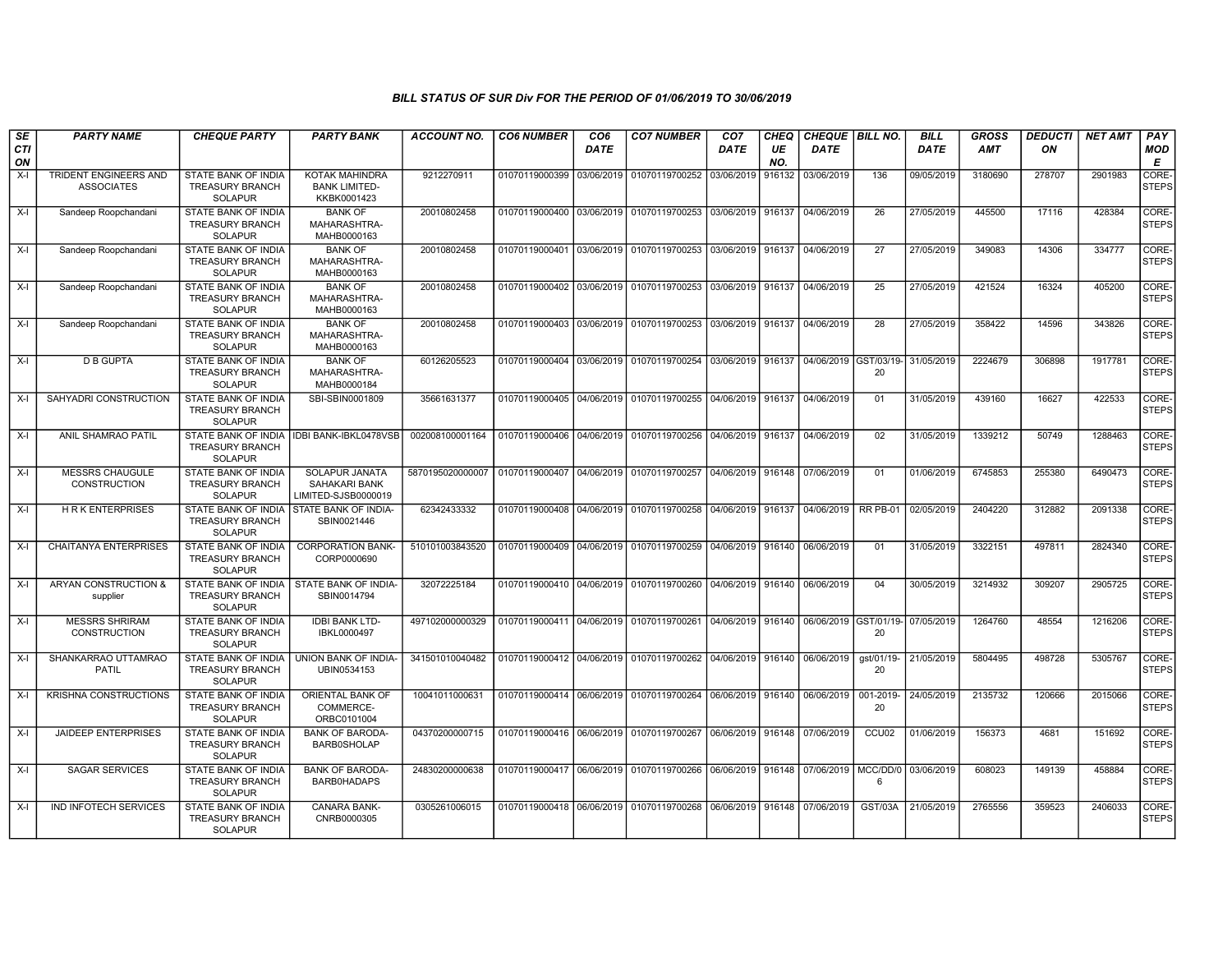| SE               | <b>PARTY NAME</b>                      | <b>CHEQUE PARTY</b>                                                    | <b>PARTY BANK</b>                                   | <b>ACCOUNT NO.</b> | <b>CO6 NUMBER</b>         | CO <sub>6</sub> | <b>CO7 NUMBER</b>                                                     | CO <sub>7</sub>     | CHEQ      | CHEQUE   BILL NO.                |                       | <b>BILL</b> | <b>GROSS</b> | <i><b>DEDUCTI</b></i> | <b>NET AMT</b> | <b>PAY</b>            |
|------------------|----------------------------------------|------------------------------------------------------------------------|-----------------------------------------------------|--------------------|---------------------------|-----------------|-----------------------------------------------------------------------|---------------------|-----------|----------------------------------|-----------------------|-------------|--------------|-----------------------|----------------|-----------------------|
| <b>CTI</b><br>ON |                                        |                                                                        |                                                     |                    |                           | <b>DATE</b>     |                                                                       | <b>DATE</b>         | UE<br>NO. | <b>DATE</b>                      |                       | <b>DATE</b> | <b>AMT</b>   | ON                    |                | <b>MOD</b><br>E       |
| $X-I$            | HRUSHIKESH EARTHMOVERS                 | STATE BANK OF INDIA<br><b>TREASURY BRANCH</b><br><b>SOLAPUR</b>        | <b>HDFC BANK-</b><br>HDFC0004427                    | 50200030992411     | 01070119000420            | 07/06/2019      | 01070119700269 07/06/2019                                             |                     | 916151    | 10/06/2019                       | 03                    | 15/05/2019  | 674598       | 93257                 | 581341         | CORE-<br><b>STEPS</b> |
| $X-I$            | ARYAN CONSTRUCTION &<br>supplier       | STATE BANK OF INDIA<br><b>TREASURY BRANCH</b><br>SOLAPUR               | <b>STATE BANK OF INDIA-</b><br>SBIN0014794          | 32072225184        | 01070119000421 07/06/2019 |                 |                                                                       |                     |           |                                  | 05                    | 06/06/2019  | 364287       | 46885                 | 317402         | CORE-<br><b>STEPS</b> |
| $X-I$            | JAYANT ELECTRICALS                     | STATE BANK OF INDIA<br><b>TREASURY BRANCH</b><br>SOLAPUR               | <b>DENA BANK-</b><br>BKDN0520168                    | 016811031022       | 01070119000422 07/06/2019 |                 | 01070119700270 07/06/2019 916148                                      |                     |           | 07/06/2019                       | 105                   | 22/05/2019  | 117816       | 3650                  | 114166         | CORE-<br>STEPS        |
| $X-I$            | <b>SAGAR SERVICES</b>                  | <b>STATE BANK OF INDIA</b><br><b>TREASURY BRANCH</b><br><b>SOLAPUR</b> | <b>BANK OF BARODA-</b><br><b>BARBOHADAPS</b>        | 24830200000638     |                           |                 | 01070119000424 07/06/2019 01070119700272 07/06/2019 916148 07/06/2019 |                     |           |                                  | 1003                  | 03/06/2019  | 712864       | 43330                 | 669534         | CORE-<br><b>STEPS</b> |
| $X-I$            | <b>PACE CONTRACTORS PVT LTD</b>        | STATE BANK OF INDIA<br><b>TREASURY BRANCH</b><br><b>SOLAPUR</b>        | <b>IDBI BANK LTD-</b><br>IBKL0000522                | 0522102000024815   | 01070119000426 07/06/2019 |                 | 01070119700273 07/06/2019 916151                                      |                     |           | 10/06/2019                       | <b>GST-03</b>         | 06/06/2019  | 253200       | 19656                 | 233544         | CORE-<br><b>STEPS</b> |
| $X-I$            | RAVI B JANTE                           | STATE BANK OF INDIA<br><b>TREASURY BRANCH</b><br><b>SOLAPUR</b>        | <b>IDBI BANK LTD-</b><br>IBKL0000102                | 0102102000013217   | 01070119000429            | 10/06/2019      | 01070119700274                                                        | 10/06/2019          | 916151    | 10/06/2019                       | <b>GST-05</b>         | 06/06/2019  | 9375175      | 366959                | 9008216        | CORE-<br><b>STEPS</b> |
| $X-I$            | Sandeep Roopchandani                   | STATE BANK OF INDIA<br><b>TREASURY BRANCH</b><br><b>SOLAPUR</b>        | <b>BANK OF</b><br>MAHARASHTRA-<br>MAHB0000163       | 20010802458        | 01070119000432            | 10/06/2019      | 01070119700275                                                        | 10/06/2019   916154 |           | 11/06/2019                       | GST-2019-<br>20/24    | 25/05/2019  | 3198717      | 121560                | 3077157        | CORE-<br><b>STEPS</b> |
| $X-I$            | <b>MESSERS SHREE</b><br>CONSTRUCTION   | <b>STATE BANK OF INDIA</b><br><b>TREASURY BRANCH</b><br><b>SOLAPUR</b> | <b>BANK OF</b><br>MAHARASHTRA-<br>MAHB0000627       | 20091901872        | 01070119000434            | 10/06/2019      | 01070119700276 10/06/2019 916154 11/06/2019                           |                     |           |                                  | GST/03A/1<br>$9 - 20$ | 27/05/2019  | 10976323     | 415741                | 10560582       | CORE-<br><b>STEPS</b> |
| $X-I$            | N.RAMAKRISHNA                          | STATE BANK OF INDIA<br><b>TREASURY BRANCH</b><br><b>SOLAPUR</b>        | <b>BANK OF INDIA-</b><br>BKID0001506                | 150630110000022    | 01070119000435            | 10/06/2019      | 01070119700277                                                        | 10/06/2019 916154   |           | 11/06/2019                       | 05                    | 30/05/2019  | 10918054     | 413537                | 10504517       | CORE-<br><b>STEPS</b> |
| X-I              | SAIARYA CONSTRUCTION<br><b>COMPANY</b> | STATE BANK OF INDIA<br><b>TREASURY BRANCH</b><br><b>SOLAPUR</b>        | <b>BANK OF INDIA-</b><br>BKID0000714                | 071420110000399    | 01070119000437            | 10/06/2019      | 01070119700278                                                        |                     |           | 10/06/2019   916154   11/06/2019 | GST-<br>01A/19-20     | 04/04/2019  | 1606341      | 221703                | 1384638        | CORE-<br><b>STEPS</b> |
| $X-I$            | DINESH SUKHALAL MUNOT                  | STATE BANK OF INDIA<br><b>TREASURY BRANCH</b><br><b>SOLAPUR</b>        | SBI-SBIN0002163                                     | 11416583400        | 01070119000438            | 10/06/2019      | 01070119700279                                                        | 10/06/2019 916154   |           | 11/06/2019                       | 04                    | 22/05/2019  | 8158906      | 309082                | 7849824        | CORE-<br><b>STEPS</b> |
| $X-I$            | DINESH SUKHALAL MUNOT                  | <b>STATE BANK OF INDIA</b><br><b>TREASURY BRANCH</b><br>SOLAPUR        | SBI-SBIN0002163                                     | 11416583400        | 01070119000439            | 10/06/2019      | 01070119700280                                                        | 10/06/2019 916154   |           | 11/06/2019                       | 05                    | 29/05/2019  | 1662086      | 62923                 | 1599163        | CORE-<br><b>STEPS</b> |
| $X-I$            | <b>SUJOY BHOWMIK</b>                   | STATE BANK OF INDIA<br><b>TREASURY BRANCH</b><br><b>SOLAPUR</b>        | KARNATAKA BANK LTD- 7157000600341601<br>KARB0000715 |                    | 01070119000440 10/06/2019 |                 | 01070119700281                                                        | 10/06/2019 916154   |           | 11/06/2019                       | 05                    | 31/05/2019  | 1871612      | 52138                 | 1819474        | CORE-<br><b>STEPS</b> |
| $X-I$            | <b>GANGADHARA AGENCIES</b>             | STATE BANK OF INDIA<br><b>TREASURY BRANCH</b><br>SOLAPUR               | <b>UCO BANK-</b><br>UCBA0000264                     | 02640200006235     | 01070119000441 11/06/2019 |                 | 01070119700282                                                        |                     |           | 11/06/2019   916154   11/06/2019 | gst/01A               | 20/05/2019  | 1442182      | 84956                 | 1357226        | CORE-<br>STEPS        |
| $X-I$            | <b>JHA CONSTRUCTION</b>                | STATE BANK OF INDIA<br><b>TREASURY BRANCH</b><br><b>SOLAPUR</b>        | <b>KOTAK MAHINDRA</b><br>BANK-KKBK0001345           | 699011003914       |                           |                 | 01070119000442 11/06/2019 01070119700283 11/06/2019 916159            |                     |           | 12/06/2019                       | 007                   | 07/06/2019  | 1820534      | 70016                 | 1750518        | CORE-<br>STEPS        |
| $X-I$            | MESSRS OM CONSTRUCTION                 | STATE BANK OF INDIA<br><b>TREASURY BRANCH</b><br>SOLAPUR               | <b>BANK OF</b><br>MAHARASHTRA-<br>MAHB0001127       | 20113200662        | 01070119000443 11/06/2019 |                 | 01070119700284 11/06/2019 916159                                      |                     |           | 12/06/2019                       | GST/2019-<br>20/04    | 10/05/2019  | 186161       | 11833                 | 174328         | CORE-<br><b>STEPS</b> |
| $X-I$            | KANTA INCORPORATION                    | <b>STATE BANK OF INDIA</b><br><b>TREASURY BRANCH</b><br><b>SOLAPUR</b> | <b>BANK OF INDIA-</b><br>BKID0006986                | 695920110000060    | 01070119000444 11/06/2019 |                 | 01070119700285 11/06/2019 916173                                      |                     |           | 18/06/2019                       | 014/1                 | 11/02/2019  | 202024       | 67689                 | 134335         | CORE-<br><b>STEPS</b> |
| $X-I$            | <b>M SARATH KUMAR</b>                  | STATE BANK OF INDIA<br><b>TREASURY BRANCH</b><br><b>SOLAPUR</b>        | STATE BANK OF INDIA-<br>SBIN0021167                 | 62428955433        |                           |                 | 01070119000445 11/06/2019 01070119700286 11/06/2019 916159 12/06/2019 |                     |           |                                  | GST-02                | 10/06/2019  | 240844       | 33462                 | 207382         | CORE-<br><b>STEPS</b> |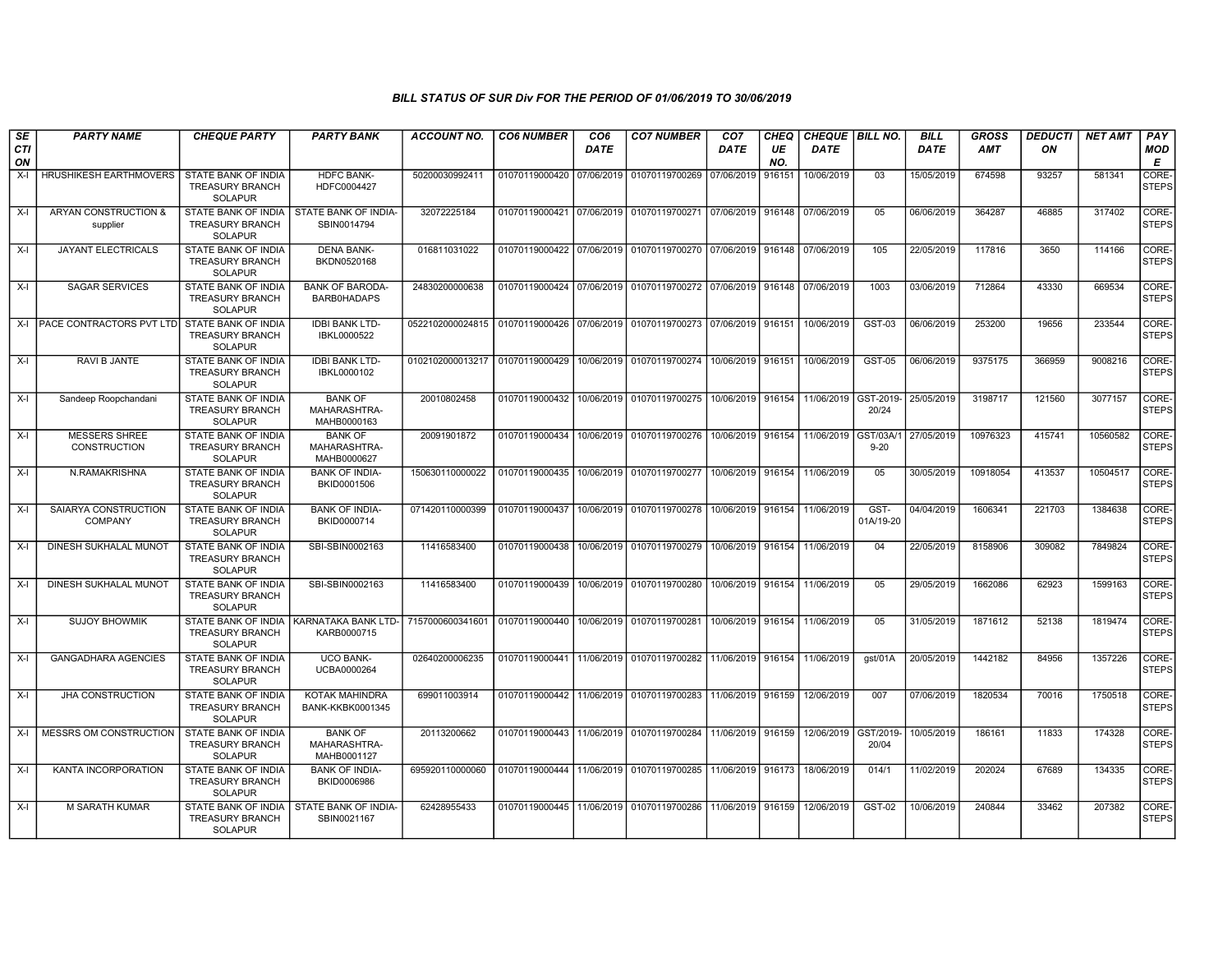| SE               | <b>PARTY NAME</b>                              | <b>CHEQUE PARTY</b>                                                    | <b>PARTY BANK</b>                                            | <b>ACCOUNT NO.</b> | <b>CO6 NUMBER</b>         | CO <sub>6</sub> | <b>CO7 NUMBER</b>                        | CO <sub>7</sub>   | CHEQ      | CHEQUE   BILL NO.                |                                  | <b>BILL</b> | <b>GROSS</b> | <b>DEDUCTI</b> | <b>NET AMT</b> | PAY                   |
|------------------|------------------------------------------------|------------------------------------------------------------------------|--------------------------------------------------------------|--------------------|---------------------------|-----------------|------------------------------------------|-------------------|-----------|----------------------------------|----------------------------------|-------------|--------------|----------------|----------------|-----------------------|
| <b>CTI</b><br>ON |                                                |                                                                        |                                                              |                    |                           | <b>DATE</b>     |                                          | <b>DATE</b>       | UE<br>NO. | <b>DATE</b>                      |                                  | <b>DATE</b> | <b>AMT</b>   | ON             |                | MOD<br>E              |
| $X-I$            | S P STEEL MARITECH PVT LTD STATE BANK OF INDIA | <b>TREASURY BRANCH</b><br><b>SOLAPUR</b>                               | PUNJAB AND<br>MAHARASHTRA CO-OP<br><b>BANK L-PMCB0000017</b> | 017130100001873    | 01070119000446            | 11/06/2019      | 01070119700287                           | 11/06/2019        | 916159    | 12/06/2019                       | gst/02a                          | 31/05/2019  | 4355858      | 686518         | 3669340        | CORE-<br><b>STEPS</b> |
| $X-I$            | SHREE CONSTRUCTION                             | STATE BANK OF INDIA<br><b>TREASURY BRANCH</b><br><b>SOLAPUR</b>        | AXIS BANK-UTIB0000266                                        | 914020003130692    | 01070119000447            |                 | 13/06/2019 01070119700288                | 13/06/2019        | 916165    | 14/06/2019                       | GST-2019-<br>20/07               | 03/06/2019  | 265670       | 8325           | 257345         | CORE-<br><b>STEPS</b> |
| $X-I$            | <b>ARVIND ENTERPRISES</b>                      | STATE BANK OF INDIA<br><b>TREASURY BRANCH</b><br><b>SOLAPUR</b>        | <b>BANK OF</b><br>MAHARASHTRA-<br>MAHB0000518                | 60170053255        | 01070119000448            |                 | 14/06/2019 01070119700289                | 14/06/2019        | 916165    | 14/06/2019                       | qst/02a/201<br>$9 - 20$          | 07/06/2019  | 691441       | 82972          | 608469         | CORE-<br><b>STEPS</b> |
| $X-I$            | <b>ARVIND ENTERPRISES</b>                      | <b>STATE BANK OF INDIA</b><br><b>TREASURY BRANCH</b><br><b>SOLAPUR</b> | <b>BANK OF</b><br>MAHARASHTRA-<br>MAHB0000518                | 60170053255        | 01070119000449            |                 | 14/06/2019 01070119700290                | 14/06/2019        | 916165    | 14/06/2019                       | GST/01A/2<br>019-20              | 07/06/2019  | 642983       | 77158          | 565825         | CORE-<br><b>STEPS</b> |
| X-I              | <b>VIJAY CONSTRUCTION</b>                      | <b>STATE BANK OF INDIA</b><br><b>TREASURY BRANCH</b><br><b>SOLAPUR</b> | <b>BANK OF</b><br>MAHARASHTRA-<br>MAHB0001128                | 60127890457        | 01070119000451            |                 | 14/06/2019 01070119700291                | 14/06/2019        | 916168    | 17/06/2019                       | LC-55/04                         | 12/06/2019  | 318243       | 9077           | 309166         | CORE-<br><b>STEPS</b> |
| $X-I$            | SHRI SAI TRANSPORT.                            | STATE BANK OF INDIA<br><b>TREASURY BRANCH</b><br><b>SOLAPUR</b>        | UNION BANK OF INDIA-<br>UBIN0547026                          | 470201010035023    | 01070119000452            | 14/06/2019      | 01070119700292                           | 14/06/2019        | 916168    | 17/06/2019 2019-20/07            |                                  | 12/06/2019  | 324085       | 12320          | 311765         | CORE-<br><b>STEPS</b> |
| X-I              | <b>MESSRS SUNIL</b><br><b>CONSTRUCTION</b>     | <b>STATE BANK OF INDIA</b><br><b>TREASURY BRANCH</b><br><b>SOLAPUR</b> | UNION BANK OF INDIA-<br>UBIN0547093                          | 470901010000212    | 01070119000455            | 17/06/2019      | 01070119700293                           | 17/06/2019        | 916173    | 18/06/2019                       | gst/01a                          | 28/05/2019  | 2267535      | 660546         | 1606989        | CORE-<br><b>STEPS</b> |
| $X-I$            | <b>ARYAN CONSTRUCTION &amp;</b><br>supplier    | STATE BANK OF INDIA<br><b>TREASURY BRANCH</b><br><b>SOLAPUR</b>        | STATE BANK OF INDIA-<br>SBIN0014794                          | 32072225184        | 01070119000456            |                 | 17/06/2019 01070119700294                | 17/06/2019        | 916173    | 18/06/2019                       | GST-07                           | 14/06/2019  | 584883       | 80631          | 504252         | CORE-<br><b>STEPS</b> |
| $X-I$            | ARYAN CONSTRUCTION &<br>supplier               | STATE BANK OF INDIA<br><b>TREASURY BRANCH</b><br><b>SOLAPUR</b>        | STATE BANK OF INDIA-<br>SBIN0014794                          | 32072225184        | 01070119000457            |                 | 17/06/2019 01070119700295                | 17/06/2019 916173 |           | 18/06/2019                       | GST--06                          | 14/06/2019  | 1408991      | 28180          | 1380811        | CORE-<br><b>STEPS</b> |
| $X-I$            | <b>M/S SRINIVASA CONST</b>                     | <b>STATE BANK OF INDIA</b><br><b>TREASURY BRANCH</b><br><b>SOLAPUR</b> | STATE BANK OF INDIA-<br>SBIN0014794                          | 34632987733        | 01070119000459            |                 | 17/06/2019 01070119700296                | 17/06/2019        | 916173    | 18/06/2019                       | 04                               | 11/06/2019  | 472051       | 65077          | 406974         | CORE-<br><b>STEPS</b> |
| $X-I$            | SAHYADRI CONSTRUCTION                          | <b>STATE BANK OF INDIA</b><br><b>TREASURY BRANCH</b><br><b>SOLAPUR</b> | SBI-SBIN0001809                                              | 35661631377        | 01070119000460            |                 | 17/06/2019 01070119700297                | 17/06/2019        | 916173    | 18/06/2019                       | 02                               | 13/06/2019  | 316813       | 12206          | 304607         | CORE-<br><b>STEPS</b> |
| $X-I$            | <b>MESSRS KRISHNA</b><br>CONSTRUCTION CO       | <b>STATE BANK OF INDIA</b><br><b>TREASURY BRANCH</b><br><b>SOLAPUR</b> | <b>INDIAN OVERSEAS</b><br>BANK-IOBA0002719                   | 271902000000008    |                           |                 | 01070119000461 17/06/2019 01070119700298 | 17/06/2019        | 916173    | 18/06/2019                       | 01                               | 14/06/2019  | 865322       | 128410         | 736912         | CORE-<br><b>STEPS</b> |
| $X-I$            | M/S RICE LAKE WEIGHING<br>SYSTEMS INDIA LTD    | STATE BANK OF INDIA<br><b>TREASURY BRANCH</b><br><b>SOLAPUR</b>        | <b>ICICI BANK LTD-</b><br><b>ICIC0000006</b>                 | 000651000136       | 01070119000464            |                 | 18/06/2019 01070119700302                | 18/06/2019        | 916179    | 19/06/2019                       | SS/181920<br>1831583             | 31/01/2019  | 217550       | 131450         | 86100          | CORE-<br><b>STEPS</b> |
| $X-I$            | <b>D N KELA</b>                                | <b>STATE BANK OF INDIA</b><br><b>TREASURY BRANCH</b><br><b>SOLAPUR</b> | <b>HDFC BANK LTD-</b><br>HDFC0000221                         | 02218730000176     |                           |                 | 01070119000466 18/06/2019 01070119700299 | 18/06/2019        | 916179    | 19/06/2019                       | 06/sur/dd-<br>mmr                | 15/06/2019  | 4275083      | 162052         | 4113031        | CORE-<br><b>STEPS</b> |
| X-I              | SHRI SAI TRANSPORT.                            | STATE BANK OF INDIA<br><b>TREASURY BRANCH</b><br><b>SOLAPUR</b>        | UNION BANK OF INDIA-<br>UBIN0547026                          | 470201010035023    | 01070119000467            |                 | 18/06/2019 01070119700300                | 18/06/2019        | 916179    | 19/06/2019 2019-20/06 01/06/2019 |                                  |             | 290223       | 8347           | 281876         | CORE-<br><b>STEPS</b> |
| X-I              | SHRI SAI TRANSPORT.                            | <b>STATE BANK OF INDIA</b><br><b>TREASURY BRANCH</b><br>SOLAPUR        | UNION BANK OF INDIA-<br>UBIN0547026                          | 470201010035023    | 01070119000468            | 18/06/2019      | 01070119700301                           | 18/06/2019        | 916179    |                                  | 19/06/2019 2019-20/05 01/06/2019 |             | 424798       | 12602          | 412196         | CORE-<br><b>STEPS</b> |
| $X-I$            | <b>CHANDRASHEKHAR</b><br><b>INDUSTRIES</b>     | <b>STATE BANK OF INDIA</b><br><b>TREASURY BRANCH</b><br><b>SOLAPUR</b> | <b>BANK OF INDIA-</b><br>BKID0000700                         | 070020110000271    | 01070119000470 18/06/2019 |                 | 01070119700303                           | 18/06/2019        | 916179    | 19/06/2019 GST/09A/1             | $9 - 20$                         | 14/06/2019  | 32173        | 1041           | 31132          | CORE-<br><b>STEPS</b> |
| $X-I$            | Malganga Costruction<br>Developers             | STATE BANK OF INDIA<br><b>TREASURY BRANCH</b><br><b>SOLAPUR</b>        | SBI-SBIN0008421                                              | 38225732904        |                           |                 | 01070119000471 18/06/2019 01070119700304 | 18/06/2019        | 916179    | 19/06/2019                       | 01                               | 11/06/2019  | 80224        | 27781          | 52443          | CORE-<br><b>STEPS</b> |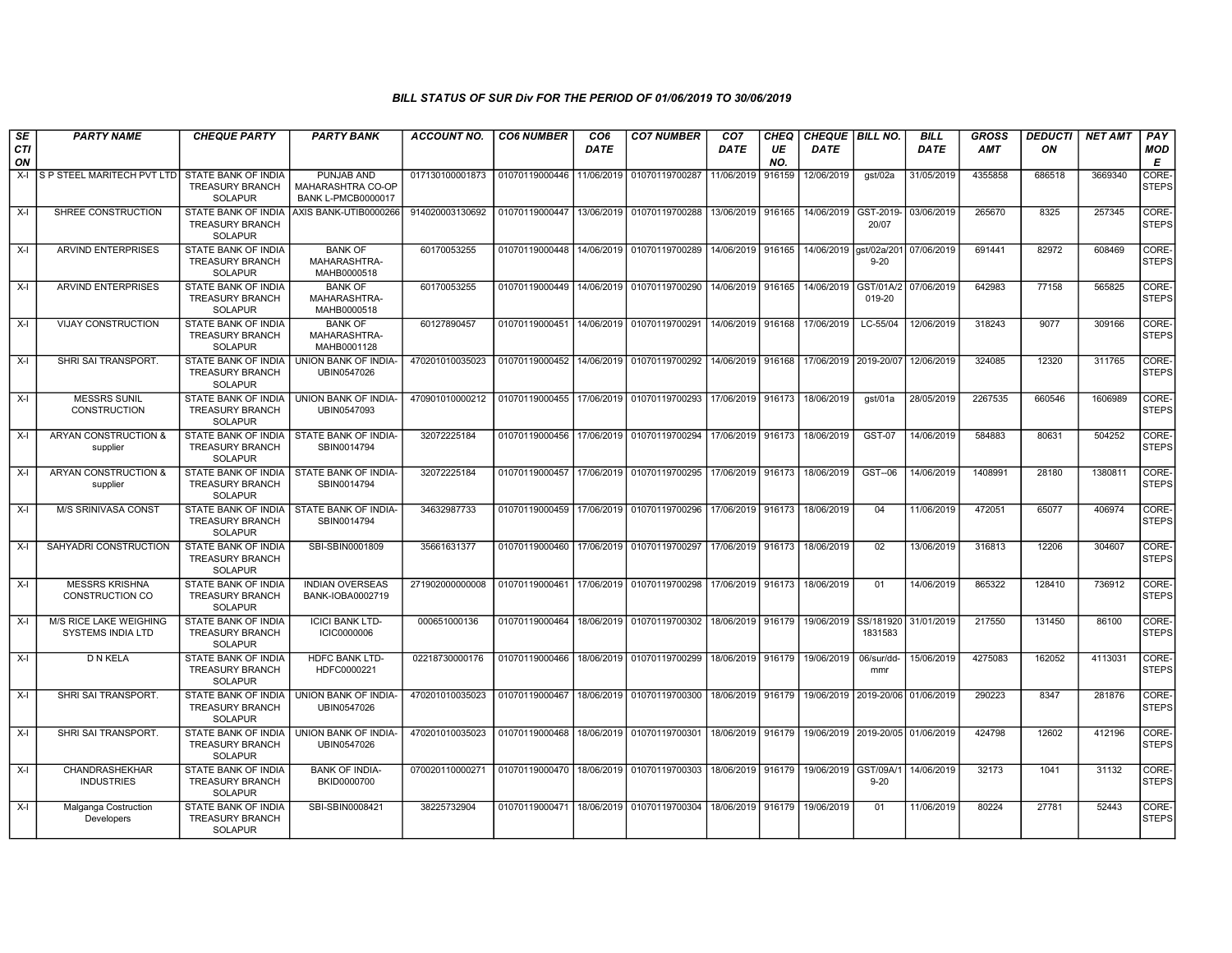| SE<br>CTI<br>ON | <b>PARTY NAME</b>                                | <b>CHEQUE PARTY</b>                                                    | <b>PARTY BANK</b>                                      | ACCOUNT NO.      | <b>CO6 NUMBER</b>         | CO <sub>6</sub><br><b>DATE</b> | <b>CO7 NUMBER</b>                                                     | CO <sub>7</sub><br><b>DATE</b> | CHEQ<br>UE<br>NO. | CHEQUE   BILL NO.<br><b>DATE</b> |                            | <b>BILL</b><br><b>DATE</b> | GROSS<br><b>AMT</b> | <b>DEDUCTI</b><br>ON | <b>NET AMT</b> | <b>PAY</b><br><b>MOD</b><br>E |
|-----------------|--------------------------------------------------|------------------------------------------------------------------------|--------------------------------------------------------|------------------|---------------------------|--------------------------------|-----------------------------------------------------------------------|--------------------------------|-------------------|----------------------------------|----------------------------|----------------------------|---------------------|----------------------|----------------|-------------------------------|
| $X-I$           | Malganga Costruction<br>Developers               | STATE BANK OF INDIA<br><b>TREASURY BRANCH</b><br><b>SOLAPUR</b>        | SBI-SBIN0008421                                        | 38225732904      | 01070119000472            | 18/06/2019                     | 01070119700304                                                        | 18/06/2019                     | 916179            | 19/06/2019                       | 02                         | 11/06/2019                 | 170040              | 5679                 | 164361         | CORE-<br><b>STEPS</b>         |
| $X-I$           | Malganga Costruction<br>Developers               | STATE BANK OF INDIA<br><b>TREASURY BRANCH</b><br><b>SOLAPUR</b>        | SBI-SBIN0008421                                        | 38225732904      | 01070119000473            |                                | 18/06/2019 01070119700304                                             | 18/06/2019                     | 916179            | 19/06/2019                       | 03                         | 11/06/2019                 | 185775              | 5580                 | 180195         | <b>CORE</b><br><b>STEPS</b>   |
| $X-I$           | <b>MESSRS PRANATHI</b><br><b>ELECTRONICS</b>     | STATE BANK OF INDIA<br><b>TREASURY BRANCH</b><br><b>SOLAPUR</b>        | STATE BANK OF INDIA-<br>SBIN0020064                    | 62097985607      | 01070119000474            |                                | 19/06/2019 01070119700305                                             | 19/06/2019                     | 916185            | 20/06/2019                       | $19 -$<br>20/PE/GS1<br>/04 | 11/06/2019                 | 567396              | 27541                | 539855         | CORE-<br><b>STEPS</b>         |
| $X-I$           | <b>BURBURE AND CHAVAN</b><br><b>ENTERPRISES</b>  | STATE BANK OF INDIA<br><b>TREASURY BRANCH</b><br><b>SOLAPUR</b>        | <b>BANK OF</b><br>MAHARASHTRA-<br>MAHB0000464          | 60308185587      |                           |                                | 01070119000476 20/06/2019 01070119700306                              | 20/06/2019 916185              |                   | 20/06/2019                       | BCE/GST/<br>$9 - 20/3$     | 17/06/2019                 | 491156              | 13789                | 477367         | CORE-<br>STEPS                |
| X-I             | <b>VIJAY CONSTRUCTION</b>                        | <b>STATE BANK OF INDIA</b><br><b>TREASURY BRANCH</b><br><b>SOLAPUR</b> | <b>BANK OF</b><br>MAHARASHTRA-<br>MAHB0001128          | 60127890457      |                           |                                | 01070119000477 20/06/2019 01070119700307                              | 20/06/2019                     | 916185            | 20/06/2019                       | 07                         | 17/06/2019                 | 239571              | 7091                 | 232480         | CORE-<br><b>STEPS</b>         |
|                 | X-I   DATTATRAY SADASHIV YADAV                   | STATE BANK OF INDIA<br><b>TREASURY BRANCH</b><br><b>SOLAPUR</b>        | <b>BANK OF INDIA-</b><br>BKID0000717                   | 071730110000031  | 01070119000478 20/06/2019 |                                | 01070119700308                                                        | 20/06/2019                     | 916185            | 20/06/2019                       | 03                         | 19/06/2019                 | 897217              | 37422                | 859795         | CORE-<br><b>STEPS</b>         |
| X-I             | <b>DEV BRICKS</b>                                | STATE BANK OF INDIA<br><b>TREASURY BRANCH</b><br><b>SOLAPUR</b>        | KALLAPPANNA AWADE<br>ICH JANATA S BANK-<br>KAIJ0000029 | 029002100000095  | 01070119000479 20/06/2019 |                                | 01070119700309 20/06/2019                                             |                                |                   | 916185 20/06/2019                | gst/01/19-<br>20           | 10/06/2019                 | 1011012             | 125354               | 885658         | CORE-<br><b>STEPS</b>         |
|                 | X-I MESSRS SAI STONE CRUSHER                     | STATE BANK OF INDIA<br><b>TREASURY BRANCH</b><br><b>SOLAPUR</b>        | <b>CENTRAL BANK OF</b><br>INDIA-CBIN0280665            | 1945714639       | 01070119000480            |                                | 20/06/2019 01070119700311 20/06/2019                                  |                                | 916188            | 21/06/2019                       | <b>BG/48</b>               | 17/06/2019                 | 2117373             | 161463               | 1955910        | CORE-<br><b>STEPS</b>         |
|                 | X-I MESSRS SAI STONE CRUSHER                     | <b>STATE BANK OF INDIA</b><br><b>TREASURY BRANCH</b><br><b>SOLAPUR</b> | <b>CENTRAL BANK OF</b><br>INDIA-CBIN0280665            | 1945714639       | 01070119000481            |                                | 20/06/2019 01070119700310 20/06/2019 916188                           |                                |                   | 21/06/2019                       | <b>BG/49</b>               | 17/06/2019                 | 878027              | 131954               | 746073         | CORE-<br><b>STEPS</b>         |
| $X-I$           | <b>VIJAY CONSTRUCTION</b>                        | <b>STATE BANK OF INDIA</b><br><b>TREASURY BRANCH</b><br><b>SOLAPUR</b> | <b>BANK OF</b><br>MAHARASHTRA-<br>MAHB0001128          | 60127890457      | 01070119000483            |                                | 21/06/2019 01070119700312 21/06/2019                                  |                                | 916188            | 21/06/2019                       | ast/04/19-<br>20           | 19/06/2019                 | 1529501             | 42820                | 1486681        | CORE-<br><b>STEPS</b>         |
|                 | X-I JAY SEWALAL CONSTRUCTION                     | <b>STATE BANK OF INDIA</b><br><b>TREASURY BRANCH</b><br><b>SOLAPUR</b> | SBI-SBIN0012485                                        | 36086159135      |                           |                                | 01070119000485 21/06/2019 01070119700313 21/06/2019 916193            |                                |                   | 24/06/2019                       | 02                         | 20/06/2019                 | 492116              | 18842                | 473274         | CORE-<br><b>STEPS</b>         |
|                 | X-I MESSRS SAI STONE CRUSHER                     | <b>STATE BANK OF INDIA</b><br><b>TREASURY BRANCH</b><br><b>SOLAPUR</b> | <b>CENTRAL BANK OF</b><br>INDIA-CBIN0280665            | 1945714639       |                           |                                | 01070119000487 21/06/2019 01070119700314 21/06/2019 916193            |                                |                   | 24/06/2019                       | <b>BG/50A</b>              | 17/06/2019                 | 2605115             | 388443               | 2216672        | CORE-<br><b>STEPS</b>         |
| $X-I$           | <b>CHETAN VADI</b>                               | STATE BANK OF INDIA<br><b>TREASURY BRANCH</b><br><b>SOLAPUR</b>        | <b>BANK OF INDIA-</b><br>BKID0008485                   | 848530110000194  |                           |                                | 01070119000489 24/06/2019 01070119700315 24/06/2019 916198            |                                |                   | 26/06/2019                       | 02                         | 30/05/2019                 | 407483              | 56591                | 350892         | CORE-<br><b>STEPS</b>         |
| $X-I$           | <b>JYOTI CONSTRUCTION</b>                        | STATE BANK OF INDIA<br><b>TREASURY BRANCH</b><br><b>SOLAPUR</b>        | HDFC BANK-<br><b>HDFC0CSUCBL</b>                       | 0340060030000061 |                           |                                | 01070119000490   24/06/2019   01070119700316   24/06/2019   916193    |                                |                   | 24/06/2019                       | 05                         | 18/06/2019                 | 630327              | 24120                | 606207         | CORE-<br><b>STEPS</b>         |
| $X-I$           | PARESH LAXMANRAO<br>KHANDAGALE                   | STATE BANK OF INDIA<br><b>TREASURY BRANCH</b><br><b>SOLAPUR</b>        | SBI-SBIN0001928                                        | 10846265360      |                           |                                | 01070119000492 24/06/2019 01070119700319 24/06/2019 916193 24/06/2019 |                                |                   |                                  | 02                         | 18/06/2019                 | 306406              | 42499                | 263907         | CORE-<br>STEPS                |
|                 | X-I MESSRS SAI STONE CRUSHER STATE BANK OF INDIA | <b>TREASURY BRANCH</b><br><b>SOLAPUR</b>                               | <b>CENTRAL BANK OF</b><br>INDIA-CBIN0280665            | 1945714639       |                           |                                | 01070119000493 24/06/2019 01070119700318 24/06/2019 916193            |                                |                   | 24/06/2019                       | <b>BG/46</b>               | 17/06/2019                 | 967429              | 144138               | 823291         | CORE-<br><b>STEPS</b>         |
|                 | X-I MESSRS SAI STONE CRUSHER                     | <b>STATE BANK OF INDIA</b><br><b>TREASURY BRANCH</b><br><b>SOLAPUR</b> | <b>CENTRAL BANK OF</b><br>INDIA-CBIN0280665            | 1945714639       |                           |                                | 01070119000494 24/06/2019 01070119700317 24/06/2019 916193            |                                |                   | 24/06/2019                       | <b>BG/47</b>               | 17/06/2019                 | 1906397             | 91603                | 1814794        | CORE-<br><b>STEPS</b>         |
| X-I             | TRIDENT ENGINEERS AND<br><b>ASSOCIATES</b>       | STATE BANK OF INDIA<br><b>TREASURY BRANCH</b><br><b>SOLAPUR</b>        | KOTAK MAHINDRA<br><b>BANK LIMITED-</b><br>KKBK0001423  | 9212270911       | 01070119000495 24/06/2019 |                                | 01070119700320 24/06/2019 916198                                      |                                |                   | 26/06/2019                       | 129                        | 06/05/2019                 | 533039              | 20442                | 512597         | CORE-<br><b>STEPS</b>         |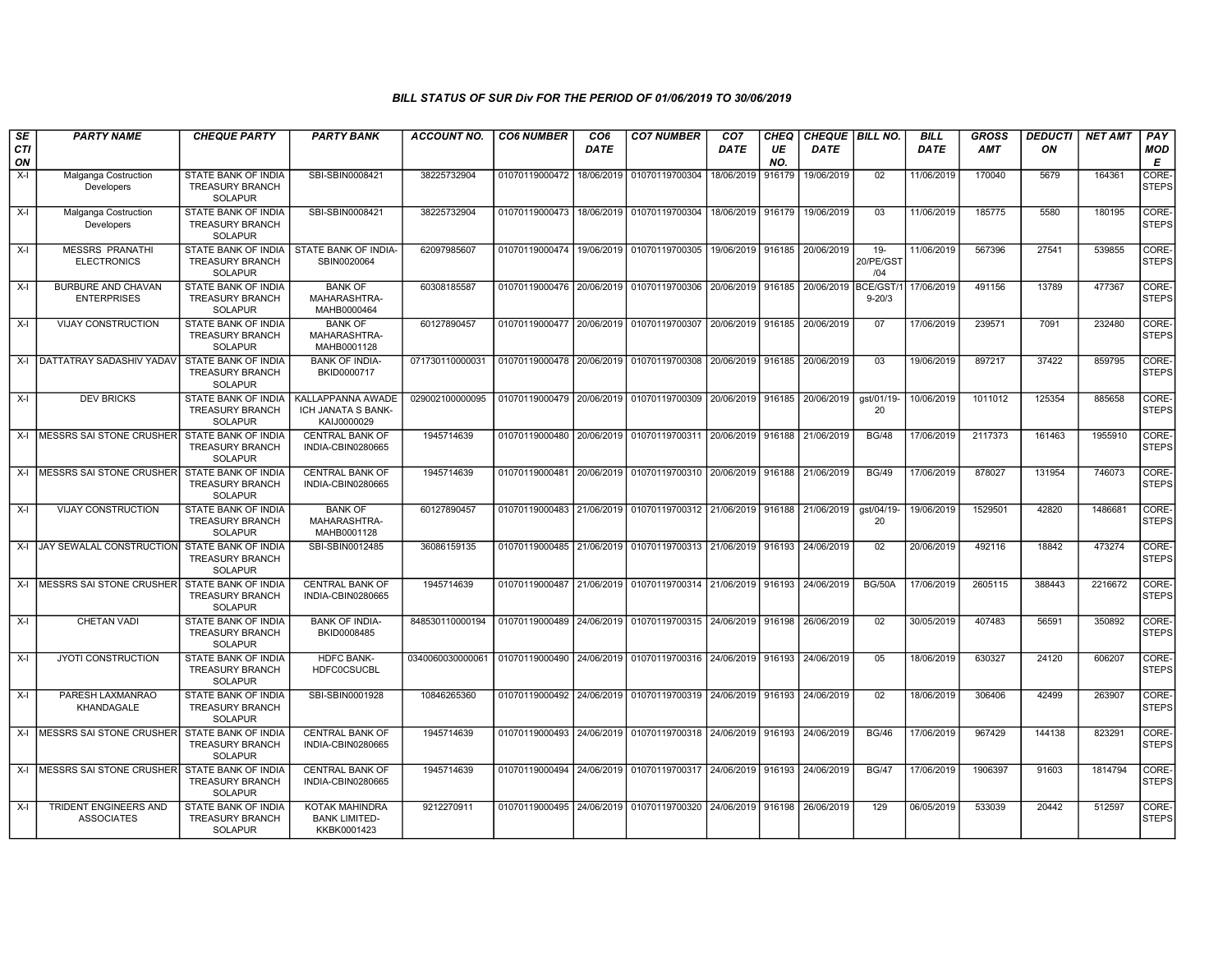| SE               | <b>PARTY NAME</b>                            | <b>CHEQUE PARTY</b>                                                    | <b>PARTY BANK</b>                                         | ACCOUNT NO.      | <b>CO6 NUMBER</b>                        | CO <sub>6</sub> | <b>CO7 NUMBER</b>                                                     | CO <sub>7</sub>   | CHEQ      | <b>CHEQUE   BILL NO.</b> |                            | <b>BILL</b> | <b>GROSS</b> | <b>DEDUCTI</b> | <b>NET AMT</b> | <b>PAY</b>            |
|------------------|----------------------------------------------|------------------------------------------------------------------------|-----------------------------------------------------------|------------------|------------------------------------------|-----------------|-----------------------------------------------------------------------|-------------------|-----------|--------------------------|----------------------------|-------------|--------------|----------------|----------------|-----------------------|
| <b>CTI</b><br>ON |                                              |                                                                        |                                                           |                  |                                          | <b>DATE</b>     |                                                                       | <b>DATE</b>       | UE<br>NO. | <b>DATE</b>              |                            | DATE        | AMT          | ON             |                | MOD<br>Е              |
| $X-I$            | SHRI D J PARMAR                              | <b>STATE BANK OF INDIA</b><br><b>TREASURY BRANCH</b><br><b>SOLAPUR</b> | <b>HDFC BANK LTD-</b><br>HDFC0002849                      | 28491000003189   | 01070119000496                           | 24/06/2019      | 01070119700323                                                        | 25/06/2019        | 916198    | 26/06/2019               | 11                         | 20/06/2019  | 620931       | 17298          | 603633         | CORE-<br><b>STEPS</b> |
| $X-I$            | <b>MESSRS SAMARTH</b><br>CONSTRUCTION        | STATE BANK OF INDIA<br><b>TREASURY BRANCH</b><br><b>SOLAPUR</b>        | <b>IDBI BANK LTD-</b><br>IBKL0000503                      | 0503102000002127 | 01070119000497                           |                 | 24/06/2019 01070119700321                                             | 24/06/2019        | 916198    | 26/06/2019               | 08                         | 20/06/2019  | 306596       | 11607          | 294989         | CORE-<br><b>STEPS</b> |
| $X-I$            | SUPARSHWASAGAR PVT LTD                       | STATE BANK OF INDIA<br><b>TREASURY BRANCH</b><br>SOLAPUR               | <b>IDBI BANK LTD-</b><br>IBKL0000522                      | 052210200003598  | 01070119000498 25/06/2019 01070119700322 |                 |                                                                       | 25/06/2019        | 916198    | 26/06/2019               | <b>GST/02A</b>             | 12/06/2019  | 148637       | 7788           | 140849         | CORE-<br><b>STEPS</b> |
| $X-I$            | SHRI D J PARMAR                              | STATE BANK OF INDIA<br><b>TREASURY BRANCH</b><br><b>SOLAPUR</b>        | <b>HDFC BANK LTD-</b><br>HDFC0002849                      | 28491000003189   |                                          |                 | 01070119000500 25/06/2019 01070119700324                              | 25/06/2019        | 916198    | 26/06/2019               | qst/12                     | 24/06/2019  | 704958       | 97185          | 607773         | CORE-<br><b>STEPS</b> |
|                  | X-I MESSRS SAI STONE CRUSHER                 | <b>STATE BANK OF INDIA</b><br><b>TREASURY BRANCH</b><br><b>SOLAPUR</b> | <b>CENTRAL BANK OF</b><br>INDIA-CBIN0280665               | 1945714639       | 01070119000501                           | 25/06/2019      | 01070119700325                                                        | 25/06/2019        | 916198    | 26/06/2019               | pvr/15                     | 21/05/2019  | 124268       | 5998           | 118270         | CORE-<br><b>STEPS</b> |
| $X-I$            | Mahesh Roopchandani                          | <b>STATE BANK OF INDIA</b><br><b>TREASURY BRANCH</b><br><b>SOLAPUR</b> | <b>BANK OF</b><br>MAHARASHTRA-<br>MAHB0000163             | 20010802447      | 01070119000502 25/06/2019                |                 | 01070119700326                                                        | 25/06/2019        | 916198    | 26/06/2019 GST/26/19-    | 20                         | 27/05/2019  | 343304       | 13255          | 330049         | CORE-<br><b>STEPS</b> |
| $X-I$            | PRAGATI ENTERPRISES                          | STATE BANK OF INDIA<br><b>TREASURY BRANCH</b><br><b>SOLAPUR</b>        | HDFC BANK LTD-<br>HDFC0000181                             | 50200035064446   | 01070119000503                           | 25/06/2019      | 01070119700327                                                        | 25/06/2019        | 916198    | 26/06/2019   PE/SUR/SI   | G/03                       | 17/06/2019  | 292701       | 37636          | 255065         | CORE-<br><b>STEPS</b> |
| $X-I$            | <b>HRKENTERPRISES</b>                        | STATE BANK OF INDIA<br><b>TREASURY BRANCH</b><br><b>SOLAPUR</b>        | <b>STATE BANK OF INDIA-</b><br>SBIN0021446                | 62342433332      | 01070119000504                           |                 | 25/06/2019 01070119700328                                             | 25/06/2019 916198 |           | 26/06/2019               | $LB/DD-02$                 | 24/05/2019  | 186894       | 9110           | 177784         | CORE-<br><b>STEPS</b> |
| X-I              | <b>HRK ENTERPRISES</b>                       | STATE BANK OF INDIA<br><b>TREASURY BRANCH</b><br><b>SOLAPUR</b>        | STATE BANK OF INDIA-<br>SBIN0021446                       | 62342433332      |                                          |                 | 01070119000505 25/06/2019 01070119700329                              | 25/06/2019        | 916198    | 26/06/2019               | CMS/DD/0<br>$\overline{4}$ | 24/05/2019  | 128281       | 12116          | 116165         | CORE-<br><b>STEPS</b> |
| $X-I$            | MESSRS GIRME ENTERPRISES                     | STATE BANK OF INDIA<br><b>TREASURY BRANCH</b><br><b>SOLAPUR</b>        | STATE BANK OF INDIA-<br>SBIN0021143                       | 62241465993      |                                          |                 | 01070119000506 25/06/2019 01070119700330 25/06/2019                   |                   | 916198    | 26/06/2019               | 10                         | 07/06/2019  | 347931       | 19210          | 328721         | CORE-<br><b>STEPS</b> |
| X-I              | DINESH SUKHALAL MUNOT                        | STATE BANK OF INDIA<br><b>TREASURY BRANCH</b><br><b>SOLAPUR</b>        | SBI-SBIN0002163                                           | 11416583400      |                                          |                 | 01070119000507 26/06/2019 01070119700331 26/06/2019 916198            |                   |           | 26/06/2019               | 07                         | 18/06/2019  | 9304027      | 443948         | 8860079        | CORE-<br><b>STEPS</b> |
| $X-I$            | DINESH SUKHALAL MUNOT                        | STATE BANK OF INDIA<br><b>TREASURY BRANCH</b><br><b>SOLAPUR</b>        | SBI-SBIN0002163                                           | 11416583400      |                                          |                 | 01070119000508 26/06/2019 01070119700332 26/06/2019 916198 26/06/2019 |                   |           |                          | gst-06                     | 14/06/2019  | 3157208      | 119732         | 3037476        | CORE-<br><b>STEPS</b> |
| $X-I$            | <b>SUJOY BHOWMIK</b>                         | <b>TREASURY BRANCH</b><br>SOLAPUR                                      | STATE BANK OF INDIA KARNATAKA BANK LTD-<br>KARB0000715    | 7157000600341601 | 01070119000509 26/06/2019 01070119700333 |                 |                                                                       | 26/06/2019        | 916198    | 26/06/2019               | 6                          | 03/05/2019  | 7088378      | 1013820        | 6074558        | CORE-<br><b>STEPS</b> |
| $X-I$            | <b>MESSRS PRANATHI</b><br><b>ELECTRONICS</b> | <b>TREASURY BRANCH</b><br><b>SOLAPUR</b>                               | STATE BANK OF INDIA I STATE BANK OF INDIA-<br>SBIN0020064 | 62097985607      |                                          |                 | 01070119000510 26/06/2019 01070119700334 26/06/2019 916202 27/06/2019 |                   |           |                          | $19 -$<br>20/PE/GST<br>/03 | 07/06/2019  | 1484932      | 205133         | 1279799        | CORE-<br><b>STEPS</b> |
| $X-I$            | SAMSUN ELECTRONIC SCALE                      | STATE BANK OF INDIA<br><b>TREASURY BRANCH</b><br>SOLAPUR               | <b>BANK OF</b><br>MAHARASHTRA-<br>MAHB0000386             | 60193398126      |                                          |                 | 01070119000511 26/06/2019 01070119700352                              | 02/07/2019 916238 |           | 02/07/2019               | 226                        | 22/05/2019  | 192412       | 5554           | 186858         | CORE-<br><b>STEPS</b> |
| $X-I$            | <b>SUJOY BHOWMIK</b>                         | STATE BANK OF INDIA<br><b>TREASURY BRANCH</b><br>SOLAPUR               | KARNATAKA BANK LTD-<br>KARB0000715                        | 7157000600341601 | 01070119000512 26/06/2019                |                 | 01070119700335 26/06/2019                                             |                   | 916198    | 26/06/2019               | 08                         | 24/06/2019  | 4681883      | 692619         | 3989264        | CORE-<br><b>STEPS</b> |
| $X-I$            | N.RAMAKRISHNA                                | STATE BANK OF INDIA<br><b>TREASURY BRANCH</b><br><b>SOLAPUR</b>        | <b>BANK OF INDIA-</b><br>BKID0001506                      | 150630110000022  |                                          |                 | 01070119000513 26/06/2019 01070119700336 26/06/2019 916202 27/06/2019 |                   |           |                          | GST-06                     | 03/06/2019  | 4606965      | 174874         | 4432091        | CORE-<br><b>STEPS</b> |
| $X-I$            | N.RAMAKRISHNA                                | STATE BANK OF INDIA<br><b>TREASURY BRANCH</b><br><b>SOLAPUR</b>        | <b>BANK OF INDIA-</b><br>BKID0001506                      | 150630110000022  | 01070119000514                           |                 | 26/06/2019 01070119700337                                             | 26/06/2019        | 916202    | 27/06/2019               | 07                         | 10/06/2019  | 4527190      | 171596         | 4355594        | CORE-<br><b>STEPS</b> |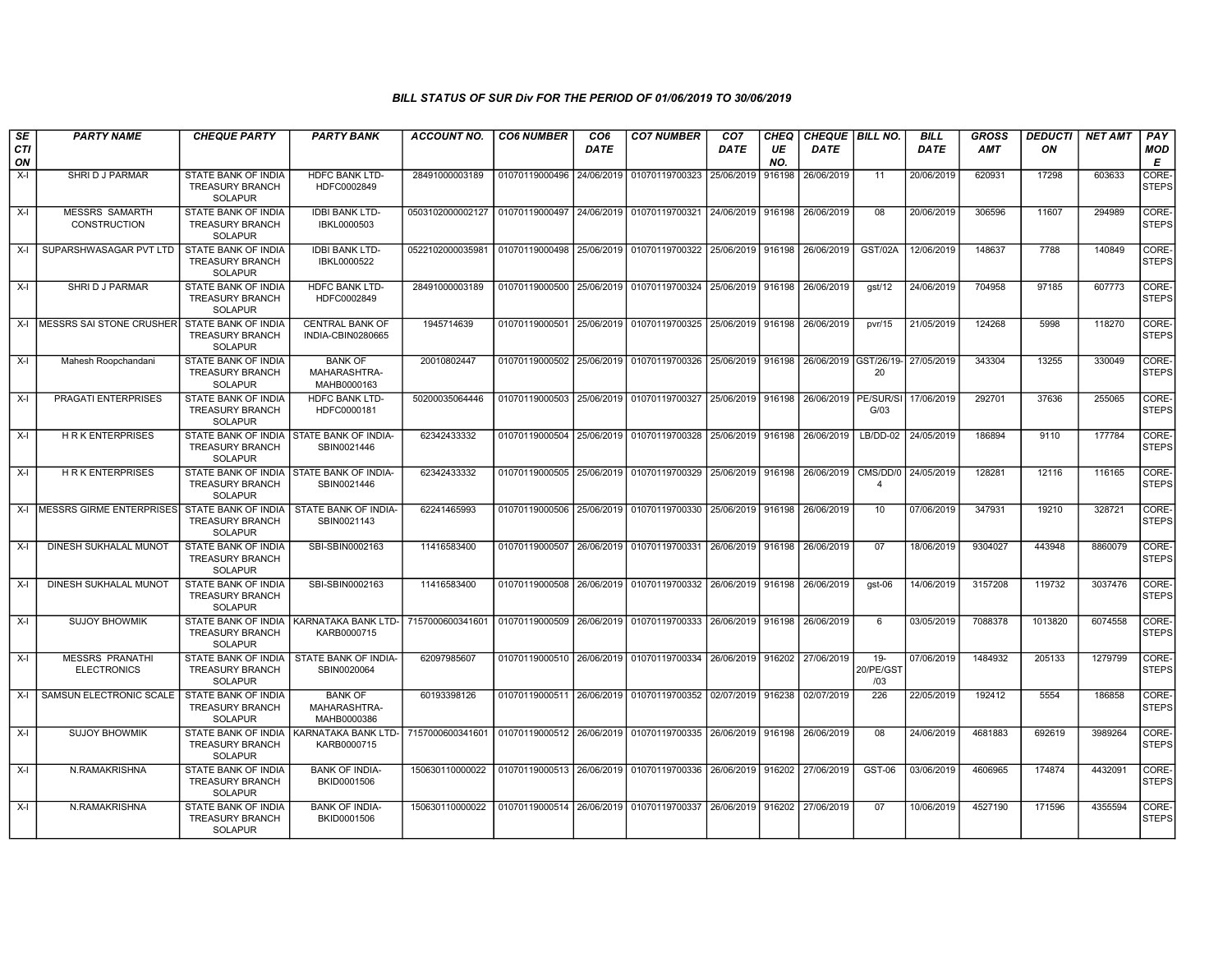| SE<br><b>CTI</b><br>ON | <b>PARTY NAME</b>                                                 | <b>CHEQUE PARTY</b>                                                    | <b>PARTY BANK</b>                                        | <b>ACCOUNT NO.</b> | <b>CO6 NUMBER</b>         | CO <sub>6</sub><br><b>DATE</b> | <b>CO7 NUMBER</b>                                                                | CO <sub>7</sub><br>DATE | CHEQ<br>UE<br>NO. | CHEQUE   BILL NO.<br><b>DATE</b> |                             | <b>BILL</b><br><b>DATE</b> | <b>GROSS</b><br><b>AMT</b> | DEDUCTI<br>ON | NET AMT | PAY<br><b>MOD</b><br>Е |
|------------------------|-------------------------------------------------------------------|------------------------------------------------------------------------|----------------------------------------------------------|--------------------|---------------------------|--------------------------------|----------------------------------------------------------------------------------|-------------------------|-------------------|----------------------------------|-----------------------------|----------------------------|----------------------------|---------------|---------|------------------------|
| $X-I$                  | Kashinath Bhimashankar Golle                                      | STATE BANK OF INDIA<br><b>TREASURY BRANCH</b><br><b>SOLAPUR</b>        | <b>BANK OF INDIA-</b><br>BKID0000738                     | 073810100011228    | 01070119000515 27/06/2019 |                                | 01070119700338                                                                   | 27/06/2019              | 916202            | 27/06/2019                       | 01                          | 19/06/2019                 | 425531                     | 58874         | 366657  | CORE-<br>STEPS         |
| X-I                    | RATAN EMPORIUM SECURITY<br><b>SERVICES</b>                        | <b>STATE BANK OF INDIA</b><br><b>TREASURY BRANCH</b><br><b>SOLAPUR</b> | HDFC BANK LTD-<br>HDFC0000404                            | 50200031636074     |                           |                                | 01070119000516 27/06/2019 01070119700339 27/06/2019 916234                       |                         |                   | 28/06/2019                       | <b>RTN/05//D</b><br>D/2019- | 18/06/2019                 | 1138344                    | 119022        | 1019322 | CORE-<br><b>STEPS</b>  |
| X-I                    | M/s.Peyush Traders                                                | STATE BANK OF INDIA<br><b>TREASURY BRANCH</b><br><b>SOLAPUR</b>        | <b>BANK OF</b><br>MAHARASHTRA-<br>MAHB0001298            | 60046089570        | 01070119000517 27/06/2019 |                                | 01070119700340 27/06/2019 916234                                                 |                         |                   | 28/06/2019                       | SUR/03/19-<br>20            | 26/06/2019                 | 727874                     | 55510         | 672364  | CORE-<br><b>STEPS</b>  |
| $X-I$                  | SHRI MAHALAXMI CATERING<br>SUPPLIERS, NANDED                      | STATE BANK OF INDIA<br><b>TREASURY BRANCH</b><br><b>SOLAPUR</b>        | <b>CENTRAL BANK OF</b><br>INDIA-CBIN0280683              | 3021555414         |                           |                                | 01070119000518 28/06/2019 01070119700341 28/06/2019 916234                       |                         |                   | 28/06/2019                       | 02                          | 03/06/2019                 | 698503                     | 64501         | 634002  | CORE-<br>STEPS         |
| X-I                    | ANIL SHAMRAO PATIL                                                | STATE BANK OF INDIA<br>TREASURY BRANCH<br><b>SOLAPUR</b>               | <b>IDBI BANK-IBKL0478VSB</b>                             | 002008100001164    |                           |                                | 01070119000520 28/06/2019 01070119700342 28/06/2019 916234                       |                         |                   | 28/06/2019 ast/03a/19-           | 20                          | 21/06/2019                 | 2629887                    | 363596        | 2266291 | CORE-<br><b>STEPS</b>  |
| X-I                    | <b>KRISHNA ENTERPRISES</b>                                        | STATE BANK OF INDIA<br><b>TREASURY BRANCH</b><br><b>SOLAPUR</b>        | ANDHRA BANK-<br>ANDB0001805                              | 180511100000593    | 01070119000521 28/06/2019 |                                | 01070119700343 28/06/2019 916234                                                 |                         |                   | 28/06/2019                       | 01/19-20                    | 28/06/2019                 | 4709770                    | 563919        | 4145851 | CORE-<br><b>STEPS</b>  |
| $X-I$                  | <b>ASTRAL ADVERTISING &amp;</b><br><b>MARKETING INDIA PVT LAD</b> | STATE BANK OF INDIA<br><b>TREASURY BRANCH</b><br><b>SOLAPUR</b>        | <b>BANK OF BARODA-</b><br>BARB0GOLFCL                    | 17660500000120     | 01070219001255 03/06/2019 |                                | 01070219700500 06/06/2019 916148 07/06/2019 18-19/3374                           |                         |                   |                                  |                             | 01/07/2018                 | 5538                       | $\mathbf 0$   | 5538    | CORE-<br><b>STEPS</b>  |
| X-II                   | ALAKNANDA ADVERTISING<br>PVT LTD                                  | STATE BANK OF INDIA<br><b>TREASURY BRANCH</b><br><b>SOLAPUR</b>        | STANDARD<br><b>CHARTERED BANK-</b><br>SCBL0036078        | 42705480662        | 01070219001256            | 03/06/2019                     | 01070219700499 06/06/2019 916148 07/06/2019                                      |                         |                   |                                  | SOL/18-<br>19/44            | 10/06/2018                 | 4843                       | $\mathbf 0$   | 4843    | CORE-<br><b>STEPS</b>  |
| X-II                   | ALAKNANDA ADVERTISING<br>PVT LTD                                  | <b>STATE BANK OF INDIA</b><br><b>TREASURY BRANCH</b><br><b>SOLAPUR</b> | <b>STANDARD</b><br><b>CHARTERED BANK-</b><br>SCBL0036078 | 42705480662        |                           |                                | 01070219001257 03/06/2019 01070219700499 06/06/2019 916148 07/06/2019            |                         |                   |                                  | SOL/18-<br>19/42            | 09/06/2018                 | 5418                       | $\mathbf 0$   | 5418    | CORE-<br><b>STEPS</b>  |
| X-II                   | ALAKNANDA ADVERTISING<br>PVT LTD                                  | STATE BANK OF INDIA<br><b>TREASURY BRANCH</b><br><b>SOLAPUR</b>        | <b>STANDARD</b><br><b>CHARTERED BANK-</b><br>SCBL0036078 | 42705480662        |                           |                                | 01070219001258 03/06/2019 01070219700499 06/06/2019 916148 07/06/2019            |                         |                   |                                  | SOL/17-<br>18/127           | 04/02/2018                 | 3806                       | $\mathbf 0$   | 3806    | CORE-<br><b>STEPS</b>  |
| $X-H$                  | ALAKNANDA ADVERTISING<br>PVT LTD                                  | <b>STATE BANK OF INDIA</b><br><b>TREASURY BRANCH</b><br><b>SOLAPUR</b> | <b>STANDARD</b><br>CHARTERED BANK-<br>SCBL0036078        | 42705480662        |                           |                                | 01070219001259 03/06/2019 01070219700499 06/06/2019 916148 07/06/2019            |                         |                   |                                  | SOL/18-<br>19/37            | 07/06/2018                 | 6073                       | 0             | 6073    | CORE-<br><b>STEPS</b>  |
| X-II                   | <b>ASTRAL ADVERTISING &amp;</b><br>MARKETING INDIA PVT LAD        | STATE BANK OF INDIA<br><b>TREASURY BRANCH</b><br><b>SOLAPUR</b>        | <b>BANK OF BARODA-</b><br><b>BARB0GOLFCL</b>             | 17660500000120     |                           |                                | 01070219001260 03/06/2019 01070219700500 06/06/2019 916148 07/06/2019 18-19/2402 |                         |                   |                                  |                             | 03/06/2018                 | 5570                       | $\mathbf{0}$  | 5570    | CORE-<br><b>STEPS</b>  |
| X-II                   | ALAKNANDA ADVERTISING<br>PVT LTD                                  | STATE BANK OF INDIA<br><b>TREASURY BRANCH</b><br><b>SOLAPUR</b>        | <b>STANDARD</b><br>CHARTERED BANK-<br>SCBL0036078        | 42705480662        |                           |                                | 01070219001262 03/06/2019 01070219700499 06/06/2019 916148                       |                         |                   | 07/06/2019                       | SOL/18-<br>19/97            | 25/10/2018                 | 11075                      | $\mathbf 0$   | 11075   | CORE-<br><b>STEPS</b>  |
| X-II                   | ALAKNANDA ADVERTISING<br>PVT LTD                                  | <b>STATE BANK OF INDIA</b><br><b>TREASURY BRANCH</b><br><b>SOLAPUR</b> | <b>STANDARD</b><br><b>CHARTERED BANK-</b><br>SCBL0036078 | 42705480662        |                           |                                | 01070219001263 03/06/2019 01070219700499 06/06/2019 916148 07/06/2019            |                         |                   |                                  | SOL/18-<br>19/96            | 25/10/2018                 | 13855                      | $\mathbf 0$   | 13855   | CORE-<br>STEPS         |
| X-II                   | ALAKNANDA ADVERTISING<br>PVT LTD                                  | <b>STATE BANK OF INDIA</b><br><b>TREASURY BRANCH</b><br><b>SOLAPUR</b> | <b>STANDARD</b><br><b>CHARTERED BANK-</b><br>SCBL0036078 | 42705480662        |                           |                                | 01070219001272 03/06/2019 01070219700499 06/06/2019 916148 07/06/2019            |                         |                   |                                  | SOL/17-<br>18/39            | 31/07/2017                 | 4459                       | $\mathbf{0}$  | 4459    | CORE-<br>STEPS         |
| X-II                   | SR DPO/SUR                                                        | STATE BANK OF INDIA<br>(IMPREST)                                       | SBI-SBIN0003072                                          | 31529931961        |                           |                                | 01070219001274 03/06/2019 01070219700472 03/06/2019 916131 03/06/2019            |                         |                   |                                  | ND-<br>00002/18-<br>19      | 06/05/2019                 | 11984                      | $\mathbf 0$   | 11984   | <b>IMP</b>             |
| $\overline{X}$ -II     | TTE REST HOUSE WD                                                 | <b>DIVISIONAL</b><br>CASHIER(P) SHOLAPUR                               | SBI-SBIN0003072                                          | 31529931961        |                           |                                | 01070219001276 03/06/2019 01070219700474 03/06/2019 916129 03/06/2019            |                         |                   |                                  | 153                         | 24/05/2019                 | 14176                      | $\mathbf 0$   | 14176   | <b>CASH</b>            |
| $X-H$                  | SR.DCM.SUR                                                        | <b>DIVISIONAL</b><br>CASHIER(P) SHOLAPUR                               | SBI-SBIN0003072                                          | 31529931961        |                           |                                | 01070219001277 03/06/2019 01070219700474 03/06/2019 916129 03/06/2019            |                         |                   |                                  | 839                         | 15/04/2019                 | 29996                      | $\Omega$      | 29996   | CASH                   |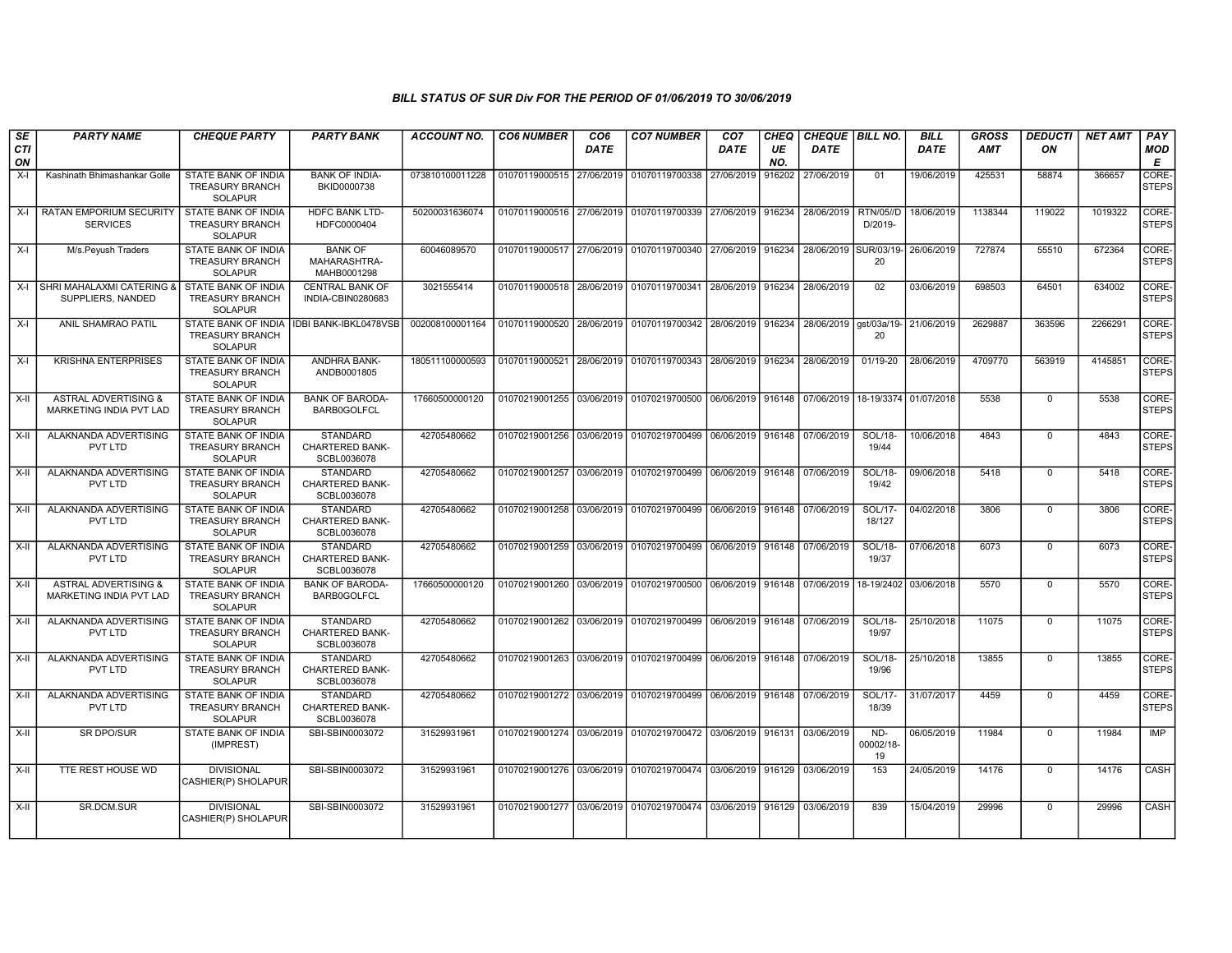| SE        | <b>PARTY NAME</b>                   | <b>CHEQUE PARTY</b>                                             | <b>PARTY BANK</b>                           | <b>ACCOUNT NO.</b> | <b>CO6 NUMBER</b>         | CO <sub>6</sub> | <b>CO7 NUMBER</b>                                                     | CO <sub>7</sub>   | <b>CHEQ</b> | CHEQUE BILL NO. |                             | <b>BILL</b> | <b>GROSS</b> | <b>DEDUCTI</b> | <b>NET AMT</b> | PAY                   |
|-----------|-------------------------------------|-----------------------------------------------------------------|---------------------------------------------|--------------------|---------------------------|-----------------|-----------------------------------------------------------------------|-------------------|-------------|-----------------|-----------------------------|-------------|--------------|----------------|----------------|-----------------------|
| CTI<br>ON |                                     |                                                                 |                                             |                    |                           | <b>DATE</b>     |                                                                       | DATE              | UE<br>NO.   | <b>DATE</b>     |                             | DATE        | AMT          | ON             |                | MOD<br>Е              |
| X-II      | <b>DEN/S/SUR</b>                    | STATE BANK OF INDIA<br>(IMPREST)                                | SBI-SBIN0003072                             | 31529931961        | 01070219001278 03/06/2019 |                 | 01070219700476                                                        | 03/06/2019        | 916136      | 04/06/2019      | 2298                        | 01/04/2019  | 3000         | $\mathbf 0$    | 3000           | <b>IMP</b>            |
| X-II      | DEN/S/SUR                           | STATE BANK OF INDIA<br>(IMPREST)                                | SBI-SBIN0003072                             | 31529931961        | 01070219001279 03/06/2019 |                 | 01070219700476 03/06/2019 916136                                      |                   |             | 04/06/2019      | 10093                       | 06/03/2019  | 7966         | $\mathbf 0$    | 7966           | IMP                   |
| X-II      | HPCL DT CARD (ELECT D G<br>SET)     | STATE BANK OF INDIA<br><b>TREASURY BRANCH</b><br><b>SOLAPUR</b> | <b>ICICI BANK LTD-</b><br>ICIC0000104       | HPCL2600795272     | 01070219001280 03/06/2019 |                 | 01070219700475 03/06/2019 916137                                      |                   |             | 04/06/2019      | 52                          | 31/05/2019  | 70000        | $\mathbf 0$    | 70000          | CORE-<br><b>STEPS</b> |
| X-II      | HPCL DT CARD (ELECT D G<br>SET)     | STATE BANK OF INDIA<br><b>TREASURY BRANCH</b><br><b>SOLAPUR</b> | <b>ICICI BANK LTD-</b><br>ICIC0000104       | HPCL2600795272     |                           |                 | 01070219001281 03/06/2019 01070219700475 03/06/2019 916137            |                   |             | 04/06/2019      | 26                          | 18/05/2019  | 32000        | $\mathbf 0$    | 32000          | CORE-<br><b>STEPS</b> |
| X-II      | SSE/TRD/ANG/DEPOT                   | STATE BANK OF INDIA<br>(IMPREST)                                | SBI-SBIN0003072                             | 31529931961        |                           |                 | 01070219001282 03/06/2019 01070219700476 03/06/2019 916136            |                   |             | 04/06/2019      | 05                          | 27/05/2019  | 3000         | $\mathbf 0$    | 3000           | IMP                   |
| X-II      | SSE/TRD/BAP                         | STATE BANK OF INDIA<br>(IMPREST)                                | SBI-SBIN0003072                             | 31529931961        | 01070219001283            | 03/06/2019      | 01070219700476 03/06/2019 916136                                      |                   |             | 04/06/2019      | 31                          | 17/05/2019  | 2000         | $\Omega$       | 2000           | IMP                   |
| $X-II$    | ADEN/SUR                            | STATE BANK OF INDIA<br>(IMPREST)                                | SBI-SBIN0003072                             | 31529931961        | 01070219001284            | 03/06/2019      | 01070219700476 03/06/2019 916136                                      |                   |             | 04/06/2019      | 6164                        | 02/05/2019  | 14657        | $\mathbf 0$    | 14657          | <b>IMP</b>            |
| X-II      | DTC/DD                              | STATE BANK OF INDIA<br>(IMPREST)                                | SBI-SBIN0003072                             | 31529931961        | 01070219001285            | 03/06/2019      | 01070219700476 03/06/2019 916136                                      |                   |             | 04/06/2019      | 01                          | 01/04/2019  | 4992         | $^{\circ}$     | 4992           | IMP                   |
| X-II      | SSE/C&W/GR/COACHING<br><b>DEPOT</b> | STATE BANK OF INDIA<br>(IMPREST)                                | SBI-SBIN0003072                             | 31529931961        | 01070219001286 03/06/2019 |                 | 01070219700478 04/06/2019 916136                                      |                   |             | 04/06/2019      | 448                         | 03/05/2019  | 4512         | $\Omega$       | 4512           | <b>IMP</b>            |
| X-II      | STATION MANAGER SOLAPUR             | STATE BANK OF INDIA<br>(IMPREST)                                | SBI-SBIN0003072                             | 31529931961        | 01070219001287 03/06/2019 |                 | 01070219700476 03/06/2019                                             |                   | 916136      | 04/06/2019      | 27                          | 18/04/2019  | 24737        | 0              | 24737          | <b>IMP</b>            |
| X-II      | STATION MANAGER SAROLA              | STATE BANK OF INDIA<br>(IMPREST)                                | SBI-SBIN0003072                             | 31529931961        | 01070219001288            | 03/06/2019      | 01070219700476 03/06/2019                                             |                   | 916136      | 04/06/2019      | 20                          | 18/04/2019  | 4810         | $\mathbf 0$    | 4810           | IMP                   |
| X-II      | SANTOSH CONSTRUCTION                | <b>STATE BANK OF INDIA</b><br>TREASURY BRANCH<br>SOLAPUR        | <b>BANK OF INDIA-</b><br><b>BKID0WAINGB</b> | 20372011000001     | 01070219001289            | 03/06/2019      | 01070219700477 03/06/2019 916137                                      |                   |             | 04/06/2019      | GST-2019-<br>20/01          | 27/05/2019  | 97350        | 5230           | 92120          | CORE-<br><b>STEPS</b> |
| X-II      | SSE(SIG/M)/DD/GEN                   | STATE BANK OF INDIA<br>(IMPREST)                                | SBI-SBIN0003072                             | 31529931961        |                           |                 | 01070219001290 04/06/2019 01070219700478 04/06/2019 916136            |                   |             | 04/06/2019      | 411                         | 04/04/2019  | 2460         | $\mathbf 0$    | 2460           | <b>IMP</b>            |
| X-II      | <b>MS ANG</b>                       | STATE BANK OF INDIA<br>(IMPREST)                                | SBI-SBIN0003072                             | 31529931961        | 01070219001291 04/06/2019 |                 | 01070219700478   04/06/2019   916136                                  |                   |             | 04/06/2019      | 5073248                     | 06/02/2019  | 8283         | 0              | 8283           | <b>IMP</b>            |
| X-II      | SR.DFM.SUR                          | STATE BANK OF INDIA<br>(IMPREST)                                | SBI-SBIN0003072                             | 31529931961        | 01070219001292            | 04/06/2019      | 01070219700478 04/06/2019                                             |                   | 916136      | 04/06/2019      | 0000205                     | 27/05/2019  | 3778         | $\mathbf 0$    | 3778           | IMP                   |
| X-II      | SSE(ELECT/M)/WD                     | <b>DIVISIONAL</b><br>CASHIER(P) SHOLAPUR                        | SBI-SBIN0003072                             | 31529931961        | 01070219001293            |                 | 04/06/2019 01070219700479 04/06/2019 916135                           |                   |             | 04/06/2019      | 01                          | 20/05/2019  | 5790         | $\Omega$       | 5790           | CASH                  |
| X-II      | IPF/RPF/DR/SUR/FUEL                 | STATE BANK OF INDIA<br>(IMPREST)                                | SBI-SBIN0003072                             | 31529931961        |                           |                 | 01070219001294 04/06/2019 01070219700481                              | 04/06/2019 916136 |             | 04/06/2019      | Gen Imp<br>SUR/R            | 22/04/2019  | 982          | $\mathbf 0$    | 982            | <b>IMP</b>            |
| X-II      | <b>IPFSNSI</b>                      | <b>DIVISIONAL</b><br>CASHIER(P) SHOLAPUR                        | DUMMY-                                      | 11111111111        | 01070219001296 04/06/2019 |                 | 01070219700479 04/06/2019 916135                                      |                   |             | 04/06/2019      | General<br>Imprest          | 20/04/2019  | 1000         | $\mathbf 0$    | 1000           | CASH                  |
| $X-H$     | <b>SR DAUO SUR</b>                  | <b>DIVISIONAL</b><br>CASHIER(P) SHOLAPUR                        | SELF CHEQUE-<br>000000000                   |                    |                           |                 | 01070219001297 04/06/2019 01070219700480 04/06/2019 916135 04/06/2019 |                   |             |                 | 4097                        | 30/04/2019  | 494          | $\Omega$       | 494            | CASH                  |
| $X-H$     | IPF/RPF/DQM/SUR                     | <b>DIVISIONAL</b><br>CASHIER(P) SHOLAPUR                        | SELF CHEQUE-<br>000000000                   | 000000000          | 01070219001299            | 04/06/2019      | 01070219700482 04/06/2019 916135                                      |                   |             | 04/06/2019      | 614851                      | 16/05/2019  | 9980         | $\Omega$       | 9980           | CASH                  |
| $X-H$     | <b>STATION MANAGER BALE</b>         | <b>STATE BANK OF INDIA</b><br>(IMPREST)                         | SBI-SBIN0003072                             | 31529931961        | 01070219001300            |                 | 04/06/2019   01070219700486   04/06/2019   916139                     |                   |             | 06/06/2019      | 02                          | 01/04/2019  | 9702         | $\mathbf 0$    | 9702           | IMP                   |
| X-II      | SR DFM SUR (COMPUTER)               | STATE BANK OF INDIA<br>(IMPREST)                                | SBI-SBIN0003072                             | 31529931961        | 01070219001301 04/06/2019 |                 | 01070219700488                                                        | 06/06/2019 916139 |             | 06/06/2019      | <b>COMPIPR</b><br><b>ST</b> | 04/06/2019  | 7460         | $\mathbf 0$    | 7460           | IMP                   |
| $X-H$     | <b>STATION MANAGER</b><br>WADSINGE  | STATE BANK OF INDIA<br>(IMPREST)                                | SBI-SBIN0003072                             | 31529931961        | 01070219001302 04/06/2019 |                 | 01070219700485 04/06/2019 916139                                      |                   |             | 06/06/2019      | 570                         | 10/04/2019  | 8860         | $\Omega$       | 8860           | IMP                   |
| X-II      | MS/WD                               | STATE BANK OF INDIA<br>(IMPREST)                                | SBI-SBIN0003072                             | 31529931961        |                           |                 | 01070219001303 04/06/2019 01070219700483                              | 04/06/2019 916139 |             | 06/06/2019      | 367796                      | 03/05/2019  | 3875         | $\Omega$       | 3875           | <b>IMP</b>            |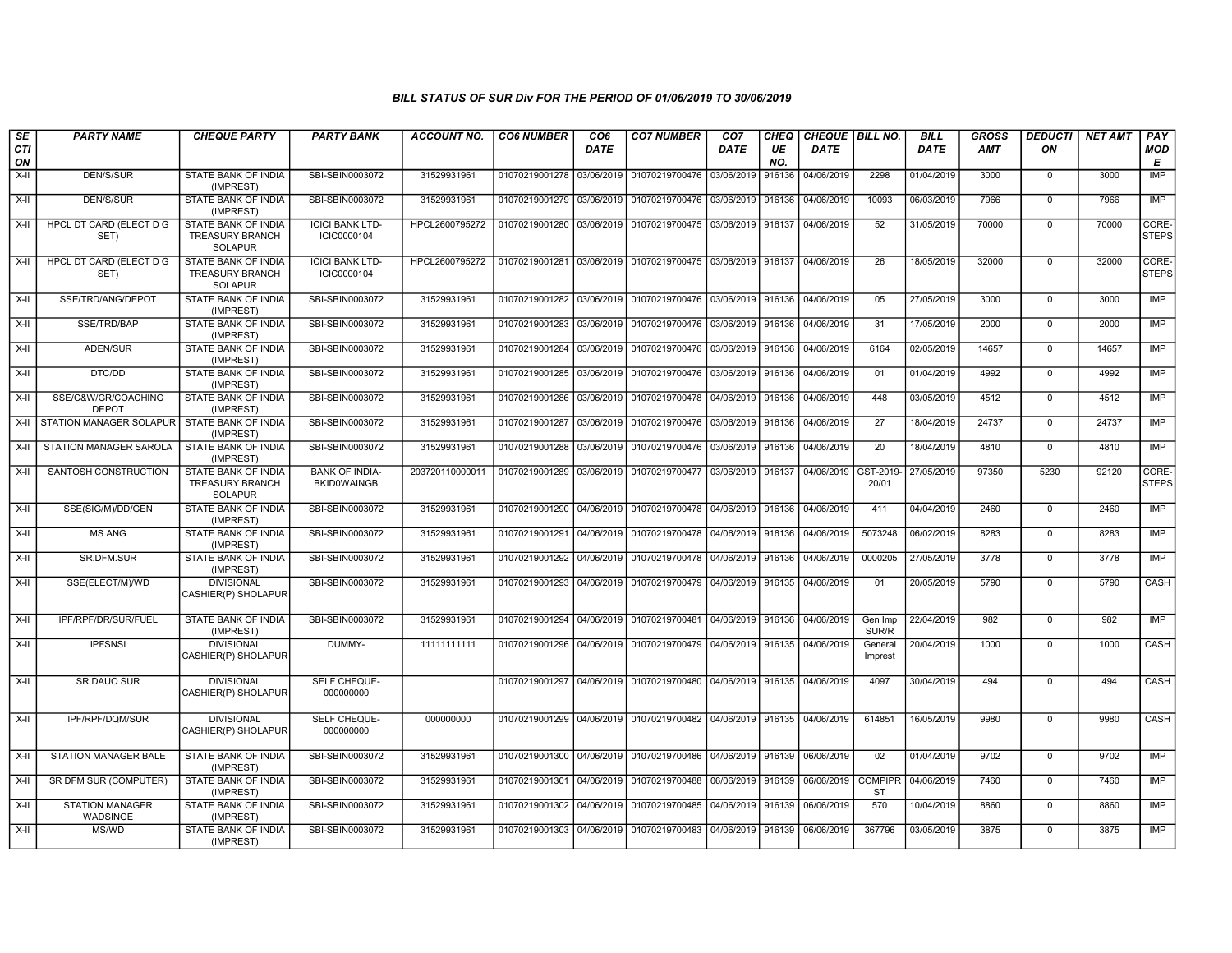| SE        | <b>PARTY NAME</b>                                                      | <b>CHEQUE PARTY</b>                                             | <b>PARTY BANK</b>                  | <b>ACCOUNT NO.</b> | <b>CO6 NUMBER</b>         | CO <sub>6</sub> | <b>CO7 NUMBER</b>                                          | CO <sub>7</sub>   | <b>CHEQ</b> | CHEQUE BILL NO.                 |                                     | <b>BILL</b> | GROSS      | <b>DEDUCTI</b> | <b>NET AMT</b> | PAY                   |
|-----------|------------------------------------------------------------------------|-----------------------------------------------------------------|------------------------------------|--------------------|---------------------------|-----------------|------------------------------------------------------------|-------------------|-------------|---------------------------------|-------------------------------------|-------------|------------|----------------|----------------|-----------------------|
| CTI<br>ON |                                                                        |                                                                 |                                    |                    |                           | <b>DATE</b>     |                                                            | DATE              | UE<br>NO.   | <b>DATE</b>                     |                                     | DATE        | <b>AMT</b> | ON             |                | MOD<br>E              |
| X-II      | <b>STATION MANAGER</b><br><b>DHAVALAS</b>                              | STATE BANK OF INDIA<br>(IMPREST)                                | SBI-SBIN0003072                    | 31529931961        | 01070219001304 04/06/2019 |                 | 01070219700485                                             | 04/06/2019        | 916139      | 06/06/2019                      | 655                                 | 16/04/2019  | 7690       | $\mathbf 0$    | 7690           | <b>IMP</b>            |
| $X-II$    | <b>STATION MANAGER KEM</b>                                             | STATE BANK OF INDIA<br>(IMPREST)                                | SBI-SBIN0003072                    | 31529931961        | 01070219001305 04/06/2019 |                 | 01070219700485                                             | 04/06/2019        | 916139      | 06/06/2019                      | 01                                  | 07/04/2019  | 9990       | $\Omega$       | 9990           | <b>IMP</b>            |
| X-II      | <b>STATION MANAGER</b><br><b>KURDUWADI</b>                             | STATE BANK OF INDIA<br>(IMPREST)                                | SBI-SBIN0003072                    | 31529931961        | 01070219001307 04/06/2019 |                 | 01070219700485   04/06/2019   916139                       |                   |             | 06/06/2019                      | 2377                                | 17/04/2019  | 24797      | 0              | 24797          | <b>IMP</b>            |
| X-II      | SSE(TELE-N)/SUR/VEH                                                    | STATE BANK OF INDIA<br>(IMPREST)                                | SBI-SBIN0003072                    | 31529931961        | 01070219001308            | 04/06/2019      | 01070219700483                                             | 04/06/2019        | 916139      | 06/06/2019                      | $c-709-$<br>19/20                   | 08/05/2019  | 12000      | $\mathbf 0$    | 12000          | <b>IMP</b>            |
|           | X-II STATION MANAGER BHALWANI                                          | STATE BANK OF INDIA<br>(IMPREST)                                | SBI-SBIN0003072                    | 31529931961        | 01070219001309            | 04/06/2019      | 01070219700485                                             | 04/06/2019 916139 |             | 06/06/2019                      | 159                                 | 21/04/2019  | 9669       | $\mathbf 0$    | 9669           | IMP                   |
| $X-H$     | <b>STATION MANAGER</b><br><b>JINTIROAD</b>                             | STATE BANK OF INDIA<br>(IMPREST)                                | SBI-SBIN0003072                    | 31529931961        | 01070219001310 04/06/2019 |                 | 01070219700485                                             | 04/06/2019 916139 |             | 06/06/2019                      | 01                                  | 16/03/2019  | 7468       | $\mathbf 0$    | 7468           | <b>IMP</b>            |
| $X-II$    | STATION MANAGER BOROTI                                                 | STATE BANK OF INDIA<br>(IMPREST)                                | SBI-SBIN0003072                    | 31529931961        | 01070219001311 04/06/2019 |                 | 01070219700485                                             | 04/06/2019 916139 |             | 06/06/2019                      | 255                                 | 28/03/2019  | 8980       | $\Omega$       | 8980           | <b>IMP</b>            |
| $X-H$     | CYM/DD                                                                 | STATE BANK OF INDIA<br>(IMPREST)                                | SBI-SBIN0003072                    | 31529931961        | 01070219001312 04/06/2019 |                 | 01070219700486                                             | 04/06/2019 916139 |             | 06/06/2019                      | 12                                  | 01/05/2019  | 1909       | $\mathbf{0}$   | 1909           | <b>IMP</b>            |
| X-II      | TI/S/DD                                                                | STATE BANK OF INDIA<br>(IMPREST)                                | SBI-SBIN0003072                    | 31529931961        | 01070219001313 04/06/2019 |                 | 01070219700486 04/06/2019 916139                           |                   |             | 06/06/2019                      | 2817                                | 20/04/2019  | 1870       | $\mathbf 0$    | 1870           | <b>IMP</b>            |
| $X-II$    | STATION MANAGER PAKANI                                                 | STATE BANK OF INDIA<br>(IMPREST)                                | SBI-SBIN0003072                    | 31529931961        | 01070219001314 04/06/2019 |                 | 01070219700486                                             | 04/06/2019 916139 |             | 06/06/2019                      | 09                                  | 25/04/2019  | 9990       | $\mathbf 0$    | 9990           | <b>IMP</b>            |
| X-II      | <b>STATION MANAGER ANGAR</b>                                           | STATE BANK OF INDIA<br>(IMPREST)                                | SBI-SBIN0003072                    | 31529931961        | 01070219001315 04/06/2019 |                 | 01070219700486                                             | 04/06/2019        | 916139      | 06/06/2019                      | 05                                  | 07/04/2019  | 9757       | $\mathbf 0$    | 9757           | <b>IMP</b>            |
| X-II      | <b>SSE WORKS SUR</b>                                                   | STATE BANK OF INDIA<br>(IMPREST)                                | SBI-SBIN0003072                    | 31529931961        | 01070219001316 04/06/2019 |                 | 01070219700484                                             | 04/06/2019 916139 |             | 06/06/2019                      | 3016                                | 14/05/2019  | 19757      | $\mathbf 0$    | 19757          | <b>IMP</b>            |
| X-II      | <b>STATION MANAGER MOHOL</b>                                           | STATE BANK OF INDIA<br>(IMPREST)                                | SBI-SBIN0003072                    | 31529931961        | 01070219001317 04/06/2019 |                 | 01070219700486                                             | 04/06/2019 916139 |             | 06/06/2019                      | 07                                  | 11/04/2019  | 9700       | $\mathbf 0$    | 9700           | IMP                   |
| $X-I$     | STATION MANAGER WAKAV                                                  | STATE BANK OF INDIA<br>(IMPREST)                                | SBI-SBIN0003072                    | 31529931961        | 01070219001318 04/06/2019 |                 | 01070219700486                                             | 04/06/2019 916139 |             | 06/06/2019                      | 01                                  | 13/04/2019  | 9948       | $\Omega$       | 9948           | IMP                   |
| X-II      | STATION MANAGER HOTGI                                                  | STATE BANK OF INDIA<br>(IMPREST)                                | SBI-SBIN0003072                    | 31529931961        | 01070219001319 04/06/2019 |                 | 01070219700487                                             | 04/06/2019 916139 |             | 06/06/2019                      | 188                                 | 15/04/2019  | 12214      | $\mathbf 0$    | 12214          | <b>IMP</b>            |
| $X-H$     | <b>STATION MANAGER</b><br><b>GANGAPURROAD</b>                          | STATE BANK OF INDIA<br>(IMPREST)                                | SBI-SBIN0003072                    | 31529931961        | 01070219001320            | 04/06/2019      | 01070219700487 04/06/2019 916139                           |                   |             | 06/06/2019                      | 73691                               | 19/04/2019  | 14650      | $\Omega$       | 14650          | <b>IMP</b>            |
| X-II      | <b>STATION MANAGER</b><br><b>HIRENANDURU</b>                           | STATE BANK OF INDIA<br>(IMPREST)                                | SBI-SBIN0003072                    | 31529931961        | 01070219001321 04/06/2019 |                 | 01070219700487                                             | 04/06/2019 916139 |             | 06/06/2019                      | 241                                 | 02/05/2019  | 7495       | $\Omega$       | 7495           | IMP                   |
| X-II      | <b>STATION MANAGER</b><br><b>SULTANPUR</b>                             | STATE BANK OF INDIA<br>(IMPREST)                                | SBI-SBIN0003072                    | 31529931961        | 01070219001322            | 04/06/2019      | 01070219700487                                             | 04/06/2019 916139 |             | 06/06/2019                      | 2912                                | 21/04/2019  | 4218       | $\mathbf 0$    | 4218           | <b>IMP</b>            |
| X-II      | <b>TI/GULBARGA</b>                                                     | STATE BANK OF INDIA<br>(IMPREST)                                | SBI-SBIN0003072                    | 31529931961        | 01070219001323            | 04/06/2019      | 01070219700487                                             | 04/06/2019        | 916139      | 06/06/2019                      | 3008                                | 18/04/2019  | 1420       | $\mathbf 0$    | 1420           | <b>IMP</b>            |
| X-II      | <b>SSTATION MANAGER</b><br>SHAHABAD                                    | STATE BANK OF INDIA<br>(IMPREST)                                | SBI-SBIN0003072                    | 31529931961        | 01070219001324            | 04/06/2019      | 01070219700487                                             | 04/06/2019        | 916139      | 06/06/2019                      | 858                                 | 30/03/2019  | 14865      | $\mathbf 0$    | 14865          | <b>IMP</b>            |
| $X-H$     | STATION MANAGER WADI                                                   | STATE BANK OF INDIA<br>(IMPREST)                                | SBI-SBIN0003072                    | 31529931961        | 01070219001325 04/06/2019 |                 | 01070219700487                                             | 04/06/2019 916139 |             | 06/06/2019                      | 2428                                | 16/04/2019  | 17583      | $\mathbf 0$    | 17583          | IMP                   |
| $X-H$     | <b>STATION MANAGER</b><br>AKKALKOTROAD                                 | STATE BANK OF INDIA<br>(IMPREST)                                | SBI-SBIN0003072                    | 31529931961        | 01070219001326            | 04/06/2019      | 01070219700487                                             | 04/06/2019 916139 |             | 06/06/2019                      | 1090                                | 16/04/2019  | 14991      | $\mathbf 0$    | 14991          | <b>IMP</b>            |
| X-II      | STATION MANAGER MADHA                                                  | STATE BANK OF INDIA<br>(IMPREST)                                | SBI-SBIN0003072                    | 31529931961        | 01070219001327            | 04/06/2019      | 01070219700486                                             | 04/06/2019 916139 |             | 06/06/2019                      | 550                                 | 05/03/2019  | 9570       | $\mathbf 0$    | 9570           | IMP                   |
| X-II      | <b>MAHARASHTRA STATE</b><br>ELECTRICITY DISTRIBUTION<br><b>COMPANY</b> | STATE BANK OF INDIA<br><b>TREASURY BRANCH</b><br>SOLAPUR        | <b>CANARA BANK-</b><br>CNRB0001903 | 1903201010183      | 01070219001328 06/06/2019 |                 | 01070219700489 06/06/2019 916154                           |                   |             |                                 | 11/06/2019   429283714   03/06/2019 |             | 69590      | $\Omega$       | 69590          | CORE-<br><b>STEPS</b> |
| X-II      | <b>MAHARASHTRA STATE</b><br>ELECTRICITY DISTRIBUTION<br><b>COMPANY</b> | STATE BANK OF INDIA<br><b>TREASURY BRANCH</b><br>SOLAPUR        | CANARA BANK-<br>CNRB0001903        | 1903201010183      |                           |                 | 01070219001329 06/06/2019 01070219700489 06/06/2019 916154 |                   |             | 11/06/2019 425007401 03/06/2019 |                                     |             | 158440     | $\Omega$       | 158440         | CORE-<br><b>STEPS</b> |
| X-II      | <b>MAHARASHTRA STATE</b><br>ELECTRICITY DISTRIBUTION<br><b>COMPANY</b> | STATE BANK OF INDIA<br><b>TREASURY BRANCH</b><br><b>SOLAPUR</b> | CANARA BANK-<br>CNRB0001903        | 1903201010183      |                           |                 | 01070219001330 06/06/2019 01070219700489 06/06/2019 916154 |                   |             | 11/06/2019 431477695 03/06/2019 |                                     |             | 20750      | $\mathbf 0$    | 20750          | CORE-<br><b>STEPS</b> |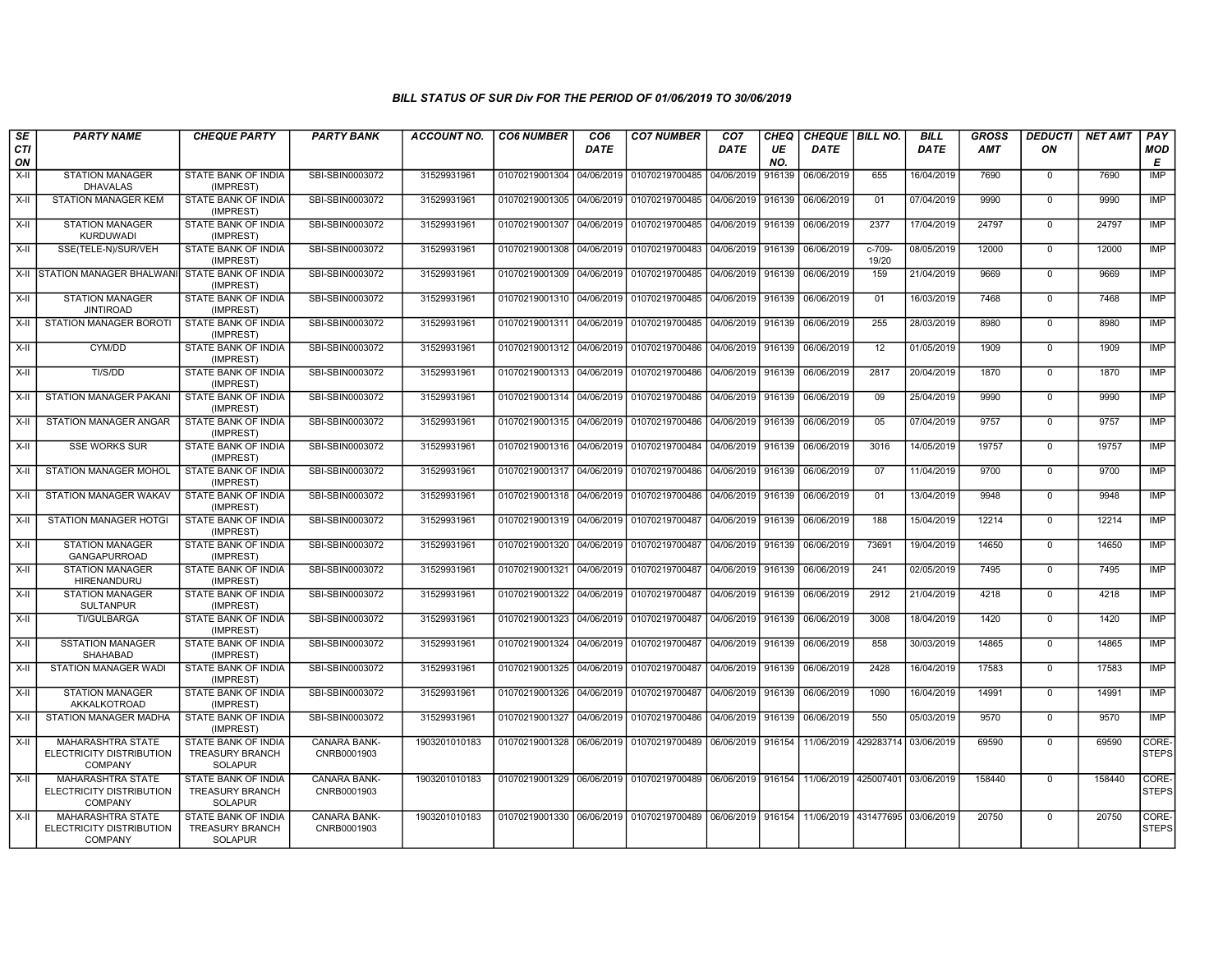| SE<br><b>CTI</b><br>ON | <b>PARTY NAME</b>                                                      | <b>CHEQUE PARTY</b>                                                    | <b>PARTY BANK</b>                            | <b>ACCOUNT NO.</b> | <b>CO6 NUMBER</b>                        | CO <sub>6</sub><br><b>DATE</b> | <b>CO7 NUMBER</b>                                                               | CO <sub>7</sub><br>DATE | CHEQ<br>UE<br>NO. | CHEQUE BILL NO.<br>DATE      |                          | <b>BILL</b><br><b>DATE</b> | <b>GROSS</b><br><b>AMT</b> | <b>DEDUCTI</b><br>ON | <b>NET AMT</b> | PAY<br><b>MOD</b><br>E |
|------------------------|------------------------------------------------------------------------|------------------------------------------------------------------------|----------------------------------------------|--------------------|------------------------------------------|--------------------------------|---------------------------------------------------------------------------------|-------------------------|-------------------|------------------------------|--------------------------|----------------------------|----------------------------|----------------------|----------------|------------------------|
| X-II                   | <b>MAHARASHTRA STATE</b><br>ELECTRICITY DISTRIBUTION<br><b>COMPANY</b> | STATE BANK OF INDIA<br><b>TREASURY BRANCH</b><br><b>SOLAPUR</b>        | <b>CANARA BANK-</b><br>CNRB0001903           | 1903201010183      | 01070219001331                           |                                | 06/06/2019 01070219700489                                                       | 06/06/2019              | 916154            | 11/06/2019 427086659         |                          | 03/06/2019                 | 68200                      | $^{\circ}$           | 68200          | CORE-<br><b>STEPS</b>  |
| X-II                   | <b>SSE E/M SUR</b>                                                     | STATE BANK OF INDIA<br>(IMPREST)                                       | SBI-SBIN0003072                              | 31529931961        |                                          |                                | 01070219001332 06/06/2019 01070219700490                                        | 06/06/2019              | 916139            | 06/06/2019                   | 03/05                    | 04/06/2019                 | 4000                       | $\Omega$             | 4000           | IMP                    |
| $X-II$                 | SSE/(ELECT/MAINT)/SUR                                                  | <b>STATE BANK OF INDIA</b><br>(IMPREST)                                | SBI-SBIN0003072                              | 31529931961        |                                          |                                | 01070219001333 06/06/2019 01070219700490                                        | 06/06/2019              | 916139            | 06/06/2019                   | 03/08                    | 04/06/2019                 | 10000                      | $\Omega$             | 10000          | IMP                    |
| X-II                   | SR DSTE(M)/SUR                                                         | STATE BANK OF INDIA<br>(IMPREST)                                       | SBI-SBIN0003072                              | 31529931961        | 01070219001334 06/06/2019 01070219700491 |                                |                                                                                 | 06/06/2019 916139       |                   | 06/06/2019                   | 4439                     | 22/03/2019                 | 9700                       | $\Omega$             | 9700           | <b>IMP</b>             |
| $X-H$                  | <b>IPF/DI/SUR</b>                                                      | STATE BANK OF INDIA<br>(IMPREST)                                       | SBI-SBIN0003072                              | 31529931961        |                                          |                                | 01070219001335 06/06/2019 01070219700492                                        | 06/06/2019              | 916139            | 06/06/2019                   | 285                      | 03/06/2019                 | 400                        | $\mathbf 0$          | 400            | <b>IMP</b>             |
|                        | X-II STATION MANAGER BELVANDI                                          | STATE BANK OF INDIA<br>(IMPREST)                                       | SBI-SBIN0003072                              | 31529931961        | 01070219001337                           |                                | 06/06/2019 01070219700493                                                       | 06/06/2019 916139       |                   | 06/06/2019                   | 05                       | 22/03/2019                 | 7087                       | $\overline{0}$       | 7087           | IMP                    |
| X-II                   | STATION MANAGER SAROLA                                                 | STATE BANK OF INDIA<br>(IMPREST)                                       | SBI-SBIN0003072                              | 31529931961        |                                          |                                | 01070219001338 06/06/2019 01070219700493                                        | 06/06/2019              | 916139            | 06/06/2019                   | 09                       | 01/05/2019                 | 4810                       | $\mathbf 0$          | 4810           | IMP                    |
| X-II                   | <b>STATION MANAGER VAMBORI</b>                                         | STATE BANK OF INDIA<br>(IMPREST)                                       | SBI-SBIN0003072                              | 31529931961        | 01070219001339                           |                                | 06/06/2019 01070219700493                                                       | 06/06/2019              | 916139            | 06/06/2019                   | 309                      | 10/04/2019                 | 9702                       | $\Omega$             | 9702           | <b>IMP</b>             |
| X-II                   | STATION MANAGER CHITALI                                                | STATE BANK OF INDIA<br>(IMPREST)                                       | SBI-SBIN0003072                              | 31529931961        |                                          |                                | 01070219001340 06/06/2019 01070219700493                                        | 06/06/2019              | 916139            | 06/06/2019                   | 1250                     | 05/05/2019                 | 6050                       | $\mathbf 0$          | 6050           | <b>IMP</b>             |
| $X-H$                  | <b>STATION MANAGER RAHURI</b>                                          | <b>STATE BANK OF INDIA</b><br>(IMPREST)                                | SBI-SBIN0003072                              | 31529931961        | 01070219001341                           | 06/06/2019                     | 01070219700493                                                                  | 06/06/2019              | 916139            | 06/06/2019                   | 587                      | 05/04/2019                 | 9550                       | $\overline{0}$       | 9550           | IMP                    |
| X-II                   | <b>STATION MANAGER</b><br>PADHEGAON                                    | <b>STATE BANK OF INDIA</b><br>(IMPREST)                                | SBI-SBIN0003072                              | 31529931961        | 01070219001342 06/06/2019 01070219700493 |                                |                                                                                 | 06/06/2019 916139       |                   | 06/06/2019                   | 152                      | 22/04/2019                 | 7727                       | $^{\circ}$           | 7727           | IMP                    |
| X-II                   | <b>STATION MANAGER</b><br><b>USMANABAD</b>                             | STATE BANK OF INDIA<br>(IMPREST)                                       | SBI-SBIN0003072                              | 31529931961        |                                          |                                | 01070219001343 06/06/2019 01070219700494                                        | 06/06/2019              | 916139            | 06/06/2019                   | 5611                     | 09/04/2019                 | 13860                      | $\Omega$             | 13860          | <b>IMP</b>             |
| $X-II$                 | <b>STATION MANAGER</b><br><b>BARSHITOWN</b>                            | STATE BANK OF INDIA<br>(IMPREST)                                       | SBI-SBIN0003072                              | 31529931961        | 01070219001344                           |                                | 06/06/2019 01070219700494                                                       | 06/06/2019              | 916139            | 06/06/2019                   | 5483                     | 12/04/2019                 | 9880                       | $\Omega$             | 9880           | <b>IMP</b>             |
| X-II                   | STATION MANAGER SALGARE STATE BANK OF INDIA                            | (IMPREST)                                                              | SBI-SBIN0003072                              | 31529931961        |                                          |                                | 01070219001345 06/06/2019 01070219700494                                        | 06/06/2019              | 916139            | 06/06/2019                   | 09                       | 08/03/2019                 | 9620                       | $\overline{0}$       | 9620           | <b>IMP</b>             |
| X-II                   | STATION MANAGER SHENDRI                                                | <b>STATE BANK OF INDIA</b><br>(IMPREST)                                | SBI-SBIN0003072                              | 31529931961        |                                          |                                | 01070219001346 06/06/2019 01070219700494                                        | 06/06/2019 916139       |                   | 06/06/2019                   | 1098                     | 02/04/2019                 | 7770                       | $^{\circ}$           | 7770           | IMP                    |
| X-II                   | <b>STATION MANAGER DHOKI</b>                                           | STATE BANK OF INDIA<br>(IMPREST)                                       | SBI-SBIN0003072                              | 31529931961        | 01070219001347                           | 06/06/2019                     | 01070219700494                                                                  | 06/06/2019              | 916139            | 06/06/2019                   | 5916                     | 25/04/2019                 | 9450                       | $\Omega$             | 9450           | <b>IMP</b>             |
| X-II                   | <b>STATION MANAGER YEDSHI</b>                                          | STATE BANK OF INDIA<br>(IMPREST)                                       | SBI-SBIN0003072                              | 31529931961        | 01070219001348 06/06/2019                |                                | 01070219700494                                                                  | 06/06/2019              | 916139            | 06/06/2019                   | 61                       | 12/04/2019                 | 9139                       | $\Omega$             | 9139           | <b>IMP</b>             |
| $X-H$                  | <b>STATION MANAGER</b><br>SHRIGONDAROAD                                | <b>STATE BANK OF INDIA</b><br>(IMPREST)                                | SBI-SBIN0003072                              | 31529931961        |                                          |                                | 01070219001349 06/06/2019 01070219700494                                        | 06/06/2019              | 916139            | 06/06/2019                   | 05                       | 01/03/2019                 | 7460                       | $\mathbf 0$          | 7460           | <b>IMP</b>             |
| $X-H$                  | <b>SKVM AND COMPANY</b>                                                | <b>STATE BANK OF INDIA</b><br><b>TREASURY BRANCH</b><br><b>SOLAPUR</b> | <b>BANK OF INDIA-</b><br>BKID0000705         | 070520110000325    | 01070219001351 06/06/2019 01070219700497 |                                |                                                                                 |                         |                   | 06/06/2019 916148 07/06/2019 | <b>SUR-0012</b><br>18-19 | 10/05/2019                 | 31206                      | 1153                 | 30053          | CORE-<br><b>STEPS</b>  |
| $X-II$                 | JAYDEEP ENTERPRISES                                                    | <b>STATE BANK OF INDIA</b><br><b>TREASURY BRANCH</b><br><b>SOLAPUR</b> | <b>BANK OF BARODA-</b><br><b>BARB0SHOLAP</b> | 04370200000715     |                                          |                                | 01070219001352 06/06/2019 01070219700496 06/06/2019 916148 07/06/2019           |                         |                   |                              | CAO 07.                  | 03/06/2019                 | 33909                      | 4127                 | 29782          | CORE-<br><b>STEPS</b>  |
| X-II                   | MAHARASHTRA STATE<br>ELECTRICITY DISTRIBUTION<br><b>COMPANY</b>        | STATE BANK OF INDIA<br><b>TREASURY BRANCH</b><br><b>SOLAPUR</b>        | CANARA BANK-<br>CNRB0001903                  | 1903201010183      |                                          |                                | 01070219001353 66/06/2019 01070219700495 06/06/2019 916148 07/06/2019 253054148 |                         |                   |                              |                          | 06/06/2019                 | 8735630                    | $\mathbf 0$          | 8735630        | CORE-<br><b>STEPS</b>  |
| X-II                   | SAMEEKSHA ENTERPRISES                                                  | <b>STATE BANK OF INDIA</b><br><b>TREASURY BRANCH</b><br><b>SOLAPUR</b> | <b>VIJAYA BANK-</b><br>VIJB0005018           | 501806211000021    |                                          |                                | 01070219001355   06/06/2019   01070219700498   06/06/2019   916148   07/06/2019 |                         |                   |                              | 26                       | 29/05/2019                 | 28000                      | 280                  | 27720          | CORE-<br><b>STEPS</b>  |
| X-II                   | RAMESHWAR AUSEKAR AND<br><b>COMPANY</b>                                | STATE BANK OF INDIA<br><b>TREASURY BRANCH</b><br><b>SOLAPUR</b>        | THE RATNAKAR BANK<br>LTD-RATN0000060         | 409000074880       | 01070219001358                           | 06/06/2019                     | 01070219700501                                                                  | 06/06/2019              | 916148            | 07/06/2019                   | GST-36                   | 06/06/2019                 | 35400                      | 1308                 | 34092          | CORE-<br><b>STEPS</b>  |
| X-II                   | SATHE RAMCHANDRA D                                                     | STATE BANK OF INDIA<br><b>TREASURY BRANCH</b><br><b>SOLAPUR</b>        | <b>BANK OF BARODA-</b><br><b>BARBORAISHO</b> | 10140200000176     |                                          |                                | 01070219001359 07/06/2019 01070219700503 07/06/2019                             |                         | 916151            | 10/06/2019                   | 278506                   | 20/05/2019                 | 15600                      | $\Omega$             | 15600          | CORE-<br><b>STEPS</b>  |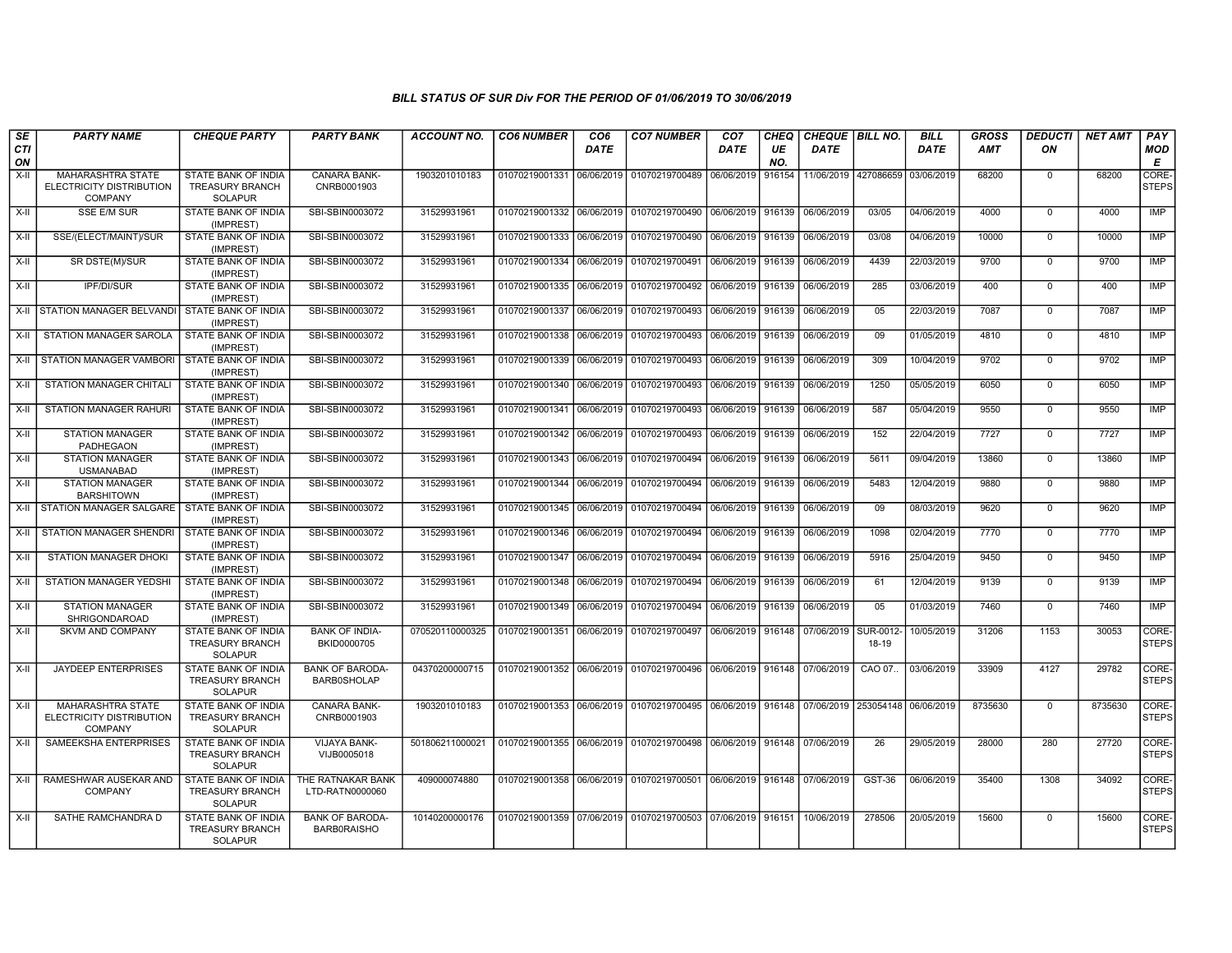| <b>SE</b><br>CTI<br>ON | <b>PARTY NAME</b>                                 | <b>CHEQUE PARTY</b>                                             | <b>PARTY BANK</b>                                            | <b>ACCOUNT NO.</b>                                                                    | <b>CO6 NUMBER</b>         | CO <sub>6</sub><br><b>DATE</b> | <b>CO7 NUMBER</b>                                                     | CO <sub>7</sub><br><b>DATE</b> | CHEQ<br>UE<br>NO. | CHEQUE   BILL NO.<br><b>DATE</b> |                     | <b>BILL</b><br><b>DATE</b> | <b>GROSS</b><br><b>AMT</b> | <b>DEDUCTI</b><br>ON | <b>NET AMT</b> | PAY<br><b>MOD</b><br>Е |
|------------------------|---------------------------------------------------|-----------------------------------------------------------------|--------------------------------------------------------------|---------------------------------------------------------------------------------------|---------------------------|--------------------------------|-----------------------------------------------------------------------|--------------------------------|-------------------|----------------------------------|---------------------|----------------------------|----------------------------|----------------------|----------------|------------------------|
| $X-H$                  | <b>TANYA ELECTRICALS</b>                          | <b>STATE BANK OF INDIA</b><br>TREASURY BRANCH<br><b>SOLAPUR</b> | SBI-SBIN0005347                                              | 38238271946                                                                           | 01070219001360 07/06/2019 |                                | 01070219700502 07/06/2019 916151                                      |                                |                   | 10/06/2019                       | 278508              | 28/05/2019                 | 57900                      | $\mathbf 0$          | 57900          | CORE-<br><b>STEPS</b>  |
| X-II                   | <b>GEETASHRI ELECTRICALS</b><br>AND CONTRACTORS   | STATE BANK OF INDIA<br><b>TREASURY BRANCH</b><br><b>SOLAPUR</b> | <b>ICICI BANK LIMITED-</b><br>ICIC00DDNSB                    | 0090070160000004   01070219001361   07/06/2019   01070219700502   07/06/2019   916151 |                           |                                |                                                                       |                                |                   | 10/06/2019                       | 278514              | 28/05/2019                 | 57900                      | $\mathbf 0$          | 57900          | CORE-<br><b>STEPS</b>  |
| X-II                   | DECCAN ELECTRO WORKS                              | STATE BANK OF INDIA<br><b>TREASURY BRANCH</b><br><b>SOLAPUR</b> | <b>BANK OF BARODA-</b><br><b>BARB0SHAHUP</b>                 | 04350200000391                                                                        | 01070219001362 07/06/2019 |                                | 01070219700502 07/06/2019 916151                                      |                                |                   | 10/06/2019                       | 278513              | 28/05/2019                 | 57900                      | $\overline{0}$       | 57900          | CORE-<br><b>STEPS</b>  |
| X-II                   | <b>TUSHAR ELECTRICALS</b>                         | STATE BANK OF INDIA<br>TREASURY BRANCH<br><b>SOLAPUR</b>        | <b>IDBI BANK LTD-</b><br>IBKL0000467                         | 467102000000912                                                                       | 01070219001363 07/06/2019 |                                | 01070219700502 07/06/2019 916151                                      |                                |                   | 10/06/2019                       | 278512              | 28/05/2019                 | 57900                      | $\mathbf 0$          | 57900          | CORE-<br><b>STEPS</b>  |
|                        | X-II   BURBURE ELECTRIC STORES                    | STATE BANK OF INDIA<br><b>TREASURY BRANCH</b><br><b>SOLAPUR</b> | <b>BANK OF</b><br>MAHARASHTRA-<br>MAHB0000464                | 20033604915                                                                           |                           |                                | 01070219001364 07/06/2019 01070219700502 07/06/2019 916151            |                                |                   | 10/06/2019                       | 278510              | 28/05/2019                 | 57900                      | $\mathbf 0$          | 57900          | CORE-<br><b>STEPS</b>  |
| X-II                   | TRIDENT ENGINEERS AND<br><b>ASSOCIATES</b>        | STATE BANK OF INDIA<br><b>TREASURY BRANCH</b><br><b>SOLAPUR</b> | <b>KOTAK MAHINDRA</b><br><b>BANK LIMITED-</b><br>KKBK0001423 | 9212270911                                                                            |                           |                                | 01070219001365 07/06/2019 01070219700502 07/06/2019 916151            |                                |                   | 10/06/2019                       | 278511              | 28/05/2019                 | 57900                      | $\mathbf 0$          | 57900          | CORE-<br><b>STEPS</b>  |
| X-II                   | <b>SAMARTH SERVICES</b><br><b>SOLAPUR</b>         | STATE BANK OF INDIA<br><b>TREASURY BRANCH</b><br><b>SOLAPUR</b> | <b>IDBI BANK LTD-</b><br>IBKL0000478                         | 0478102000004268                                                                      |                           |                                | 01070219001366 07/06/2019 01070219700503 07/06/2019 916151            |                                |                   | 10/06/2019                       | 278509              | 28/05/2019                 | 57900                      | $\Omega$             | 57900          | CORE-<br><b>STEPS</b>  |
| $X-H$                  | Vodafone Idea Limited                             | <b>STATE BANK OF INDIA</b><br>TREASURY BRANCH<br><b>SOLAPUR</b> | ORIENTAL BANK OF<br>COMMERCE-<br>ORBC0101054                 | 10541010008750                                                                        |                           |                                | 01070219001368 07/06/2019 01070219700504 07/06/2019 916148 07/06/2019 |                                |                   |                                  | 14MHO593<br>0474179 | 22/05/2019                 | 24329                      | 487                  | 23842          | CORE-<br><b>STEPS</b>  |
| $X-II$                 | <b>HPCL DT CARD</b>                               | STATE BANK OF INDIA<br><b>TREASURY BRANCH</b><br><b>SOLAPUR</b> | <b>ICICI BANK LTD-</b><br>ICIC0000104                        | HPCL2600191902                                                                        |                           |                                | 01070219001369 07/06/2019 01070219700505 07/06/2019 916148 07/06/2019 |                                |                   |                                  | 1398                | 27/05/2019                 | 343960                     | $\overline{0}$       | 343960         | CORE-<br><b>STEPS</b>  |
| X-II                   | ADEN/DETC/SUR                                     | STATE BANK OF INDIA<br>(IMPREST)                                | SBI-SBIN0003072                                              | 31529931961                                                                           |                           |                                | 01070219001370 07/06/2019 01070219700507 07/06/2019 916147            |                                |                   | 07/06/2019                       | 010                 | 31/05/2019                 | 4796                       | $\mathbf 0$          | 4796           | IMP                    |
| X-II                   | ADEN/TRACK/SUR                                    | <b>STATE BANK OF INDIA</b><br>(IMPREST)                         | SBI-SBIN0003072                                              | 31529931961                                                                           |                           |                                | 01070219001371 07/06/2019 01070219700507 07/06/2019 916147 07/06/2019 |                                |                   |                                  | 107                 | 21/03/2019                 | 4940                       | $\mathbf 0$          | 4940           | <b>IMP</b>             |
|                        | X-II STATION DIRECTOR SOLAPUR STATE BANK OF INDIA | (IMPREST)                                                       | DUMMY-                                                       | 11111111111                                                                           |                           |                                | 01070219001373 07/06/2019 01070219700506 07/06/2019 916147            |                                |                   | 07/06/2019                       | 629                 | 11/05/2019                 | 49090                      | $\mathbf 0$          | 49090          | <b>IMP</b>             |
| $X-H$                  | SSE(C&W)SUR/COACHING                              | <b>STATE BANK OF INDIA</b><br>(IMPREST)                         | SBI-SBIN0003072                                              | 31529931961                                                                           | 01070219001375 07/06/2019 |                                | 01070219700510 07/06/2019 916147                                      |                                |                   | 07/06/2019                       | 965                 | 29/04/2019                 | 25000                      | $\mathbf 0$          | 25000          | IMP                    |
| X-II                   | ADME/DD/BCN ROH                                   | STATE BANK OF INDIA<br>(IMPREST)                                | SBI-SBIN0003072                                              | 31529931961                                                                           | 01070219001376 07/06/2019 |                                | 01070219700510 07/06/2019 916147                                      |                                |                   | 07/06/2019                       | 000011CA            | 05/04/2019                 | 7133                       | $\mathbf 0$          | 7133           | <b>IMP</b>             |
| $X-H$                  | DD/C&W/HYDRA MOB<br>CRANE(FUEL)                   | STATE BANK OF INDIA<br>(IMPREST)                                | SBI-SBIN0003072                                              | 21529931961                                                                           | 01070219001377 07/06/2019 |                                | 01070219700510 07/06/2019 916147                                      |                                |                   | 07/06/2019                       | 23421               | 16/05/2019                 | 4553                       | $\overline{0}$       | 4553           | <b>IMP</b>             |
| X-II                   | DD/C&W/FUEL/IMP                                   | STATE BANK OF INDIA<br>(IMPREST)                                | SBI-SBIN0003072                                              | 31529931961                                                                           |                           |                                | 01070219001378 07/06/2019 01070219700510 07/06/2019 916147            |                                |                   | 07/06/2019                       | 3448                | 08/04/2019                 | 4000                       | $\mathbf 0$          | 4000           | <b>IMP</b>             |
| $X-H$                  | DD/C&W/GEN                                        | <b>STATE BANK OF INDIA</b><br>(IMPREST)                         | SBI-SBIN0003072                                              | 31529931961                                                                           | 01070219001379 07/06/2019 |                                | 01070219700510 07/06/2019 916147                                      |                                |                   | 07/06/2019                       | 1467                | 05/04/2019                 | 2000                       | $\overline{0}$       | 2000           | IMP                    |
| X-II                   | Diddi Travel Fraind                               | STATE BANK OF INDIA<br><b>TREASURY BRANCH</b><br><b>SOLAPUR</b> | AXIS BANK-UTIB0000266                                        | 915020050354653                                                                       | 01070219001380 07/06/2019 |                                | 01070219700508 07/06/2019 916148                                      |                                |                   | 07/06/2019                       | 250420              | 27/05/2019                 | 15561                      | $\mathbf 0$          | 15561          | CORE-<br><b>STEPS</b>  |
| $X-H$                  | SAMEEKSHA ENTERPRISES                             | STATE BANK OF INDIA<br><b>TREASURY BRANCH</b><br>SOLAPUR        | <b>VIJAYA BANK-</b><br>VIJB0005018                           | 501806211000021                                                                       |                           |                                | 01070219001382 07/06/2019 01070219700509 07/06/2019 916151            |                                |                   | 10/06/2019                       | 29                  | 03/06/2019                 | 49325                      | 493                  | 48832          | CORE-<br><b>STEPS</b>  |
| X-II                   | SR.DCM.SUR                                        | <b>DIVISIONAL</b><br>CASHIER(P) SHOLAPUR                        | SBI-SBIN0003072                                              | 31529931961                                                                           |                           |                                | 01070219001385 07/06/2019 01070219700512 07/06/2019 916146 07/06/2019 |                                |                   |                                  | 053                 | 06/06/2019                 | 29289                      | $\mathbf 0$          | 29289          | CASH                   |
| X-II                   | TTE REST HOUSE WD                                 | <b>DIVISIONAL</b><br>CASHIER(P) SHOLAPUR                        | SBI-SBIN0003072                                              | 31529931961                                                                           |                           |                                | 01070219001386 07/06/2019 01070219700512 07/06/2019 916146 07/06/2019 |                                |                   |                                  | 1412                | 06/06/2019                 | 14990                      | $\mathbf 0$          | 14990          | CASH                   |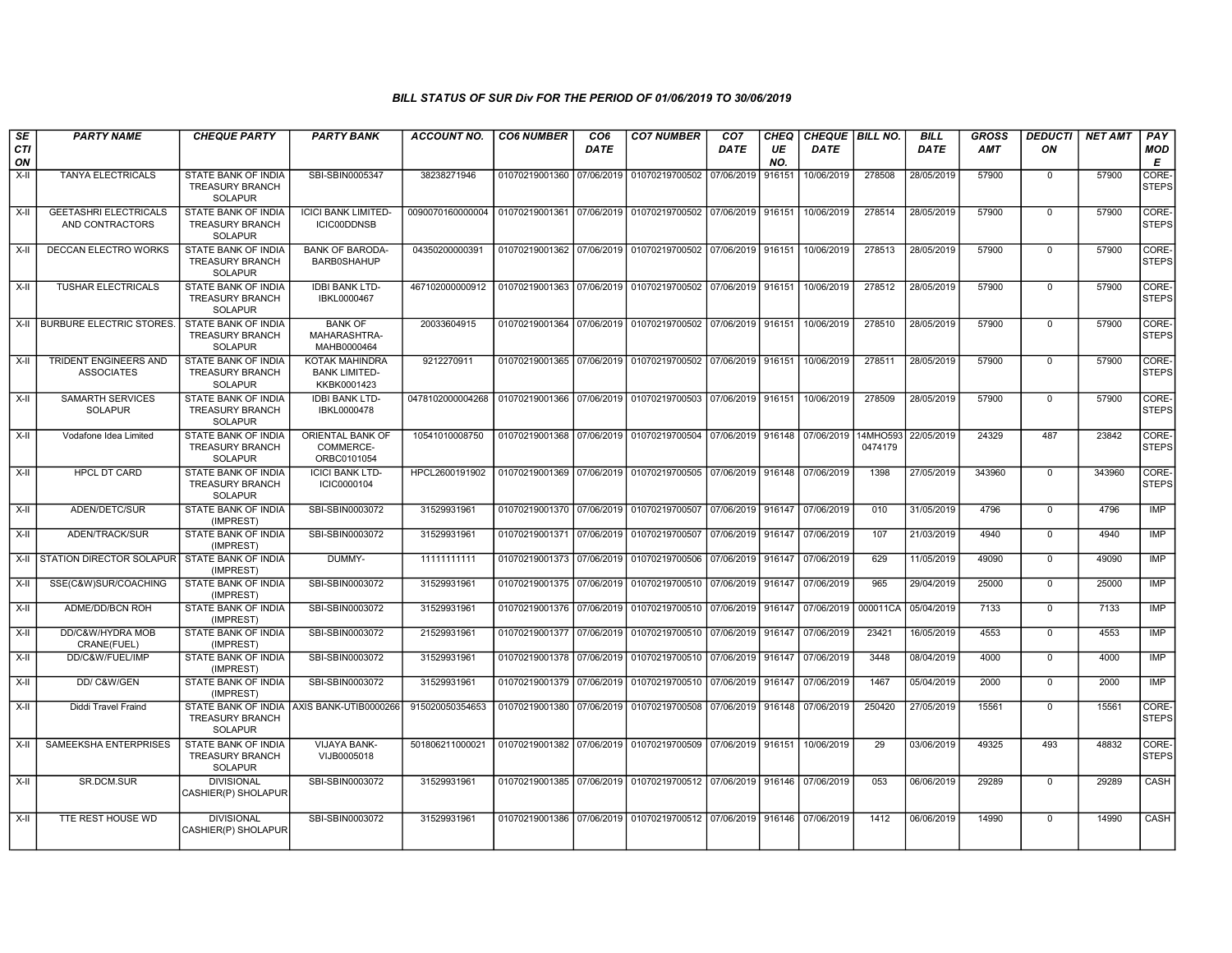| <b>SE</b> | <b>PARTY NAME</b>                                                      | <b>CHEQUE PARTY</b>                                                    | <b>PARTY BANK</b>                                     | ACCOUNT NO.                     | <b>CO6 NUMBER</b>         | CO <sub>6</sub> | <b>CO7 NUMBER</b>                                          | CO <sub>7</sub>     | <b>CHEQ</b> | <b>CHEQUE   BILL NO.</b> |                          | <b>BILL</b> | <b>GROSS</b> | <b>DEDUCTI</b> | <b>NET AMT</b> | <b>PAY</b>            |
|-----------|------------------------------------------------------------------------|------------------------------------------------------------------------|-------------------------------------------------------|---------------------------------|---------------------------|-----------------|------------------------------------------------------------|---------------------|-------------|--------------------------|--------------------------|-------------|--------------|----------------|----------------|-----------------------|
| CTI<br>ON |                                                                        |                                                                        |                                                       |                                 |                           | <b>DATE</b>     |                                                            | <b>DATE</b>         | UE<br>NO.   | <b>DATE</b>              |                          | <b>DATE</b> | AMT          | ON             |                | MOD<br>E              |
| X-II      | JAY SEWALAL CONSTRUCTION                                               | STATE BANK OF INDIA<br><b>TREASURY BRANCH</b><br><b>SOLAPUR</b>        | SBI-SBIN0012485                                       | 36086159135                     | 01070219001387            | 07/06/2019      | 01070219700513                                             | 07/06/2019          | 916151      | 10/06/2019               | 271725                   | 22/05/2019  | 64500        | $\mathbf 0$    | 64500          | CORE-<br><b>STEPS</b> |
| X-II      | NATIONAL CUSHION MAKING                                                | <b>STATE BANK OF INDIA</b><br><b>TREASURY BRANCH</b><br><b>SOLAPUR</b> | <b>SYNDICATE BANK-</b><br>SYNB0005430                 | 54303070007664                  |                           |                 | 01070219001389 07/06/2019 01070219700517 10/06/2019 916154 |                     |             | 11/06/2019               | 268644                   | 28/05/2019  | 2700         | $\mathbf 0$    | 2700           | CORE-<br>STEPS        |
| X-II      | VASANT TRADING COMPANY                                                 | STATE BANK OF INDIA<br>TREASURY BRANCH<br><b>SOLAPUR</b>               | <b>BANK OF</b><br>MAHARASHTRA-<br>MAHB0000011         | 20123202125                     | 01070219001390 07/06/2019 |                 | 01070219700517   10/06/2019   916154                       |                     |             | 11/06/2019               | 268645                   | 28/05/2019  | 2700         | $\overline{0}$ | 2700           | CORE-<br><b>STEPS</b> |
| X-II      | RAJKUMAR MANAPPA<br>SAPTALE                                            | STATE BANK OF INDIA<br><b>TREASURY BRANCH</b><br><b>SOLAPUR</b>        | <b>BANK OF BARODA-</b><br><b>BARB0SHOLAP</b>          | 04370100013783                  | 01070219001391 07/06/2019 |                 | 01070219700517   10/06/2019   916154                       |                     |             | 11/06/2019               | 268647                   | 31/05/2019  | 9600         | $\mathbf 0$    | 9600           | CORE-<br><b>STEPS</b> |
| X-II      | <b>IMRAN SHARIF SHAIKH</b>                                             | STATE BANK OF INDIA<br>TREASURY BRANCH<br><b>SOLAPUR</b>               | SBI-SBIN0012485                                       | 20144387608                     |                           |                 | 01070219001392 07/06/2019 01070219700517 10/06/2019 916154 |                     |             | 11/06/2019               | 268648                   | 31/05/2019  | 9600         | $\Omega$       | 9600           | CORE-<br><b>STEPS</b> |
| X-II      | <b>SUDHA VEVI</b>                                                      | <b>STATE BANK OF INDIA</b><br><b>TREASURY BRANCH</b><br><b>SOLAPUR</b> | <b>IDBI BANK LTD-</b><br>IBKL0000532                  | 0185102000007184 01070219001393 |                           | 07/06/2019      | 01070219700517 10/06/2019 916154                           |                     |             | 11/06/2019               | 268649                   | 31/05/2019  | 900          | $\Omega$       | 900            | CORE-<br><b>STEPS</b> |
| X-II      | NILESH MAHESH SAINI                                                    | STATE BANK OF INDIA<br><b>TREASURY BRANCH</b><br><b>SOLAPUR</b>        | <b>BANK OF BARODA</b><br><b>BARB0BHUSAW</b>           | 09370200000400                  | 01070219001394 07/06/2019 |                 | 01070219700517 10/06/2019 916154                           |                     |             | 11/06/2019               | 268650                   | 31/05/2019  | 900          | $\Omega$       | 900            | CORE-<br><b>STEPS</b> |
| X-II      | <b>GRAMPANCHAYAT AKOLNER</b>                                           | STATE BANK OF INDIA<br>TREASURY BRANCH<br><b>SOLAPUR</b>               | <b>BANK OF</b><br>MAHARASHTRA-<br>MAHB0000358         | 20183905524                     | 01070219001396 07/06/2019 |                 | 01070219700516 07/06/2019 916151                           |                     |             | 10/06/2019               | $\overline{\phantom{a}}$ | 25/05/2019  | 53610        | $\mathbf 0$    | 53610          | CORE-<br><b>STEPS</b> |
| X-II      | PRAVIN TRADING COMPANY                                                 | STATE BANK OF INDIA<br><b>TREASURY BRANCH</b><br><b>SOLAPUR</b>        | <b>UCO BANK-</b><br>UCBA0002282                       | 22820210000151                  | 01070219001397 07/06/2019 |                 | 01070219700521 10/06/2019 916151                           |                     |             | 10/06/2019               | 6024                     | 25/04/2019  | 42350        | $\mathbf 0$    | 42350          | CORE-<br>STEPS        |
| $X-II$    | DCP SUR FUEL                                                           | STATE BANK OF INDIA<br>(IMPREST)                                       | SBI-SBIN0003072                                       | 31529931961                     | 01070219001398 07/06/2019 |                 | 01070219700538                                             | 11/06/2019 916153   |             | 11/06/2019               | 2588                     | 29/03/2019  | 1870         | $\mathbf 0$    | 1870           | <b>IMP</b>            |
| X-II      | ADEN/BG/KWV                                                            | STATE BANK OF INDIA<br>(IMPREST)                                       | SBI-SBIN0003072                                       | 31529931961                     | 01070219001399            | 10/06/2019      | 01070219700525                                             | 10/06/2019   916153 |             | 11/06/2019               | 38844                    | 19/04/2019  | 9976         | $\mathbf 0$    | 9976           | <b>IMP</b>            |
| X-II      | <b>MAHARASHTRA STATE</b><br>ELECTRICITY DISTRIBUTION<br><b>COMPANY</b> | STATE BANK OF INDIA<br><b>TREASURY BRANCH</b><br><b>SOLAPUR</b>        | CANARA BANK-<br>CNRB0001903                           | 1903201010183                   | 01070219001401            | 10/06/2019      | 01070219700518 10/06/2019 916151                           |                     |             | 10/06/2019               | 201905557<br>064073      | 10/06/2019  | 500320       | $\mathbf 0$    | 500320         | CORE-<br><b>STEPS</b> |
| X-II      | <b>SSE WORKS SUR</b>                                                   | STATE BANK OF INDIA<br>(IMPREST)                                       | SBI-SBIN0003072                                       | 31529931961                     | 01070219001402            | 10/06/2019      | 01070219700519                                             | 10/06/2019 916150   |             | 10/06/2019               | 435                      | 18/05/2019  | 19887        | $\mathbf 0$    | 19887          | IMP                   |
| $X-H$     | <b>M/S SRINIVASA CONST</b>                                             | STATE BANK OF INDIA<br><b>TREASURY BRANCH</b><br><b>SOLAPUR</b>        | STATE BANK OF INDIA-<br>SBIN0014794                   | 34632987733                     | 01070219001403            | 10/06/2019      | 01070219700522                                             | 10/06/2019 916151   |             | 10/06/2019               | 230784                   | 29/05/2019  | 365260       | $\Omega$       | 365260         | CORE-<br><b>STEPS</b> |
| X-II      | M N ABHICHANDANI                                                       | STATE BANK OF INDIA<br><b>TREASURY BRANCH</b><br><b>SOLAPUR</b>        | <b>ICICI BANK LTD-</b><br>ICIC0001723                 | 172305500017                    | 01070219001404            | 10/06/2019      | 01070219700522                                             | 10/06/2019 916151   |             | 10/06/2019               | 230785                   | 31/05/2019  | 794278       | $\Omega$       | 794278         | CORE-<br><b>STEPS</b> |
|           | X-II Sublime Instrutech Private Limited<br>Kolkata                     | STATE BANK OF INDIA<br><b>TREASURY BRANCH</b><br><b>SOLAPUR</b>        | <b>ALLAHABAD BANK-</b><br>ALLA0210841                 | 50196231011                     | 01070219001405            | 10/06/2019      | 01070219700520                                             | 10/06/2019 916154   |             | 11/06/2019               | 271536                   | 24/05/2019  | 40635        | $\mathbf 0$    | 40635          | CORE-<br>STEPS        |
| X-II      | SUNIL TRADING COMPANY                                                  | <b>TREASURY BRANCH</b><br><b>SOLAPUR</b>                               | STATE BANK OF INDIA AXIS BANK-UTIB0001494             | 911020040384886                 | 01070219001406            | 10/06/2019      | 01070219700523                                             | 10/06/2019 916154   |             | 11/06/2019               | 252760                   | 29/05/2019  | 311600       | $\overline{0}$ | 311600         | CORE-<br><b>STEPS</b> |
| $X-II$    | The Executive Engineer, KUWS<br>AND D Board Divn.Kalaburgi             | STATE BANK OF INDIA<br><b>TREASURY BRANCH</b><br><b>SOLAPUR</b>        | KOTAK MAHINDRA<br><b>BANK LIMITED-</b><br>KKBK0008249 | 146011002932                    | 01070219001408            | 10/06/2019      | 01070219700524 10/06/2019 916154                           |                     |             | 11/06/2019               | 272                      | 20/05/2019  | 32968        | $\overline{0}$ | 32968          | CORE-<br><b>STEPS</b> |
| X-II      | <b>DEN/S/SUR</b>                                                       | STATE BANK OF INDIA<br>(IMPREST)                                       | SBI-SBIN0003072                                       | 31529931961                     | 01070219001409            |                 | 10/06/2019 01070219700525 10/06/2019 916153                |                     |             | 11/06/2019               | 2844                     | 09/04/2019  | 2900         | $\mathbf 0$    | 2900           | IMP                   |
| X-II      | ADEN/SDB                                                               | STATE BANK OF INDIA<br>(IMPREST)                                       | SBI-SBIN0003072                                       | 31529931961                     | 01070219001410 10/06/2019 |                 | 01070219700525   10/06/2019   916153                       |                     |             | 11/06/2019               | 297                      | 04/04/2019  | 4619         | $\mathbf 0$    | 4619           | IMP                   |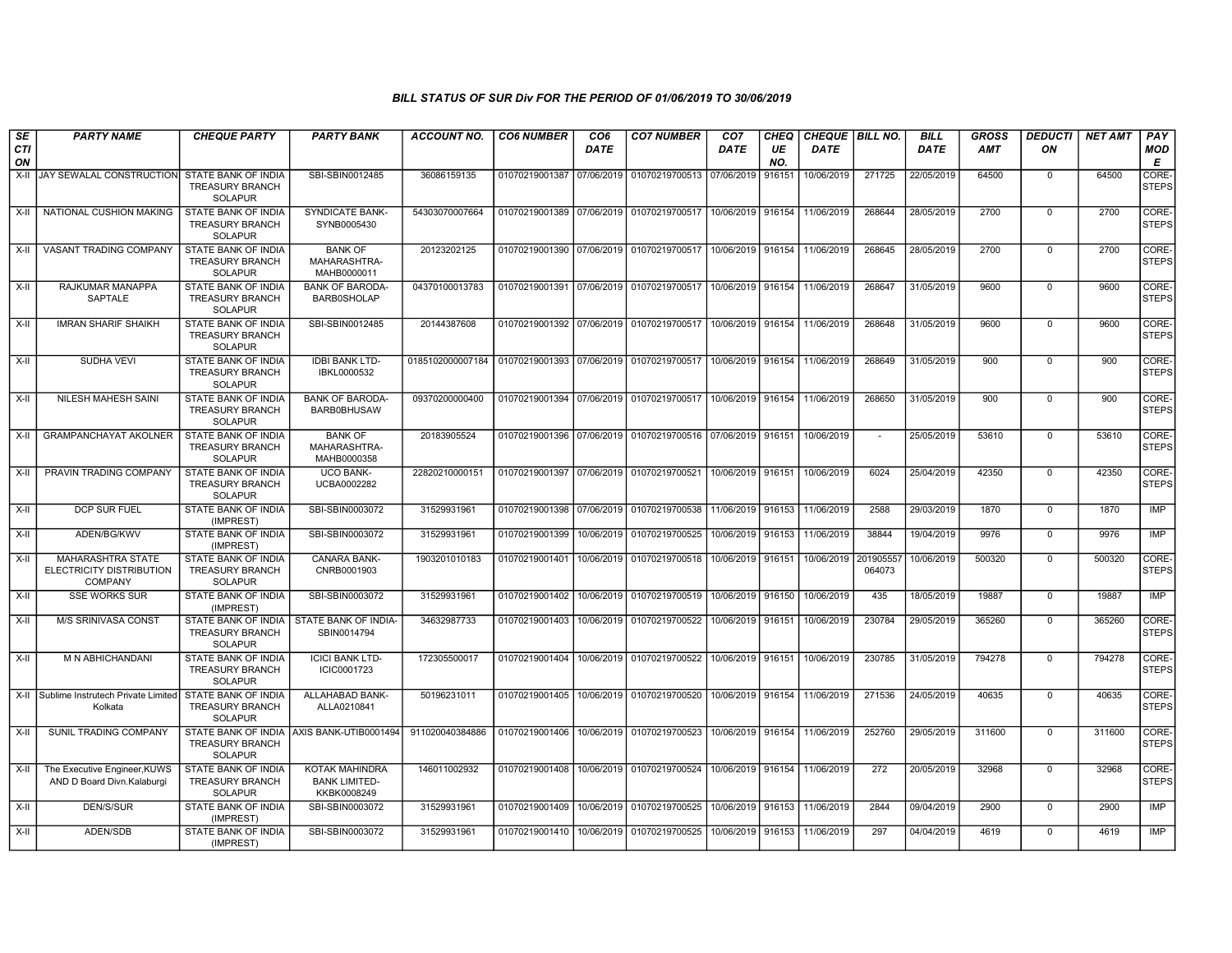| SE        | <b>PARTY NAME</b>                             | <b>CHEQUE PARTY</b>                                             | <b>PARTY BANK</b>                   | <b>ACCOUNT NO.</b> | <b>CO6 NUMBER</b>                            | CO <sub>6</sub> | <b>CO7 NUMBER</b>                        | CO <sub>7</sub>   | <b>CHEQ</b> | CHEQUE   BILL NO. |                      | <b>BILL</b> | <b>GROSS</b> | <b>DEDUCTI</b> | <b>NET AMT</b> | <b>PAY</b>            |
|-----------|-----------------------------------------------|-----------------------------------------------------------------|-------------------------------------|--------------------|----------------------------------------------|-----------------|------------------------------------------|-------------------|-------------|-------------------|----------------------|-------------|--------------|----------------|----------------|-----------------------|
| CTI<br>ON |                                               |                                                                 |                                     |                    |                                              | DATE            |                                          | <b>DATE</b>       | UE<br>NO.   | <b>DATE</b>       |                      | <b>DATE</b> | <b>AMT</b>   | ON             |                | <b>MOD</b><br>Е       |
| X-II      | ADEN/SDB                                      | STATE BANK OF INDIA<br>(IMPREST)                                | SBI-SBIN0003072                     | 31529931961        | 01070219001411                               | 10/06/2019      | 01070219700525                           | 10/06/2019        | 916153      | 11/06/2019        | 4217                 | 10/04/2019  | 7757         | $\mathbf 0$    | 7757           | IMP                   |
| X-II      | <b>SR DOM SUR</b>                             | STATE BANK OF INDIA<br>(IMPREST)                                | SBI-SBIN0003072                     | 31529931961        | 01070219001419                               | 10/06/2019      | 01070219700527                           | 10/06/2019        | 916153      | 11/06/2019        | SUR/T/IMP<br>REST/19 | 10/06/2019  | 14991        | $\mathbf 0$    | 14991          | <b>IMP</b>            |
| X-II      | MAHMADJAVED SHAIKH                            | STATE BANK OF INDIA<br><b>TREASURY BRANCH</b><br><b>SOLAPUR</b> | STATE BANK OF INDIA-<br>SBIN0017529 | 62449157542        | 01070219001420                               |                 | 10/06/2019 01070219700577                | 14/06/2019 916164 |             | 14/06/2019        | IPF/RPF/S<br>UR/080  | 24/05/2019  | 8100         | $\mathbf 0$    | 8100           | CORE-<br><b>STEPS</b> |
| X-II      | <b>STATION MANAGER</b><br>MALIKPETH           | STATE BANK OF INDIA<br>(IMPREST)                                | SBI-SBIN0003072                     | 31529931961        | 01070219001423                               |                 | 10/06/2019 01070219700528                | 10/06/2019        | 916153      | 11/06/2019        | 355                  | 02/05/2019  | 8542         | $\mathbf 0$    | 8542           | <b>IMP</b>            |
| X-II      | <b>STATION MANAGER BHIGVAN</b>                | <b>STATE BANK OF INDIA</b><br>(IMPREST)                         | SBI-SBIN0003072                     | 31529931961        | 01070219001424                               | 10/06/2019      | 01070219700528                           | 10/06/2019 916153 |             | 11/06/2019        | 002                  | 25/04/2019  | 9750         | $\mathbf 0$    | 9750           | <b>IMP</b>            |
| X-II      | <b>STATION MANAGER MOHOL</b>                  | <b>STATE BANK OF INDIA</b><br>(IMPREST)                         | SBI-SBIN0003072                     | 31529931961        |                                              |                 | 01070219001425 10/06/2019 01070219700528 | 10/06/2019 916153 |             | 11/06/2019        | 9189                 | 25/04/2019  | 9224         | $\mathbf 0$    | 9224           | <b>IMP</b>            |
| X-II      | <b>STATION MANAGER BORIBEL</b>                | <b>STATE BANK OF INDIA</b><br>(IMPREST)                         | SBI-SBIN0003072                     | 31529931961        | 01070219001426                               | 10/06/2019      | 01070219700528                           | 10/06/2019        | 916153      | 11/06/2019        | $\overline{1}$       | 20/04/2019  | 5850         | $\mathbf 0$    | 5850           | IMP                   |
| X-II      | <b>STATION MANAGER MALTHAN</b>                | STATE BANK OF INDIA<br>(IMPREST)                                | SBI-SBIN0003072                     | 31529931961        | 01070219001427                               |                 | 10/06/2019 01070219700528                | 10/06/2019 916153 |             | 11/06/2019        | 3165                 | 11/04/2019  | 5850         | $\mathbf 0$    | 5850           | IMP                   |
| X-II      | <b>STATION MANAGER POPHLAJ</b>                | STATE BANK OF INDIA<br>(IMPREST)                                | SBI-SBIN0003072                     | 31529931961        | 01070219001428                               | 10/06/2019      | 01070219700528                           | 10/06/2019        | 916153      | 11/06/2019        | 3165                 | 05/04/2019  | 6650         | $\mathbf 0$    | 6650           | <b>IMP</b>            |
| X-II      | <b>STATION MANAGER</b><br><b>WASHIMBE</b>     | <b>STATE BANK OF INDIA</b><br>(IMPREST)                         | SBI-SBIN0003072                     | 31529931961        | 01070219001429                               |                 | 10/06/2019 01070219700528                | 10/06/2019        | 916153      | 11/06/2019        | 3164                 | 10/04/2019  | 6650         | $\mathbf 0$    | 6650           | IMP                   |
| X-II      | STATION MANAGER JEUR                          | <b>STATE BANK OF INDIA</b><br>(IMPREST)                         | SBI-SBIN0003072                     | 31529931961        | 01070219001430                               | 10/06/2019      | 01070219700529                           | 10/06/2019        | 916153      | 11/06/2019        | 16                   | 06/04/2019  | 10400        | $\mathbf 0$    | 10400          | <b>IMP</b>            |
| X-II      | STATION MANAGER BALE                          | STATE BANK OF INDIA<br>(IMPREST)                                | SBI-SBIN0003072                     | 31529931961        | 01070219001431                               | 10/06/2019      | 01070219700529                           | 10/06/2019        | 916153      | 11/06/2019        | 001                  | 10/05/2019  | 9702         | $\Omega$       | 9702           | IMP                   |
| X-II      | <b>STATION MANAGER</b><br><b>JINTIROAD</b>    | STATE BANK OF INDIA<br>(IMPREST)                                | SBI-SBIN0003072                     | 31529931961        | 01070219001432                               | 10/06/2019      | 01070219700529                           | 10/06/2019 916153 |             | 11/06/2019        | 546                  | 15/04/2019  | 8298         | $\mathbf 0$    | 8298           | <b>IMP</b>            |
| X-II      | STATION MANAGER PAKANI                        | STATE BANK OF INDIA<br>(IMPREST)                                | SBI-SBIN0003072                     | 31529931961        | 01070219001433                               | 10/06/2019      | 01070219700529                           | 10/06/2019        | 916153      | 11/06/2019        | 003                  | 05/05/2019  | 9620         | $\mathbf 0$    | 9620           | IMP                   |
| $X-II$    | <b>STATION MANAGER</b><br><b>DHAVALAS</b>     | <b>STATE BANK OF INDIA</b><br>(IMPREST)                         | SBI-SBIN0003072                     | 31529931961        | 01070219001434                               |                 | 10/06/2019 01070219700529                | 10/06/2019 916153 |             | 11/06/2019        | 141                  | 08/05/2019  | 6600         | $\Omega$       | 6600           | IMP                   |
| X-II      | <b>STATION MANAGER</b><br><b>PAREWADI</b>     | STATE BANK OF INDIA<br>(IMPREST)                                | SBI-SBIN0003072                     | 31529931961        | 01070219001435                               | 10/06/2019      | 01070219700529                           | 10/06/2019        | 916153      | 11/06/2019        | 004                  | 10/04/2019  | 5850         | $\mathbf 0$    | 5850           | IMP                   |
| X-II      | <b>STATION MANAGER</b><br><b>GAUDGAON</b>     | STATE BANK OF INDIA<br>(IMPREST)                                | SBI-SBIN0003072                     | 31529931961        | 01070219001436                               | 10/06/2019      | 01070219700529                           | 10/06/2019        | 916153      | 11/06/2019        | 2196                 | 04/05/2019  | 9987         | $\mathbf 0$    | 9987           | IMP                   |
| $X-II$    | <b>STATION MANAGER HOTGI</b>                  | STATE BANK OF INDIA<br>(IMPREST)                                | SBI-SBIN0003072                     | 31529931961        | 01070219001437                               | 10/06/2019      | 01070219700530                           | 10/06/2019        | 916153      | 11/06/2019        | 13319                | 24/04/2019  | 14212        | $\mathbf 0$    | 14212          | IMP                   |
| $X-I$     | STATION MANAGER WADI                          | STATE BANK OF INDIA<br>(IMPREST)                                | SBI-SBIN0003072                     | 31529931961        | 01070219001438                               | 10/06/2019      | 01070219700530                           | 10/06/2019 916153 |             | 11/06/2019        | 2457                 | 01/05/2019  | 17280        | $\Omega$       | 17280          | IMP                   |
| $X-H$     | <b>STATION MANAGER</b><br>TIKEKARWADI         | STATE BANK OF INDIA<br>(IMPREST)                                | SBI-SBIN0003072                     | 31529931961        | 01070219001439                               | 10/06/2019      | 01070219700530                           | 10/06/2019 916153 |             | 11/06/2019        | 005                  | 17/04/2019  | 7392         | $\mathbf 0$    | 7392           | <b>IMP</b>            |
| X-II      | <b>STATION MANAGER</b><br>AKKALKOTROAD        | STATE BANK OF INDIA<br>(IMPREST)                                | SBI-SBIN0003072                     | 31529931961        | 01070219001440                               | 10/06/2019      | 01070219700530                           | 10/06/2019        | 916153      | 11/06/2019        | 302                  | 08/05/2019  | 13884        | $\mathbf 0$    | 13884          | <b>IMP</b>            |
| X-II      | CYM/WD                                        | STATE BANK OF INDIA<br>(IMPREST)                                | SBI-SBIN0003072                     | 31529931961        | 01070219001441 10/06/2019 01070219700530     |                 |                                          | 10/06/2019 916153 |             | 11/06/2019        | 000113               | 01/04/2019  | 5000         | $\mathbf 0$    | 5000           | <b>IMP</b>            |
| X-II      | STATION MANAGER MARTUR                        | STATE BANK OF INDIA<br>(IMPREST)                                | SBI-SBIN0003072                     | 31529931961        | 01070219001442                               | 10/06/2019      | 01070219700530                           | 10/06/2019 916153 |             | 11/06/2019        | 3110                 | 17/04/2019  | 6500         | $\mathbf 0$    | 6500           | IMP                   |
| $X-H$     | <b>STATION MANAGER BABLAD</b>                 | <b>STATE BANK OF INDIA</b><br>(IMPREST)                         | SBI-SBIN0003072                     | 31529931961        | 01070219001443                               | 10/06/2019      | 01070219700530                           | 10/06/2019        | 916153      | 11/06/2019        | 414                  | 24/04/2019  | 9200         | $\mathbf 0$    | 9200           | <b>IMP</b>            |
| $X-H$     | <b>STATION MANAGER</b><br><b>GANGAPURROAD</b> | STATE BANK OF INDIA<br>(IMPREST)                                | SBI-SBIN0003072                     | 31529931961        | 01070219001444 10/06/2019                    |                 | 01070219700531                           | 10/06/2019        | 916153      | 11/06/2019        | 006                  | 12/05/2019  | 14200        | $\mathbf 0$    | 14200          | <b>IMP</b>            |
| $X-H$     | <b>STATION MANAGER</b><br>HUNSIHADGIL         | STATE BANK OF INDIA<br>(IMPREST)                                | SBI-SBIN0003072                     | 31529931961        | 01070219001445 10/06/2019                    |                 | 01070219700531                           | 10/06/2019 916153 |             | 11/06/2019        | 20397                | 30/04/2019  | 9883         | $\Omega$       | 9883           | <b>IMP</b>            |
| X-II      | <b>STATION MANAGER</b><br>HIRENANDURU         | <b>STATE BANK OF INDIA</b><br>(IMPREST)                         | SBI-SBIN0003072                     | 31529931961        | 01070219001446   10/06/2019   01070219700531 |                 |                                          | 10/06/2019        | 916153      | 11/06/2019        | 485                  | 16/05/2019  | 6325         | $\mathbf 0$    | 6325           | <b>IMP</b>            |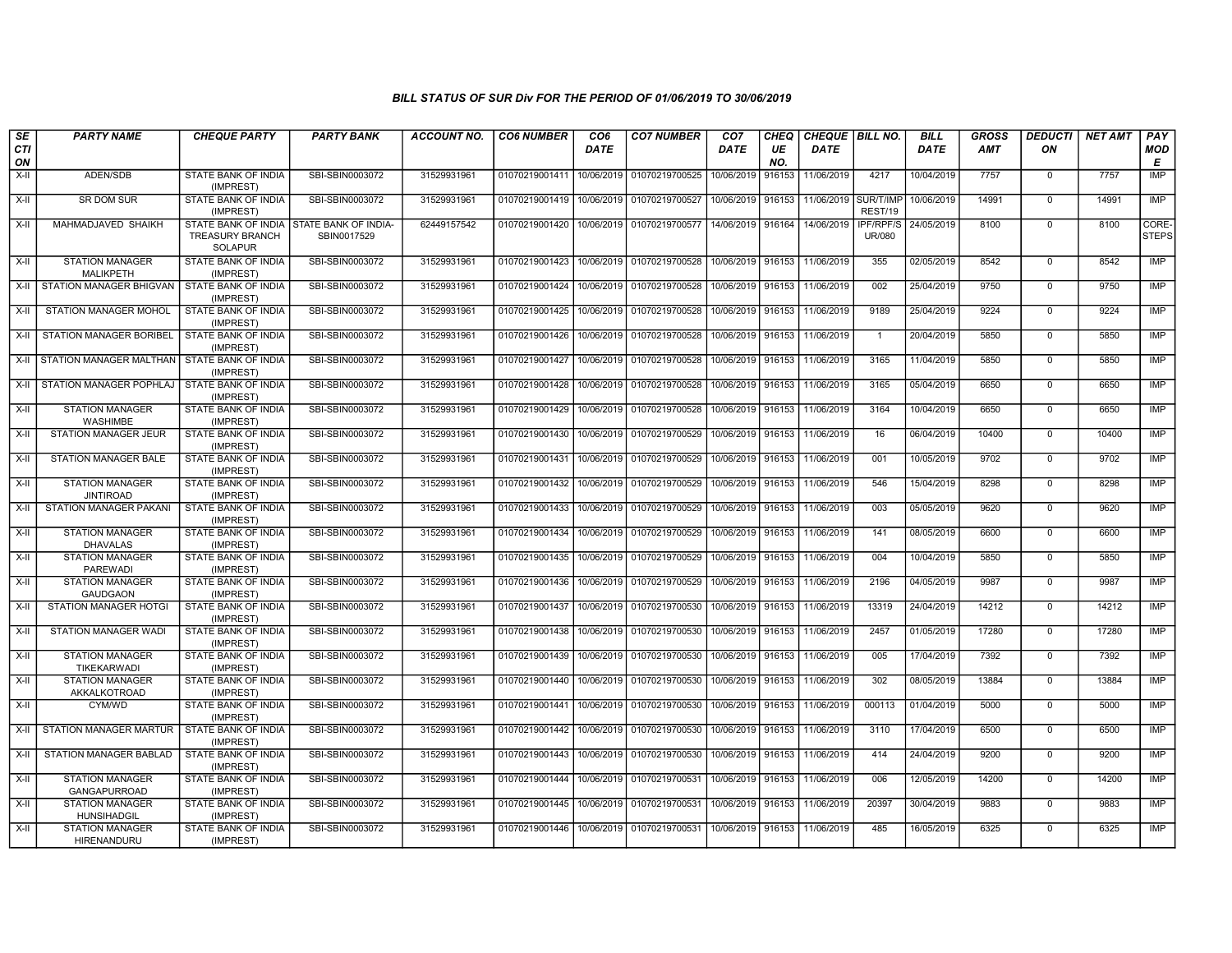| SE<br><b>CTI</b> | <b>PARTY NAME</b>                                     | <b>CHEQUE PARTY</b>                                             | <b>PARTY BANK</b>                         | <b>ACCOUNT NO.</b> | <b>CO6 NUMBER</b>                        | CO <sub>6</sub><br><b>DATE</b> | <b>CO7 NUMBER</b>                                                                          | CO <sub>7</sub><br>DATE | CHEQ<br>UE | CHEQUE BILL NO.<br><b>DATE</b>    |                                       | <b>BILL</b><br><b>DATE</b> | <b>GROSS</b><br><b>AMT</b> | <b>DEDUCTI</b><br>ON | <b>NET AMT</b> | PAY                   |
|------------------|-------------------------------------------------------|-----------------------------------------------------------------|-------------------------------------------|--------------------|------------------------------------------|--------------------------------|--------------------------------------------------------------------------------------------|-------------------------|------------|-----------------------------------|---------------------------------------|----------------------------|----------------------------|----------------------|----------------|-----------------------|
| ON               |                                                       |                                                                 |                                           |                    |                                          |                                |                                                                                            |                         | NO.        |                                   |                                       |                            |                            |                      |                | <b>MOD</b><br>E       |
| $X-II$           | <b>STATION MANAGER SAVALGI</b>                        | STATE BANK OF INDIA<br>(IMPREST)                                | SBI-SBIN0003072                           | 31529931961        | 01070219001447                           | 10/06/2019                     | 01070219700531                                                                             | 10/06/2019              | 916153     | 11/06/2019                        | 264                                   | 21/04/2019                 | 9750                       | $\mathbf 0$          | 9750           | <b>IMP</b>            |
| $X-H$            | <b>SSTATION MANAGER</b><br><b>SHAHABAD</b>            | STATE BANK OF INDIA<br>(IMPREST)                                | SBI-SBIN0003072                           | 31529931961        | 01070219001448                           | 10/06/2019                     | 01070219700531                                                                             | 10/06/2019 916153       |            | 11/06/2019                        | 876                                   | 18/04/2019                 | 14228                      | $\mathbf 0$          | 14228          | IMP                   |
| $X-II$           | <b>TI/GULBARGA</b>                                    | STATE BANK OF INDIA<br>(IMPREST)                                | SBI-SBIN0003072                           | 31529931961        | 01070219001449                           | 10/06/2019                     | 01070219700531                                                                             | 10/06/2019 916153       |            | 11/06/2019                        | 6128                                  | 16/05/2019                 | 1915                       | $\overline{0}$       | 1915           | <b>IMP</b>            |
| $X-H$            | <b>STATION MANAGER</b><br><b>GULBARGA</b>             | <b>STATE BANK OF INDIA</b><br>(IMPREST)                         | SBI-SBIN0003072                           | 31529931961        | 01070219001450                           | 10/06/2019                     | 01070219700531                                                                             | 10/06/2019 916153       |            | 11/06/2019                        | 121                                   | 01/05/2019                 | 22659                      | $\Omega$             | 22659          | IMP                   |
| $X-H$            | ANAND RISHIJI HOSPITAL AND<br>MEDICAL RESEARCH CENTER | <b>TREASURY BRANCH</b><br><b>SOLAPUR</b>                        | STATE BANK OF INDIA AXIS BANK-UTIB0000215 | 215010100015941    | 01070219001452                           | 11/06/2019                     | 01070219700551                                                                             | 12/06/2019 916159       |            | 12/06/2019                        | IPB011089<br>$\overline{2}$           | 22/11/2018                 | 17898                      | 1790                 | 16108          | CORE-<br><b>STEPS</b> |
| X-II             | ANAND RISHIJI HOSPITAL AND<br>MEDICAL RESEARCH CENTER | <b>TREASURY BRANCH</b><br><b>SOLAPUR</b>                        | STATE BANK OF INDIA AXIS BANK-UTIB0000215 | 215010100015941    | 01070219001453 11/06/2019 01070219700551 |                                |                                                                                            | 12/06/2019 916159       |            | 12/06/2019                        | IPB011069 17/11/2018<br>8             |                            | 15421                      | 1542                 | 13879          | CORE-<br><b>STEPS</b> |
| X-II             | ANAND RISHIJI HOSPITAL AND<br>MEDICAL RESEARCH CENTER | TREASURY BRANCH<br><b>SOLAPUR</b>                               | STATE BANK OF INDIA AXIS BANK-UTIB0000215 | 215010100015941    | 01070219001454 11/06/2019                |                                | 01070219700551                                                                             | 12/06/2019 916159       |            | 12/06/2019                        | IPB011059<br>$\overline{4}$           | 15/11/2018                 | 9305                       | 931                  | 8374           | CORE-<br><b>STEPS</b> |
| X-II             | ANAND RISHIJI HOSPITAL AND<br>MEDICAL RESEARCH CENTER | <b>TREASURY BRANCH</b><br><b>SOLAPUR</b>                        | STATE BANK OF INDIA AXIS BANK-UTIB0000215 | 215010100015941    | 01070219001455 11/06/2019                |                                | 01070219700551                                                                             | 12/06/2019 916159       |            | 12/06/2019                        | IPB011059  <br>$\boldsymbol{\Lambda}$ | 15/11/2018                 | 3374                       | 337                  | 3037           | CORE-<br><b>STEPS</b> |
| X-II             | ANAND RISHIJI HOSPITAL AND<br>MEDICAL RESEARCH CENTER | <b>TREASURY BRANCH</b><br><b>SOLAPUR</b>                        | STATE BANK OF INDIA AXIS BANK-UTIB0000215 | 215010100015941    | 01070219001456 11/06/2019 01070219700551 |                                |                                                                                            | 12/06/2019 916159       |            | 12/06/2019   IPB011089 22/11/2018 | $\boldsymbol{\Lambda}$                |                            | 15779                      | 1578                 | 14201          | CORE-<br><b>STEPS</b> |
| X-II             | ANAND RISHIJI HOSPITAL AND<br>MEDICAL RESEARCH CENTER | <b>TREASURY BRANCH</b><br><b>SOLAPUR</b>                        | STATE BANK OF INDIA AXIS BANK-UTIB0000215 | 215010100015941    | 01070219001457 11/06/2019 01070219700551 |                                |                                                                                            | 12/06/2019 916159       |            | 12/06/2019 IPB011018 21/11/2018   | $\boldsymbol{\Lambda}$                |                            | 13385                      | 1339                 | 12046          | CORE-<br><b>STEPS</b> |
| X-II             | ANAND RISHIJI HOSPITAL AND<br>MEDICAL RESEARCH CENTER | <b>TREASURY BRANCH</b><br><b>SOLAPUR</b>                        | STATE BANK OF INDIA AXIS BANK-UTIB0000215 | 215010100015941    | 01070219001458 11/06/2019 01070219700551 |                                |                                                                                            | 12/06/2019 916159       |            | 12/06/2019   IPB011065            | $\boldsymbol{\Lambda}$                | 16/11/2018                 | 18704                      | 1870                 | 16834          | CORE-<br><b>STEPS</b> |
| X-II             | ANAND RISHIJI HOSPITAL AND<br>MEDICAL RESEARCH CENTER | <b>TREASURY BRANCH</b><br>SOLAPUR                               | STATE BANK OF INDIA AXIS BANK-UTIB0000215 | 215010100015941    |                                          |                                | 01070219001459 11/06/2019 01070219700552 12/06/2019 916159 12/06/2019 IPB011052 14/11/2018 |                         |            |                                   | $\mathcal{R}$                         |                            | 58481                      | 5848                 | 52633          | CORE-<br><b>STEPS</b> |
| $X-II$           | CMS/SUR/GEN                                           | <b>DIVISIONAL</b><br>CASHIER(P) SHOLAPUR                        | SBI-SBIN0003072                           | 31529931961        | 01070219001460                           |                                | 11/06/2019 01070219700532 11/06/2019 916152 11/06/2019 PO/746295 08/06/2019                |                         |            |                                   |                                       |                            | 25000                      | $\mathbf 0$          | 25000          | CASH                  |
| X-II             | MS/DD/GEN                                             | STATE BANK OF INDIA<br>(IMPREST)                                | SBI-SBIN0003072                           | 31529931961        | 01070219001461                           | 11/06/2019                     | 01070219700535 11/06/2019 916153                                                           |                         |            | 11/06/2019                        | Med/02                                | 04/06/2019                 | 49826                      | $\mathbf 0$          | 49826          | IMP                   |
| X-II             | <b>MS ANG</b>                                         | STATE BANK OF INDIA<br>(IMPREST)                                | SBI-SBIN0003072                           | 31529931961        | 01070219001462                           | 11/06/2019                     | 01070219700535 11/06/2019 916153                                                           |                         |            | 11/06/2019                        | R-1494                                | 19/02/2019                 | 8448                       | $\mathbf 0$          | 8448           | IMP                   |
| X-II             | A P ENTERPRISES                                       | STATE BANK OF INDIA<br><b>TREASURY BRANCH</b><br><b>SOLAPUR</b> | MAHANAGAR CO-OP<br>BANK LTD-MCBL0960052   | 052011200004354    | 01070219001463                           |                                | 11/06/2019 01070219700533                                                                  | 11/06/2019 916154       |            | 11/06/2019                        | 178                                   | 16/05/2019                 | 266088                     | 9774                 | 256314         | CORE-<br><b>STEPS</b> |
| X-II             | CCOR/DD/LOBBY                                         | STATE BANK OF INDIA<br>(IMPREST)                                | SBI-SBIN0003072                           | 31529931961        | 01070219001464                           |                                | 11/06/2019 01070219700535 11/06/2019 916153                                                |                         |            | 11/06/2019                        | 2450                                  | 20/05/2019                 | 500                        | $\mathbf 0$          | 500            | IMP                   |
| $X-II$           | CCOR/DD/LOBBY                                         | STATE BANK OF INDIA<br>(IMPREST)                                | SBI-SBIN0003072                           | 31529931961        | 01070219001465                           | 11/06/2019                     | 01070219700535                                                                             | 11/06/2019 916153       |            | 11/06/2019                        | 106                                   | 07/04/2019                 | 9950                       | $\mathbf 0$          | 9950           | IMP                   |
| X-II             | CCOR/DD/LOBBY                                         | STATE BANK OF INDIA<br>(IMPREST)                                | SBI-SBIN0003072                           | 31529931961        |                                          |                                | 01070219001466   11/06/2019   01070219700535   11/06/2019   916153                         |                         |            | 11/06/2019                        | 3261                                  | 08/04/2019                 | 4984                       | $\mathbf 0$          | 4984           | <b>IMP</b>            |
| X-II             | ASHOK CONSTRUCTION                                    | STATE BANK OF INDIA<br><b>TREASURY BRANCH</b><br>SOLAPUR        | SAMARTH SAHAKARI<br>BANK LTD-SBLS0000001  | 0100051010000148   | 01070219001467                           | 11/06/2019                     | 01070219700534                                                                             | 11/06/2019 916154       |            | 11/06/2019                        | 19-20/02                              | 06/06/2019                 | 30875                      | 4092                 | 26783          | CORE-<br>STEPS        |
| X-II             | MS/DD/GEN                                             | STATE BANK OF INDIA<br>(IMPREST)                                | SBI-SBIN0003072                           | 31529931961        |                                          |                                | 01070219001468   11/06/2019   01070219700536   11/06/2019   916153                         |                         |            | 11/06/2019                        | Med/02                                | 03/06/2018                 | 1500                       | $\mathbf 0$          | 1500           | IMP                   |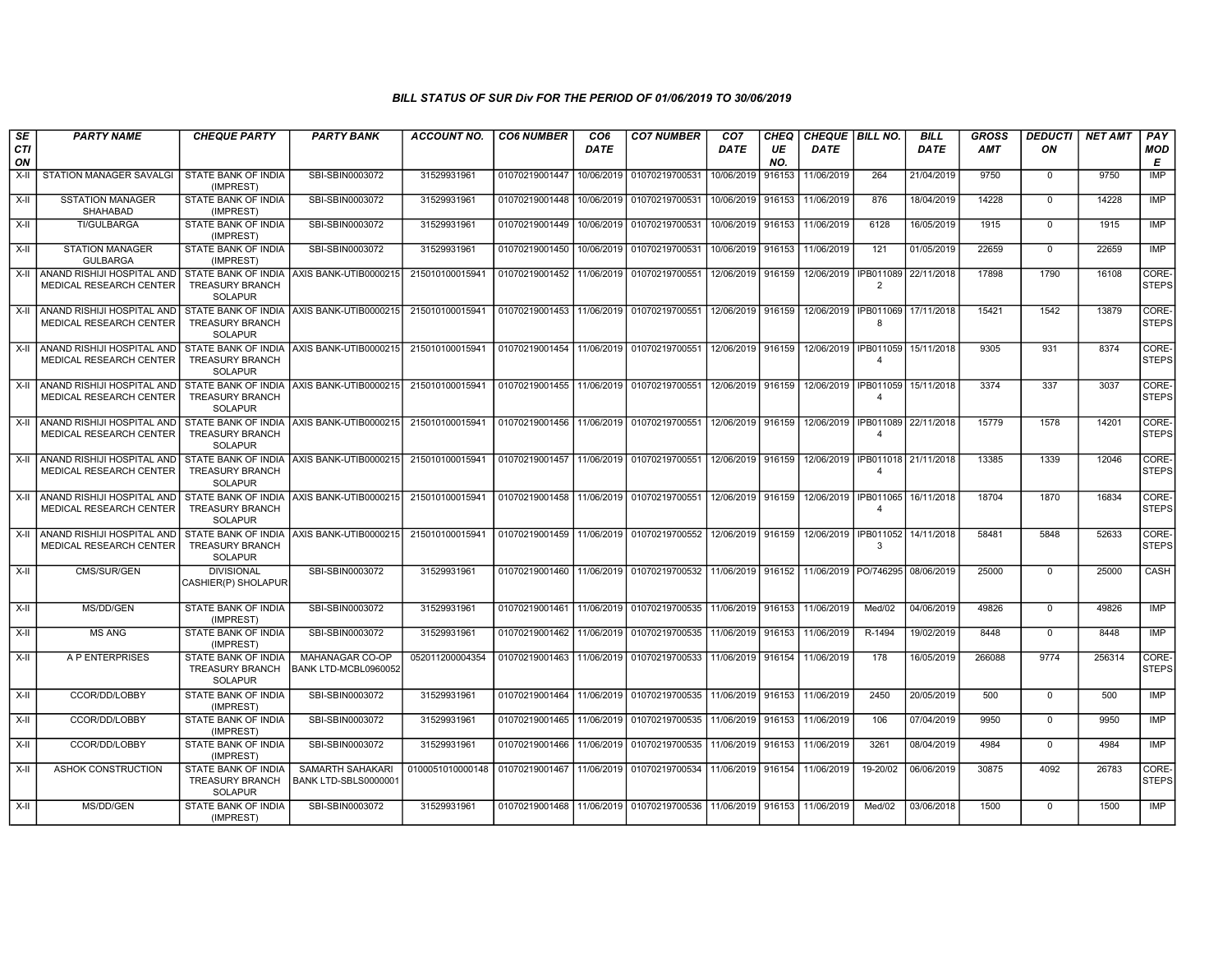| SE<br><b>CTI</b> | <b>PARTY NAME</b>                                                  | <b>CHEQUE PARTY</b>                                                    | <b>PARTY BANK</b>                            | <b>ACCOUNT NO.</b> | <b>CO6 NUMBER</b>         | CO <sub>6</sub><br><b>DATE</b> | <b>CO7 NUMBER</b>                                      | CO <sub>7</sub><br>DATE | CHEQ<br>UE | CHEQUE BILL NO.<br>DATE |                         | <b>BILL</b><br><b>DATE</b> | <b>GROSS</b><br><b>AMT</b> | <b>DEDUCTI</b><br>ON | <b>NET AMT</b> | PAY<br><b>MOD</b>     |
|------------------|--------------------------------------------------------------------|------------------------------------------------------------------------|----------------------------------------------|--------------------|---------------------------|--------------------------------|--------------------------------------------------------|-------------------------|------------|-------------------------|-------------------------|----------------------------|----------------------------|----------------------|----------------|-----------------------|
| ON               |                                                                    |                                                                        |                                              |                    |                           |                                |                                                        |                         | NO.        |                         |                         |                            |                            |                      |                | E                     |
| $X-H$            | <b>GANDHI MOTORS</b>                                               | STATE BANK OF INDIA<br><b>TREASURY BRANCH</b><br><b>SOLAPUR</b>        | <b>BANK OF INDIA-</b><br>BKID0000705         | 070520110000034    | 01070219001469            | 11/06/2019                     | 01070219700580                                         | 14/06/2019              | 916164     | 14/06/2019              | <b>RBR19A00</b><br>1031 | 12/01/2019                 | 22810                      | $\mathbf 0$          | 22810          | CORE-<br><b>STEPS</b> |
| $X-H$            | CHANDRASHEKHAR<br><b>INDUSTRIES</b>                                | <b>STATE BANK OF INDIA</b><br><b>TREASURY BRANCH</b><br><b>SOLAPUR</b> | <b>BANK OF INDIA-</b><br>BKID0000700         | 070020110000271    | 01070219001470            |                                | 11/06/2019 01070219700537                              | 11/06/2019 916154       |            | 11/06/2019              | 08                      | 13/05/2019                 | 30712                      | 998                  | 29714          | CORE-<br><b>STEPS</b> |
| $X-II$           | SHREE PAVANPUTRA<br><b>CONSTRUCTION</b>                            | STATE BANK OF INDIA<br><b>TREASURY BRANCH</b><br><b>SOLAPUR</b>        | ORIENTAL BANK OF<br>COMMERCE-<br>ORBC0101326 | 13264015004377     | 01070219001471            | 11/06/2019                     | 01070219700539                                         | 11/06/2019 916154       |            | 11/06/2019              | 2019-<br>20/GST/03      | 20/05/2019                 | 32720                      | 12900                | 19820          | CORE-<br><b>STEPS</b> |
| X-II             | STATION MANAGER YEDSHI                                             | STATE BANK OF INDIA<br>(IMPREST)                                       | SBI-SBIN0003072                              | 31529931961        | 01070219001472            | 11/06/2019                     | 01070219700540                                         | 11/06/2019              | 916153     | 11/06/2019              | 23                      | 13/05/2019                 | 7963                       | $\mathbf 0$          | 7963           | IMP                   |
| $X-II$           | <b>STATION MANAGER</b><br>KAVATHEMAHANKAL                          | STATE BANK OF INDIA<br>(IMPREST)                                       | SBI-SBIN0003072                              | 31529931961        | 01070219001473 11/06/2019 |                                | 01070219700540 11/06/2019 916153                       |                         |            | 11/06/2019              | 21                      | 31/03/2019                 | 9570                       | $\mathbf 0$          | 9570           | <b>IMP</b>            |
| $X-H$            | <b>STATION MANAGER</b><br><b>USMANABAD</b>                         | STATE BANK OF INDIA<br>(IMPREST)                                       | SBI-SBIN0003072                              | 31529931961        | 01070219001474            | 11/06/2019                     | 01070219700540 11/06/2019 916153                       |                         |            | 11/06/2019              | 23                      | 25/04/2019                 | 14370                      | $\overline{0}$       | 14370          | <b>IMP</b>            |
| $X-H$            | STATION MANAGER SANGOLA                                            | <b>STATE BANK OF INDIA</b><br>(IMPREST)                                | SBI-SBIN0003072                              | 31529931961        | 01070219001475            | 11/06/2019                     | 01070219700540                                         | 11/06/2019 916153       |            | 11/06/2019              | $\overline{24}$         | 10/03/2019                 | 9800                       | $\Omega$             | 9800           | IMP                   |
| $X-H$            | STATION MANAGER JATROAD I STATE BANK OF INDIA                      | (IMPREST)                                                              | SBI-SBIN0003072                              | 31529931961        | 01070219001476            | 11/06/2019                     | 01070219700540                                         | 11/06/2019 916153       |            | 11/06/2019              | 25                      | 14/05/2019                 | 6810                       | $\mathbf 0$          | 6810           | <b>IMP</b>            |
| X-II             | <b>STATION MANAGER PANGRI</b>                                      | STATE BANK OF INDIA<br>(IMPREST)                                       | SBI-SBIN0003072                              | 31529931961        | 01070219001477            | 11/06/2019                     | 01070219700540                                         | 11/06/2019   916153     |            | 11/06/2019              | 50                      | 25/03/2019                 | 9698                       | $\mathbf 0$          | 9698           | IMP                   |
| X-II             | <b>STATION MANAGER</b><br>PADHEGAON                                | STATE BANK OF INDIA<br>(IMPREST)                                       | SBI-SBIN0003072                              | 31529931961        | 01070219001478            | 11/06/2019                     | 01070219700541                                         | 11/06/2019 916153       |            | 11/06/2019              | 190                     | 10/05/2019                 | 8307                       | $\mathbf 0$          | 8307           | <b>IMP</b>            |
| X-II             | STATION MANAGER BELAPUR   STATE BANK OF INDIA                      | (IMPREST)                                                              | SBI-SBIN0003072                              | 31529931961        | 01070219001479            | 11/06/2019                     | 01070219700541                                         | 11/06/2019 916153       |            | 11/06/2019              | 15                      | 25/05/2019                 | 14593                      | $\mathbf 0$          | 14593          | <b>IMP</b>            |
| $X-II$           | <b>STATION MANAGER</b><br><b>KOPARGAON</b>                         | <b>STATE BANK OF INDIA</b><br>(IMPREST)                                | SBI-SBIN0003072                              | 31529931961        | 01070219001480            | 11/06/2019                     | 01070219700541                                         | 11/06/2019 916153       |            | 11/06/2019              | 492                     | 10/04/2019                 | 5453                       | $\Omega$             | 5453           | IMP                   |
| $X-H$            | <b>STATION MANAGER</b><br><b>KANEGAON</b>                          | <b>STATE BANK OF INDIA</b><br>(IMPREST)                                | SBI-SBIN0003072                              | 31529931961        | 01070219001481            | 11/06/2019                     | 01070219700541                                         | 11/06/2019 916153       |            | 11/06/2019              | $\overline{1}$          | 02/03/2019                 | 9620                       | $\Omega$             | 9620           | IMP                   |
| $X-II$           | <b>TI/BELAPUR</b>                                                  | STATE BANK OF INDIA<br>(IMPREST)                                       | SBI-SBIN0003072                              | 31529931961        | 01070219001482            | 11/06/2019                     | 01070219700541                                         | 11/06/2019 916153       |            | 11/06/2019              | 1207                    | 01/04/2019                 | 2495                       | $\overline{0}$       | 2495           | <b>IMP</b>            |
| $X-H$            | <b>STATION MANAGER CHITALI</b>                                     | STATE BANK OF INDIA<br>(IMPREST)                                       | SBI-SBIN0003072                              | 31529931961        | 01070219001483            | 11/06/2019                     | 01070219700541 11/06/2019 916153                       |                         |            | 11/06/2019              | 646                     | 22/05/2019                 | 7052                       | $\mathbf 0$          | 7052           | <b>IMP</b>            |
| X-II             | STATION MANAGER LATUR                                              | <b>STATE BANK OF INDIA</b><br>(IMPREST)                                | SBI-SBIN0003072                              | 31529931961        | 01070219001484            | 11/06/2019                     | 01070219700543                                         | 11/06/2019 916153       |            | 11/06/2019              | 500                     | 06/05/2019                 | 24819                      | $\mathbf 0$          | 24819          | IMP                   |
|                  | X-II STATION MANAGER SAINAGAR STATE BANK OF INDIA<br><b>SHIRDI</b> | (IMPREST)                                                              | SBI-SBIN0003072                              | 31529931961        | 01070219001485            | 11/06/2019                     | 01070219700543                                         | 11/06/2019 916153       |            | 11/06/2019              | 502                     | 24/04/2019                 | 3397                       | $\mathbf 0$          | 3397           | IMP                   |
| $X-H$            | STATION MANAGER AKOLNER                                            | STATE BANK OF INDIA<br>(IMPREST)                                       | SBI-SBIN0003072                              | 31529931961        | 01070219001486            | 11/06/2019                     | 01070219700543                                         | 11/06/2019   916153     |            | 11/06/2019              | 1634                    | 10/05/2019                 | 10000                      | $\mathbf 0$          | 10000          | <b>IMP</b>            |
| $X-H$            | <b>STATION MANAGER</b><br>AHMEDNAGAR                               | STATE BANK OF INDIA<br>(IMPREST)                                       | SBI-SBIN0003072                              | 31529931961        | 01070219001488            | 11/06/2019                     | 01070219700543                                         | 11/06/2019 916153       |            | 11/06/2019              | 672                     | 02/05/2019                 | 5011                       | $\overline{0}$       | 5011           | IMP                   |
|                  | X-II STATION MANAGER NIMBALAK STATE BANK OF INDIA                  | (IMPREST)                                                              | SBI-SBIN0003072                              | 31529931961        | 01070219001489            | 11/06/2019                     | 01070219700543                                         | 11/06/2019 916153       |            | 11/06/2019              | 1311                    | 20/04/2019                 | 7230                       | $\Omega$             | 7230           | IMP                   |
| $X-II$           | <b>STATION MANAGER</b><br><b>PUNTAMBA</b>                          | STATE BANK OF INDIA<br>(IMPREST)                                       | SBI-SBIN0003072                              | 31529931961        | 01070219001490            | 11/06/2019                     | 01070219700543                                         | 11/06/2019 916153       |            | 11/06/2019              | 1135                    | 30/04/2019                 | 9570                       | $\mathbf 0$          | 9570           | <b>IMP</b>            |
| $X-II$           | IPF/RPF/DOG<br>SQUAD/DD/EMERGENCY MED                              | STATE BANK OF INDIA<br>(IMPREST)                                       | SBI-SBIN0003072                              | 31529931961        | 01070219001491            | 11/06/2019                     | 01070219700542                                         | 11/06/2019   916153     |            | 11/06/2019              | 1936                    | 10/05/2019                 | 2975                       | $\mathbf 0$          | 2975           | <b>IMP</b>            |
| $X-H$            | <b>KRISHNA CONSTRUCTION AND</b><br><b>EARTHMOVERS</b>              | STATE BANK OF INDIA<br><b>TREASURY BRANCH</b><br><b>SOLAPUR</b>        | UNION BANK OF INDIA-<br>UBIN0547085          | 470801010035276    | 01070219001492            | 11/06/2019                     | 01070219700544 11/06/2019 916159                       |                         |            | 12/06/2019              | $gst$ 03                | 07/06/2019                 | 62431                      | 2488                 | 59943          | CORE-<br><b>STEPS</b> |
| $X-H$            | HPCL DT CARD (ELECT D G<br>SET)                                    | STATE BANK OF INDIA<br><b>TREASURY BRANCH</b><br>SOLAPUR               | <b>ICICI BANK LTD-</b><br>ICIC0000104        | HPCL2600795272     | 01070219001493            |                                | 11/06/2019 01070219700548 11/06/2019 916159 12/06/2019 |                         |            |                         | 11                      | 06/06/2019                 | 30000                      | $\mathbf 0$          | 30000          | CORE-<br><b>STEPS</b> |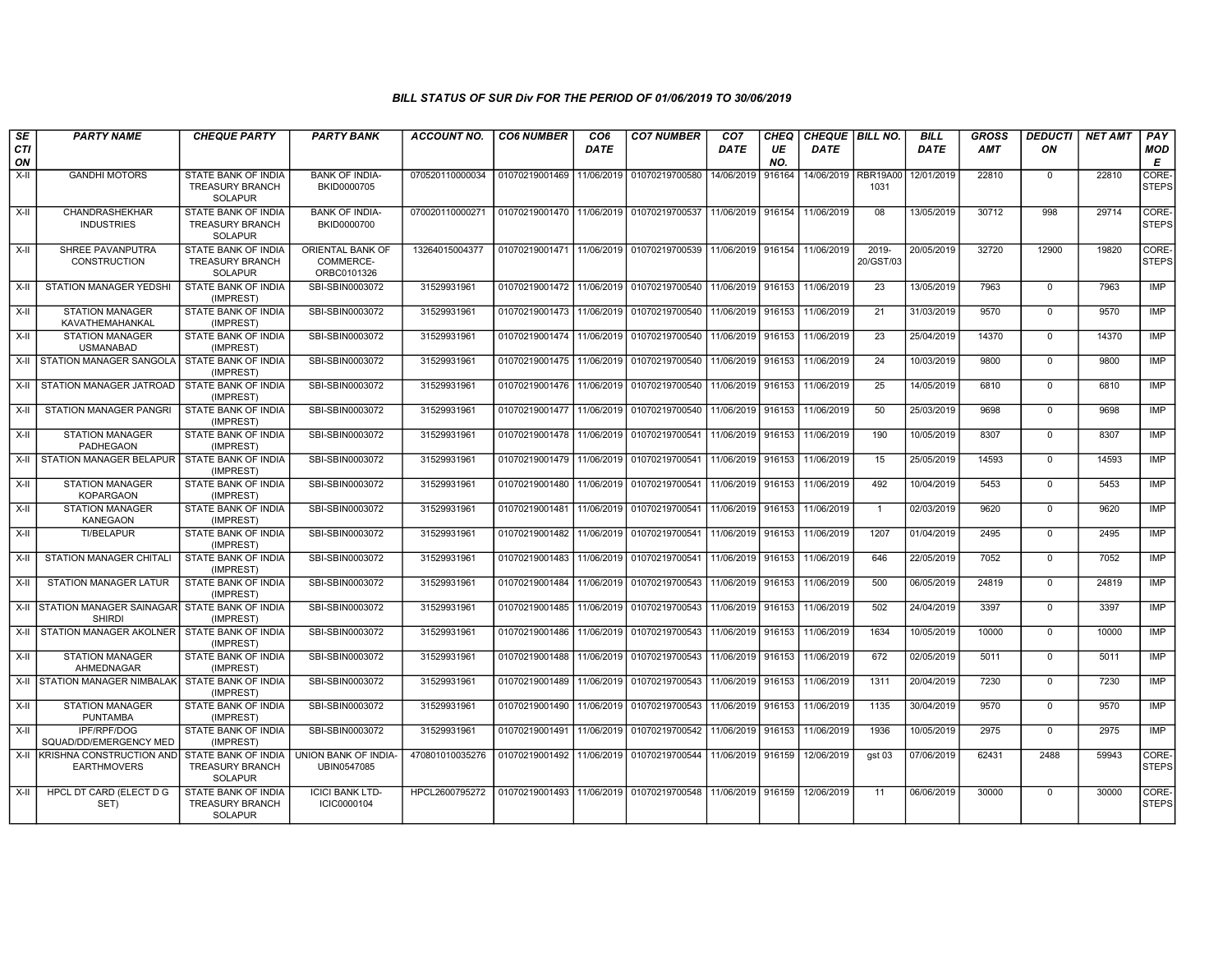| SE<br>CTI<br>ON | <b>PARTY NAME</b>                                                        | <b>CHEQUE PARTY</b>                                                    | <b>PARTY BANK</b>                             | <b>ACCOUNT NO.</b> | <b>CO6 NUMBER</b>                            | CO <sub>6</sub><br><b>DATE</b> | <b>CO7 NUMBER</b>                        | CO <sub>7</sub><br>DATE | <b>CHEQ</b><br>UE<br>NO. | CHEQUE   BILL NO.<br>DATE |            | <b>BILL</b><br><b>DATE</b> | <b>GROSS</b><br><b>AMT</b> | <b>DEDUCTI</b><br>ΟN | <b>NET AMT</b> | PAY<br><b>MOD</b><br>Е |
|-----------------|--------------------------------------------------------------------------|------------------------------------------------------------------------|-----------------------------------------------|--------------------|----------------------------------------------|--------------------------------|------------------------------------------|-------------------------|--------------------------|---------------------------|------------|----------------------------|----------------------------|----------------------|----------------|------------------------|
| $X-H$           | SR DOM SUR                                                               | <b>DIVISIONAL</b><br>CASHIER(P) SHOLAPUR                               | SBI-SBIN0003072                               | 31529931961        | 01070219001494 11/06/2019 01070219700545     |                                |                                          | 11/06/2019              | 916157                   | 12/06/2019                | 732926     | 06/06/2019                 | 12900                      | $\mathbf 0$          | 12900          | CASH                   |
| X-II            | SSE/TRD/BAP                                                              | <b>STATE BANK OF INDIA</b><br>(IMPREST)                                | SBI-SBIN0003072                               | 31529931961        |                                              |                                | 01070219001495 11/06/2019 01070219700549 | 11/06/2019 916158       |                          | 12/06/2019                | 32         | 07/06/2019                 | 2000                       | $\mathbf 0$          | 2000           | IMP                    |
| X-II            | SR SE(TRD)/YL                                                            | STATE BANK OF INDIA<br>(IMPREST)                                       | SBI-SBIN0003072                               | 31529931961        |                                              |                                | 01070219001496 11/06/2019 01070219700549 | 11/06/2019              | 916158                   | 12/06/2019                | 08         | 06/06/2019                 | 2000                       | $\mathbf 0$          | 2000           | IMP                    |
| X-II            | ADEN/PVR                                                                 | STATE BANK OF INDIA<br>(IMPREST)                                       | SBI-SBIN0003072                               | 31529931961        | 01070219001497                               |                                | 11/06/2019 01070219700549                | 11/06/2019              | 916158                   | 12/06/2019                | 1764       | 28/03/2019                 | 4967                       | $\mathbf 0$          | 4967           | IMP                    |
| $X-II$          | ADEN/PVR                                                                 | STATE BANK OF INDIA<br>(IMPREST)                                       | SBI-SBIN0003072                               | 31529931961        |                                              |                                | 01070219001498 11/06/2019 01070219700549 | 11/06/2019 916158       |                          | 12/06/2019                | 6727       | 29/04/2019                 | 2714                       | $\mathbf 0$          | 2714           | IMP                    |
| X-II            | ADEN/BG/KWV                                                              | <b>STATE BANK OF INDIA</b><br>(IMPREST)                                | SBI-SBIN0003072                               | 31529931961        | 01070219001499 11/06/2019 01070219700549     |                                |                                          | 11/06/2019 916158       |                          | 12/06/2019                | 38976      | 05/05/2019                 | 9657                       | $\mathbf 0$          | 9657           | <b>IMP</b>             |
| X-II            | SSE/C&W/SNSI/COACHING                                                    | <b>STATE BANK OF INDIA</b><br>(IMPREST)                                | SBI-SBIN0003072                               | 31529931961        | 01070219001500 11/06/2019                    |                                | 01070219700546                           | 11/06/2019              | 916158                   | 12/06/2019                | 142        | 20/05/2019                 | 2500                       | $\mathbf 0$          | 2500           | IMP                    |
| X-II            | SR DME SUR                                                               | STATE BANK OF INDIA<br>(IMPREST)                                       | SBI-SBIN0003072                               | 3152993161         | 01070219001501                               |                                | 11/06/2019 01070219700546                | 11/06/2019 916158       |                          | 12/06/2019                | 127215     | 01/05/2019                 | 4000                       | $\mathbf 0$          | 4000           | IMP                    |
| X-II            | SSE(TL/AC)/SUR                                                           | STATE BANK OF INDIA<br>(IMPREST)                                       | SBI-SBIN0003072                               | 31529931961        | 01070219001502 11/06/2019 01070219700546     |                                |                                          | 11/06/2019              | 916158                   | 12/06/2019                | 04         | 10/06/2019                 | 4000                       | $\mathbf 0$          | 4000           | IMP                    |
| X-II            | RATHI TEXTILES SHOWROOM                                                  | STATE BANK OF INDIA<br><b>TREASURY BRANCH</b><br><b>SOLAPUR</b>        | <b>HDFC BANK-</b><br><b>HDFC0CVSBMS</b>       | 1001023000536      |                                              |                                | 01070219001503 11/06/2019 01070219700547 | 11/06/2019 916159       |                          | 12/06/2019                | 12         | 28/05/2019                 | 393120                     | 27512                | 365608         | CORE-<br><b>STEPS</b>  |
| $X-II$          | <b>MAHARASHTRA STATE</b><br>ELECTRICITY DISTRIBUTION<br><b>COMPANY</b>   | STATE BANK OF INDIA<br><b>TREASURY BRANCH</b><br><b>SOLAPUR</b>        | CANARA BANK-<br>CNRB0001903                   | 1903201010183      |                                              |                                | 01070219001504 11/06/2019 01070219700550 | 11/06/2019 916159       |                          | 12/06/2019                | 433334433  | 11/06/2019                 | 197400                     | $\mathbf 0$          | 197400         | CORE-<br><b>STEPS</b>  |
| X-II            | SHRI SAIBABA SANSTHAN<br><b>TRUST SHIRDI</b>                             | STATE BANK OF INDIA<br><b>TREASURY BRANCH</b><br><b>SOLAPUR</b>        | SBI-SBIN0005160                               | 30630896801        | 01070219001505 11/06/2019 01070219700550     |                                |                                          | 11/06/2019 916159       |                          | 12/06/2019                | 528        | 16/05/2019                 | 12211                      | $\mathbf 0$          | 12211          | CORE-<br><b>STEPS</b>  |
| $X-H$           | <b>DEN/S/SUR</b>                                                         | <b>STATE BANK OF INDIA</b><br>(IMPREST)                                | SBI-SBIN0003072                               | 31529931961        | 01070219001506 12/06/2019 01070219700555     |                                |                                          | 12/06/2019              | 916158                   | 12/06/2019                | 8276       | 13/03/2019                 | 7971                       | $\overline{0}$       | 7971           | IMP                    |
| $X-H$           | <b>HPCL DT CARD</b>                                                      | <b>STATE BANK OF INDIA</b><br><b>TREASURY BRANCH</b><br><b>SOLAPUR</b> | <b>ICICI BANK LTD-</b><br>ICIC0000104         | HPCL2600191902     | 01070219001507 12/06/2019 01070219700553     |                                |                                          | 12/06/2019 916159       |                          | 12/06/2019                | 78969      | 01/06/2019                 | 285980                     | $\Omega$             | 285980         | CORE-<br><b>STEPS</b>  |
| X-II            | <b>SSE/P WAY/S/DD</b>                                                    | <b>STATE BANK OF INDIA</b><br>(IMPREST)                                | SBI-SBIN0003072                               | 31529931961        | 01070219001508   12/06/2019   01070219700554 |                                |                                          | 12/06/2019 916158       |                          | 12/06/2019                | 4164       | 04/05/2019                 | 14097                      | $\mathbf 0$          | 14097          | <b>IMP</b>             |
| X-II            | SSE/P WAY/BG/KWV                                                         | STATE BANK OF INDIA<br>(IMPREST)                                       | SBI-SBIN0003072                               | 31529931961        | 01070219001509 12/06/2019 01070219700554     |                                |                                          | 12/06/2019 916158       |                          | 12/06/2019                | 927        | 11/04/2019                 | 14911                      | $\mathbf 0$          | 14911          | IMP                    |
| $X-H$           | <b>SR DME SUR</b>                                                        | STATE BANK OF INDIA<br>(IMPREST)                                       | SBI-SBIN0003072                               | 31529931961        | 01070219001510 12/06/2019                    |                                | 01070219700563                           | 13/06/2019              | 916163                   | 14/06/2019                | 15235      | 11/05/2019                 | 3500                       | $\mathbf 0$          | 3500           | IMP                    |
| $X-II$          | <b>PIONEER</b>                                                           | <b>STATE BANK OF INDIA</b><br><b>TREASURY BRANCH</b><br><b>SOLAPUR</b> | <b>ICICI BANK LIMITED-</b><br>ICIC0003378     | 337805500118       | 01070219001512 12/06/2019 01070219700556     |                                |                                          | 12/06/2019 916173       |                          | 18/06/2019                | P/19-20/46 | 10/05/2019                 | 55970                      | $\mathbf 0$          | 55970          | CORE-<br><b>STEPS</b>  |
| $X-II$          | RAJBHASHA ADHIKARI.<br><b>SOLAPUR</b>                                    | STATE BANK OF INDIA<br>(IMPREST)                                       | SELF CHEQUE-<br>000000000                     | 000000000          | 01070219001513 12/06/2019 01070219700563     |                                |                                          | 13/06/2019              | 916163                   | 14/06/2019                | 4582       | 14/03/2019                 | 2000                       | $\mathbf 0$          | 2000           | <b>IMP</b>             |
| X-II            | HPCL DT CARD (ELECT D G<br>SET)                                          | STATE BANK OF INDIA<br><b>TREASURY BRANCH</b><br><b>SOLAPUR</b>        | <b>ICICI BANK LTD-</b><br>ICIC0000104         | HPCL2600795272     | 01070219001515   12/06/2019   01070219700558 |                                |                                          | 12/06/2019 916164       |                          | 14/06/2019                | 53         | 11/06/2019                 | 69978                      | $\mathbf 0$          | 69978          | CORE-<br><b>STEPS</b>  |
| X-II            | SSE/(ELECT/MAINT)/SUR                                                    | <b>STATE BANK OF INDIA</b><br>(IMPREST)                                | SBI-SBIN0003072                               | 31529931961        | 01070219001516   12/06/2019   01070219700563 |                                |                                          | 13/06/2019 916163       |                          | 14/06/2019                | 03/09      | 10/06/2019                 | 10000                      | $\mathbf 0$          | 10000          | <b>IMP</b>             |
| X-II            | <b>BHIMASHANKAR</b><br><b>ENTERPRISES</b>                                | <b>STATE BANK OF INDIA</b><br>TREASURY BRANCH<br><b>SOLAPUR</b>        | <b>BANK OF</b><br>MAHARASHTRA-<br>MAHB0001132 | 60221248490        | 01070219001517   12/06/2019   01070219700557 |                                |                                          | 12/06/2019 916159       |                          | 12/06/2019                | 19220043   | 04/06/2019                 | 17071                      | 1064                 | 16007          | CORE-<br><b>STEPS</b>  |
| $X-H$           | <b>ASHWINI SAHAKARI</b><br>RUGNALAYA AND RESEARCH<br>CENTRE NYT. SOLAPUR | <b>STATE BANK OF INDIA</b><br>TREASURY BRANCH<br><b>SOLAPUR</b>        | SBI-SBIN0001656                               | 30684517471        | 01070219001518 12/06/2019 01070219700559     |                                |                                          | 12/06/2019 916165       |                          | 14/06/2019                | 3707       | 14/12/2018                 | 100111                     | 10011                | 90100          | CORE-<br><b>STEPS</b>  |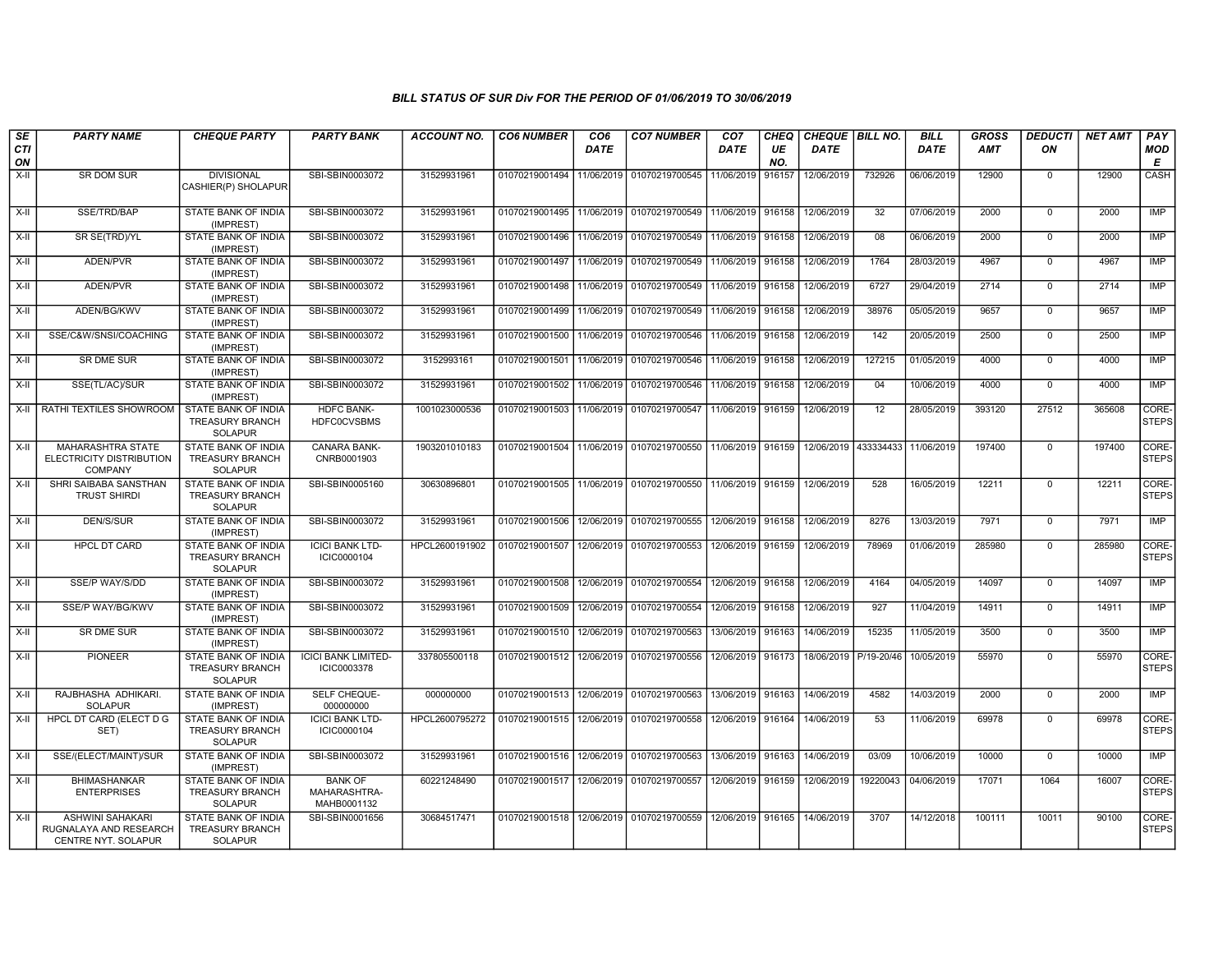| SE<br><b>CTI</b> | <b>PARTY NAME</b>                                                        | <b>CHEQUE PARTY</b>                                                    | <b>PARTY BANK</b>                            | <b>ACCOUNT NO.</b>                                                          | <b>CO6 NUMBER</b>                        | CO <sub>6</sub><br><b>DATE</b> | <b>CO7 NUMBER</b>                                                  | CO <sub>7</sub><br><b>DATE</b> | <b>CHEQ</b><br>UE | <b>DATE</b> | CHEQUE   BILL NO.                | <b>BILL</b><br><b>DATE</b> | <b>GROSS</b><br><b>AMT</b> | <b>DEDUCTI</b><br>ON | <b>NET AMT</b> | PAY<br><b>MOD</b>     |
|------------------|--------------------------------------------------------------------------|------------------------------------------------------------------------|----------------------------------------------|-----------------------------------------------------------------------------|------------------------------------------|--------------------------------|--------------------------------------------------------------------|--------------------------------|-------------------|-------------|----------------------------------|----------------------------|----------------------------|----------------------|----------------|-----------------------|
| ON               |                                                                          |                                                                        |                                              |                                                                             |                                          |                                |                                                                    |                                | NO.               |             |                                  |                            |                            |                      |                | E                     |
| X-II             | <b>ASHWINI SAHAKARI</b><br>RUGNALAYA AND RESEARCH<br>CENTRE NYT. SOLAPUR | STATE BANK OF INDIA<br><b>TREASURY BRANCH</b><br><b>SOLAPUR</b>        | SBI-SBIN0001656                              | 30684517471                                                                 | 01070219001519 12/06/2019                |                                | 01070219700559                                                     | 12/06/2019                     | 916165            |             | 14/06/2019 3708/18-19            | 14/12/2018                 | 130822                     | 13082                | 117740         | CORE-<br><b>STEPS</b> |
| $X-H$            | ASHWINI SAHAKARI<br>RUGNALAYA AND RESEARCH<br>CENTRE NYT. SOLAPUR        | <b>STATE BANK OF INDIA</b><br><b>TREASURY BRANCH</b><br><b>SOLAPUR</b> | SBI-SBIN0001656                              | 30684517471                                                                 | 01070219001520 12/06/2019 01070219700559 |                                |                                                                    | 12/06/2019 916165              |                   |             | 14/06/2019 4184/18-19 15/01/2019 |                            | 25749                      | 2575                 | 23174          | CORE-<br><b>STEPS</b> |
| $X-H$            | <b>ASHWINI SAHAKARI</b><br>RUGNALAYA AND RESEARCH<br>CENTRE NYT. SOLAPUR | STATE BANK OF INDIA<br>TREASURY BRANCH<br><b>SOLAPUR</b>               | SBI-SBIN0001656                              | 30684517471                                                                 | 01070219001521 12/06/2019 01070219700559 |                                |                                                                    | 12/06/2019 916165              |                   |             | 14/06/2019 4185/18-19 15/01/2019 |                            | 214552                     | 21455                | 193097         | CORE-<br><b>STEPS</b> |
| X-II             | TTE REST HOUSE SUR                                                       | <b>STATE BANK OF INDIA</b><br>(IMPREST)                                | SBI-SBIN0003072                              | 31529931961                                                                 | 01070219001522 12/06/2019 01070219700563 |                                |                                                                    | 13/06/2019 916163              |                   | 14/06/2019  | 3728                             | 07/02/2019                 | 4501                       | $\mathbf 0$          | 4501           | <b>IMP</b>            |
| X-II             | ROHINI RAJESH BAMANHALL                                                  | STATE BANK OF INDIA<br><b>TREASURY BRANCH</b><br><b>SOLAPUR</b>        | <b>SYNDICATE BANK-</b><br>SYNB0005433        | 54331010000226                                                              | 01070219001524                           | 12/06/2019                     | 01070219700560                                                     | 12/06/2019 916165              |                   | 14/06/2019  | DATA001                          | 03/06/2019                 | 221943                     | 28176                | 193767         | CORE-<br><b>STEPS</b> |
| X-II             | VIKAS CONSTRUCTION AND<br><b>COMPANY</b>                                 | STATE BANK OF INDIA<br><b>TREASURY BRANCH</b><br><b>SOLAPUR</b>        | UNITED BANK OF INDIA-<br>UTBI0SOL634         | 0952050013378                                                               | 01070219001526                           |                                | 12/06/2019 01070219700561                                          | 12/06/2019 916164              |                   | 14/06/2019  | 6                                | 10/06/2019                 | 66136                      | 1921                 | 64215          | CORE-<br><b>STEPS</b> |
| X-II             | EA TO DRM GEN                                                            | <b>STATE BANK OF INDIA</b><br>(IMPREST)                                | SBI-SBIN0003072                              | 31529931961                                                                 | 01070219001529 12/06/2019 01070219700563 |                                |                                                                    | 13/06/2019 916163              |                   | 14/06/2019  | 132044                           | 08/05/2019                 | 9757                       | $\mathbf 0$          | 9757           | IMP                   |
| X-II             | <b>BIOCLEAN SYSTEMS INDIA</b><br>PVT LTD                                 | STATE BANK OF INDIA<br><b>TREASURY BRANCH</b><br><b>SOLAPUR</b>        | <b>IDBI BANK LTD-</b><br>IBKL0000478         | 0478102000009713 01070219001530 13/06/2019 01070219700562                   |                                          |                                |                                                                    | 13/06/2019 916164              |                   | 14/06/2019  | S0108                            | 30/04/2019                 | 7351                       | 74                   | 7277           | CORE-<br><b>STEPS</b> |
| X-II             | <b>BIOCLEAN SYSTEMS INDIA</b><br>PVT LTD                                 | STATE BANK OF INDIA<br><b>TREASURY BRANCH</b><br>SOLAPUR               | <b>IDBI BANK LTD-</b><br>IBKL0000478         | 0478102000009713 01070219001531 13/06/2019 01070219700562 13/06/2019 916164 |                                          |                                |                                                                    |                                |                   | 14/06/2019  | S0305                            | 31/05/2019                 | 7633                       | 76                   | 7557           | CORE-<br><b>STEPS</b> |
| $X-H$            | DSC/RPF/SUR                                                              | <b>DIVISIONAL</b><br>CASHIER(P) SHOLAPUR                               | SBI-SBIN0003072                              | 31529931961                                                                 |                                          |                                | 01070219001534 13/06/2019 01070219700565                           | 13/06/2019 916162              |                   |             | 14/06/2019 MH-13 BQ-<br>0139     | 10/06/2019                 | 9200                       | $\overline{0}$       | 9200           | CASH                  |
| $X-H$            | <b>HPCL DT CARD</b>                                                      | <b>STATE BANK OF INDIA</b><br>TREASURY BRANCH<br><b>SOLAPUR</b>        | <b>ICICI BANK LTD-</b><br>ICIC0000104        | HPCL2600191902                                                              | 01070219001536 13/06/2019 01070219700566 |                                |                                                                    | 13/06/2019 916165              |                   | 14/06/2019  | 11147                            | 07/06/2019                 | 346922                     | $\Omega$             | 346922         | CORE-<br><b>STEPS</b> |
| $X-H$            | <b>SSETRDGR</b>                                                          | <b>STATE BANK OF INDIA</b><br>(IMPREST)                                | SBI-SBIN0003072                              | 31529931961                                                                 | 01070219001537                           |                                | 13/06/2019 01070219700567                                          | 13/06/2019 916163              |                   | 14/06/2019  | 04/2019                          | 07/05/2019                 | 2000                       | $\overline{0}$       | 2000           | IMP                   |
| X-II             | ATIITYA TRAINING AND HR<br><b>CONSULTANTS PVT LTD</b><br><b>MUMBAI</b>   | <b>STATE BANK OF INDIA</b><br><b>TREASURY BRANCH</b><br><b>SOLAPUR</b> | <b>ICICI BANK LTD-</b><br><b>ICIC0006238</b> | 623805028235                                                                |                                          |                                | 01070219001538 13/06/2019 01070219700568                           | 13/06/2019 916164              |                   | 14/06/2019  | 105<br>MUM20192<br>$^{\circ}$    | 02/05/2019                 | 25869                      | 567                  | 25302          | CORE-<br><b>STEPS</b> |
| $X-H$            | TTE REST HOUSE WD                                                        | <b>DIVISIONAL</b><br>CASHIER(P) SHOLAPUR                               | SBI-SBIN0003072                              | 31529931961                                                                 |                                          |                                | 01070219001539 13/06/2019 01070219700569 13/06/2019 916162         |                                |                   | 14/06/2019  | 777                              | 12/06/2019                 | 14920                      | $\mathbf 0$          | 14920          | CASH                  |
| X-II             | SR.DCM.SUR                                                               | <b>DIVISIONAL</b><br>CASHIER(P) SHOLAPUR                               | SBI-SBIN0003072                              | 31529931961                                                                 | 01070219001540 13/06/2019 01070219700574 |                                |                                                                    | 13/06/2019 916162              |                   | 14/06/2019  | 756497                           | 12/06/2019                 | 14250                      | $\mathbf 0$          | 14250          | CASH                  |
| X-II             | <b>SR.DCM.SUR</b>                                                        | <b>DIVISIONAL</b><br>CASHIER(P) SHOLAPUR                               | SBI-SBIN0003072                              | 31529931961                                                                 |                                          |                                | 01070219001541 13/06/2019 01070219700569 13/06/2019 916162         |                                |                   | 14/06/2019  | 652                              | 12/06/2019                 | 30000                      | $\mathbf 0$          | 30000          | CASH                  |
| $X-H$            | <b>GESCOM SHAHABAD</b>                                                   | STATE BANK OF INDIA<br>TREASURY BRANCH<br><b>SOLAPUR</b>               | STATE BANK OF INDIA-<br>SBIN0020228          | 52157361100                                                                 |                                          |                                | 01070219001542 13/06/2019 01070219700576 13/06/2019 916165         |                                |                   | 14/06/2019  | 6                                | 01/06/2019                 | 1562425                    | $\overline{0}$       | 1562425        | CORE-<br><b>STEPS</b> |
| X-II             | AEECSD II GESCOM<br><b>GULBARGA U</b>                                    | STATE BANK OF INDIA<br>TREASURY BRANCH<br><b>SOLAPUR</b>               | STATE BANK OF INDIA<br>SBIN0020223           | 52076355198                                                                 |                                          |                                | 01070219001543 13/06/2019 01070219700576 13/06/2019 916165         |                                |                   | 14/06/2019  | 8                                | 01/06/2019                 | 656588                     | $\overline{0}$       | 656588         | CORE-<br><b>STEPS</b> |
| $X-II$           | <b>GESCOM LTD.CO. GULBARGA</b><br>CSD II GULBARGA. R                     | <b>STATE BANK OF INDIA</b><br><b>TREASURY BRANCH</b><br><b>SOLAPUR</b> | <b>STATE BANK OF INDIA-</b><br>SBIN0020223   | 52076355201                                                                 |                                          |                                | 01070219001544   13/06/2019   01070219700576   13/06/2019   916165 |                                |                   | 14/06/2019  | 7                                | 01/06/2019                 | 90147                      | $\mathbf 0$          | 90147          | CORE-<br><b>STEPS</b> |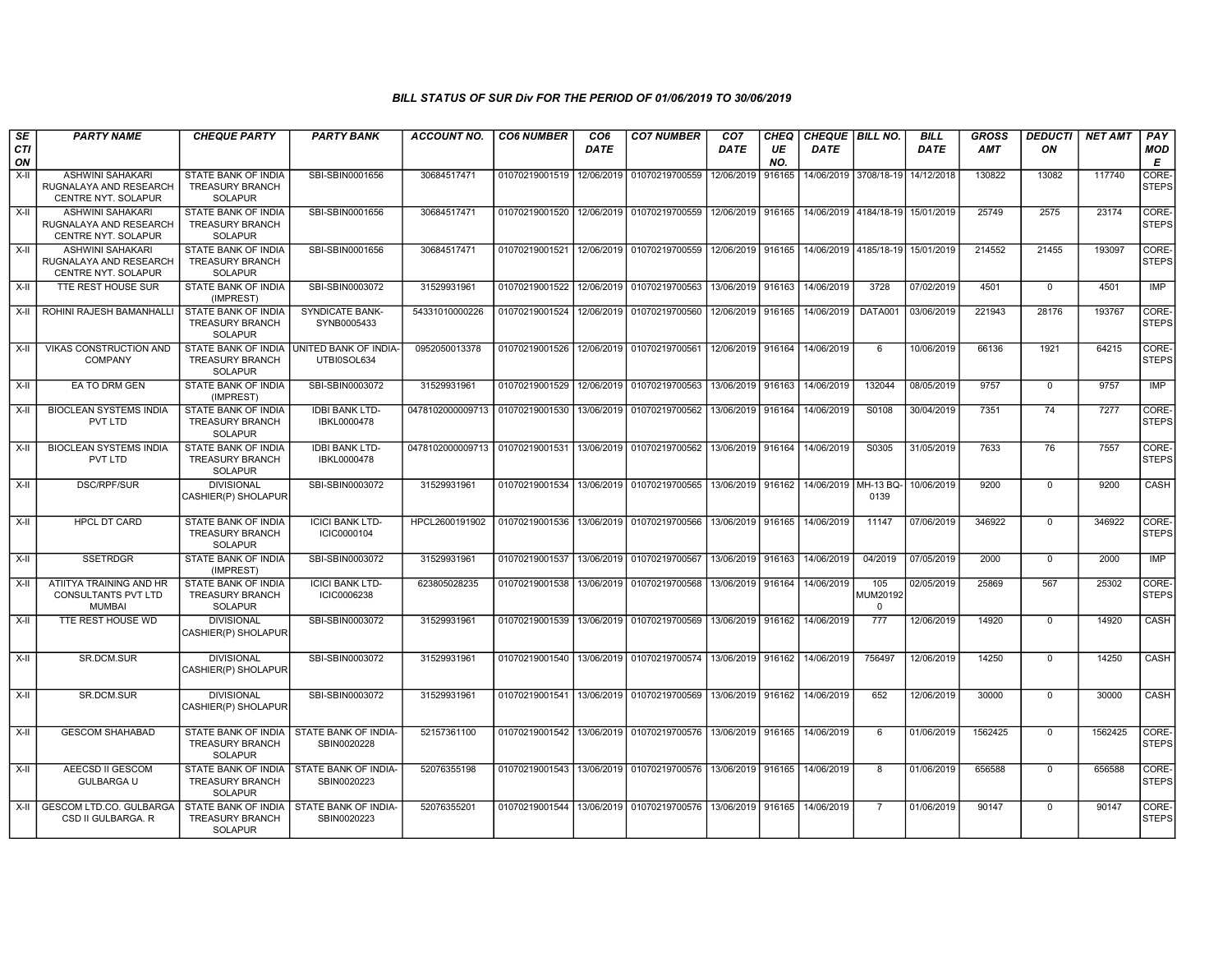| SE        | <b>PARTY NAME</b>                                                               | <b>CHEQUE PARTY</b>                                                    | <b>PARTY BANK</b>           | ACCOUNT NO.   | <b>CO6 NUMBER</b> | CO <sub>6</sub> | <b>CO7 NUMBER</b>                                                                           | CO <sub>7</sub>     | <b>CHEQ</b> | CHEQUE BILL NO.                        |                                  | <b>BILL</b> | <b>GROSS</b> | <b>DEDUCTI</b> | <b>NET AMT</b> | PAY                   |
|-----------|---------------------------------------------------------------------------------|------------------------------------------------------------------------|-----------------------------|---------------|-------------------|-----------------|---------------------------------------------------------------------------------------------|---------------------|-------------|----------------------------------------|----------------------------------|-------------|--------------|----------------|----------------|-----------------------|
| CTI<br>ON |                                                                                 |                                                                        |                             |               |                   | <b>DATE</b>     |                                                                                             | DATE                | UE<br>NO.   | <b>DATE</b>                            |                                  | <b>DATE</b> | AMT          | ON             |                | <b>MOD</b><br>Е       |
| $X-I$     | <b>ASHWINI SAHAKARI</b><br>RUGNALAYA AND RESEARCH<br>CENTRE NYT. SOLAPUR        | STATE BANK OF INDIA<br><b>TREASURY BRANCH</b><br><b>SOLAPUR</b>        | SBI-SBIN0001656             | 30684517471   | 01070219001545    | 13/06/2019      | 01070219700570                                                                              | 13/06/2019          | 916168      |                                        | 17/06/2019 4441/18-19            | 04/02/2019  | 17086        | 1709           | 15377          | CORE-<br><b>STEPS</b> |
| $X-H$     | <b>ASHWINI SAHAKARI</b><br>RUGNALAYA AND RESEARCH<br>CENTRE NYT. SOLAPUR        | <b>STATE BANK OF INDIA</b><br><b>TREASURY BRANCH</b><br><b>SOLAPUR</b> | SBI-SBIN0001656             | 30684517471   | 01070219001546    |                 | 13/06/2019 01070219700570 13/06/2019 916168                                                 |                     |             |                                        | 17/06/2019 4442/18-19 04/02/2019 |             | 19554        | 1955           | 17599          | CORE-<br><b>STEPS</b> |
| $X-H$     | <b>ASHWINI SAHAKARI</b><br>RUGNALAYA AND RESEARCH<br>CENTRE NYT. SOLAPUR        | STATE BANK OF INDIA<br>TREASURY BRANCH<br><b>SOLAPUR</b>               | SBI-SBIN0001656             | 30684517471   | 01070219001547    | 13/06/2019      | 01070219700570 13/06/2019 916168                                                            |                     |             |                                        | 17/06/2019 5111/18-19 22/01/2019 |             | 23788        | 2379           | 21409          | CORE-<br>STEPS        |
| $X-II$    | <b>ASHWINI SAHAKARI</b><br>RUGNALAYA AND RESEARCH<br>CENTRE NYT. SOLAPUR        | <b>STATE BANK OF INDIA</b><br><b>TREASURY BRANCH</b><br><b>SOLAPUR</b> | SBI-SBIN0001656             | 30684517471   | 01070219001548    | 13/06/2019      | 01070219700570 33/06/2019 916168 17/06/2019 5112/18-19 22/01/2019                           |                     |             |                                        |                                  |             | 13652        | 1365           | 12287          | CORE-<br><b>STEPS</b> |
| X-II      | <b>ASHWINI SAHAKARI</b><br>RUGNALAYA AND RESEARCH<br>CENTRE NYT. SOLAPUR        | STATE BANK OF INDIA<br><b>TREASURY BRANCH</b><br><b>SOLAPUR</b>        | SBI-SBIN0001656             | 30684517471   | 01070219001549    |                 | 13/06/2019   01070219700570   13/06/2019   916168                                           |                     |             | l 17/06/2019   5113/18-19   22/03/2019 |                                  |             | 12648        | 1265           | 11383          | CORE-<br><b>STEPS</b> |
| $X-H$     | <b>ASHWINI SAHAKARI</b><br>RUGNALAYA AND RESEARCH<br>CENTRE NYT. SOLAPUR        | STATE BANK OF INDIA<br><b>TREASURY BRANCH</b><br><b>SOLAPUR</b>        | SBI-SBIN0001656             | 30684517471   | 01070219001550    |                 | 13/06/2019 01070219700570 13/06/2019 916168                                                 |                     |             |                                        | 17/06/2019 5114/18-19 22/03/2019 |             | 25201        | 2520           | 22681          | CORE-<br><b>STEPS</b> |
| X-II      | <b>ASHWINI SAHAKARI</b><br>RUGNALAYA AND RESEARCH<br>CENTRE NYT. SOLAPUR        | STATE BANK OF INDIA<br><b>TREASURY BRANCH</b><br><b>SOLAPUR</b>        | SBI-SBIN0001656             | 30684517471   |                   |                 | 01070219001551 13/06/2019 01070219700570 13/06/2019 916168 17/06/2019 5115/18-19 22/03/2019 |                     |             |                                        |                                  |             | 13688        | 1369           | 12319          | CORE-<br><b>STEPS</b> |
| $X-H$     | <b>ASHWINI SAHAKARI</b><br>RUGNALAYA AND RESEARCH<br><b>CENTRE NYT, SOLAPUR</b> | <b>STATE BANK OF INDIA</b><br><b>TREASURY BRANCH</b><br><b>SOLAPUR</b> | SBI-SBIN0001656             | 30684517471   |                   |                 | 01070219001552 13/06/2019 01070219700570 13/06/2019 916168 17/06/2019 5116/18-19 22/03/2019 |                     |             |                                        |                                  |             | 15543        | 1554           | 13989          | CORE-<br><b>STEPS</b> |
| $X-H$     | <b>ASHWINI SAHAKARI</b><br>RUGNALAYA AND RESEARCH<br>CENTRE NYT. SOLAPUR        | STATE BANK OF INDIA<br><b>TREASURY BRANCH</b><br>SOLAPUR               | SBI-SBIN0001656             | 30684517471   |                   |                 | 01070219001553 13/06/2019 01070219700570 13/06/2019 916168 17/06/2019 5117/18-19 22/03/2019 |                     |             |                                        |                                  |             | 27570        | 2757           | 24813          | CORE-<br><b>STEPS</b> |
| X-II      | SR.DCM.SUR                                                                      | <b>DIVISIONAL</b><br>CASHIER(P) SHOLAPUR                               | SBI-SBIN0003072             | 31529931961   | 01070219001554    |                 | 13/06/2019 01070219700571 13/06/2019 916162                                                 |                     |             | 14/06/2019                             | 756495                           | 10/06/2019  | 36000        | $\mathbf 0$    | 36000          | CASH                  |
| $X-H$     | <b>SR DME SUR</b>                                                               | <b>DIVISIONAL</b><br>CASHIER(P) SHOLAPUR                               | SBI-SBIN0003072             | 31529931961   | 01070219001555    |                 | 13/06/2019 01070219700572 13/06/2019 916162 14/06/2019                                      |                     |             |                                        | 770648                           | 11/06/2019  | 8000         | $\mathbf 0$    | 8000           | CASH                  |
| X-II      | <b>SR DME SUR</b>                                                               | <b>DIVISIONAL</b><br>CASHIER(P) SHOLAPUR                               | SBI-SBIN0003072             | 31529931961   | 01070219001556    |                 | 13/06/2019 01070219700572 13/06/2019 916162                                                 |                     |             | 14/06/2019                             | 770647                           | 11/06/2019  | 8000         | $\mathbf 0$    | 8000           | CASH                  |
| X-II      | SSE(TELE-N)/SUR/VEH                                                             | STATE BANK OF INDIA<br>(IMPREST)                                       | SBI-SBIN0003072             | 31529931961   | 01070219001557    | 13/06/2019      | 01070219700573                                                                              | 13/06/2019          | 916163      | 14/06/2019                             | C-647-<br>19/20                  | 16/05/2019  | 12000        | $\mathbf 0$    | 12000          | <b>IMP</b>            |
| $X-H$     | <b>SR DME SUR</b>                                                               | STATE BANK OF INDIA<br>(IMPREST)                                       | SBI-SBIN0003072             | 3152993161    | 01070219001558    | 13/06/2019      | 01070219700578                                                                              | 14/06/2019 916163   |             | 14/06/2019                             | 4587                             | 19/03/2019  | 4269         | $\overline{0}$ | 4269           | <b>IMP</b>            |
| X-II      | SR.DCM.SUR                                                                      | <b>DIVISIONAL</b><br>CASHIER(P) SHOLAPUR                               | SBI-SBIN0003072             | 31529931961   | 01070219001559    | 13/06/2019      | 01070219700575 13/06/2019 916162                                                            |                     |             | 14/06/2019                             | 756498                           | 12/06/2019  | 11900        | $\mathbf 0$    | 11900          | CASH                  |
| X-II      | SSE(C&W)SUR/MOB CRANE                                                           | STATE BANK OF INDIA<br>(IMPREST)                                       | SBI-SBIN0003072             | 31529931961   | 01070219001560    |                 | 14/06/2019 01070219700578 14/06/2019 916163                                                 |                     |             | 14/06/2019                             | 14867                            | 24/04/2019  | 7172         | $\mathbf 0$    | 7172           | <b>IMP</b>            |
| $X-H$     | SSE(E/M)/ANG                                                                    | <b>STATE BANK OF INDIA</b><br>(IMPREST)                                | SBI-SBIN0003072             | 31529931961   | 01070219001561    | 14/06/2019      | 01070219700578 14/06/2019 916163                                                            |                     |             | 14/06/2019                             | 10/150                           | 11/06/2019  | 6398         | $\overline{0}$ | 6398           | <b>IMP</b>            |
| $X-H$     | <b>MUKUNDA WHEELS</b>                                                           | STATE BANK OF INDIA<br><b>TREASURY BRANCH</b><br><b>SOLAPUR</b>        | CANARA BANK-<br>CNRB0006050 | 6050257000001 | 01070219001563    |                 | 14/06/2019 01070219700580                                                                   | 14/06/2019   916164 |             | 14/06/2019 RJC533719                   | 2000141                          | 25/04/2019  | 3177         | $\mathbf 0$    | 3177           | CORE-<br><b>STEPS</b> |
| X-II      | SR.DFM.SUR                                                                      | <b>DIVISIONAL</b><br>CASHIER(P) SHOLAPUR                               | SBI-SBIN0003072             | 31529931961   |                   |                 | 01070219001564   14/06/2019   01070219700579   14/06/2019   916162                          |                     |             | 14/06/2019                             | 255245                           | 13/06/2019  | 990          | $\mathbf 0$    | 990            | CASH                  |
| X-II      | <b>SSE WORKS KWV</b>                                                            | STATE BANK OF INDIA<br>(IMPREST)                                       | SBI-SBIN0003072             | 31529931961   | 01070219001566    |                 | 14/06/2019 01070219700582 14/06/2019 916163                                                 |                     |             | 14/06/2019                             | 183                              | 08/04/2019  | 1304         | $\mathbf 0$    | 1304           | <b>IMP</b>            |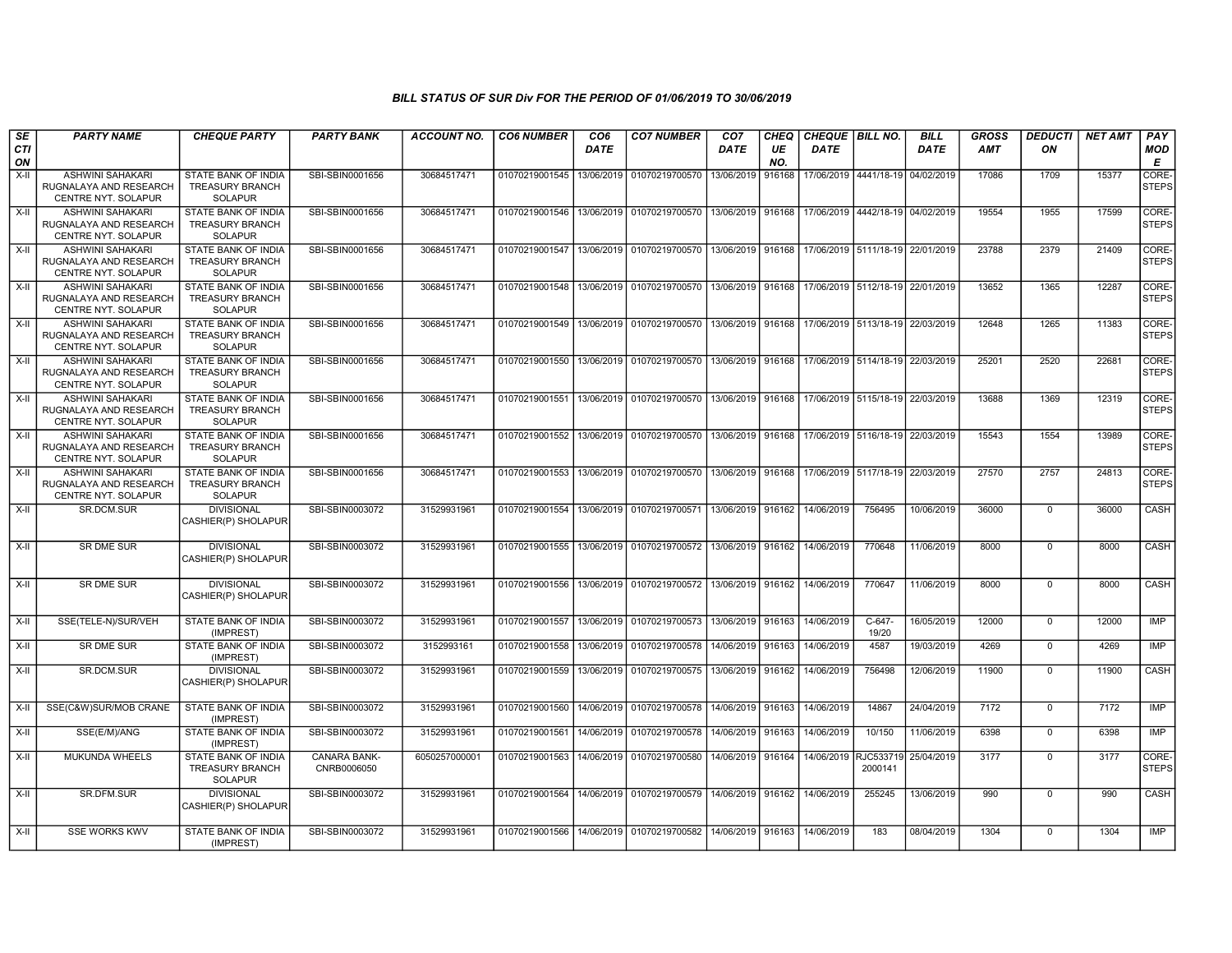| SE        | <b>PARTY NAME</b>                           | <b>CHEQUE PARTY</b>                                                    | <b>PARTY BANK</b>                             | <b>ACCOUNT NO.</b> | <b>CO6 NUMBER</b>                            | CO <sub>6</sub> | <b>CO7 NUMBER</b>                        | CO <sub>7</sub>   | CHEQ      | CHEQUE   BILL NO. |                       | <b>BILL</b> | <b>GROSS</b> | <b>DEDUCTI</b> | <b>NET AMT</b> | <b>PAY</b>            |
|-----------|---------------------------------------------|------------------------------------------------------------------------|-----------------------------------------------|--------------------|----------------------------------------------|-----------------|------------------------------------------|-------------------|-----------|-------------------|-----------------------|-------------|--------------|----------------|----------------|-----------------------|
| CTI<br>ON |                                             |                                                                        |                                               |                    |                                              | <b>DATE</b>     |                                          | <b>DATE</b>       | UE<br>NO. | <b>DATE</b>       |                       | <b>DATE</b> | AMT          | ON             |                | MOD<br>Е              |
| X-II      | <b>SSE/P WAY/MRJ</b>                        | STATE BANK OF INDIA<br>(IMPREST)                                       | SBI-SBIN0003072                               | 31529931961        | 01070219001567                               | 14/06/2019      | 01070219700582                           | 14/06/2019        | 916163    | 14/06/2019        | 1714                  | 18/01/2019  | 14263        | $\mathbf 0$    | 14263          | <b>IMP</b>            |
| $X-II$    | <b>SSE/P WAY/PVR</b>                        | STATE BANK OF INDIA<br>(IMPREST)                                       | SBI-SBIN0003072                               | 31529931961        | 01070219001568 14/06/2019 01070219700582     |                 |                                          | 14/06/2019 916163 |           | 14/06/2019        | 5646                  | 31/03/2019  | 13197        | $\mathbf 0$    | 13197          | IMP                   |
| X-II      | CMS/SUR/GEN                                 | STATE BANK OF INDIA<br>(IMPREST)                                       | SBI-SBIN0003072                               | 31529931961        | 01070219001569   14/06/2019   01070219700581 |                 |                                          | 14/06/2019 916163 |           | 14/06/2019        | 2019/14               | 13/06/2019  | 43330        | $\mathbf 0$    | 43330          | <b>IMP</b>            |
| X-II      | SR SE(C&W)/SUR/ROAD ART                     | STATE BANK OF INDIA<br>(IMPREST)                                       | SBI-SBIN0003072                               | 31529931961        | 01070219001570 14/06/2019                    |                 | 01070219700581                           | 14/06/2019        | 916163    | 14/06/2019        | 470                   | 21/05/2019  | 2950         | $\mathbf 0$    | 2950           | <b>IMP</b>            |
| $X-II$    | SSE/P WAY/DUD                               | <b>STATE BANK OF INDIA</b><br>(IMPREST)                                | SBI-SBIN0003072                               | 31529931961        | 01070219001571 14/06/2019 01070219700582     |                 |                                          | 14/06/2019        | 916163    | 14/06/2019        | 333                   | 11/05/2019  | 19001        | $\Omega$       | 19001          | IMP                   |
| $X-II$    | <b>SSE WORKS SUR</b>                        | STATE BANK OF INDIA<br>(IMPREST)                                       | SBI-SBIN0003072                               | 31529931961        | 01070219001572 14/06/2019 01070219700582     |                 |                                          | 14/06/2019 916163 |           | 14/06/2019        | $\overline{7}$        | 23/05/2019  | 19577        | $\mathbf 0$    | 19577          | IMP                   |
| X-II      | SR DCM SUR                                  | <b>DIVISIONAL</b><br>CASHIER(P) SHOLAPUR                               | SELF CHEQUE-<br>000000000                     |                    |                                              |                 | 01070219001574 14/06/2019 01070219700583 | 14/06/2019 916162 |           | 14/06/2019        | 756499                | 13/06/2019  | 14800        | $\mathbf 0$    | 14800          | CASH                  |
| X-II      | SR.DPO.SUR                                  | <b>DIVISIONAL</b><br>CASHIER(P) SHOLAPUR                               | SELF CHEQUE-<br>000000000                     | 000000000          | 01070219001575 14/06/2019 01070219700584     |                 |                                          | 14/06/2019 916162 |           | 14/06/2019        | 744603                | 29/05/2019  | 13590        | $\mathbf 0$    | 13590          | CASH                  |
| X-II      | Mahesh Roopchandani                         | STATE BANK OF INDIA<br><b>TREASURY BRANCH</b><br><b>SOLAPUR</b>        | <b>BANK OF</b><br>MAHARASHTRA-<br>MAHB0000163 | 20010802447        | 01070219001576 14/06/2019 01070219700585     |                 |                                          | 14/06/2019 916165 |           | 14/06/2019        | 271730                | 29/05/2019  | 308650       | $\Omega$       | 308650         | CORE-<br><b>STEPS</b> |
| X-II      | <b>MESSERS SHREE</b><br><b>CONSTRUCTION</b> | STATE BANK OF INDIA<br><b>TREASURY BRANCH</b><br><b>SOLAPUR</b>        | <b>BANK OF</b><br>MAHARASHTRA-<br>MAHB0000627 | 20091901872        | 01070219001577 14/06/2019 01070219700585     |                 |                                          | 14/06/2019 916165 |           | 14/06/2019        | 271732                | 29/05/2019  | 281200       | $\Omega$       | 281200         | CORE-<br><b>STEPS</b> |
| X-II      | <b>DEEPAK BALASAHEB PATIL</b>               | <b>STATE BANK OF INDIA</b><br><b>TREASURY BRANCH</b><br><b>SOLAPUR</b> | <b>BANK OF INDIA-</b><br>BKID0001506          | 150630110000095    | 01070219001578   14/06/2019   01070219700585 |                 |                                          | 14/06/2019 916165 |           | 14/06/2019        | 271733                | 29/05/2019  | 281200       | $\mathbf 0$    | 281200         | CORE-<br><b>STEPS</b> |
| X-II      | SR SE(SIG/M)/GR                             | STATE BANK OF INDIA<br>(IMPREST)                                       | SBI-SBIN0003072                               | 31529931961        | 01070219001579 14/06/2019 01070219700589     |                 |                                          | 17/06/2019 916167 |           | 17/06/2019        | 422                   | 09/05/2019  | 1977         | $\mathbf 0$    | 1977           | IMP                   |
| $X-H$     | CCOR/KWV                                    | STATE BANK OF INDIA<br>(IMPREST)                                       | SBI-SBIN0003072                               | 31529931961        | 01070219001580                               |                 | 14/06/2019 01070219700589                | 17/06/2019        | 916167    | 17/06/2019        | 4651                  | 27/04/2019  | 29910        | $\Omega$       | 29910          | <b>IMP</b>            |
| $X-II$    | SR SE(C&W)/WD/ART                           | <b>STATE BANK OF INDIA</b><br>(IMPREST)                                | SBI-SBIN0003072                               | 31529931961        | 01070219001581                               |                 | 14/06/2019 01070219700589                | 17/06/2019        | 916167    | 17/06/2019        | 288                   | 06/05/2019  | 17032        | $\Omega$       | 17032          | <b>IMP</b>            |
| X-II      | SR SE(C&W)/WD/ARME                          | STATE BANK OF INDIA<br>(IMPREST)                                       | SBI-SBIN0003072                               | 31529931961        | 01070219001582   14/06/2019   01070219700589 |                 |                                          | 17/06/2019 916167 |           | 17/06/2019        | 4529                  | 28/04/2019  | 9595         | $\mathbf 0$    | 9595           | <b>IMP</b>            |
| $X-H$     | Dr Sonai Krishnamohan Rawal                 | <b>STATE BANK OF INDIA</b><br><b>TREASURY BRANCH</b><br><b>SOLAPUR</b> | SBI-SBIN0001656                               | 32985283014        | 01070219001584 14/06/2019 01070219700588     |                 |                                          | 14/06/2019 916168 |           | 17/06/2019        | 522                   | 07/06/2019  | 3000         | $\mathbf 0$    | 3000           | CORE-<br><b>STEPS</b> |
| $X-II$    | SSE(ELECT/M)/WD                             | STATE BANK OF INDIA<br>(IMPREST)                                       | SBI-SBIN0003072                               | 31529931961        | 01070219001585 14/06/2019 01070219700589     |                 |                                          | 17/06/2019 916167 |           | 17/06/2019        | 10                    | 12/06/2019  | 5423         | $\mathbf 0$    | 5423           | IMP                   |
| X-II      | SSE/P WAY/GR                                | STATE BANK OF INDIA<br>(IMPREST)                                       | SBI-SBIN0003072                               | 31529931961        | 01070219001588 14/06/2019 01070219700586     |                 |                                          | 14/06/2019 916167 |           | 17/06/2019        | 368                   | 28/03/2019  | 13834        | $\mathbf 0$    | 13834          | <b>IMP</b>            |
| X-II      | <b>SSE WORKS GR</b>                         | STATE BANK OF INDIA<br>(IMPREST)                                       | SBI-SBIN0003072                               | 31529931961        | 01070219001589                               | 14/06/2019      | 01070219700586                           | 14/06/2019        | 916167    | 17/06/2019        | 5439                  | 15/03/2019  | 4981         | $\mathbf 0$    | 4981           | IMP                   |
| X-II      | <b>JAIDEEP ENTERPRISES</b>                  | STATE BANK OF INDIA<br><b>TREASURY BRANCH</b><br><b>SOLAPUR</b>        | <b>BANK OF BARODA-</b><br><b>BARB0SHOLAP</b>  | 04370200000715     | 01070219001590                               |                 | 14/06/2019 01070219700587                | 14/06/2019 916168 |           | 17/06/2019        | <b>CUB/2019</b><br>05 | 14/06/2019  | 57463        | 3622           | 53841          | CORE-<br><b>STEPS</b> |
| $X-H$     | Dr Sonai Krishnamohan Rawal                 | <b>STATE BANK OF INDIA</b><br><b>TREASURY BRANCH</b><br><b>SOLAPUR</b> | SBI-SBIN0001656                               | 32985283014        | 01070219001591 14/06/2019 01070219700588     |                 |                                          | 14/06/2019 916168 |           | 17/06/2019        | 521                   | 07/06/2019  | 3000         | $\mathbf 0$    | 3000           | CORE-<br><b>STEPS</b> |
| X-II      | SR DSTE(M)/SUR                              | <b>STATE BANK OF INDIA</b><br>(IMPREST)                                | SBI-SBIN0003072                               | 31529931961        | 01070219001592 17/06/2019 01070219700589     |                 |                                          | 17/06/2019 916167 |           | 17/06/2019        | 15551                 | 27/05/2019  | 9501         | $\mathbf 0$    | 9501           | <b>IMP</b>            |
| X-II      | SSE/C&W/SNSI/COACHING                       | STATE BANK OF INDIA<br>(IMPREST)                                       | SBI-SBIN0003072                               | 31529931961        | 01070219001593 17/06/2019 01070219700589     |                 |                                          | 17/06/2019 916167 |           | 17/06/2019        | 244                   | 06/06/2019  | 2500         | $\mathbf 0$    | 2500           | <b>IMP</b>            |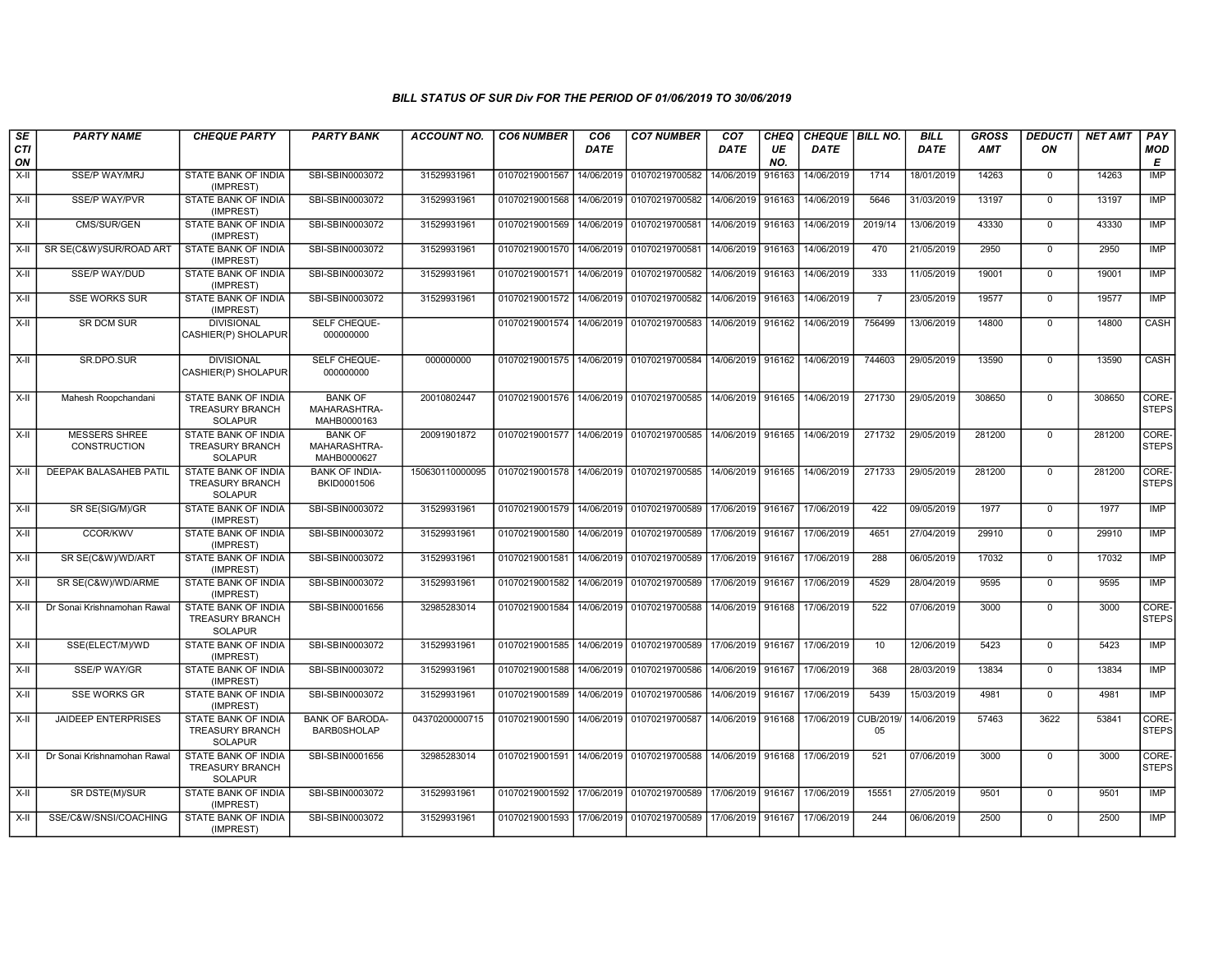| SE        | <b>PARTY NAME</b>                                                        | <b>CHEQUE PARTY</b>                                                    | <b>PARTY BANK</b>                                        | <b>ACCOUNT NO.</b>                                                                               | <b>CO6 NUMBER</b> | CO <sub>6</sub> | <b>CO7 NUMBER</b>                                                               | CO <sub>7</sub>   | CHEQ      | CHEQUE BILL NO.                                           |                      | <b>BILL</b> | <b>GROSS</b> | <b>DEDUCTI</b> | <b>NET AMT</b> | PAY                              |
|-----------|--------------------------------------------------------------------------|------------------------------------------------------------------------|----------------------------------------------------------|--------------------------------------------------------------------------------------------------|-------------------|-----------------|---------------------------------------------------------------------------------|-------------------|-----------|-----------------------------------------------------------|----------------------|-------------|--------------|----------------|----------------|----------------------------------|
| CTI<br>ON |                                                                          |                                                                        |                                                          |                                                                                                  |                   | <b>DATE</b>     |                                                                                 | <b>DATE</b>       | UE<br>NO. | <b>DATE</b>                                               |                      | <b>DATE</b> | AMT          | ON             |                | <b>MOD</b><br>Е                  |
| $X-H$     | NAGAR RAJBHASHA<br>KARVANVYAN SAMITI<br><b>SOLAPUR</b>                   | <b>STATE BANK OF INDIA</b><br><b>TREASURY BRANCH</b><br><b>SOLAPUR</b> | <b>BANK OF</b><br>MAHARASHTRA-<br>MAHB0000017            | 20063266899                                                                                      | 01070219001594    | 17/06/2019      | 01070219700590                                                                  | 17/06/2019        | 916168    | 17/06/2019                                                | 732834               | 13/06/2019  | 5000         | $\mathbf 0$    | 5000           | CORE-<br>STEPS                   |
| $X-H$     | A O (CASH) BSNL SOLAPUR                                                  | A O (CASH) BSNL<br><b>SOLAPUR</b>                                      | <b>SELF CHEQUE-</b><br>000000000                         | 000000000                                                                                        | 01070219001595    |                 | 17/06/2019 01070219700595                                                       | 17/06/2019 916169 |           | 18/06/2019                                                | 101212094<br>10104   | 07/06/2019  | 49625        | $\Omega$       | 49625          | <b>BANK</b><br>CHEQ<br><b>UE</b> |
| X-II      | A O (CASH) BSNL SOLAPUR                                                  | A O (CASH) BSNL<br><b>SOLAPUR</b>                                      | SELF CHEQUE-<br>000000000                                | 000000000                                                                                        | 01070219001596    | 17/06/2019      | 01070219700594                                                                  | 17/06/2019 916169 |           | 18/06/2019                                                | 101538383<br>70102   | 06/06/2019  | 10094        | $\overline{0}$ | 10094          | <b>BANK</b><br>CHEQ<br><b>UE</b> |
| X-II      | A O (CASH) BSNL SOLAPUR                                                  | A O (CASH) BSNL<br><b>SOLAPUR</b>                                      | SELF CHEQUE-<br>000000000                                | 000000000                                                                                        | 01070219001597    |                 | 17/06/2019 01070219700594                                                       | 17/06/2019 916169 |           | 18/06/2019                                                | 101946922<br>00089   | 07/06/2019  | 7588         | $\mathbf 0$    | 7588           | <b>BANK</b><br>CHEQ<br><b>UE</b> |
| X-II      | A O (CASH) BSNL SOLAPUR                                                  | A O (CASH) BSNL<br><b>SOLAPUR</b>                                      | SELF CHEQUE-<br>000000000                                | 000000000                                                                                        | 01070219001598    |                 | 17/06/2019 01070219700594 17/06/2019 916169 18/06/2019                          |                   |           |                                                           | 101087083<br>10105   | 07/06/2019  | 884          | $\mathbf 0$    | 884            | <b>BANK</b><br>CHEQ<br><b>UE</b> |
| X-II      | A O (CASH) BSNL SOLAPUR                                                  | A O (CASH) BSNL<br><b>SOLAPUR</b>                                      | SELF CHEQUE-<br>000000000                                | 000000000                                                                                        | 01070219001599    |                 | 17/06/2019 01070219700594 17/06/2019 916169                                     |                   |           | 18/06/2019                                                | 100966397<br>60106   | 07/06/2019  | 1716         | $\Omega$       | 1716           | <b>BANK</b><br>CHEQ<br><b>UE</b> |
| X-II      | A O (CASH) BSNL SOLAPUR                                                  | A O (CASH) BSNL<br><b>SOLAPUR</b>                                      | SELF CHEQUE-<br>000000000                                | 000000000                                                                                        | 01070219001600    |                 | 17/06/2019 01070219700594                                                       | 17/06/2019 916169 |           | 18/06/2019                                                | 101837128<br>50088   | 06/06/2019  | 1037         | $\Omega$       | 1037           | <b>BANK</b><br>CHEQ<br><b>UE</b> |
|           | X-II RELIANCE JIO INFOCOMM LTD                                           | <b>STATE BANK OF INDIA</b><br><b>TREASURY BRANCH</b><br><b>SOLAPUR</b> | <b>STANDARD</b><br><b>CHARTERED BANK-</b><br>SCBL0036084 | RJIO900630022469 01070219001601 17/06/2019 01070219700596 17/06/2019 916173 18/06/2019 529500015 |                   |                 |                                                                                 |                   |           |                                                           | 560                  | 01/06/2019  | 232966       | 4659           | 228307         | CORE-<br><b>STEPS</b>            |
| $X-II$    | RAJBHASHA ADHIKARI.<br><b>SOLAPUR</b>                                    | <b>DIVISIONAL</b><br>CASHIER(P) SHOLAPUR                               | SELF CHEQUE-<br>000000000                                | 000000000                                                                                        |                   |                 | 01070219001602 17/06/2019 01070219700591 17/06/2019 916166 17/06/2019           |                   |           |                                                           | 732833               | 13/06/2019  | 2200         | $\overline{0}$ | 2200           | CASH                             |
| X-II      | SR DAUO SUR                                                              | <b>DIVISIONAL</b><br>CASHIER(P) SHOLAPUR                               | SELF CHEQUE-<br>000000000                                |                                                                                                  |                   |                 | 01070219001603 17/06/2019 01070219700592                                        | 17/06/2019 916166 |           | 17/06/2019                                                | 8514                 | 06/06/2019  | 499          | $\mathbf 0$    | 499            | CASH                             |
| $X-H$     | <b>DRM/W/SUR</b>                                                         | <b>DIVISIONAL</b><br>CASHIER(P) SHOLAPUR                               | SILF CK-00000000000                                      |                                                                                                  | 01070219001604    |                 | 17/06/2019 01070219700593 17/06/2019 916166 17/06/2019                          |                   |           |                                                           | 672408               | 11/06/2019  | 3600         | $\mathbf 0$    | 3600           | CASH                             |
| X-II      | SR DPO/SUR                                                               | STATE BANK OF INDIA<br>(IMPREST)                                       | SBI-SBIN0003072                                          | 31529931961                                                                                      | 01070219001605    | 17/06/2019      | 01070219700601                                                                  | 17/06/2019 916172 |           | 18/06/2019                                                | 4465                 | 27/05/2019  | 11998        | $\mathbf 0$    | 11998          | IMP                              |
| X-II      | <b>MS ANG</b>                                                            | <b>STATE BANK OF INDIA</b><br>(IMPREST)                                | SBI-SBIN0003072                                          | 31529931961                                                                                      | 01070219001606    | 17/06/2019      | 01070219700597                                                                  | 17/06/2019 916167 |           | 17/06/2019                                                | R-1507               | 02/03/2019  | 8366         | $\mathbf 0$    | 8366           | IMP                              |
| $X-H$     | <b>ASHWINI SAHAKARI</b><br>RUGNALAYA AND RESEARCH<br>CENTRE NYT. SOLAPUR | <b>STATE BANK OF INDIA</b><br><b>TREASURY BRANCH</b><br><b>SOLAPUR</b> | SBI-SBIN0001656                                          | 30684517471                                                                                      | 01070219001607    | 17/06/2019      | 01070219700598                                                                  | 17/06/2019 916173 |           | 18/06/2019                                                | 376/19-20            | 03/05/2019  | 172980       | 17298          | 155682         | CORE-<br><b>STEPS</b>            |
| $X-H$     | <b>ASHWINI SAHAKARI</b><br>RUGNALAYA AND RESEARCH<br>CENTRE NYT. SOLAPUR | <b>STATE BANK OF INDIA</b><br><b>TREASURY BRANCH</b><br><b>SOLAPUR</b> | SBI-SBIN0001656                                          | 30684517471                                                                                      | 01070219001608    |                 | 17/06/2019 01070219700598 17/06/2019 916173 18/06/2019                          |                   |           |                                                           | 377/19-20            | 03/05/2019  | 20320        | 2032           | 18288          | CORE-<br><b>STEPS</b>            |
| $X-II$    | ASHWINI SAHAKARI<br>RUGNALAYA AND RESEARCH<br>CENTRE NYT. SOLAPUR        | STATE BANK OF INDIA<br><b>TREASURY BRANCH</b><br><b>SOLAPUR</b>        | SBI-SBIN0001656                                          | 30684517471                                                                                      | 01070219001609    |                 | 17/06/2019 01070219700598                                                       | 17/06/2019 916173 |           | 18/06/2019                                                | 378/19-20            | 03/05/2019  | 11353        | 1135           | 10218          | CORE-<br><b>STEPS</b>            |
| X-II      | <b>ASHWINI SAHAKARI</b><br>RUGNALAYA AND RESEARCH<br>CENTRE NYT. SOLAPUR | STATE BANK OF INDIA<br><b>TREASURY BRANCH</b><br><b>SOLAPUR</b>        | SBI-SBIN0001656                                          | 30684517471                                                                                      |                   |                 | 01070219001610 17/06/2019 01070219700598                                        |                   |           | 17/06/2019   916173   18/06/2019   379/19-20   03/05/2019 |                      |             | 28875        | 2888           | 25987          | CORE-<br><b>STEPS</b>            |
| $X-H$     | <b>ASHWINI SAHAKARI</b><br>RUGNALAYA AND RESEARCH<br>CENTRE NYT. SOLAPUR | <b>STATE BANK OF INDIA</b><br><b>TREASURY BRANCH</b><br><b>SOLAPUR</b> | SBI-SBIN0001656                                          | 30684517471                                                                                      |                   |                 | 01070219001611 17/06/2019 01070219700598 17/06/2019 916173 18/06/2019           |                   |           |                                                           | 380/19-20 03/05/2019 |             | 20614        | 2061           | 18553          | CORE-<br><b>STEPS</b>            |
| $X-H$     | ASHWINI SAHAKARI<br>RUGNALAYA AND RESEARCH<br>CENTRE NYT. SOLAPUR        | STATE BANK OF INDIA<br>TREASURY BRANCH<br><b>SOLAPUR</b>               | SBI-SBIN0001656                                          | 30684517471                                                                                      |                   |                 | 01070219001612   17/06/2019   01070219700598   17/06/2019   916173   18/06/2019 |                   |           |                                                           | 381/19-20 03/05/2019 |             | 23650        | 2365           | 21285          | CORE-<br><b>STEPS</b>            |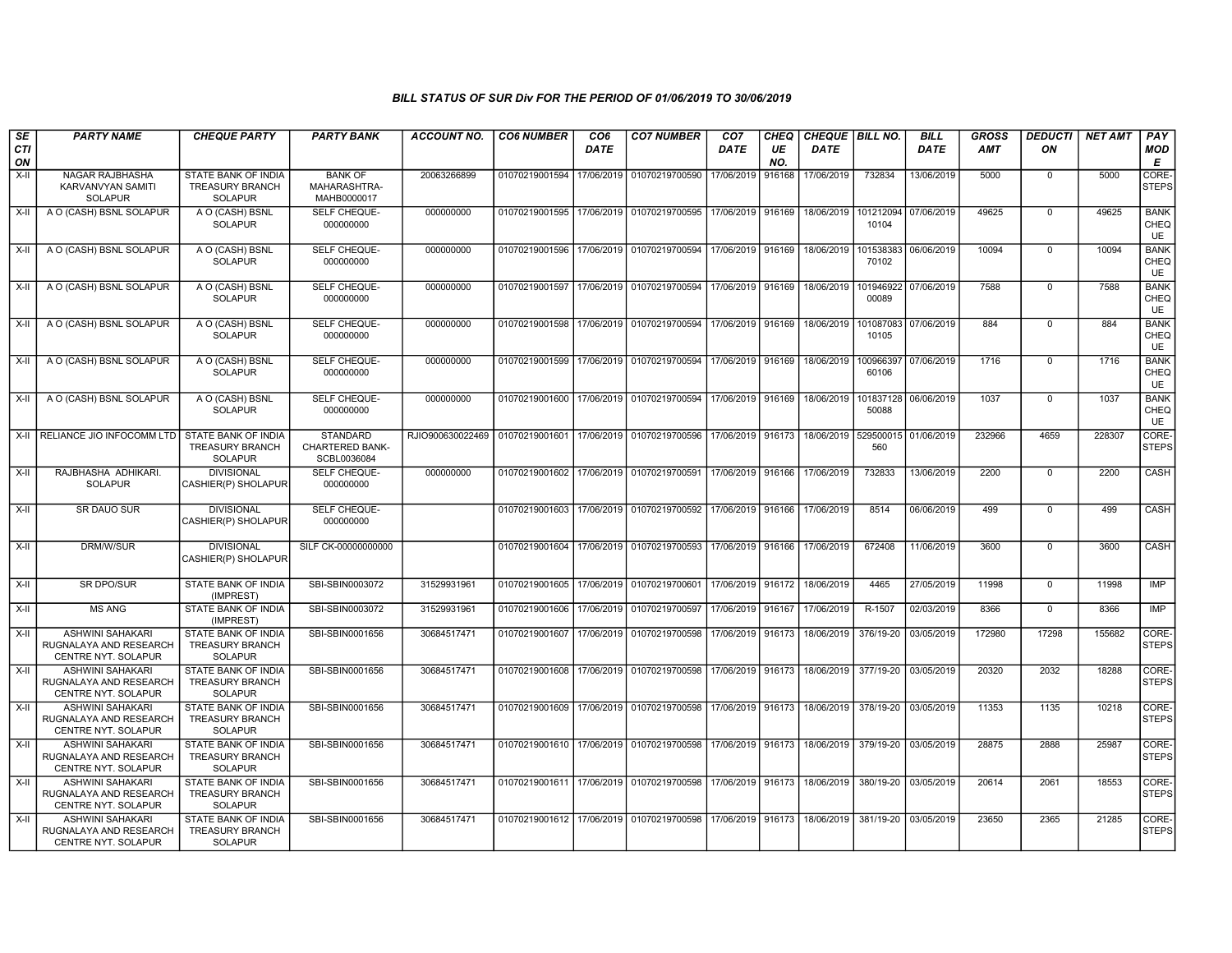| SE               | <b>PARTY NAME</b>                                              | <b>CHEQUE PARTY</b>                                             | <b>PARTY BANK</b>                                         | <b>ACCOUNT NO.</b> | <b>CO6 NUMBER</b>                            | CO <sub>6</sub> | <b>CO7 NUMBER</b>                                                                               | CO <sub>7</sub>     | <b>CHEQ</b> | CHEQUE   BILL NO.                |                             | <b>BILL</b> | <b>GROSS</b> | <b>DEDUCTI</b> | <b>NET AMT</b> | PAY                   |
|------------------|----------------------------------------------------------------|-----------------------------------------------------------------|-----------------------------------------------------------|--------------------|----------------------------------------------|-----------------|-------------------------------------------------------------------------------------------------|---------------------|-------------|----------------------------------|-----------------------------|-------------|--------------|----------------|----------------|-----------------------|
| <b>CTI</b><br>ON |                                                                |                                                                 |                                                           |                    |                                              | <b>DATE</b>     |                                                                                                 | <b>DATE</b>         | UE<br>NO.   | <b>DATE</b>                      |                             | <b>DATE</b> | AMT          | ON             |                | <b>MOD</b><br>Е       |
| X-II             | ANAND RISHIJI HOSPITAL AND<br>MEDICAL RESEARCH CENTER          | <b>TREASURY BRANCH</b><br><b>SOLAPUR</b>                        | STATE BANK OF INDIA AXIS BANK-UTIB0000215                 | 215010100015941    | 01070219001613 17/06/2019                    |                 | 01070219700599                                                                                  | 17/06/2019          | 916173      | 18/06/2019                       | IPB011030<br>$\Omega$       | 09/11/2018  | 6134         | 613            | 5521           | CORE-<br><b>STEPS</b> |
| $X-II$           | ANAND RISHIJI HOSPITAL AND<br>MEDICAL RESEARCH CENTER          | <b>TREASURY BRANCH</b><br><b>SOLAPUR</b>                        | STATE BANK OF INDIA AXIS BANK-UTIB0000215 215010100015941 |                    |                                              |                 | 01070219001614   17/06/2019   01070219700599   17/06/2019   916173                              |                     |             | 18/06/2019   IPB011000           | -7                          | 02/11/2018  | 14435        | 1444           | 12991          | CORE-<br><b>STEPS</b> |
| $X-II$           | ANAND RISHIJI HOSPITAL AND<br>MEDICAL RESEARCH CENTER          | <b>TREASURY BRANCH</b><br>SOLAPUR                               | STATE BANK OF INDIA AXIS BANK-UTIB0000215 215010100015941 |                    |                                              |                 | 01070219001615   17/06/2019   01070219700599   17/06/2019   916173   18/06/2019   IPB011103   1 |                     |             |                                  | $\overline{1}$              | 22/11/2018  | 9329         | 933            | 8396           | CORE-<br><b>STEPS</b> |
| X-II             | I ANAND RISHIJI HOSPITAL AND<br><b>MEDICAL RESEARCH CENTER</b> | <b>TREASURY BRANCH</b><br><b>SOLAPUR</b>                        | STATE BANK OF INDIA AXIS BANK-UTIB0000215 215010100015941 |                    | 01070219001616 17/06/2019 01070219700599     |                 |                                                                                                 |                     |             | 17/06/2019   916173   18/06/2019 | IPB011114 29/11/2018        |             | 10695        | 1070           | 9625           | CORE-<br><b>STEPS</b> |
| X-II             | ANAND RISHIJI HOSPITAL AND<br>MEDICAL RESEARCH CENTER          | <b>TREASURY BRANCH</b><br><b>SOLAPUR</b>                        | STATE BANK OF INDIA AXIS BANK-UTIB0000215 215010100015941 |                    | 01070219001617   17/06/2019   01070219700599 |                 |                                                                                                 | 17/06/2019   916173 |             | 18/06/2019                       | IPB011214 21/12/2018<br>3   |             | 22908        | 2291           | 20617          | CORE-<br><b>STEPS</b> |
| X-II             | ANAND RISHIJI HOSPITAL AND<br>MEDICAL RESEARCH CENTER          | <b>TREASURY BRANCH</b><br><b>SOLAPUR</b>                        | STATE BANK OF INDIA AXIS BANK-UTIB0000215                 | 215010100015941    | 01070219001618 17/06/2019 01070219700600     |                 |                                                                                                 | 17/06/2019   916173 |             | 18/06/2019                       | IPB011108<br>$\overline{1}$ | 27/11/2018  | 2938         | 294            | 2644           | CORE-<br><b>STEPS</b> |
| X-II             | ANAND RISHIJI HOSPITAL AND<br><b>MEDICAL RESEARCH CENTER</b>   | <b>TREASURY BRANCH</b><br><b>SOLAPUR</b>                        | STATE BANK OF INDIA AXIS BANK-UTIB0000215                 | 215010100015941    |                                              |                 | 01070219001619   17/06/2019   01070219700600   17/06/2019   916173   18/06/2019                 |                     |             |                                  | IPB011028 08/11/2018<br>3   |             | 3060         | 306            | 2754           | CORE-<br><b>STEPS</b> |
| X-II             | ANAND RISHIJI HOSPITAL AND<br>MEDICAL RESEARCH CENTER          | <b>TREASURY BRANCH</b><br><b>SOLAPUR</b>                        | STATE BANK OF INDIA AXIS BANK-UTIB0000215 215010100015941 |                    |                                              |                 | 01070219001620   17/06/2019   01070219700600   17/06/2019   916173   18/06/2019                 |                     |             |                                  | IPB011030 09/11/2018<br>-1  |             | 5219         | 522            | 4697           | CORE-<br><b>STEPS</b> |
| X-II             | ANAND RISHIJI HOSPITAL AND<br>MEDICAL RESEARCH CENTER          | <b>TREASURY BRANCH</b><br><b>SOLAPUR</b>                        | STATE BANK OF INDIA AXIS BANK-UTIB0000215 215010100015941 |                    |                                              |                 | 01070219001621 17/06/2019 01070219700600 17/06/2019 916173 18/06/2019                           |                     |             |                                  | IPB011024<br>9              | 07/11/2018  | 12409        | 1241           | 11168          | CORE-<br><b>STEPS</b> |
| X-II             | Í ANAND RISHIJI HOSPITAL AND<br>MEDICAL RESEARCH CENTER        | <b>TREASURY BRANCH</b><br><b>SOLAPUR</b>                        | STATE BANK OF INDIA LAXIS BANK-UTIB0000215                | 215010100015941    |                                              |                 | │01070219001622 │17/06/2019 │ 01070219700600 │17/06/2019 │ 916173 │ 18/06/2019 │IPB011017       |                     |             |                                  | $\Omega$                    | 05/11/2018  | 19752        | 1975           | 17777          | CORE-<br><b>STEPS</b> |
| $X-II$           | <b>GESCOM LTD.CO. GULBARGA</b><br>CSD II GULBARGA. R           | STATE BANK OF INDIA<br><b>TREASURY BRANCH</b><br><b>SOLAPUR</b> | STATE BANK OF INDIA-<br>SBIN0020223                       | 52076355201        | 01070219001623 17/06/2019 01070219700607     |                 |                                                                                                 | 18/06/2019   916173 |             | 18/06/2019                       | 5                           | 03/06/2019  | 50456        | $\mathbf{0}$   | 50456          | CORE-<br><b>STEPS</b> |
| X-II             | AEEE GESCOM AFZALPUR                                           | STATE BANK OF INDIA<br><b>TREASURY BRANCH</b><br><b>SOLAPUR</b> | STATE BANK OF INDIA-<br>SBIN0020231                       | 52161536086        |                                              |                 | 01070219001624 17/06/2019 01070219700607                                                        | 18/06/2019 916173   |             | 18/06/2019                       | $\overline{4}$              | 01/06/2019  | 88421        | $\mathbf 0$    | 88421          | CORE-<br><b>STEPS</b> |
| X-II             | <b>GESCOM SHAHABAD</b>                                         | <b>TREASURY BRANCH</b><br><b>SOLAPUR</b>                        | STATE BANK OF INDIA   STATE BANK OF INDIA-<br>SBIN0020228 | 52157361100        | 01070219001625 17/06/2019 01070219700607     |                 |                                                                                                 |                     |             | 18/06/2019   916173   18/06/2019 | 3                           | 07/06/2019  | 195076       | $\mathbf{0}$   | 195076         | CORE-<br><b>STEPS</b> |
| X-II             | <b>GESCOM WADI</b>                                             | <b>TREASURY BRANCH</b><br><b>SOLAPUR</b>                        | STATE BANK OF INDIA   STATE BANK OF INDIA-<br>SBIN0020236 | 52173200234        | 01070219001626 17/06/2019 01070219700607     |                 |                                                                                                 |                     |             | 18/06/2019   916173   18/06/2019 | $\overline{2}$              | 07/06/2019  | 6472         | $\mathbf{0}$   | 6472           | CORE-<br><b>STEPS</b> |
| X-II             | ADEN/DETC/SUR                                                  | STATE BANK OF INDIA<br>(IMPREST)                                | SBI-SBIN0003072                                           | 31529931961        | 01070219001627 17/06/2019 01070219700602     |                 |                                                                                                 | 17/06/2019 916172   |             | 18/06/2019                       | 170                         | 06/06/2019  | 4998         | $\mathbf 0$    | 4998           | <b>IMP</b>            |
| $X-II$           | ADEN/PVR                                                       | <b>STATE BANK OF INDIA</b><br>(IMPREST)                         | SBI-SBIN0003072                                           | 31529931961        | 01070219001628 17/06/2019                    |                 | 01070219700602 17/06/2019 916172                                                                |                     |             | 18/06/2019                       | 2094                        | 03/05/2019  | 3000         | $\Omega$       | 3000           | IMP                   |
| X-II             | ADEN/PVR                                                       | STATE BANK OF INDIA<br>(IMPREST)                                | SBI-SBIN0003072                                           | 31529931961        | 01070219001629 17/06/2019 01070219700616     |                 |                                                                                                 | 18/06/2019   916178 |             | 19/06/2019                       | 2155                        | 08/05/2019  | 2300         | $\Omega$       | 2300           | <b>IMP</b>            |
| X-II             | <b>DEV BRICKS</b>                                              | STATE BANK OF INDIA<br><b>TREASURY BRANCH</b><br><b>SOLAPUR</b> | KALLAPPANNA AWADE<br>ICH JANATA S BANK-<br>KAIJ0000029    | 029002100000095    | 01070219001633 17/06/2019 01070219700603     |                 |                                                                                                 | 17/06/2019 916173   |             | 18/06/2019                       | 271737                      | 13/06/2019  | 39800        | $\mathbf{0}$   | 39800          | CORE-<br><b>STEPS</b> |
| X-II             | <b>DEV BRICKS</b>                                              | STATE BANK OF INDIA<br><b>TREASURY BRANCH</b><br>SOLAPUR        | KALLAPPANNA AWADE<br>ICH JANATA S BANK-<br>KAIJ0000029    | 029002100000095    |                                              |                 | 01070219001634 17/06/2019 01070219700603 17/06/2019 916173 18/06/2019                           |                     |             |                                  | 271744                      | 14/06/2019  | 96500        | $\mathbf{0}$   | 96500          | CORE-<br><b>STEPS</b> |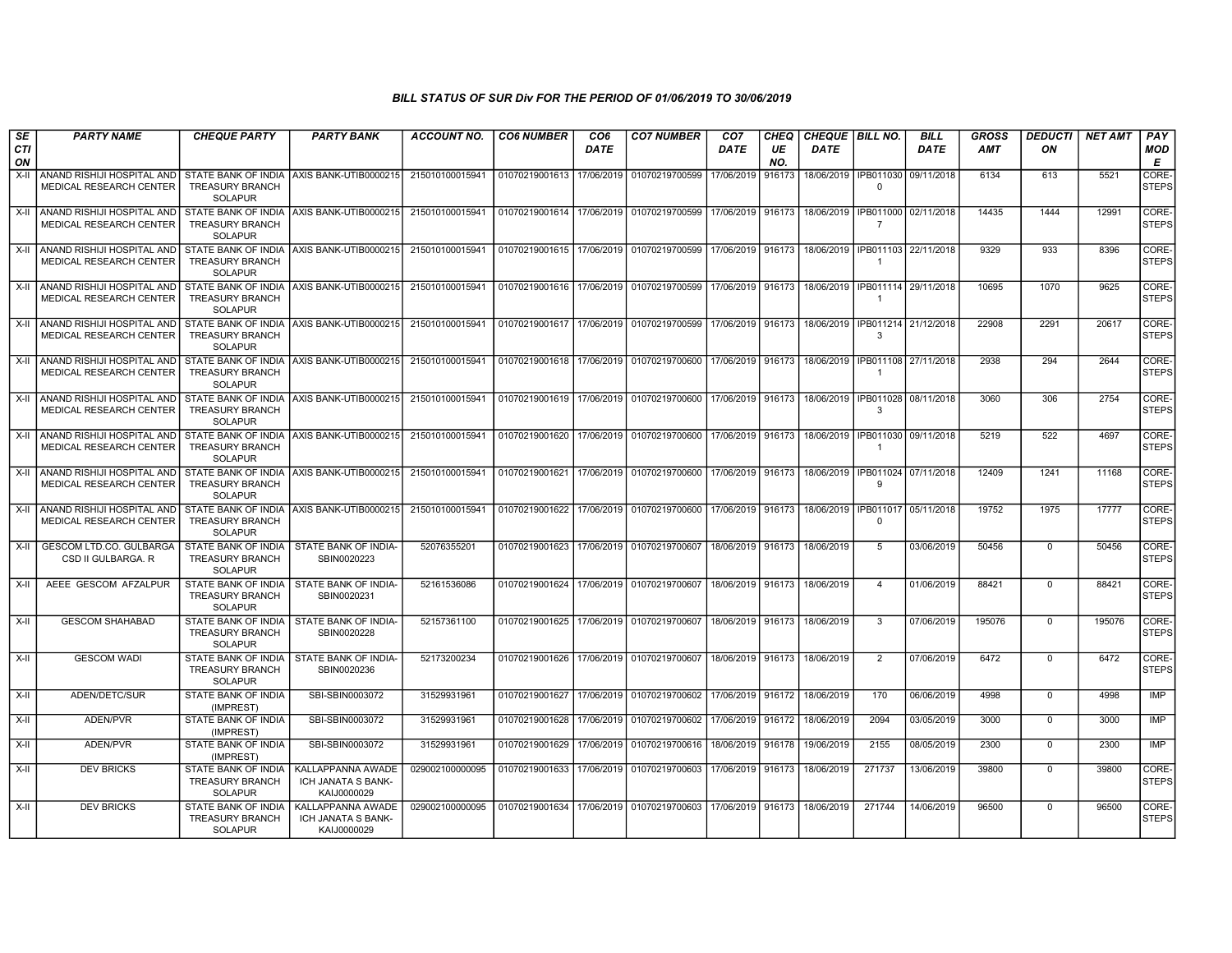| SE<br><b>CTI</b><br>ON | <b>PARTY NAME</b>                                          | <b>CHEQUE PARTY</b>                                             | <b>PARTY BANK</b>                                       | <b>ACCOUNT NO.</b> | <b>CO6 NUMBER</b>                        | CO <sub>6</sub><br>DATE | <b>CO7 NUMBER</b>                                                  | CO <sub>7</sub><br>DATE | CHEQ<br>UE<br>NO. | CHEQUE BILL NO.<br>DATE         |                                                       | <b>BILL</b><br><b>DATE</b> | <b>GROSS</b><br><b>AMT</b> | <b>DEDUCTI</b><br>ON | <b>NET AMT</b> | PAY<br><b>MOD</b><br>E           |
|------------------------|------------------------------------------------------------|-----------------------------------------------------------------|---------------------------------------------------------|--------------------|------------------------------------------|-------------------------|--------------------------------------------------------------------|-------------------------|-------------------|---------------------------------|-------------------------------------------------------|----------------------------|----------------------------|----------------------|----------------|----------------------------------|
| $X-H$                  | ADEN/BG/KWV                                                | STATE BANK OF INDIA<br>(IMPREST)                                | SBI-SBIN0003072                                         | 31529931961        | 01070219001635                           | 17/06/2019              | 01070219700616                                                     | 18/06/2019              | 916178            | 19/06/2019                      | 16217                                                 | 17/05/2019                 | 9700                       | $\mathbf 0$          | 9700           | <b>IMP</b>                       |
| X-II                   | ABBU JABBAR SHAIKH                                         | <b>TREASURY BRANCH</b><br><b>SOLAPUR</b>                        | STATE BANK OF INDIA STATE BANK OF INDIA-<br>SBIN0015088 | 32615892177        | 01070219001636                           |                         | 18/06/2019 01070219700604                                          | 18/06/2019 916173       |                   | 18/06/2019                      | 101                                                   | 10/04/2019                 | 660                        | $\mathbf 0$          | 660            | CORE-<br><b>STEPS</b>            |
| X-II                   | RAKESH KOMALCHAND JAIN                                     | STATE BANK OF INDIA<br><b>TREASURY BRANCH</b><br><b>SOLAPUR</b> | <b>BANK OF INDIA-</b><br>BKID0000666                    | 066610110000920    |                                          |                         | 01070219001637 18/06/2019 01070219700604 18/06/2019 916173         |                         |                   | 18/06/2019                      | 48235                                                 | 15/03/2019                 | 737                        | $\mathbf 0$          | 737            | CORE-<br><b>STEPS</b>            |
| X-II                   | CCOR/SUR/LOBBY                                             | STATE BANK OF INDIA<br>(IMPREST)                                | SBI-SBIN0003072                                         | 31529931961        |                                          |                         | 01070219001638   18/06/2019   01070219700605   18/06/2019   916172 |                         |                   | 18/06/2019                      | 3923                                                  | 02/05/2019                 | 4945                       | $\mathbf 0$          | 4945           | <b>IMP</b>                       |
| $X-H$                  | CCOR/SUR/GEN                                               | <b>STATE BANK OF INDIA</b><br>(IMPREST)                         | SBI-SBIN0003072                                         | 31529931961        | 01070219001639                           |                         | 18/06/2019 01070219700605                                          | 18/06/2019              | 916172            | 18/06/2019                      | 270                                                   | 04/05/2019                 | 474                        | $\mathbf 0$          | 474            | <b>IMP</b>                       |
| X-II                   | SR.DFM.SUR                                                 | STATE BANK OF INDIA<br>(IMPREST)                                | SBI-SBIN0003072                                         | 31529931961        | 01070219001640                           | 18/06/2019              | 01070219700605                                                     | 18/06/2019              | 916172            | 18/06/2019                      | 1334                                                  | 03/06/2019                 | 3900                       | $\mathbf 0$          | 3900           | IMP                              |
| X-II                   | IPF/RPF/DOG<br>SQUAD/SUR/RAMBO                             | STATE BANK OF INDIA<br>(IMPREST)                                | SBI-SBIN0003072                                         | 31529931961        | 01070219001641                           | 18/06/2019              | 01070219700605                                                     | 18/06/2019              | 916172            | 18/06/2019                      | Feeidng<br>Imprest                                    | 14/06/2019                 | 9906                       | $\mathbf{0}$         | 9906           | <b>IMP</b>                       |
| $X-H$                  | <b>IPF/RPF/DOG</b><br>SQUAD/SUR/SANDY                      | STATE BANK OF INDIA<br>(IMPREST)                                | SBI-SBIN0003072                                         | 31529931961        | 01070219001642                           | 18/06/2019              | 01070219700605                                                     | 18/06/2019              | 916172            | 18/06/2019                      | <b>FEEDING</b><br><b>IMPREST</b>                      | 14/06/2019                 | 9906                       | $\overline{0}$       | 9906           | <b>IMP</b>                       |
| $X-H$                  | SSE(TL/AC)/SUR                                             | STATE BANK OF INDIA<br>(IMPREST)                                | SBI-SBIN0003072                                         | 31529931961        | 01070219001643                           |                         | 18/06/2019 01070219700605                                          | 18/06/2019              | 916172            | 18/06/2019                      | 05                                                    | 15/06/2019                 | 4000                       | $\Omega$             | 4000           | <b>IMP</b>                       |
| X-II                   | <b>VIJAY CONSTRUCTION</b>                                  | STATE BANK OF INDIA<br><b>TREASURY BRANCH</b><br><b>SOLAPUR</b> | <b>BANK OF</b><br>MAHARASHTRA-<br>MAHB0001128           | 60127890457        | 01070219001645                           |                         | 18/06/2019 01070219700610                                          | 18/06/2019              | 916179            | 19/06/2019                      | 252762                                                | 11/06/2019                 | 132300                     | $\Omega$             | 132300         | CORE-<br><b>STEPS</b>            |
| $X-H$                  | <b>ASST.ENGG ELECT CSDIV</b><br><b>GESCOM KALABURAGI U</b> | <b>ASST.ENGG ELECT</b><br><b>CSDIV GESCOM</b><br>KALABURAGI U   | STATE BANK OF INDIA-<br>SBIN0020223                     | 62435944524        |                                          |                         | 01070219001646 18/06/2019 01070219700606                           | 18/06/2019 916170       |                   | 18/06/2019 867895548 01/06/2019 | 121                                                   |                            | 81796                      | $\mathbf 0$          | 81796          | <b>BANK</b><br><b>CHEQ</b><br>UE |
| $X-II$                 | <b>Sreeram Minerals</b>                                    | STATE BANK OF INDIA<br><b>TREASURY BRANCH</b><br>SOLAPUR        | <b>ICICI BANK LTD-</b><br>ICIC0006310                   | 631005016465       |                                          |                         | 01070219001650 18/06/2019 01070219700637 20/06/2019                |                         | 916188            | 21/06/2019                      | 271538                                                | 11/06/2019                 | 51600                      | $\mathbf 0$          | 51600          | CORE-<br><b>STEPS</b>            |
| X-II                   | V VENKATESHWARULU                                          | STATE BANK OF INDIA<br><b>TREASURY BRANCH</b><br><b>SOLAPUR</b> | <b>CENTRAL BANK OF</b><br>INDIA-CBIN0280868             | 1781223678         | 01070219001651                           |                         | 18/06/2019 01070219700637 20/06/2019                               |                         | 916188            | 21/06/2019                      | 271355                                                | 25/05/2019                 | 103250                     | $\mathbf 0$          | 103250         | CORE-<br><b>STEPS</b>            |
| X-II                   | ANAND RISHIJI HOSPITAL AND<br>MEDICAL RESEARCH CENTER      | <b>TREASURY BRANCH</b><br>SOLAPUR                               | STATE BANK OF INDIA AXIS BANK-UTIB0000215               | 215010100015941    | 01070219001652                           |                         | 18/06/2019 01070219700608                                          | 18/06/2019 916173       |                   |                                 | 18/06/2019   IPB011243   26/12/2018<br>6              |                            | 20347                      | 2035                 | 18312          | CORE-<br><b>STEPS</b>            |
| $X-II$                 | ANAND RISHIJI HOSPITAL AND<br>MEDICAL RESEARCH CENTER      | <b>TREASURY BRANCH</b><br><b>SOLAPUR</b>                        | STATE BANK OF INDIA AXIS BANK-UTIB0000215               | 215010100015941    | 01070219001653                           |                         | 18/06/2019 01070219700608                                          | 18/06/2019              | 916173            |                                 | 18/06/2019   IPB011089   22/11/2018<br>q              |                            | 24831                      | 2483                 | 22348          | CORE-<br><b>STEPS</b>            |
| $X-II$                 | ANAND RISHIJI HOSPITAL AND<br>MEDICAL RESEARCH CENTER      | <b>TREASURY BRANCH</b><br><b>SOLAPUR</b>                        | STATE BANK OF INDIA AXIS BANK-UTIB0000215               | 215010100015941    | 01070219001654                           |                         | 18/06/2019 01070219700608                                          | 18/06/2019              | 916173            | 18/06/2019 I IPB011107          | 2                                                     | 27/11/2018                 | 21815                      | 2182                 | 19633          | CORE-<br><b>STEPS</b>            |
| X-II                   | ANAND RISHIJI HOSPITAL AND<br>MEDICAL RESEARCH CENTER      | <b>TREASURY BRANCH</b><br><b>SOLAPUR</b>                        | STATE BANK OF INDIA AXIS BANK-UTIB0000215               | 215010100015941    | 01070219001655 18/06/2019 01070219700608 |                         |                                                                    | 18/06/2019 916173       |                   |                                 | 18/06/2019   IPB010997   01/11/2018<br>$\overline{2}$ |                            | 20859                      | 2086                 | 18773          | CORE-<br><b>STEPS</b>            |
| X-II                   | ANAND RISHIJI HOSPITAL AND<br>MEDICAL RESEARCH CENTER      | <b>TREASURY BRANCH</b><br><b>SOLAPUR</b>                        | STATE BANK OF INDIA AXIS BANK-UTIB0000215               | 215010100015941    | 01070219001656 18/06/2019 01070219700608 |                         |                                                                    | 18/06/2019 916173       |                   |                                 | 18/06/2019   IPB010977   26/10/2018<br>$\mathcal{R}$  |                            | 12455                      | 1246                 | 11209          | CORE-<br><b>STEPS</b>            |
| X-II                   | ANAND RISHIJI HOSPITAL AND<br>MEDICAL RESEARCH CENTER      | <b>TREASURY BRANCH</b><br>SOLAPUR                               | STATE BANK OF INDIA AXIS BANK-UTIB0000215               | 215010100015941    | 01070219001657                           |                         | 18/06/2019 01070219700608                                          | 18/06/2019 916173       |                   |                                 | 18/06/2019   IPB010983   28/10/2018<br>-5             |                            | 31999                      | 3200                 | 28799          | CORE-<br><b>STEPS</b>            |
| X-II                   | N.RAMAKRISHNA                                              | STATE BANK OF INDIA<br><b>TREASURY BRANCH</b><br>SOLAPUR        | <b>BANK OF INDIA-</b><br>BKID0001506                    | 150630110000022    | 01070219001658                           |                         | 18/06/2019   01070219700636   20/06/2019   916188                  |                         |                   | 21/06/2019                      | 27111                                                 | 22/04/2019                 | 235600                     | $\mathbf{0}$         | 235600         | CORE-<br><b>STEPS</b>            |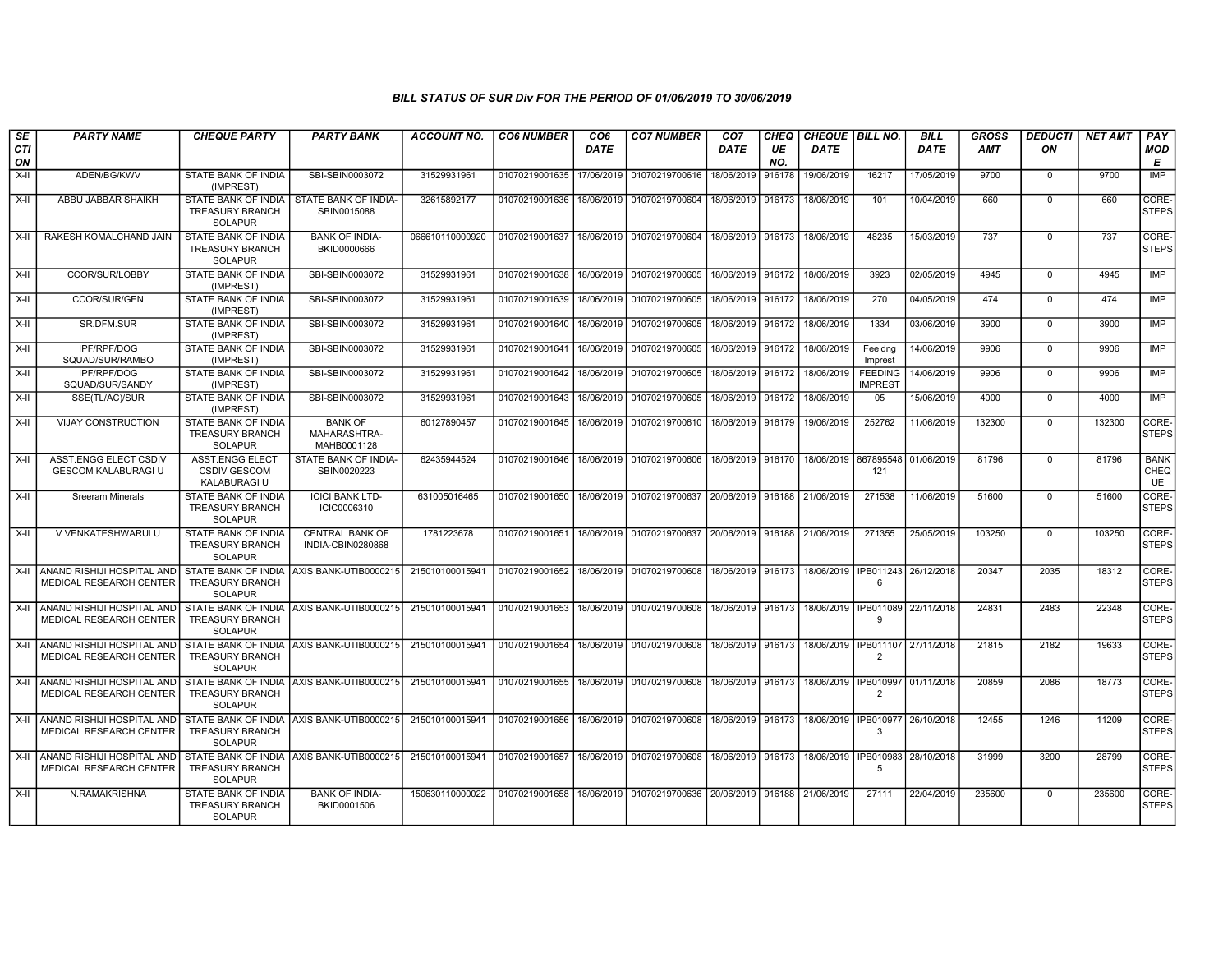| SE<br>CTI<br>ON | <b>PARTY NAME</b>                                                                               | <b>CHEQUE PARTY</b>                                             | <b>PARTY BANK</b>                         | <b>ACCOUNT NO.</b> | <b>CO6 NUMBER</b> | CO <sub>6</sub><br><b>DATE</b> | <b>CO7 NUMBER</b>         | CO <sub>7</sub><br>DATE | CHEQ<br>UE<br>NO. | CHEQUE   BILL NO.<br><b>DATE</b> |                | <b>BILL</b><br><b>DATE</b> | <b>GROSS</b><br><b>AMT</b> | <b>DEDUCTI</b><br>ON | <b>NET AMT</b> | PAY<br><b>MOD</b><br>E |
|-----------------|-------------------------------------------------------------------------------------------------|-----------------------------------------------------------------|-------------------------------------------|--------------------|-------------------|--------------------------------|---------------------------|-------------------------|-------------------|----------------------------------|----------------|----------------------------|----------------------------|----------------------|----------------|------------------------|
| X-II            | ANAND RISHIJI HOSPITAL AND STATE BANK OF INDIA AXIS BANK-UTIB0000215<br>MEDICAL RESEARCH CENTER | <b>TREASURY BRANCH</b><br><b>SOLAPUR</b>                        |                                           | 215010100015941    | 01070219001659    | 18/06/2019                     | 01070219700608            | 18/06/2019              | 916173            | 18/06/2019   IPB010980           | $\Delta$       | 27/10/2018                 | 5856                       | 586                  | 5270           | CORE-<br><b>STEPS</b>  |
| X-II            | ANAND RISHIJI HOSPITAL AND<br>MEDICAL RESEARCH CENTER                                           | <b>TREASURY BRANCH</b><br><b>SOLAPUR</b>                        | STATE BANK OF INDIA AXIS BANK-UTIB0000215 | 215010100015941    | 01070219001660    |                                | 18/06/2019 01070219700608 | 18/06/2019              | 916173            | 18/06/2019   IPB010980           | -5             | 27/10/2018                 | 2864                       | 286                  | 2578           | CORE-<br><b>STEPS</b>  |
|                 | X-II ANAND RISHIJI HOSPITAL AND<br>MEDICAL RESEARCH CENTER                                      | <b>TREASURY BRANCH</b><br><b>SOLAPUR</b>                        | STATE BANK OF INDIA AXIS BANK-UTIB0000215 | 215010100015941    | 01070219001661    |                                | 18/06/2019 01070219700608 | 18/06/2019 916173       |                   | 18/06/2019   IPB011257           | $\overline{4}$ | 31/12/2018                 | 4586                       | 459                  | 4127           | CORE-<br><b>STEPS</b>  |
|                 | X-II ANAND RISHIJI HOSPITAL AND<br>MEDICAL RESEARCH CENTER                                      | STATE BANK OF INDIA<br><b>TREASURY BRANCH</b><br><b>SOLAPUR</b> | AXIS BANK-UTIB0000215                     | 215010100015941    | 01070219001662    |                                | 18/06/2019 01070219700608 | 18/06/2019 916173       |                   | 18/06/2019   IPB011256           | 6              | 31/12/2018                 | 2942                       | 294                  | 2648           | CORE-<br><b>STEPS</b>  |
|                 | X-II STATION MANAGER BELAPUR                                                                    | <b>STATE BANK OF INDIA</b><br>(IMPREST)                         | SBI-SBIN0003072                           | 31529931961        | 01070219001663    |                                | 18/06/2019 01070219700611 | 18/06/2019 916172       |                   | 18/06/2019                       | 1882           | 03/05/2019                 | 14607                      | $\mathbf 0$          | 14607          | <b>IMP</b>             |
| X-II            | <b>STATION MANAGER DHOKI</b>                                                                    | <b>STATE BANK OF INDIA</b><br>(IMPREST)                         | SBI-SBIN0003072                           | 31529931961        | 01070219001664    | 18/06/2019                     | 01070219700611            | 18/06/2019              | 916172            | 18/06/2019                       | 899            | 23/05/2019                 | 9920                       | $\Omega$             | 9920           | <b>IMP</b>             |
| X-II            | STATION MANAGER JATROAD                                                                         | STATE BANK OF INDIA<br>(IMPREST)                                | SBI-SBIN0003072                           | 31529931961        | 01070219001665    | 18/06/2019                     | 01070219700611            | 18/06/2019              | 916172            | 18/06/2019                       | 119            | 24/05/2019                 | 6520                       | $\Omega$             | 6520           | IMP                    |
| X-II            | <b>STATION MANAGER YEDSHI</b>                                                                   | <b>STATE BANK OF INDIA</b><br>(IMPREST)                         | SBI-SBIN0003072                           | 31529931961        | 01070219001666    | 18/06/2019                     | 01070219700611            | 18/06/2019              | 916172            | 18/06/2019                       | 56             | 19/05/2019                 | 8546                       | $\Omega$             | 8546           | <b>IMP</b>             |
|                 | X-II STATION MANAGER SANGOLA                                                                    | STATE BANK OF INDIA<br>(IMPREST)                                | SBI-SBIN0003072                           | 31529931961        | 01070219001667    | 18/06/2019                     | 01070219700611            | 18/06/2019 916172       |                   | 18/06/2019                       | 119            | 05/04/2019                 | 8460                       | $\Omega$             | 8460           | <b>IMP</b>             |
| $X-H$           | CYM/WD                                                                                          | <b>STATE BANK OF INDIA</b><br>(IMPREST)                         | SBI-SBIN0003072                           | 31529931961        | 01070219001668    | 18/06/2019                     | 01070219700611            | 18/06/2019              | 916172            | 18/06/2019                       | 4952           | 15/04/2019                 | 4999                       | $\mathbf 0$          | 4999           | IMP                    |
| X-II            | <b>STATION MANAGER PANGRI</b>                                                                   | <b>STATE BANK OF INDIA</b><br>(IMPREST)                         | SBI-SBIN0003072                           | 31529931961        | 01070219001669    | 18/06/2019                     | 01070219700611            | 18/06/2019              | 916172            | 18/06/2019                       | 1325           | 05/04/2019                 | 9375                       | $\Omega$             | 9375           | <b>IMP</b>             |
| X-II            | STATION MANAGER WADI                                                                            | STATE BANK OF INDIA<br>(IMPREST)                                | SBI-SBIN0003072                           | 31529931961        | 01070219001670    | 18/06/2019                     | 01070219700612            | 18/06/2019              | 916172            | 18/06/2019                       | 2472           | 16/05/2019                 | 17870                      | $\mathbf 0$          | 17870          | <b>IMP</b>             |
| X-II            | STATION MANAGER<br><b>GANGAPURROAD</b>                                                          | <b>STATE BANK OF INDIA</b><br>(IMPREST)                         | SBI-SBIN0003072                           | 31529931961        | 01070219001671    | 18/06/2019                     | 01070219700612            | 18/06/2019              | 916172            | 18/06/2019                       | 500            | 25/05/2019                 | 14150                      | $\Omega$             | 14150          | <b>IMP</b>             |
| X-II            | <b>STATION MANAGER</b><br><b>GAUDGAON</b>                                                       | <b>STATE BANK OF INDIA</b><br>(IMPREST)                         | SBI-SBIN0003072                           | 31529931961        | 01070219001672    | 18/06/2019                     | 01070219700612            | 18/06/2019 916172       |                   | 18/06/2019                       | 1437           | 16/05/2019                 | 9480                       | $\Omega$             | 9480           | IMP                    |
| X-II            | <b>STATION MANAGER</b><br>AKKALKOTROAD                                                          | STATE BANK OF INDIA<br>(IMPREST)                                | SBI-SBIN0003072                           | 31529931961        | 01070219001673    | 18/06/2019                     | 01070219700612            | 18/06/2019              | 916172            | 18/06/2019                       | 1095           | 20/05/2019                 | 14080                      | $\mathbf 0$          | 14080          | IMP                    |
| X-II            | <b>STATION MANAGER TILATI</b>                                                                   | <b>STATE BANK OF INDIA</b><br>(IMPREST)                         | SBI-SBIN0003072                           | 31529931961        | 01070219001674    | 18/06/2019                     | 01070219700612            | 18/06/2019              | 916172            | 18/06/2019                       | 211            | 28/04/2019                 | 8435                       | $\Omega$             | 8435           | <b>IMP</b>             |
| X-II            | STATION MAMAGER DUDHANI                                                                         | STATE BANK OF INDIA<br>(IMPREST)                                | SBI-SBIN0003072                           | 31529931961        | 01070219001675    | 18/06/2019                     | 01070219700612            | 18/06/2019              | 916172            | 18/06/2019                       | 007            | 17/05/2019                 | 12480                      | $\mathbf 0$          | 12480          | <b>IMP</b>             |
| X-II            | <b>STATION MANAGER</b><br><b>KURDUWADI</b>                                                      | <b>STATE BANK OF INDIA</b><br>(IMPREST)                         | SBI-SBIN0003072                           | 31529931961        | 01070219001676    | 18/06/2019                     | 01070219700612            | 18/06/2019              | 916172            | 18/06/2019                       | 2569           | 08/06/2019                 | 24840                      | $\Omega$             | 24840          | <b>IMP</b>             |
| X-II            | CYM/DD                                                                                          | STATE BANK OF INDIA<br>(IMPREST)                                | SBI-SBIN0003072                           | 31529931961        | 01070219001677    | 18/06/2019                     | 01070219700613            | 18/06/2019              | 916172            | 18/06/2019                       | 841            | 26/05/2019                 | 1520                       | $\Omega$             | 1520           | <b>IMP</b>             |
| X-II            | STATION MANAGER BHIGVAN                                                                         | STATE BANK OF INDIA<br>(IMPREST)                                | SBI-SBIN0003072                           | 31529931961        | 01070219001678    | 18/06/2019                     | 01070219700613            | 18/06/2019              | 916172            | 18/06/2019                       | 006            | 30/04/2019                 | 9750                       | $\mathbf 0$          | 9750           | IMP                    |
| X-II            | STATION MANAGER WAKAV                                                                           | <b>STATE BANK OF INDIA</b><br>(IMPREST)                         | SBI-SBIN0003072                           | 31529931961        | 01070219001679    | 18/06/2019                     | 01070219700613            | 18/06/2019              | 916172            | 18/06/2019                       | 826            | 18/05/2019                 | 9875                       | $\Omega$             | 9875           | <b>IMP</b>             |
| X-II            | STATION MANAGER PAKANI                                                                          | <b>STATE BANK OF INDIA</b><br>(IMPREST)                         | SBI-SBIN0003072                           | 31529931961        | 01070219001680    | 18/06/2019                     | 01070219700613            | 18/06/2019              | 916172            | 18/06/2019                       | 16216          | 27/05/2019                 | 9900                       | $\mathbf 0$          | 9900           | IMP                    |
| X-II            | <b>STATION MANAGER</b><br><b>MUNDHEWADI</b>                                                     | <b>STATE BANK OF INDIA</b><br>(IMPREST)                         | SBI-SBIN0003072                           | 31529931961        | 01070219001681    | 18/06/2019                     | 01070219700613            | 18/06/2019              | 916172            | 18/06/2019                       | 356            | 22/04/2019                 | 8954                       | $\mathbf 0$          | 8954           | <b>IMP</b>             |
| $X-H$           | <b>STATION MANAGER MOHOL</b>                                                                    | STATE BANK OF INDIA<br>(IMPREST)                                | SBI-SBIN0003072                           | 31529931961        | 01070219001682    | 18/06/2019                     | 01070219700613            | 18/06/2019 916172       |                   | 18/06/2019                       | 1384           | 03/05/2019                 | 9175                       | $\Omega$             | 9175           | <b>IMP</b>             |
| X-II            | <b>STATION MANAGER</b><br>MALIKPETH                                                             | STATE BANK OF INDIA<br>(IMPREST)                                | SBI-SBIN0003072                           | 31529931961        | 01070219001683    | 18/06/2019                     | 01070219700613            | 18/06/2019              | 916172            | 18/06/2019                       | 1426           | 18/05/2019                 | 8630                       | $\mathbf 0$          | 8630           | IMP                    |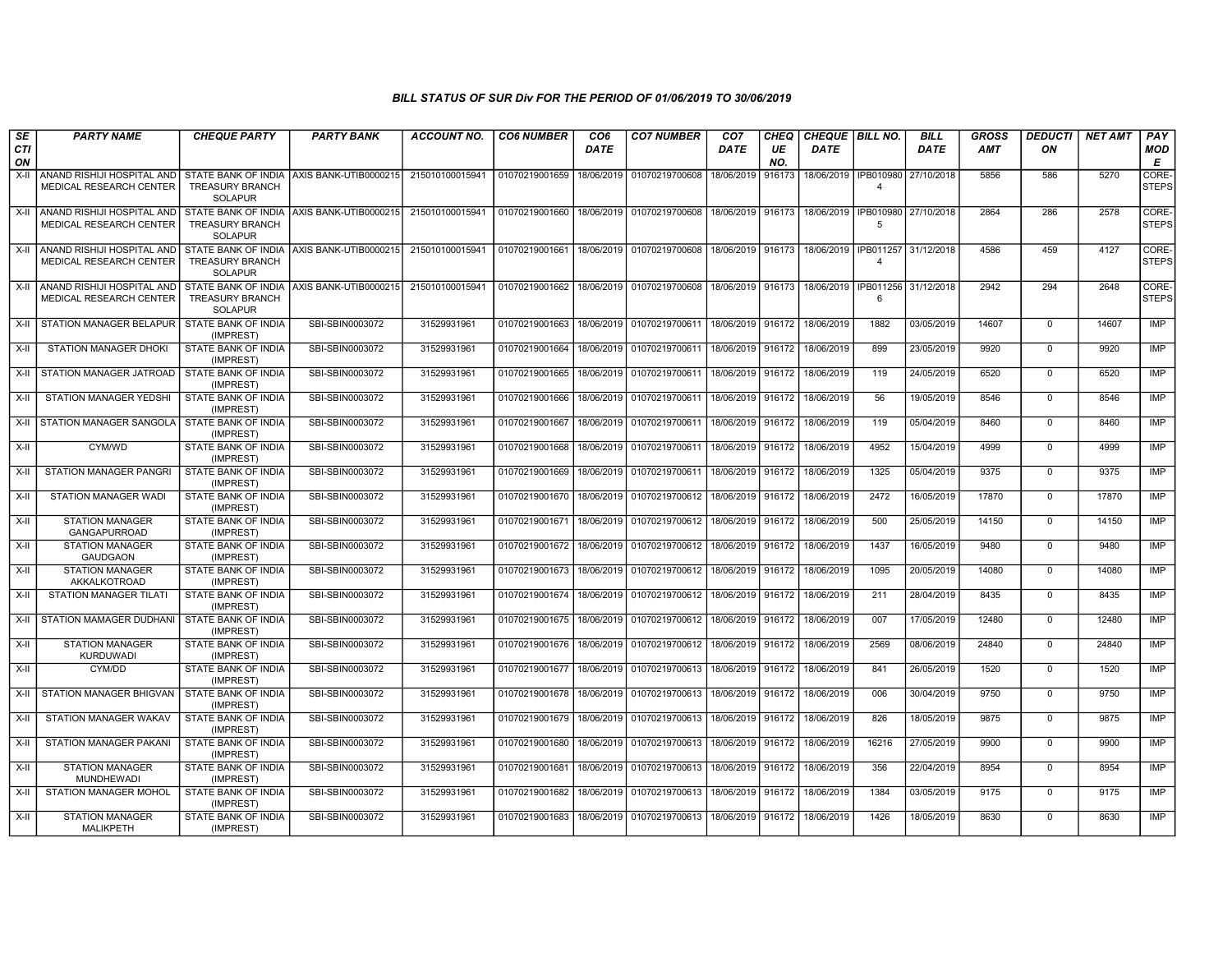| SE<br><b>CTI</b><br>ON | <b>PARTY NAME</b>                                                        | <b>CHEQUE PARTY</b>                                                    | <b>PARTY BANK</b>                    | <b>ACCOUNT NO.</b>                                        | <b>CO6 NUMBER</b> | CO <sub>6</sub><br>DATE | <b>CO7 NUMBER</b>                                                               | CO <sub>7</sub><br><b>DATE</b> | <b>CHEQ</b><br>UE<br>NO. | CHEQUE BILL NO.<br><b>DATE</b> |           | <b>BILL</b><br>DATE  | <b>GROSS</b><br><b>AMT</b> | <b>DEDUCTI</b><br>ON | <b>NET AMT</b> | PAY<br>MOD<br>E       |
|------------------------|--------------------------------------------------------------------------|------------------------------------------------------------------------|--------------------------------------|-----------------------------------------------------------|-------------------|-------------------------|---------------------------------------------------------------------------------|--------------------------------|--------------------------|--------------------------------|-----------|----------------------|----------------------------|----------------------|----------------|-----------------------|
| X-II                   | STATION MANAGER SAROLA                                                   | <b>DIVISIONAL</b><br>CASHIER(P) SHOLAPUR                               | SBI-SBIN0003072                      | 31529931961                                               | 01070219001684    | 18/06/2019              | 01070219700614                                                                  | 18/06/2019                     | 916171                   | 18/06/2019                     | C/05185   | 30/05/2019           | 5385                       | $\Omega$             | 5385           | CASH                  |
| X-II                   | STATION MANAGER KASHTI                                                   | <b>STATE BANK OF INDIA</b><br>(IMPREST)                                | SBI-SBIN0003072                      | 31529931961                                               |                   |                         | 01070219001685   18/06/2019   01070219700614   18/06/2019   916172              |                                |                          | 18/06/2019                     | 4/1       | 25/04/2019           | 9970                       | $\mathbf 0$          | 9970           | IMP                   |
| X-II                   | <b>STATION MANAGER VISAPUR</b>                                           | STATE BANK OF INDIA<br>(IMPREST)                                       | SBI-SBIN0003072                      | 31529931961                                               | 01070219001686    |                         | 18/06/2019 01070219700614                                                       | 18/06/2019                     | 916172                   | 18/06/2019                     | 308       | 30/03/2019           | 7700                       | $\mathbf 0$          | 7700           | IMP                   |
| X-II                   | <b>STATION MANAGER VILAD</b>                                             | STATE BANK OF INDIA<br>(IMPREST)                                       | SBI-SBIN0003072                      | 31529931961                                               | 01070219001687    | 18/06/2019              | 01070219700614                                                                  | 18/06/2019 916172              |                          | 18/06/2019                     | 497       | 09/05/2019           | 10000                      | $\mathbf 0$          | 10000          | IMP                   |
| $X-II$                 | <b>STATION MANAGER</b><br>PADHEGAON                                      | STATE BANK OF INDIA<br>(IMPREST)                                       | SBI-SBIN0003072                      | 31529931961                                               | 01070219001688    |                         | 18/06/2019 01070219700614                                                       | 18/06/2019 916172              |                          | 18/06/2019                     | 473       | 20/05/2019           | 8506                       | $\mathbf 0$          | 8506           | <b>IMP</b>            |
| X-II                   | ADEN/TM/SUR                                                              | STATE BANK OF INDIA<br>(IMPREST)                                       | SBI-SBIN0003072                      | 31529931961                                               | 01070219001689    |                         | 18/06/2019 01070219700616 18/06/2019 916178                                     |                                |                          | 19/06/2019                     | 290       | 04/05/2019           | 26322                      | $\mathbf 0$          | 26322          | IMP                   |
| X-II                   | SR DOM SUR                                                               | <b>DIVISIONAL</b><br>CASHIER(P) SHOLAPUR                               | SBI-SBIN0003072                      | 31529931961                                               |                   |                         | 01070219001690   18/06/2019   01070219700619   19/06/2019   916177              |                                |                          | 19/06/2019                     | 732927    | 14/06/2019           | 14400                      | 0                    | 14400          | CASH                  |
| $X-H$                  | SSE/TRD/BAP                                                              | <b>STATE BANK OF INDIA</b><br>(IMPREST)                                | SBI-SBIN0003072                      | 31529931961                                               | 01070219001691    |                         | 18/06/2019 01070219700616 18/06/2019 916178                                     |                                |                          | 19/06/2019                     | 33        | 13/06/2019           | 2000                       | $\mathbf 0$          | 2000           | IMP                   |
| $X-H$                  | <b>SSE WORKS SUR</b>                                                     | <b>STATE BANK OF INDIA</b><br>(IMPREST)                                | SBI-SBIN0003072                      | 31529931961                                               | 01070219001692    |                         | 18/06/2019 01070219700616                                                       | 18/06/2019 916178              |                          | 19/06/2019                     | 251       | 29/05/2019           | 19525                      | $\mathbf 0$          | 19525          | IMP                   |
| X-II                   | ADEN/DETC/SUR                                                            | <b>STATE BANK OF INDIA</b><br>(IMPREST)                                | SBI-SBIN0003072                      | 31529931961                                               | 01070219001693    | 18/06/2019              | 01070219700616                                                                  | 18/06/2019                     | 916178                   | 19/06/2019                     | 165       | 14/06/2019           | 4979                       | $\mathbf 0$          | 4979           | <b>IMP</b>            |
| X-II                   | ADEN/SUR                                                                 | <b>STATE BANK OF INDIA</b><br>(IMPREST)                                | SBI-SBIN0003072                      | 31529931961                                               | 01070219001694    |                         | 18/06/2019   01070219700616   18/06/2019   916178                               |                                |                          | 19/06/2019                     | 1877      | 15/05/2019           | 13229                      | $\mathbf 0$          | 13229          | IMP                   |
| X-II                   | SR DME SUR                                                               | <b>STATE BANK OF INDIA</b><br>(IMPREST)                                | SBI-SBIN0003072                      | 3152993161                                                | 01070219001697    |                         | 18/06/2019 01070219700622                                                       | 19/06/2019 916178              |                          | 19/06/2019                     | 15756     | 01/06/2019           | 3000                       | $\mathbf 0$          | 3000           | IMP                   |
| X-II                   | <b>SR DME SUR</b>                                                        | STATE BANK OF INDIA<br>(IMPREST)                                       | SBI-SBIN0003072                      | 3152993161                                                | 01070219001698    | 18/06/2019              | 01070219700622                                                                  | 19/06/2019 916178              |                          | 19/06/2019                     | 15538     | 25/05/2019           | 4000                       | $\mathbf 0$          | 4000           | IMP                   |
| X-II                   | SR SE(C&W)/WD/GEN                                                        | STATE BANK OF INDIA<br>(IMPREST)                                       | SBI-SBIN0003072                      | 31529931961                                               | 01070219001699    |                         | 18/06/2019 01070219700622                                                       | 19/06/2019 916178              |                          | 19/06/2019                     | 532       | 17/05/2019           | 1978                       | $\mathbf 0$          | 1978           | IMP                   |
| X-II                   | SR SE(C&W)/WD/GEN                                                        | STATE BANK OF INDIA<br>(IMPREST)                                       | SBI-SBIN0003072                      | 31529931961                                               |                   |                         | 01070219001700   18/06/2019   01070219700622                                    | 19/06/2019 916178              |                          | 19/06/2019                     | 18104     | 28/04/2019           | 1996                       | $\mathbf 0$          | 1996           | IMP                   |
| $X-H$                  | RAMESH S CHINCHKAR.                                                      | STATE BANK OF INDIA<br><b>TREASURY BRANCH</b><br><b>SOLAPUR</b>        | STATE BANK OF INDIA-<br>SBIN0020236  | 62209663041                                               |                   |                         | 01070219001701   18/06/2019   01070219700615   18/06/2019   916179              |                                |                          | 19/06/2019                     | 05/2019   | 03/06/2019           | 70697                      | 9632                 | 61065          | CORE-<br><b>STEPS</b> |
| $X-I$                  | <b>RAVI B JANTE</b>                                                      | <b>STATE BANK OF INDIA</b><br><b>TREASURY BRANCH</b><br><b>SOLAPUR</b> | <b>IDBI BANK LTD-</b><br>IBKL0000102 | 0102102000013217 01070219001709 18/06/2019 01070219700617 |                   |                         |                                                                                 | 18/06/2019 916179              |                          | 19/06/2019                     | 225889    | 14/06/2019           | 750000                     | 67290                | 682710         | CORE-<br><b>STEPS</b> |
| $X-H$                  | <b>ASHWINI SAHAKARI</b><br>RUGNALAYA AND RESEARCH<br>CENTRE NYT. SOLAPUR | <b>STATE BANK OF INDIA</b><br><b>TREASURY BRANCH</b><br><b>SOLAPUR</b> | SBI-SBIN0001656                      | 30684517471                                               |                   |                         | 01070219001710 19/06/2019 01070219700618 19/06/2019 916179 19/06/2019           |                                |                          |                                |           | 382/19-20 03/05/2019 | 22065                      | 2207                 | 19858          | CORE-<br><b>STEPS</b> |
| $X-H$                  | <b>ASHWINI SAHAKARI</b><br>RUGNALAYA AND RESEARCH<br>CENTRE NYT. SOLAPUR | STATE BANK OF INDIA<br><b>TREASURY BRANCH</b><br><b>SOLAPUR</b>        | SBI-SBIN0001656                      | 30684517471                                               |                   |                         | 01070219001711 19/06/2019 01070219700618 19/06/2019 916179 19/06/2019           |                                |                          |                                |           | 383/19-20 03/05/2019 | 26504                      | 2650                 | 23854          | CORE-<br><b>STEPS</b> |
| $X-I$                  | <b>ASHWINI SAHAKARI</b><br>RUGNALAYA AND RESEARCH<br>CENTRE NYT. SOLAPUR | STATE BANK OF INDIA<br><b>TREASURY BRANCH</b><br><b>SOLAPUR</b>        | SBI-SBIN0001656                      | 30684517471                                               |                   |                         | 01070219001712   19/06/2019   01070219700618   19/06/2019   916179   19/06/2019 |                                |                          |                                |           | 384/19-20 03/05/2019 | 14763                      | 1476                 | 13287          | CORE-<br><b>STEPS</b> |
| $X-H$                  | <b>ASHWINI SAHAKARI</b><br>RUGNALAYA AND RESEARCH<br>CENTRE NYT. SOLAPUR | STATE BANK OF INDIA<br><b>TREASURY BRANCH</b><br><b>SOLAPUR</b>        | SBI-SBIN0001656                      | 30684517471                                               |                   |                         | 01070219001713   19/06/2019   01070219700618   19/06/2019   916179   19/06/2019 |                                |                          |                                |           | 385/19-20 03/05/2019 | 19206                      | 1921                 | 17285          | CORE-<br><b>STEPS</b> |
| $X-H$                  | ASHWINI SAHAKARI<br>RUGNALAYA AND RESEARCH<br>CENTRE NYT. SOLAPUR        | STATE BANK OF INDIA<br><b>TREASURY BRANCH</b><br><b>SOLAPUR</b>        | SBI-SBIN0001656                      | 30684517471                                               | 01070219001714    |                         | 19/06/2019   01070219700618   19/06/2019   916179                               |                                |                          | 19/06/2019                     | 386/19-20 | 03/05/2019           | 177389                     | 17739                | 159650         | CORE-<br><b>STEPS</b> |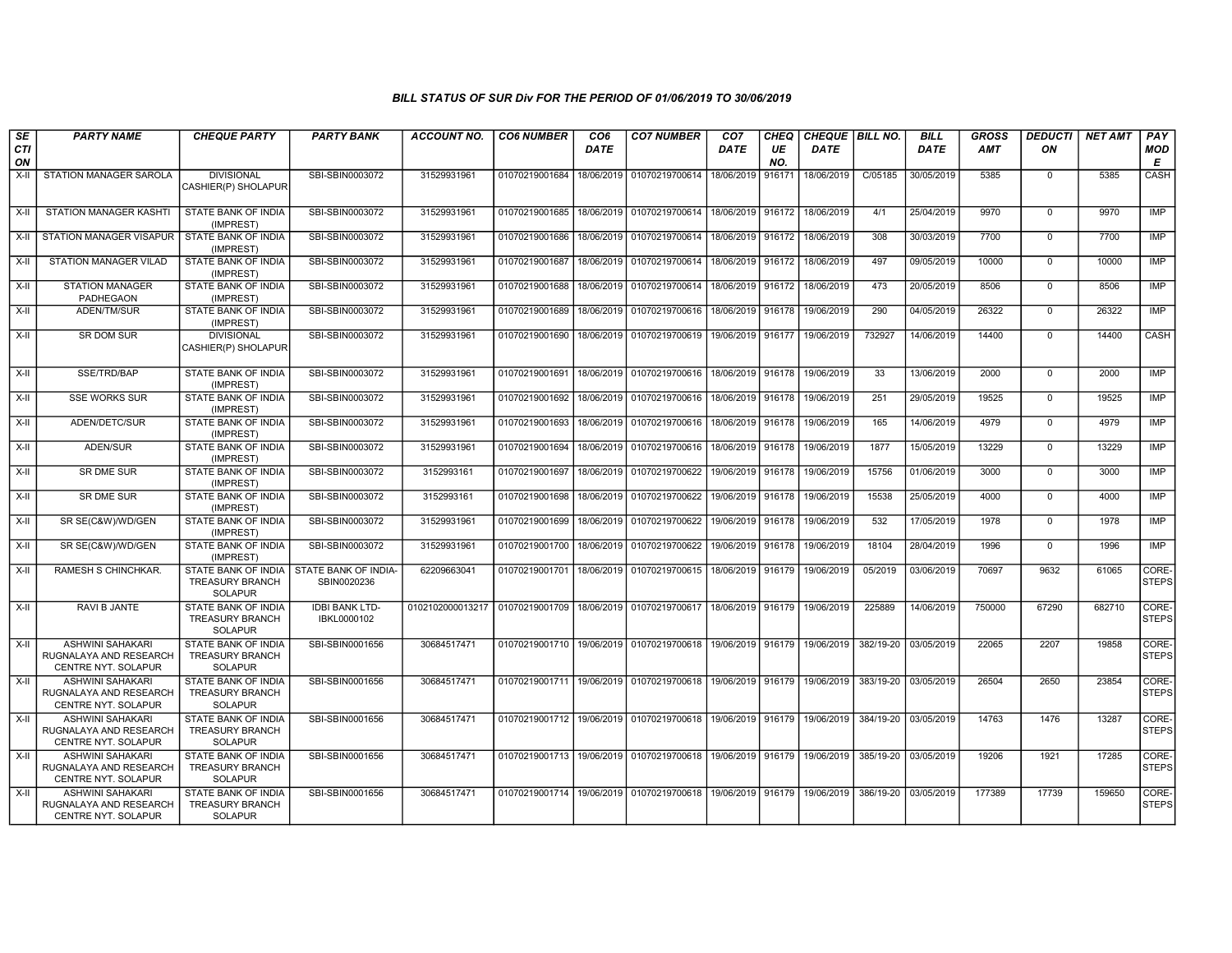| SE<br><b>CTI</b> | <b>PARTY NAME</b>                                          | <b>CHEQUE PARTY</b>                                                    | <b>PARTY BANK</b>                             | <b>ACCOUNT NO.</b> | <b>CO6 NUMBER</b>                            | CO <sub>6</sub><br><b>DATE</b> | <b>CO7 NUMBER</b>                                          | CO <sub>7</sub><br><b>DATE</b> | <b>CHEQ</b><br>UE | CHEQUE BILL NO.<br>DATE                                   |                                               | <b>BILL</b><br><b>DATE</b> | GROSS<br>AMT | <b>DEDUCTI</b><br>ON | <b>NET AMT</b> | PAY<br>MOD                       |
|------------------|------------------------------------------------------------|------------------------------------------------------------------------|-----------------------------------------------|--------------------|----------------------------------------------|--------------------------------|------------------------------------------------------------|--------------------------------|-------------------|-----------------------------------------------------------|-----------------------------------------------|----------------------------|--------------|----------------------|----------------|----------------------------------|
| ON<br>$X-II$     | ANAND RISHIJI HOSPITAL AND<br>MEDICAL RESEARCH CENTER      | <b>TREASURY BRANCH</b><br><b>SOLAPUR</b>                               | STATE BANK OF INDIA AXIS BANK-UTIB0000215     | 215010100015941    | 01070219001715   19/06/2019   01070219700620 |                                |                                                            | 19/06/2019                     | NO.<br>916179     |                                                           | 19/06/2019   IPB011229 24/12/2018<br>$\Omega$ |                            | 2954         | 295                  | 2659           | Е<br>CORE-<br>STEPS              |
|                  | X-II ANAND RISHIJI HOSPITAL AND<br>MEDICAL RESEARCH CENTER | <b>TREASURY BRANCH</b><br><b>SOLAPUR</b>                               | STATE BANK OF INDIA AXIS BANK-UTIB0000215     | 215010100015941    | 01070219001716 19/06/2019 01070219700620     |                                |                                                            |                                |                   | 19/06/2019 916179 19/06/2019 IPB011213 21/12/2018         | $\mathcal{P}$                                 |                            | 2692         | 269                  | 2423           | CORE-<br><b>STEPS</b>            |
| X-II             | ANAND RISHIJI HOSPITAL AND<br>MEDICAL RESEARCH CENTER      | <b>TREASURY BRANCH</b><br><b>SOLAPUR</b>                               | STATE BANK OF INDIA AXIS BANK-UTIB0000215     | 215010100015941    |                                              |                                | 01070219001717   19/06/2019   01070219700620               | 19/06/2019 916179              |                   | 19/06/2019   IPB011200   20/12/2018                       | -8                                            |                            | 7132         | 713                  | 6419           | CORE-<br><b>STEPS</b>            |
| X-II             | ANAND RISHIJI HOSPITAL AND<br>MEDICAL RESEARCH CENTER      | <b>TREASURY BRANCH</b><br><b>SOLAPUR</b>                               | STATE BANK OF INDIA AXIS BANK-UTIB0000215     | 215010100015941    |                                              |                                | 01070219001718 19/06/2019 01070219700620                   |                                |                   | 19/06/2019   916179   19/06/2019   IPB011201   20/12/2018 | -8                                            |                            | 11012        | 1101                 | 9911           | CORE-<br><b>STEPS</b>            |
|                  | X-II ANAND RISHIJI HOSPITAL AND<br>MEDICAL RESEARCH CENTER | <b>TREASURY BRANCH</b><br><b>SOLAPUR</b>                               | STATE BANK OF INDIA AXIS BANK-UTIB0000215     | 215010100015941    | 01070219001719 19/06/2019 01070219700621     |                                |                                                            |                                |                   | 19/06/2019 916179 19/06/2019 IPB011230 24/12/2018         | $\overline{1}$                                |                            | 148000       | 14800                | 133200         | CORE-<br><b>STEPS</b>            |
| $X-H$            | A O (CASH) BSNL SOLAPUR                                    | A O (CASH) BSNL<br><b>SOLAPUR</b>                                      | SELF CHEQUE-<br>000000000                     | 000000000          |                                              |                                | 01070219001720 19/06/2019 01070219700623                   | 19/06/2019 916174              |                   | 19/06/2019 412593854 09/06/2019                           |                                               |                            | 8338         | $^{\circ}$           | 8338           | <b>BANK</b><br>CHEQ<br><b>UE</b> |
| X-II             | DD/C&W/COG                                                 | STATE BANK OF INDIA<br>(IMPREST)                                       | SBI-SBIN0003072                               | 31529931961        |                                              |                                | 01070219001723 19/06/2019 01070219700630                   | 20/06/2019 916184              |                   | 20/06/2019                                                | 840                                           | 18/05/2019                 | 7068         | $^{\circ}$           | 7068           | <b>IMP</b>                       |
| X-II             | DD/C&W/ARME/IMP                                            | STATE BANK OF INDIA<br>(IMPREST)                                       | SBI-SBIN0003072                               | 31529931961        |                                              |                                | 01070219001724 19/06/2019 01070219700630                   | 20/06/2019 916184              |                   | 20/06/2019                                                | 838                                           | 03/05/2019                 | 9644         | $\Omega$             | 9644           | <b>IMP</b>                       |
| X-II             | SARASWATI COMPUTERS                                        | <b>STATE BANK OF INDIA</b><br><b>TREASURY BRANCH</b><br><b>SOLAPUR</b> | <b>IDBI BANK LTD-</b><br>IBKL0000478          | 0478102000003612   | 01070219001725 19/06/2019 01070219700624     |                                |                                                            | 19/06/2019 916179              |                   | 19/06/2019                                                | 11153                                         | 10/06/2019                 | 65490        | 2620                 | 62870          | CORE-<br><b>STEPS</b>            |
| $X-II$           | DD/C&W/ART IMP                                             | STATE BANK OF INDIA<br>(IMPREST)                                       | SBI-SBIN0003072                               | 31529931961        |                                              |                                | 01070219001726 19/06/2019 01070219700630                   | 20/06/2019 916184              |                   | 20/06/2019                                                | 13291                                         | 16/04/2019                 | 15488        | $\overline{0}$       | 15488          | IMP                              |
| X-II             | SSE(ART CRANE)/DD                                          | <b>STATE BANK OF INDIA</b><br>(IMPREST)                                | SBI-SBIN0003072                               | 31529931961        | 01070219001727                               |                                | 19/06/2019 01070219700630                                  | 20/06/2019 916184              |                   | 20/06/2019                                                | 4454                                          | 03/05/2019                 | 4079         | $\mathbf 0$          | 4079           | <b>IMP</b>                       |
| X-II             | CCOR/DD/LOBBY                                              | STATE BANK OF INDIA<br>(IMPREST)                                       | SBI-SBIN0003072                               | 31529931961        |                                              |                                | 01070219001728 19/06/2019 01070219700630                   | 20/06/2019 916184              |                   | 20/06/2019                                                | 2456                                          | 08/05/2019                 | 494          | $\Omega$             | 494            | <b>IMP</b>                       |
| X-II             | CCOR/DD/LOBBY                                              | STATE BANK OF INDIA<br>(IMPREST)                                       | SBI-SBIN0003072                               | 31529931961        | 01070219001729                               | 19/06/2019                     | 01070219700630                                             | 20/06/2019                     | 916184            | 20/06/2019                                                | 2136                                          | 23/04/2019                 | 4972         | $\mathbf{0}$         | 4972           | IMP                              |
| X-II             | SSE (E/M)/DD                                               | STATE BANK OF INDIA<br>(IMPREST)                                       | SBI-SBIN0003072                               | 31529931961        |                                              |                                | 01070219001730 19/06/2019 01070219700630                   | 20/06/2019                     | 916184            | 20/06/2019                                                | 72                                            | 17/06/2019                 | 1991         | $\mathbf{0}$         | 1991           | IMP                              |
| X-II             | <b>HPCL DT CARD</b>                                        | <b>STATE BANK OF INDIA</b><br><b>TREASURY BRANCH</b><br><b>SOLAPUR</b> | <b>ICICI BANK LTD-</b><br>ICIC0000104         | HPCL2600191902     | 01070219001731                               |                                | 19/06/2019 01070219700625                                  | 19/06/2019                     | 916179            | 19/06/2019                                                | 16615                                         | 05/06/2019                 | 292340       | $\overline{0}$       | 292340         | CORE-<br><b>STEPS</b>            |
| X-II             | CCOR WD                                                    | STATE BANK OF INDIA<br>(IMPREST)                                       | SBI-SBIN0003072                               | 31529931961        |                                              |                                | 01070219001732 19/06/2019 01070219700628                   | 20/06/2019 916184              |                   | 20/06/2019                                                | 137                                           | 16/05/2019                 | 1000         | $\Omega$             | 1000           | <b>IMP</b>                       |
| X-II             | CCOR WD RR                                                 | STATE BANK OF INDIA<br>(IMPREST)                                       | SBI-SBIN0003072                               | 3152993161         |                                              |                                | 01070219001734 19/06/2019 01070219700628                   | 20/06/2019 916184              |                   | 20/06/2019                                                | 3648                                          | 30/04/2019                 | 14999        | $\mathbf{0}$         | 14999          | <b>IMP</b>                       |
| X-II             | MS/PVR/GEN                                                 | <b>STATE BANK OF INDIA</b><br>(IMPREST)                                | SBI-SBIN0003072                               | 31529931961        |                                              |                                | 01070219001735   19/06/2019   01070219700628               | 20/06/2019                     | 916184            | 20/06/2019                                                | 4177210                                       | 15/05/2019                 | 3642         | $\overline{0}$       | 3642           | <b>IMP</b>                       |
| X-II             | SR.DSO.SUR                                                 | <b>STATE BANK OF INDIA</b><br>(IMPREST)                                | SBI-SBIN0003072                               | 31529931961        |                                              |                                | 01070219001736 19/06/2019 01070219700628                   | 20/06/2019                     | 916184            | 20/06/2019                                                | 2981                                          | 27/05/2019                 | 4864         | $^{\circ}$           | 4864           | IMP                              |
| X-II             | <b>BHIMASHANKAR</b><br><b>ENTERPRISES</b>                  | STATE BANK OF INDIA<br><b>TREASURY BRANCH</b><br><b>SOLAPUR</b>        | <b>BANK OF</b><br>MAHARASHTRA-<br>MAHB0001132 | 60221248490        |                                              |                                | 01070219001737   19/06/2019   01070219700626               | 19/06/2019 916185              |                   | 20/06/2019                                                | 1920047                                       | 13/06/2019                 | 140872       | 7059                 | 133813         | CORE-<br><b>STEPS</b>            |
| $X-H$            | SSE(SIG/M)/KWV                                             | <b>STATE BANK OF INDIA</b><br>(IMPREST)                                | SBI-SBIN0003072                               | 31529931961        |                                              |                                | 01070219001738 20/06/2019 01070219700643 21/06/2019 916187 |                                |                   | 21/06/2019                                                | 567                                           | 20/05/2019                 | 1500         | $\overline{0}$       | 1500           | <b>IMP</b>                       |
| X-II             | SSE/(C&W)/LUR/COG                                          | <b>STATE BANK OF INDIA</b><br>(IMPREST)                                | SBI-SBIN0003072                               | 31529931961        |                                              |                                | 01070219001739 20/06/2019 01070219700643                   | 21/06/2019                     | 916187            | 21/06/2019                                                | 2503                                          | 08/05/2019                 | 2500         | $^{\circ}$           | 2500           | <b>IMP</b>                       |
| $X-II$           | SR.SE/P.WAY/STORE/SUR                                      | STATE BANK OF INDIA<br>(IMPREST)                                       | SBI-SBIN0003072                               | 31529931961        |                                              |                                | 01070219001740 20/06/2019 01070219700643 21/06/2019 916187 |                                |                   | 21/06/2019                                                | 174                                           | 23/04/2019                 | 14956        | $\Omega$             | 14956          | IMP                              |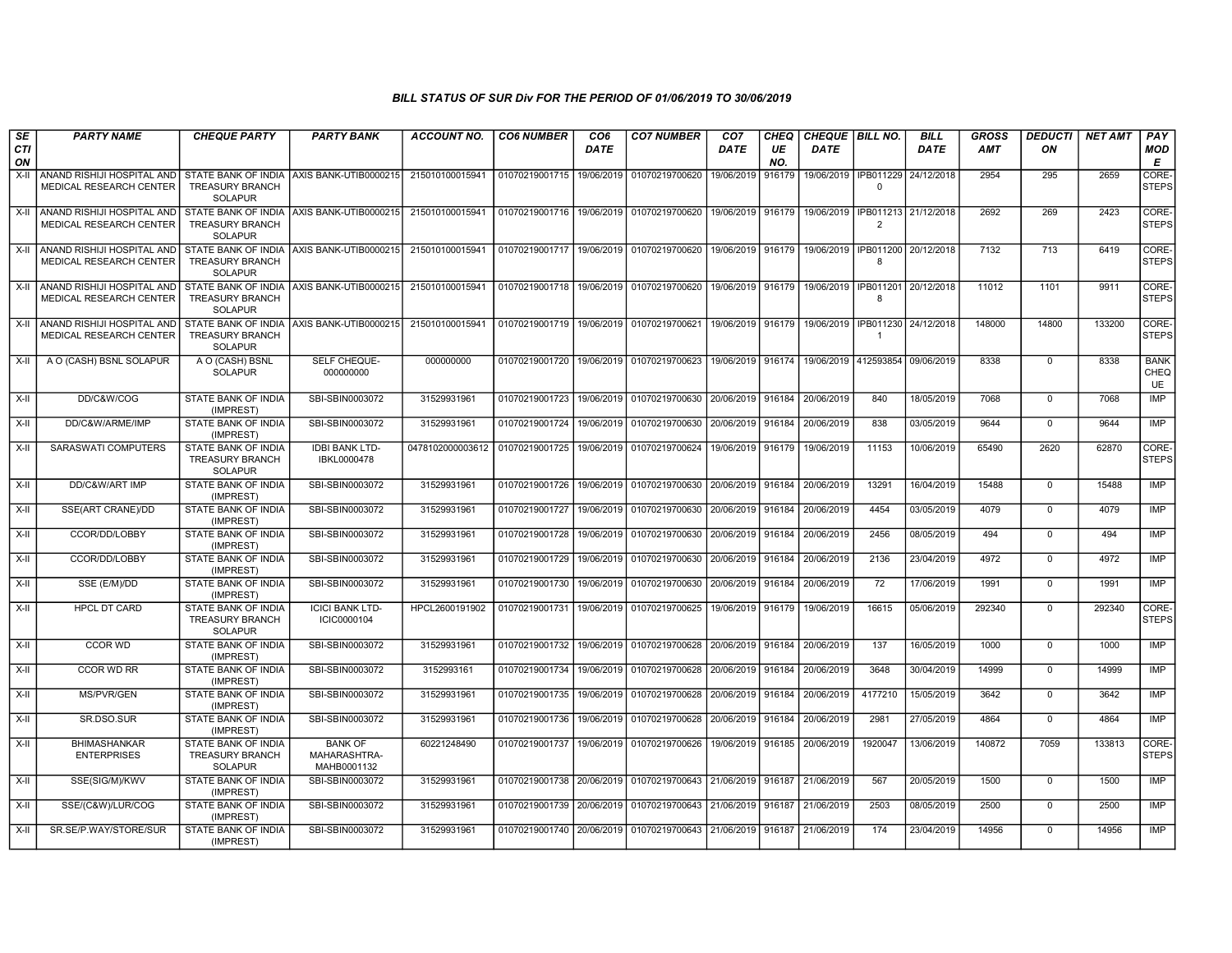| SE<br><b>CTI</b> | <b>PARTY NAME</b>                             | <b>CHEQUE PARTY</b>                                                    | <b>PARTY BANK</b>                            | <b>ACCOUNT NO.</b> | <b>CO6 NUMBER</b>         | CO <sub>6</sub><br><b>DATE</b> | <b>CO7 NUMBER</b>                                                               | CO <sub>7</sub><br><b>DATE</b> | CHEQ<br>UE | CHEQUE   BILL NO.<br><b>DATE</b> |                      | <b>BILL</b><br><b>DATE</b> | <b>GROSS</b><br><b>AMT</b> | <b>DEDUCTI</b><br>ON | <b>NET AMT</b> | PAY<br><b>MOD</b>     |
|------------------|-----------------------------------------------|------------------------------------------------------------------------|----------------------------------------------|--------------------|---------------------------|--------------------------------|---------------------------------------------------------------------------------|--------------------------------|------------|----------------------------------|----------------------|----------------------------|----------------------------|----------------------|----------------|-----------------------|
| ON               |                                               |                                                                        |                                              |                    |                           |                                |                                                                                 |                                | NO.        |                                  |                      |                            |                            |                      |                | E                     |
| X-II             | SR.DCM.SUR                                    | <b>DIVISIONAL</b><br>CASHIER(P) SHOLAPUR                               | SBI-SBIN0003072                              | 31529931961        | 01070219001741 20/06/2019 |                                | 01070219700631                                                                  | 20/06/2019                     | 916183     | 20/06/2019                       | 441521               | 18/06/2019                 | 29996                      | $\Omega$             | 29996          | CASH                  |
| X-II             | TTE REST HOUSE WD                             | <b>DIVISIONAL</b><br>CASHIER(P) SHOLAPUR                               | SBI-SBIN0003072                              | 31529931961        |                           |                                | 01070219001742 20/06/2019 01070219700631 20/06/2019 916183                      |                                |            | 20/06/2019                       | 29                   | 17/06/2019                 | 14930                      | $\mathbf 0$          | 14930          | <b>CASH</b>           |
| $X-II$           | SR.DCM.SUR                                    | <b>DIVISIONAL</b><br>CASHIER(P) SHOLAPUR                               | SBI-SBIN0003072                              | 31529931961        | 01070219001743            |                                | 20/06/2019 01070219700631                                                       | 20/06/2019 916183              |            | 20/06/2019                       | 736                  | 17/06/2019                 | 9200                       | $\overline{0}$       | 9200           | CASH                  |
| X-II             | SSE(TELE-N)/SUR/VEH                           | STATE BANK OF INDIA<br>(IMPREST)                                       | SBI-SBIN0003072                              | 31529931961        |                           |                                | 01070219001744 20/06/2019 01070219700653 24/06/2019 916192                      |                                |            | 24/06/2019                       | HTS/RAILT<br>EL/2018 | 01/05/2019                 | 3973                       | $\mathsf 0$          | 3973           | IMP                   |
| $X-II$           | SSE(TELE-N)/SUR/VEH                           | STATE BANK OF INDIA<br>(IMPREST)                                       | SBI-SBIN0003072                              | 31529931961        | 01070219001745            | 20/06/2019                     | 01070219700653 24/06/2019 916192                                                |                                |            | 24/06/2019                       | $C-55-19/20$         | 22/05/2019                 | 11500                      | $\overline{0}$       | 11500          | <b>IMP</b>            |
| X-II             | ANITA ARJUN DAULATABAD                        | STATE BANK OF INDIA<br><b>TREASURY BRANCH</b><br><b>SOLAPUR</b>        | <b>INDIAN BANK-</b><br><b>IDIB000S021</b>    | 903552934          | 01070219001746 20/06/2019 |                                | 01070219700629 20/06/2019 916185                                                |                                |            | 20/06/2019                       | 526                  | 13/06/2019                 | 6039                       | 60                   | 5979           | CORE-<br><b>STEPS</b> |
| $X-H$            | ANITA ARJUN DAULATABAD                        | STATE BANK OF INDIA<br><b>TREASURY BRANCH</b><br><b>SOLAPUR</b>        | <b>INDIAN BANK-</b><br><b>IDIB000S021</b>    | 903552934          |                           |                                | 01070219001747 20/06/2019 01070219700629 20/06/2019 916185 20/06/2019           |                                |            |                                  | 527                  | 13/06/2019                 | 4990                       | 50                   | 4940           | CORE-<br><b>STEPS</b> |
| X-II             | <b>STATION MANAGER</b><br>PANDHARPUR          | STATE BANK OF INDIA<br>(IMPREST)                                       | SBI-SBIN0003072                              | 31529931961        |                           |                                | 01070219001748 20/06/2019 01070219700639 20/06/2019 916187                      |                                |            | 21/06/2019                       | 1553                 | 17/04/2019                 | 12981                      | $\mathbf 0$          | 12981          | IMP                   |
| $X-H$            | <b>STATION MANAGER</b><br><b>AUSAROAD</b>     | <b>STATE BANK OF INDIA</b><br>(IMPREST)                                | SBI-SBIN0003072                              | 31529931961        | 01070219001749 20/06/2019 |                                | 01070219700639                                                                  | 20/06/2019 916187              |            | 21/06/2019                       | 50532                | 21/04/2019                 | 7250                       | $\mathbf 0$          | 7250           | IMP                   |
| X-II             | STATION MANAGER MODLIMB                       | STATE BANK OF INDIA<br>(IMPREST)                                       | SBI-SBIN0003072                              | 31529931961        |                           |                                | 01070219001750 20/06/2019 01070219700639 20/06/2019 916187                      |                                |            | 21/06/2019                       | 5306                 | 19/04/2019                 | 9890                       | $\mathbf 0$          | 9890           | <b>IMP</b>            |
| $X-H$            | <b>STATION MANAGER</b><br>KAVATHEMAHANKAL     | <b>STATE BANK OF INDIA</b><br>(IMPREST)                                | SBI-SBIN0003072                              | 31529931961        | 01070219001751 20/06/2019 |                                | 01070219700639 20/06/2019 916187                                                |                                |            | 21/06/2019                       | s/w                  | 15/05/2019                 | 9750                       | $\overline{0}$       | 9750           | <b>IMP</b>            |
| X-II             | <b>STATION MANAGER</b><br><b>BARSHITOWN</b>   | STATE BANK OF INDIA<br>(IMPREST)                                       | SBI-SBIN0003072                              | 31529931961        |                           |                                | 01070219001752 20/06/2019 01070219700639 20/06/2019 916187                      |                                |            | 21/06/2019                       | 46702                | 17/05/2019                 | 9798                       | $\mathbf 0$          | 9798           | IMP                   |
| X-II             | STATION MANAGER SALGARE   STATE BANK OF INDIA | (IMPREST)                                                              | SBI-SBIN0003072                              | 31529931961        | 01070219001753            | 20/06/2019                     | 01070219700639                                                                  | 20/06/2019 916187              |            | 21/06/2019                       | s/w                  | 20/04/2019                 | 9360                       | $\mathbf 0$          | 9360           | <b>IMP</b>            |
| $X-II$           | SSE/(ELECT/MAINT)/SUR                         | STATE BANK OF INDIA<br>(IMPREST)                                       | SBI-SBIN0003072                              | 31529931961        | 01070219001754            | 20/06/2019                     | 01070219700653 24/06/2019 916192                                                |                                |            | 24/06/2019                       | 03/10                | 19/06/2019                 | 10000                      | $\mathbf 0$          | 10000          | <b>IMP</b>            |
| X-II             | <b>SSE E/M SUR</b>                            | STATE BANK OF INDIA<br>(IMPREST)                                       | SBI-SBIN0003072                              | 31529931961        | 01070219001755 20/06/2019 |                                | 01070219700653 24/06/2019 916192                                                |                                |            | 24/06/2019                       | 03/06                | 19/06/2019                 | 5000                       | $\mathbf 0$          | 5000           | <b>IMP</b>            |
| X-II             | SR DEE/SUR/GEN                                | STATE BANK OF INDIA<br>(IMPREST)                                       | SBI-SBIN0003072                              | 31529931961        | 01070219001756 20/06/2019 |                                | 01070219700653                                                                  | 24/06/2019 916192              |            | 24/06/2019                       | 205                  | 19/06/2019                 | 4000                       | $\mathbf 0$          | 4000           | IMP                   |
| X-II             | SR SE(C&W)/SUR                                | STATE BANK OF INDIA<br>(IMPREST)                                       | SBI-SBIN0003072                              | 31529931961        | 01070219001757            | 20/06/2019                     | 01070219700653                                                                  | 24/06/2019 916192              |            | 24/06/2019                       | 26                   | 27/04/2019                 | 1845                       | $\Omega$             | 1845           | <b>IMP</b>            |
| X-II             | DIGAMBAR KUNDLIK JADHAV                       | STATE BANK OF INDIA<br><b>TREASURY BRANCH</b><br><b>SOLAPUR</b>        | SBI-SBIN0001656                              | 32536114795        | 01070219001758 20/06/2019 |                                | 01070219700662 25/06/2019 916198                                                |                                |            | 26/06/2019                       | News<br>paper imp    | 20/06/2019                 | 395                        | $\mathbf 0$          | 395            | CORE-<br><b>STEPS</b> |
| X-II             | <b>MESSRS SAKSHI</b><br><b>CONSTRUCTION</b>   | <b>STATE BANK OF INDIA</b><br><b>TREASURY BRANCH</b><br><b>SOLAPUR</b> | <b>BANK OF INDIA-</b><br>BKID0000718         | 071830110000036    |                           |                                | 01070219001759 20/06/2019 01070219700633 20/06/2019 916188 21/06/2019           |                                |            |                                  | 243727               | 18/06/2019                 | 462520                     | $\mathbf 0$          | 462520         | CORE-<br><b>STEPS</b> |
| X-II             | Shaikh & Sons Enterprises                     | STATE BANK OF INDIA<br><b>TREASURY BRANCH</b><br><b>SOLAPUR</b>        | STATE BANK OF INDIA-<br>SBIN0008041          | 37478574309        |                           |                                | 01070219001760   20/06/2019   01070219700634   20/06/2019   916188   21/06/2019 |                                |            |                                  | 278519               | 18/06/2019                 | 77800                      | $\mathbf 0$          | 77800          | CORE-<br><b>STEPS</b> |
| X-II             | VIKAS CONSTRUCTION AND<br><b>COMPANY</b>      | STATE BANK OF INDIA<br><b>TREASURY BRANCH</b><br><b>SOLAPUR</b>        | UNITED BANK OF INDIA-<br>UTBI0SOL634         | 0952050013378      |                           |                                | 01070219001761 20/06/2019 01070219700636 20/06/2019 916188 21/06/2019           |                                |            |                                  | 271539               | 12/06/2019                 | 4400                       | $\mathbf 0$          | 4400           | CORE-<br><b>STEPS</b> |
| X-II             | SATHE RAMCHANDRA D                            | STATE BANK OF INDIA<br><b>TREASURY BRANCH</b><br><b>SOLAPUR</b>        | <b>BANK OF BARODA-</b><br><b>BARBORAISHO</b> | 10140200000176     |                           |                                | 01070219001762 20/06/2019 01070219700636 20/06/2019 916188 21/06/2019           |                                |            |                                  | 271540               | 12/06/2019                 | 4400                       | $\mathbf 0$          | 4400           | CORE-<br><b>STEPS</b> |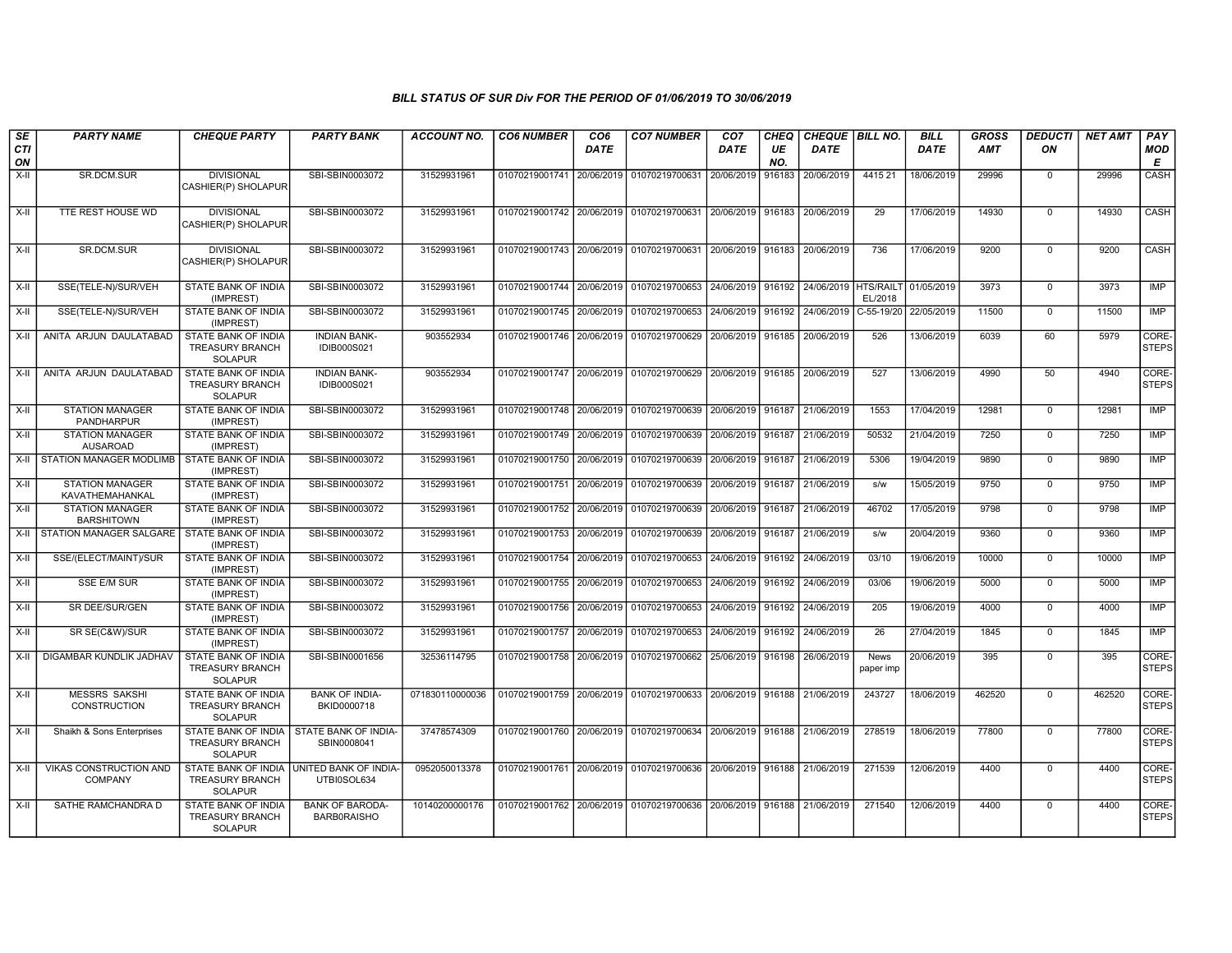| $\overline{\mathsf{SE}}$<br><b>CTI</b><br>ON | <b>PARTY NAME</b>                                                      | <b>CHEQUE PARTY</b>                                             | <b>PARTY BANK</b>                            | <b>ACCOUNT NO.</b> | <b>CO6 NUMBER</b>         | CO <sub>6</sub><br><b>DATE</b> | <b>CO7 NUMBER</b>                                                                          | CO <sub>7</sub><br>DATE | <b>CHEQ</b><br>UE<br>NO. | DATE                                                      | CHEQUE   BILL NO.             | BILL<br><b>DATE</b> | <b>GROSS</b><br><b>AMT</b> | <b>DEDUCTI</b><br>ON | <b>NET AMT</b> | PAY<br><b>MOD</b><br>E           |
|----------------------------------------------|------------------------------------------------------------------------|-----------------------------------------------------------------|----------------------------------------------|--------------------|---------------------------|--------------------------------|--------------------------------------------------------------------------------------------|-------------------------|--------------------------|-----------------------------------------------------------|-------------------------------|---------------------|----------------------------|----------------------|----------------|----------------------------------|
| X-II                                         | AJAY RAMCHANDRA JADHAV                                                 | STATE BANK OF INDIA<br><b>TREASURY BRANCH</b><br><b>SOLAPUR</b> | SBI-SBIN0001656                              | 30842743875        | 01070219001763 20/06/2019 |                                | 01070219700632                                                                             | 20/06/2019              | 916188                   | 21/06/2019                                                | 17                            | 03/06/2019          | 27000                      | 270                  | 26730          | CORE-<br>STEPS                   |
| X-II                                         | AJAY RAMCHANDRA JADHAV                                                 | STATE BANK OF INDIA<br><b>TREASURY BRANCH</b><br><b>SOLAPUR</b> | SBI-SBIN0001656                              | 30842743875        |                           |                                | 01070219001764 20/06/2019 01070219700632                                                   |                         |                          | 20/06/2019 916188 21/06/2019                              | 18                            | 03/06/2019          | 27000                      | 270                  | 26730          | CORE-<br><b>STEPS</b>            |
| X-II                                         | AJAY RAMCHANDRA JADHAV                                                 | STATE BANK OF INDIA<br><b>TREASURY BRANCH</b><br><b>SOLAPUR</b> | SBI-SBIN0001656                              | 30842743875        |                           |                                | 01070219001765 20/06/2019 01070219700632                                                   |                         |                          | 20/06/2019 916188 21/06/2019                              | 19                            | 03/06/2019          | 27000                      | 270                  | 26730          | CORE-<br><b>STEPS</b>            |
| X-II                                         | AO/ CASH/ BSNL GULBARGA                                                | AO/ CASH/ BSNL<br><b>GULBARGA</b>                               | SELF CHEQUE-<br>000000000                    | 000000000          |                           |                                | 01070219001768 20/06/2019 01070219700640                                                   |                         |                          | 21/06/2019 916186 21/06/2019 700359677 08/06/2019         |                               |                     | 9565                       | $\mathbf 0$          | 9565           | <b>BANK</b><br>CHEQ<br><b>UE</b> |
| X-II I                                       | AO/ CASH/ BSNL GULBARGA                                                | AO/ CASH/ BSNL<br><b>GULBARGA</b>                               | SELF CHEQUE-<br>000000000                    | 000000000          |                           |                                | 01070219001770 20/06/2019 01070219700640 21/06/2019 916186 21/06/2019 984875331 05/06/2019 |                         |                          |                                                           |                               |                     | 592                        | $\mathbf 0$          | 592            | <b>BANK</b><br>CHEQ<br><b>UE</b> |
| X-II                                         | <b>SSE/P WAY/JH</b>                                                    | STATE BANK OF INDIA<br>(IMPREST)                                | SBI-SBIN0003072                              | 31529931961        |                           |                                | 01070219001772 20/06/2019 01070219700652 24/06/2019 916192                                 |                         |                          | 24/06/2019                                                | 4136                          | 10/05/2019          | 13684                      | $\mathbf 0$          | 13684          | <b>IMP</b>                       |
| X-II                                         | ASC/RPF/SUR                                                            | <b>DIVISIONAL</b><br>CASHIER(P) SHOLAPUR                        | SBI-SBIN0003072                              | 31529931961        |                           |                                | 01070219001775 20/06/2019 01070219700656                                                   | 24/06/2019 916191       |                          | 24/06/2019                                                | <b>POSTAL</b><br><b>STAMP</b> | 20/06/2019          | 477                        | $\mathbf 0$          | 477            | CASH                             |
| X-II                                         | <b>ASHWIN MILK AGENCY</b>                                              | STATE BANK OF INDIA<br><b>TREASURY BRANCH</b><br><b>SOLAPUR</b> | STATE BANK OF INDIA-<br>SBIN0020314          | 62390386927        |                           |                                | 01070219001776 20/06/2019 01070219700635 20/06/2019 916188 21/06/2019                      |                         |                          |                                                           | 528                           | 14/06/2019          | 14144                      | 1555                 | 12589          | CORE-<br><b>STEPS</b>            |
| X-II                                         | <b>ASHWIN MILK AGENCY</b>                                              | STATE BANK OF INDIA<br><b>TREASURY BRANCH</b><br><b>SOLAPUR</b> | STATE BANK OF INDIA-<br>SBIN0020314          | 62390386927        |                           |                                | 01070219001777 20/06/2019 01070219700635 20/06/2019 916188 21/06/2019                      |                         |                          |                                                           | 529                           | 14/06/2019          | 15920                      | 1751                 | 14169          | CORE-<br><b>STEPS</b>            |
| X-II                                         | <b>MESSRS SAKSHI</b><br>CONSTRUCTION                                   | STATE BANK OF INDIA<br><b>TREASURY BRANCH</b><br><b>SOLAPUR</b> | <b>BANK OF INDIA-</b><br>BKID0000718         | 071830110000036    |                           |                                | 01070219001778 20/06/2019 01070219700647                                                   |                         |                          | 24/06/2019 916234 28/06/2019                              | 271738                        | 13/06/2019          | 207600                     | $\mathbf 0$          | 207600         | CORE-<br><b>STEPS</b>            |
| X-II                                         | ASHWIN MILK AGENCY                                                     | STATE BANK OF INDIA<br><b>TREASURY BRANCH</b><br><b>SOLAPUR</b> | STATE BANK OF INDIA-<br>SBIN0020314          | 62390386927        |                           |                                | 01070219001779 20/06/2019 01070219700635 20/06/2019 916188 21/06/2019                      |                         |                          |                                                           | 530                           | 14/06/2019          | 15680                      | 651                  | 15029          | CORE-<br><b>STEPS</b>            |
| X-II                                         | M/S GODAWARI INDUSTRIAL<br><b>TRADERS</b>                              | STATE BANK OF INDIA<br><b>TREASURY BRANCH</b><br><b>SOLAPUR</b> | <b>BANK OF BARODA-</b><br><b>BARB0SHOLAP</b> | 04370500000049     |                           |                                | 01070219001780 20/06/2019 01070219700647                                                   | 24/06/2019 916234       |                          | 28/06/2019                                                | 271740                        | 14/06/2019          | 18600                      | $\mathbf 0$          | 18600          | CORE-<br><b>STEPS</b>            |
| X-II                                         | ASHWIN MILK AGENCY                                                     | STATE BANK OF INDIA<br><b>TREASURY BRANCH</b><br><b>SOLAPUR</b> | STATE BANK OF INDIA-<br>SBIN0020314          | 62390386927        |                           |                                | 01070219001781 20/06/2019 01070219700635 20/06/2019 916188 21/06/2019                      |                         |                          |                                                           | 531                           | 14/06/2019          | 13712                      | 137                  | 13575          | CORE-<br><b>STEPS</b>            |
| X-II                                         | M/S GODAWARI INDUSTRIAL<br><b>TRADERS</b>                              | STATE BANK OF INDIA<br><b>TREASURY BRANCH</b><br><b>SOLAPUR</b> | <b>BANK OF BARODA-</b><br><b>BARB0SHOLAP</b> | 04370500000049     |                           |                                | 01070219001782 20/06/2019 01070219700647 24/06/2019 916234                                 |                         |                          | 28/06/2019                                                | 271741                        | 14/06/2019          | 99000                      | $\mathbf 0$          | 99000          | CORE-<br><b>STEPS</b>            |
| X-II                                         | M/S GODAWARI INDUSTRIAL<br><b>TRADERS</b>                              | STATE BANK OF INDIA<br><b>TREASURY BRANCH</b><br><b>SOLAPUR</b> | <b>BANK OF BARODA-</b><br><b>BARB0SHOLAP</b> | 04370500000049     |                           |                                | 01070219001783 20/06/2019 01070219700647                                                   | 24/06/2019 916234       |                          | 28/06/2019                                                | 271743                        | 14/06/2019          | 90000                      | $\mathbf 0$          | 90000          | CORE-<br><b>STEPS</b>            |
| X-II                                         | MUKUND ENTERPRISES-<br><b>THANE</b>                                    | STATE BANK OF INDIA<br><b>TREASURY BRANCH</b><br><b>SOLAPUR</b> | <b>BANK OF BARODA-</b><br>BARB0AMBEAS        | 37540400000027     |                           |                                | 01070219001784 20/06/2019 01070219700647 24/06/2019 916234                                 |                         |                          | 28/06/2019                                                | 271753                        | 20/06/2019          | 207600                     | $^{\circ}$           | 207600         | CORE-<br><b>STEPS</b>            |
| X-II                                         | <b>MAHARASHTRA STATE</b><br>ELECTRICITY DISTRIBUTION<br><b>COMPANY</b> | STATE BANK OF INDIA<br><b>TREASURY BRANCH</b><br><b>SOLAPUR</b> | CANARA BANK-<br>CNRB0001903                  | 1903201010183      |                           |                                | 01070219001786 20/06/2019 01070219700651                                                   |                         |                          | 24/06/2019   916193   24/06/2019   442551393   07/06/2019 |                               |                     | 368710                     | $\mathbf 0$          | 368710         | CORE-<br><b>STEPS</b>            |
| X-II                                         | <b>MAHARASHTRA STATE</b><br>ELECTRICITY DISTRIBUTION<br><b>COMPANY</b> | STATE BANK OF INDIA<br><b>TREASURY BRANCH</b><br><b>SOLAPUR</b> | <b>CANARA BANK-</b><br>CNRB0001903           | 1903201010183      |                           |                                | 01070219001787 20/06/2019 01070219700651 24/06/2019 916193 24/06/2019 446694415            |                         |                          |                                                           |                               | 10/06/2019          | 250860                     | $\mathbf 0$          | 250860         | CORE-<br><b>STEPS</b>            |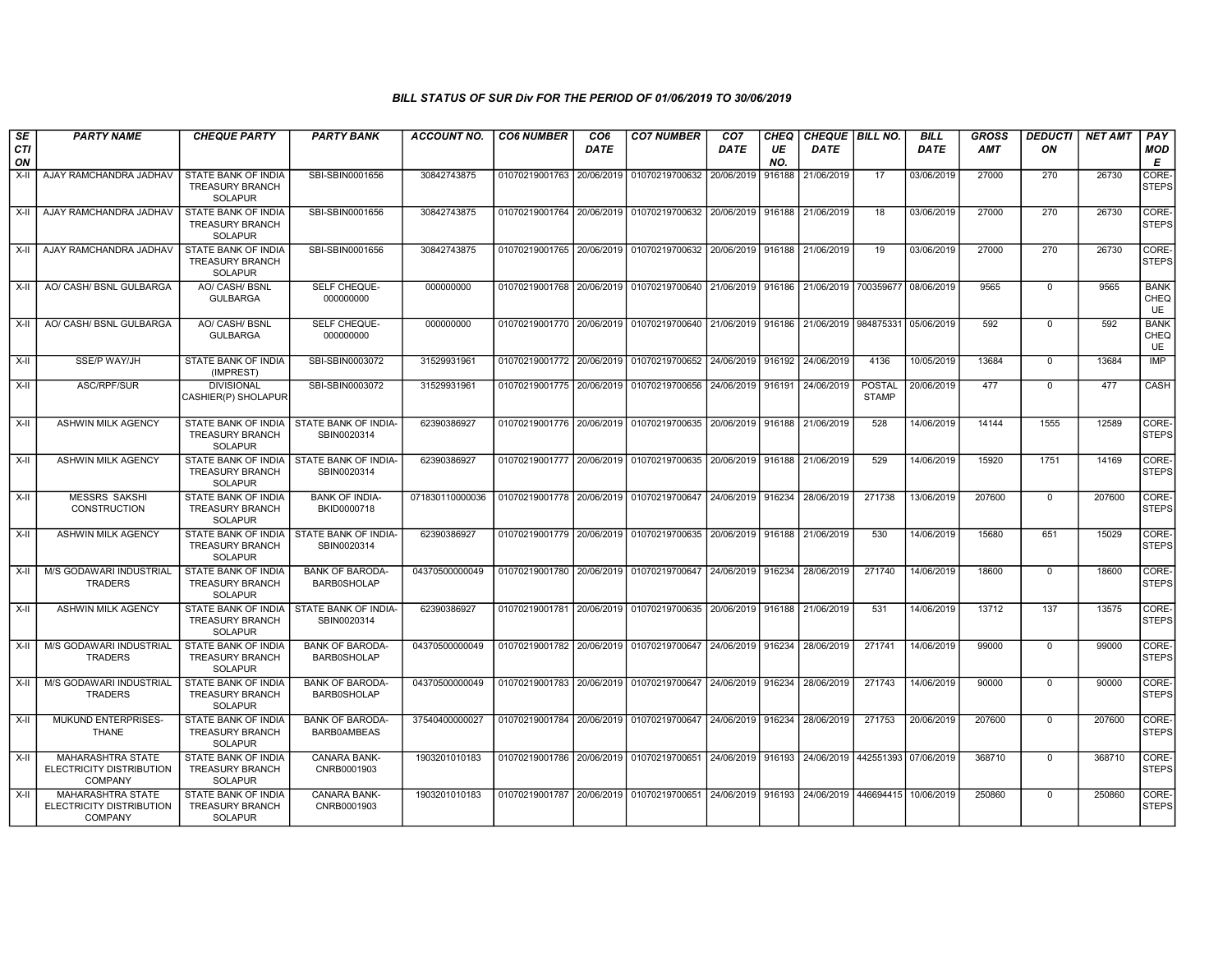| SE               | <b>PARTY NAME</b>                                                                               | <b>CHEQUE PARTY</b>                                                    | <b>PARTY BANK</b>                          | ACCOUNT NO.                                                                                                                | <b>CO6 NUMBER</b>                        | CO <sub>6</sub> | <b>CO7 NUMBER</b>                                                                                    | CO <sub>7</sub>   | <b>CHEQ</b> | CHEQUE   BILL NO.                                 |                                  | <b>BILL</b> | <b>GROSS</b> | <b>DEDUCTI</b> | <b>NET AMT</b> | <b>PAY</b>            |
|------------------|-------------------------------------------------------------------------------------------------|------------------------------------------------------------------------|--------------------------------------------|----------------------------------------------------------------------------------------------------------------------------|------------------------------------------|-----------------|------------------------------------------------------------------------------------------------------|-------------------|-------------|---------------------------------------------------|----------------------------------|-------------|--------------|----------------|----------------|-----------------------|
| <b>CTI</b><br>ON |                                                                                                 |                                                                        |                                            |                                                                                                                            |                                          | <b>DATE</b>     |                                                                                                      | DATE              | UE<br>NO.   | <b>DATE</b>                                       |                                  | <b>DATE</b> | <b>AMT</b>   | ΟN             |                | <b>MOD</b><br>Е       |
| $X-II$           | ANAND RISHIJI HOSPITAL AND<br>MEDICAL RESEARCH CENTER                                           | STATE BANK OF INDIA<br><b>TREASURY BRANCH</b><br><b>SOLAPUR</b>        | AXIS BANK-UTIB0000215                      | 215010100015941                                                                                                            | 01070219001788 20/06/2019                |                 | 01070219700638                                                                                       | 20/06/2019        | 916188      | 21/06/2019                                        | IPB011182<br>$\overline{\bf{4}}$ | 14/12/2018  | 24593        | 2459           | 22134          | CORE-<br><b>STEPS</b> |
| X-II             | ANAND RISHIJI HOSPITAL AND<br>MEDICAL RESEARCH CENTER                                           | <b>TREASURY BRANCH</b><br><b>SOLAPUR</b>                               | STATE BANK OF INDIA AXIS BANK-UTIB0000215  | 215010100015941                                                                                                            |                                          |                 | 01070219001789 20/06/2019 01070219700638 20/06/2019 916188                                           |                   |             | 21/06/2019   IPB011199                            | $\overline{4}$                   | 19/12/2018  | 7666         | 767            | 6899           | CORE-<br><b>STEPS</b> |
| $X-H$            | ANAND RISHIJI HOSPITAL AND<br><b>MEDICAL RESEARCH CENTER</b>                                    | TREASURY BRANCH<br><b>SOLAPUR</b>                                      | STATE BANK OF INDIA AXIS BANK-UTIB0000215  | 215010100015941                                                                                                            |                                          |                 | 01070219001790 20/06/2019 01070219700638                                                             |                   |             | 20/06/2019 916188 21/06/2019 IPB011196            |                                  | 18/12/2018  | 15750        | 1575           | 14175          | CORE-<br>STEPS        |
| $X-H$            | MAHARASHTRA STATE<br>ELECTRICITY DISTRIBUTION<br><b>COMPANY</b>                                 | STATE BANK OF INDIA<br><b>TREASURY BRANCH</b><br><b>SOLAPUR</b>        | CANARA BANK-<br>CNRB0001903                | 1903201010183                                                                                                              | 01070219001791 20/06/2019                |                 | 01070219700651                                                                                       | 24/06/2019 916193 |             | 24/06/2019                                        | 443482502                        | 10/06/2019  | 112180       | $\mathbf 0$    | 112180         | CORE-<br><b>STEPS</b> |
| X-II             | ANAND RISHIJI HOSPITAL AND<br><b>MEDICAL RESEARCH CENTER</b>                                    | STATE BANK OF INDIA<br><b>TREASURY BRANCH</b><br>SOLAPUR               | AXIS BANK-UTIB0000215                      | 215010100015941                                                                                                            |                                          |                 | 01070219001792 20/06/2019 01070219700638 20/06/2019 916188 21/06/2019 IPB011194 18/12/2018           |                   |             |                                                   | $\overline{7}$                   |             | 13010        | 1301           | 11709          | CORE-<br><b>STEPS</b> |
| $X-H$            | MAHARASHTRA STATE<br>ELECTRICITY DISTRIBUTION<br>COMPANY                                        | STATE BANK OF INDIA<br>TREASURY BRANCH<br><b>SOLAPUR</b>               | <b>CANARA BANK-</b><br>CNRB0001903         | 1903201010183                                                                                                              |                                          |                 | 01070219001793 20/06/2019 01070219700651                                                             |                   |             | 24/06/2019 916193 24/06/2019 442770045 07/06/2019 |                                  |             | 125140       | $\overline{0}$ | 125140         | CORE-<br><b>STEPS</b> |
| $X-II$           | ANAND RISHIJI HOSPITAL AND<br>MEDICAL RESEARCH CENTER                                           | <b>TREASURY BRANCH</b><br><b>SOLAPUR</b>                               | STATE BANK OF INDIA AXIS BANK-UTIB0000215  | 215010100015941                                                                                                            |                                          |                 | 09/11/2018 09/11/2018 02/06/2019 01070219700638 20/06/2019 016188 21/06/2019 02/11/2018 09/11/2018 0 |                   |             |                                                   | $\overline{1}$                   |             | 8379         | 838            | 7541           | CORE-<br>STEPS        |
| X-II             | ANAND RISHIJI HOSPITAL AND STATE BANK OF INDIA AXIS BANK-UTIB0000215<br>MEDICAL RESEARCH CENTER | <b>TREASURY BRANCH</b><br>SOLAPUR                                      |                                            | 215010100015941   01070219001795   20/06/2019   01070219700638   20/06/2019   916188   21/06/2019   IPB011138   04/12/2018 |                                          |                 |                                                                                                      |                   |             |                                                   | 6                                |             | 12962        | 1296           | 11666          | CORE-<br><b>STEPS</b> |
| $X-H$            | <b>MAHARASHTRA STATE</b><br>ELECTRICITY DISTRIBUTION<br><b>COMPANY</b>                          | STATE BANK OF INDIA<br><b>TREASURY BRANCH</b><br><b>SOLAPUR</b>        | <b>CANARA BANK-</b><br>CNRB0001903         | 1903201010183                                                                                                              |                                          |                 | 01070219001796 20/06/2019 01070219700651 24/06/2019 916193                                           |                   |             | 24/06/2019 432646852 27/05/2019                   |                                  |             | 181530       | $\mathbf 0$    | 181530         | CORE-<br><b>STEPS</b> |
| X-II             | ANAND RISHIJI HOSPITAL AND<br><b>MEDICAL RESEARCH CENTER</b>                                    | <b>TREASURY BRANCH</b><br><b>SOLAPUR</b>                               | STATE BANK OF INDIA LAXIS BANK-UTIB0000215 | 215010100015941                                                                                                            |                                          |                 | 01070219001797 20/06/2019 01070219700638 20/06/2019 916188 21/06/2019 01PB011149 07/12/2018          |                   |             |                                                   | -6                               |             | 3076         | 308            | 2768           | CORE-<br><b>STEPS</b> |
| X-II             | <b>MAHARASHTRA STATE</b><br>ELECTRICITY DISTRIBUTION<br><b>COMPANY</b>                          | <b>STATE BANK OF INDIA</b><br><b>TREASURY BRANCH</b><br><b>SOLAPUR</b> | CANARA BANK-<br>CNRB0001903                | 1903201010183                                                                                                              | 01070219001798 20/06/2019 01070219700651 |                 |                                                                                                      | 24/06/2019 916193 |             | 24/06/2019                                        | 445597963                        | 10/06/2019  | 32810        | $\Omega$       | 32810          | CORE-<br><b>STEPS</b> |
| X-II             | ANAND RISHIJI HOSPITAL AND<br>MEDICAL RESEARCH CENTER                                           | <b>TREASURY BRANCH</b><br><b>SOLAPUR</b>                               | STATE BANK OF INDIA AXIS BANK-UTIB0000215  | 215010100015941                                                                                                            | 01070219001799 20/06/2019 01070219700638 |                 |                                                                                                      | 20/06/2019 916188 |             | 21/06/2019                                        | IPB011163 10/12/2018<br>9        |             | 5305         | 531            | 4774           | CORE-<br><b>STEPS</b> |
| X-II             | ANAND RISHIJI HOSPITAL AND<br><b>MEDICAL RESEARCH CENTER</b>                                    | <b>TREASURY BRANCH</b><br><b>SOLAPUR</b>                               | STATE BANK OF INDIA AXIS BANK-UTIB0000215  | 215010100015941                                                                                                            | 01070219001800 20/06/2019 01070219700638 |                 |                                                                                                      | 20/06/2019 916188 |             | 21/06/2019                                        | IPB011183<br>$\overline{7}$      | 15/12/2018  | 5023         | 502            | 4521           | CORE-<br><b>STEPS</b> |
| $X-H$            | MAHARASHTRA STATE<br>ELECTRICITY DISTRIBUTION<br><b>COMPANY</b>                                 | <b>STATE BANK OF INDIA</b><br><b>TREASURY BRANCH</b><br><b>SOLAPUR</b> | CANARA BANK-<br>CNRB0001903                | 1903201010183                                                                                                              | 01070219001801 20/06/2019 01070219700651 |                 |                                                                                                      | 24/06/2019 916193 |             | 24/06/2019 443676995 11/06/2019                   |                                  |             | 277060       | $\mathbf 0$    | 277060         | CORE-<br><b>STEPS</b> |
| X-II             | ANAND RISHIJI HOSPITAL AND<br>MEDICAL RESEARCH CENTER                                           | STATE BANK OF INDIA<br><b>TREASURY BRANCH</b><br>SOLAPUR               | AXIS BANK-UTIB0000215                      | 215010100015941                                                                                                            |                                          |                 | 01070219001802 20/06/2019 01070219700638                                                             | 20/06/2019 916188 |             | 21/06/2019   IPB011213   21/12/2018               | 9                                |             | 3064         | 306            | 2758           | CORE-<br><b>STEPS</b> |
| $X-H$            | <b>STATION MANAGER</b><br><b>JINTIROAD</b>                                                      | STATE BANK OF INDIA<br>(IMPREST)                                       | SBI-SBIN0003072                            | 31529931961                                                                                                                | 01070219001803 20/06/2019 01070219700648 |                 |                                                                                                      | 24/06/2019        | 916192      | 24/06/2019                                        | 008                              | 18/04/2019  | 5850         | $\mathbf 0$    | 5850           | <b>IMP</b>            |
| X-II             | <b>STATION MANAGER BORIBEL</b>                                                                  | STATE BANK OF INDIA<br>(IMPREST)                                       | SBI-SBIN0003072                            | 31529931961                                                                                                                | 01070219001804 20/06/2019 01070219700648 |                 |                                                                                                      | 24/06/2019        | 916192      | 24/06/2019                                        | 231                              | 04/05/2019  | 6507         | $\Omega$       | 6507           | IMP                   |
| X-II             | STATION MANAGER MADHA                                                                           | STATE BANK OF INDIA<br>(IMPREST)                                       | SBI-SBIN0003072                            | 31529931961                                                                                                                | 01070219001805 20/06/2019                |                 | 01070219700648                                                                                       | 24/06/2019        | 916192      | 24/06/2019                                        | 53                               | 13/04/2019  | 8730         | $\mathbf 0$    | 8730           | IMP                   |
| X-II             | <b>STATION MANAGER</b><br>WADSINGE                                                              | <b>STATE BANK OF INDIA</b><br>(IMPREST)                                | SBI-SBIN0003072                            | 31529931961                                                                                                                |                                          |                 | 01070219001806   20/06/2019   01070219700648   24/06/2019   916192                                   |                   |             | 24/06/2019                                        | 3                                | 15/05/2019  | 9100         | $\mathbf 0$    | 9100           | IMP                   |
|                  | X-II STATION MANAGER BHIGVAN                                                                    | STATE BANK OF INDIA<br>(IMPREST)                                       | SBI-SBIN0003072                            | 31529931961                                                                                                                |                                          |                 | 01070219001807 20/06/2019 01070219700648                                                             | 24/06/2019 916192 |             | 24/06/2019                                        | 110                              | 11/05/2019  | 9969         | $\mathbf 0$    | 9969           | IMP                   |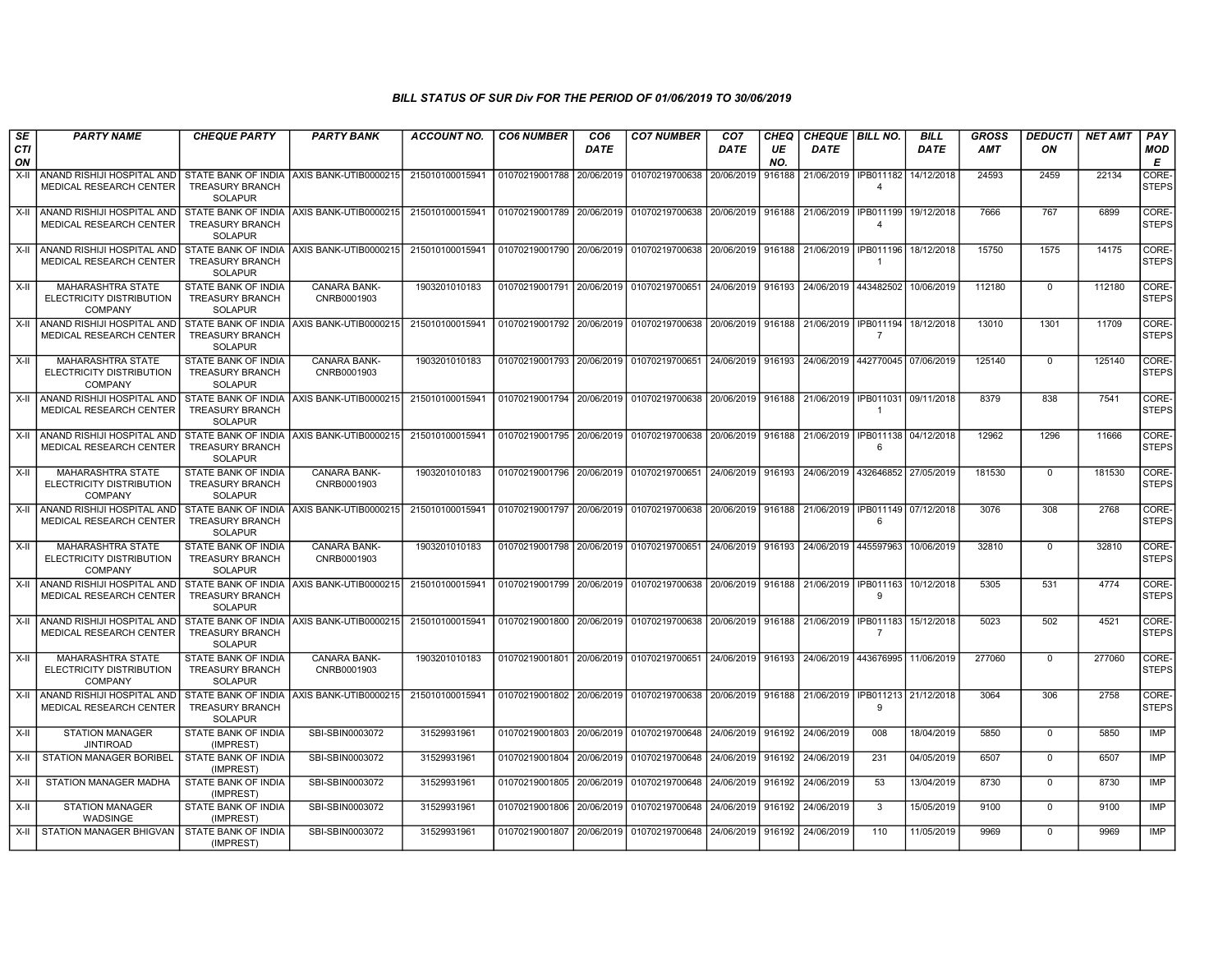| SE        | <b>PARTY NAME</b>                             | <b>CHEQUE PARTY</b>                                             | <b>PARTY BANK</b> | <b>ACCOUNT NO.</b> | <b>CO6 NUMBER</b>                        | CO <sub>6</sub> | <b>CO7 NUMBER</b>                                                     | CO <sub>7</sub>   | <b>CHEQ</b> | <b>CHEQUE   BILL NO.</b> |         | <b>BILL</b> | <b>GROSS</b> | <b>DEDUCTI</b> | <b>NET AMT</b> | PAY                   |
|-----------|-----------------------------------------------|-----------------------------------------------------------------|-------------------|--------------------|------------------------------------------|-----------------|-----------------------------------------------------------------------|-------------------|-------------|--------------------------|---------|-------------|--------------|----------------|----------------|-----------------------|
| CTI<br>ON |                                               |                                                                 |                   |                    |                                          | <b>DATE</b>     |                                                                       | DATE              | UE<br>NO.   | <b>DATE</b>              |         | DATE        | <b>AMT</b>   | ON             |                | <b>MOD</b><br>Е       |
| X-II      | <b>STATION MANAGER</b><br><b>MALIKPETH</b>    | STATE BANK OF INDIA<br>(IMPREST)                                | SBI-SBIN0003072   | 31529931961        | 01070219001808                           | 20/06/2019      | 01070219700648                                                        | 24/06/2019        | 916192      | 24/06/2019               | 356     | 11/06/2019  | 8794         | $\mathbf 0$    | 8794           | <b>IMP</b>            |
| $X-II$    | <b>STATION MANAGER</b><br>WASHIMBE            | STATE BANK OF INDIA<br>(IMPREST)                                | SBI-SBIN0003072   | 31529931961        | 01070219001810                           | 20/06/2019      | 01070219700649                                                        | 24/06/2019        | 916192      | 24/06/2019               | 009     | 20/04/2019  | 5850         | $\Omega$       | 5850           | <b>IMP</b>            |
| X-II      | STATION MANAGER MOHOL                         | STATE BANK OF INDIA<br>(IMPREST)                                | SBI-SBIN0003072   | 31529931961        | 01070219001811                           | 20/06/2019      | 01070219700649                                                        | 24/06/2019 916192 |             | 24/06/2019               | 947     | 15/05/2019  | 9518         | $\mathbf 0$    | 9518           | <b>IMP</b>            |
| X-II      | STATION MANAGER MALTHAN   STATE BANK OF INDIA | (IMPREST)                                                       | SBI-SBIN0003072   | 31529931961        | 01070219001812                           | 20/06/2019      | 01070219700649                                                        | 24/06/2019        | 916192      | 24/06/2019               | 304     | 09/05/2019  | 8338         | $\overline{0}$ | 8338           | <b>IMP</b>            |
| X-II      | STATION MANAGER POPHLAJ                       | STATE BANK OF INDIA<br>(IMPREST)                                | SBI-SBIN0003072   | 31529931961        | 01070219001813                           | 20/06/2019      | 01070219700649                                                        | 24/06/2019        | 916192      | 24/06/2019               | 219     | 27/04/2019  | 6026         | $\mathbf 0$    | 6026           | <b>IMP</b>            |
| X-II      | STATION MANAGER JEUR                          | STATE BANK OF INDIA<br>(IMPREST)                                | SBI-SBIN0003072   | 31529931961        | 01070219001814 20/06/2019                |                 | 01070219700649                                                        | 24/06/2019        | 916192      | 24/06/2019               | 217     | 26/04/2019  | 11092        | $\mathbf{0}$   | 11092          | <b>IMP</b>            |
| $X-II$    | STATION MANAGER BALE                          | STATE BANK OF INDIA<br>(IMPREST)                                | SBI-SBIN0003072   | 31529931961        | 01070219001815 20/06/2019                |                 | 01070219700649                                                        | 24/06/2019        | 916192      | 24/06/2019               | 10      | 17/05/2019  | 9702         | $\mathbf{0}$   | 9702           | <b>IMP</b>            |
| $X-H$     | <b>STATION MANAGER</b><br>MUNDHEWADI          | <b>STATE BANK OF INDIA</b><br>(IMPREST)                         | SBI-SBIN0003072   | 31529931961        | 01070219001816 20/06/2019 01070219700654 |                 |                                                                       | 24/06/2019        | 916192      | 24/06/2019               | 11      | 14/05/2019  | 6240         | $\mathbf{0}$   | 6240           | <b>IMP</b>            |
| X-II      | DTC/DD                                        | <b>STATE BANK OF INDIA</b><br>(IMPREST)                         | SBI-SBIN0003072   | 31529931961        | 01070219001817                           |                 | 20/06/2019 01070219700654                                             | 24/06/2019        |             | 916192 24/06/2019        | 329     | 25/05/2019  | 4994         | $\mathbf 0$    | 4994           | <b>IMP</b>            |
| X-II      | <b>STATION MANAGER KEM</b>                    | STATE BANK OF INDIA<br>(IMPREST)                                | SBI-SBIN0003072   | 31529931961        | 01070219001818 20/06/2019 01070219700654 |                 |                                                                       | 24/06/2019 916192 |             | 24/06/2019               | 12      | 20/05/2019  | 9750         | $\mathbf{0}$   | 9750           | IMP                   |
| $X-II$    | <b>STATION MANAGER</b><br><b>DHAVALAS</b>     | STATE BANK OF INDIA<br>(IMPREST)                                | SBI-SBIN0003072   | 31529931961        | 01070219001819 20/06/2019                |                 | 01070219700654                                                        | 24/06/2019        | 916192      | 24/06/2019               | 186     | 18/05/2019  | 7140         | $\overline{0}$ | 7140           | <b>IMP</b>            |
| $X-H$     | STATION MANAGER SOLAPUR STATE BANK OF INDIA   | (IMPREST)                                                       | SBI-SBIN0003072   | 31529931961        | 01070219001820                           | 20/06/2019      | 01070219700654                                                        | 24/06/2019        | 916192      | 24/06/2019               | 1257    | 27/05/2019  | 15010        | $\mathbf 0$    | 15010          | IMP                   |
| X-II      | <b>STATION MANAGER</b><br><b>PAREWADI</b>     | STATE BANK OF INDIA<br>(IMPREST)                                | SBI-SBIN0003072   | 31529931961        | 01070219001821                           | 20/06/2019      | 01070219700654                                                        | 24/06/2019        | 916192      | 24/06/2019               | 764     | 17/04/2019  | 6650         | $\mathbf{0}$   | 6650           | <b>IMP</b>            |
| X-II      | <b>IPF/RPF/DOG</b><br>SQUAD/DD/NANDAN         | STATE BANK OF INDIA<br>(IMPREST)                                | SBI-SBIN0003072   | 31529931961        | 01070219001822 21/06/2019                |                 | 01070219700653                                                        | 24/06/2019        | 916192      | 24/06/2019               | CA-1462 | 13/05/2019  | 10000        | $\mathbf 0$    | 10000          | <b>IMP</b>            |
| $X-II$    | IPF/RPF/DOG<br>SQUAD/DD/SAMRAT                | STATE BANK OF INDIA<br>(IMPREST)                                | SBI-SBIN0003072   | 31529931961        | 01070219001823 21/06/2019                |                 | 01070219700653                                                        | 24/06/2019        | 916192      | 24/06/2019               | CA-1460 | 13/05/2019  | 10000        | $\mathbf 0$    | 10000          | <b>IMP</b>            |
| $X-H$     | <b>IPF/RPF/DOG</b><br>SQUAD/DD/EMERGENCY MED  | <b>STATE BANK OF INDIA</b><br>(IMPREST)                         | SBI-SBIN0003072   | 31529931961        | 01070219001824 21/06/2019                |                 | 01070219700653                                                        | 24/06/2019        | 916192      | 24/06/2019               | 1954    | 05/06/2019  | 4090         | $\mathbf 0$    | 4090           | <b>IMP</b>            |
| $X-H$     | <b>IPF/RPF/DOG</b><br>SQUAD/DD/NANDAN         | <b>STATE BANK OF INDIA</b><br>(IMPREST)                         | SBI-SBIN0003072   | 31529931961        | 01070219001825 21/06/2019 01070219700653 |                 |                                                                       | 24/06/2019 916192 |             | 24/06/2019               | CA-4586 | 16/06/2019  | 750          | $\mathbf 0$    | 750            | <b>IMP</b>            |
| X-II      | ADEN/BG/KWV                                   | STATE BANK OF INDIA<br>(IMPREST)                                | SBI-SBIN0003072   | 31529931961        | 01070219001827                           | 21/06/2019      | 01070219700642                                                        | 21/06/2019        | 916192      | 24/06/2019               | 39200   | 28/05/2019  | 9550         | $\mathbf{0}$   | 9550           | <b>IMP</b>            |
| X-II      | ADEN/SDB                                      | <b>STATE BANK OF INDIA</b><br>(IMPREST)                         | SBI-SBIN0003072   | 31529931961        | 01070219001829 21/06/2019                |                 | 01070219700642                                                        | l 21/06/2019      | 916192      | 24/06/2019               | 50963   | 05/05/2019  | 7920         | $\mathbf 0$    | 7920           | <b>IMP</b>            |
| $X-H$     | <b>DEN/S/SUR</b>                              | STATE BANK OF INDIA<br>(IMPREST)                                | SBI-SBIN0003072   | 31529931961        | 01070219001830                           | 21/06/2019      | 01070219700642                                                        | 21/06/2019        | 916192      | 24/06/2019               | 2852    | 22/04/2019  | 2900         | $\Omega$       | 2900           | IMP                   |
| X-II      | <b>M/S JAI SADGURU</b><br><b>CONSTRUCTION</b> | STATE BANK OF INDIA<br><b>TREASURY BRANCH</b><br><b>SOLAPUR</b> | SBI-SBIN0012485   | 36843842964        | 01070219001832                           | 21/06/2019      | 01070219700641                                                        | 21/06/2019        | 916188      | 21/06/2019 GST2019/0     | 3       | 20/06/2019  | 62645        | 1926           | 60719          | CORE-<br><b>STEPS</b> |
| $X-II$    | <b>STATION MANAGER</b><br>HIRENANDURU         | <b>STATE BANK OF INDIA</b><br>(IMPREST)                         | SBI-SBIN0003072   | 31529931961        |                                          |                 | 01070219001833 21/06/2019 01070219700665                              | 25/06/2019 916197 |             | 26/06/2019               | 257     | 03/06/2019  | 6190         | $\mathbf 0$    | 6190           | <b>IMP</b>            |
| $X-H$     | <b>STATION MANAGER</b><br>TIKEKARWADI         | <b>STATE BANK OF INDIA</b><br>(IMPREST)                         | SBI-SBIN0003072   | 31529931961        | 01070219001834 21/06/2019                |                 | 01070219700665                                                        | 25/06/2019        | 916197      | 26/06/2019               | 1345    | 05/05/2019  | 7778         | $\overline{0}$ | 7778           | <b>IMP</b>            |
| X-II      | <b>STATION MANAGER</b><br><b>SULTANPUR</b>    | <b>STATE BANK OF INDIA</b><br>(IMPREST)                         | SBI-SBIN0003072   | 31529931961        | 01070219001835                           | 21/06/2019      | 01070219700665                                                        | 25/06/2019        | 916197      | 26/06/2019               | 3961    | 18/05/2019  | 7815         | $\mathbf 0$    | 7815           | <b>IMP</b>            |
| X-II      | <b>TI/GULBARGA</b>                            | STATE BANK OF INDIA<br>(IMPREST)                                | SBI-SBIN0003072   | 31529931961        | 01070219001836 21/06/2019                |                 | 01070219700665                                                        | 25/06/2019        | 916197      | 26/06/2019               | 1813    | 10/06/2019  | 1740         | $\Omega$       | 1740           | <b>IMP</b>            |
| $X-H$     | <b>STATION MANAGER</b><br><b>GAUDGAON</b>     | STATE BANK OF INDIA<br>(IMPREST)                                | SBI-SBIN0003072   | 31529931961        | 01070219001837 21/06/2019                |                 | 01070219700665                                                        | 25/06/2019        | 916197      | 26/06/2019               | 3337    | 14/06/2019  | 9733         | $\mathbf{0}$   | 9733           | <b>IMP</b>            |
| $X-H$     | <b>STATION MANAGER KULALI</b>                 | STATE BANK OF INDIA<br>(IMPREST)                                | SBI-SBIN0003072   | 31529931961        |                                          |                 | 01070219001838 27/06/2019 01070219700665 25/06/2019 916197 26/06/2019 |                   |             |                          | 32611   | 10/05/2019  | 6300         | $\mathbf{0}$   | 6300           | IMP                   |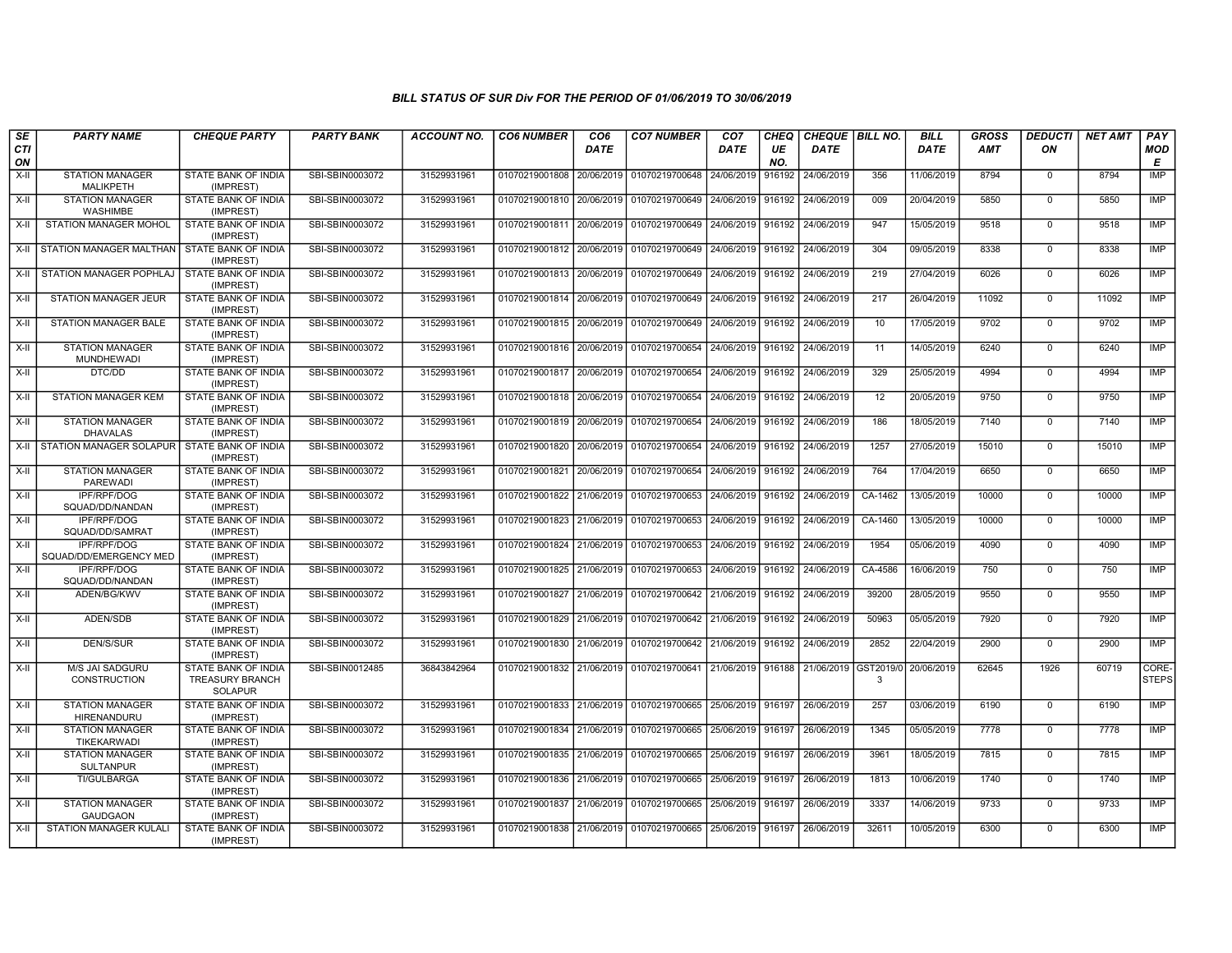| SE<br><b>CTI</b><br>ON | <b>PARTY NAME</b>                                                                   | <b>CHEQUE PARTY</b>                                                    | <b>PARTY BANK</b>                                      | <b>ACCOUNT NO.</b> | <b>CO6 NUMBER</b>                        | CO <sub>6</sub><br><b>DATE</b> | <b>CO7 NUMBER</b>                                          | CO <sub>7</sub><br><b>DATE</b> | CHEQ<br>UE<br>NO. | CHEQUE   BILL NO.<br><b>DATE</b> |         | <b>BILL</b><br><b>DATE</b> | <b>GROSS</b><br><b>AMT</b> | <b>DEDUCTI</b><br>ON | <b>NET AMT</b> | PAY<br><b>MOD</b><br>E |
|------------------------|-------------------------------------------------------------------------------------|------------------------------------------------------------------------|--------------------------------------------------------|--------------------|------------------------------------------|--------------------------------|------------------------------------------------------------|--------------------------------|-------------------|----------------------------------|---------|----------------------------|----------------------------|----------------------|----------------|------------------------|
| X-II                   | <b>STATION MANAGER</b><br><b>NAGANSUR</b>                                           | STATE BANK OF INDIA<br>(IMPREST)                                       | SBI-SBIN0003072                                        | 31529931961        | 01070219001839 21/06/2019 01070219700667 |                                |                                                            | 25/06/2019                     | 916197            | 26/06/2019                       | 20033   | 02/05/2019                 | 9926                       | $\mathbf 0$          | 9926           | <b>IMP</b>             |
| X-II                   | <b>STATION MANAGER</b><br><b>GULBARGA</b>                                           | STATE BANK OF INDIA<br>(IMPREST)                                       | SBI-SBIN0003072                                        | 31529931961        | 01070219001840 21/06/2019 01070219700667 |                                |                                                            | 25/06/2019                     | 916197            | 26/06/2019                       | 124     | 01/06/2019                 | 14535                      | $\Omega$             | 14535          | <b>IMP</b>             |
| X-II                   | STATION MANAGER BOROTI                                                              | STATE BANK OF INDIA<br>(IMPREST)                                       | SBI-SBIN0003072                                        | 31529931961        | 01070219001841 21/06/2019 01070219700667 |                                |                                                            | 25/06/2019 916197              |                   | 26/06/2019                       | 415     | 25/04/2019                 | 9950                       | $\Omega$             | 9950           | <b>IMP</b>             |
| X-II                   | STATION MAMAGER DUDHANI                                                             | <b>STATE BANK OF INDIA</b><br>(IMPREST)                                | SBI-SBIN0003072                                        | 31529931961        | 01070219001842 21/06/2019 01070219700667 |                                |                                                            | 25/06/2019                     | 916197            | 26/06/2019                       | 1436    | 15/05/2019                 | 12860                      | $\overline{0}$       | 12860          | <b>IMP</b>             |
| X-II                   | <b>STATION MANAGER WADI</b>                                                         | STATE BANK OF INDIA<br>(IMPREST)                                       | SBI-SBIN0003072                                        | 31529931961        | 01070219001843 21/06/2019 01070219700667 |                                |                                                            | 25/06/2019                     | 916197            | 26/06/2019                       | 2497    | 01/06/2019                 | 17837                      | $\mathbf 0$          | 17837          | IMP                    |
| X-II                   | STATION MANAGER BELAPUR I                                                           | STATE BANK OF INDIA<br>(IMPREST)                                       | SBI-SBIN0003072                                        | 31529931961        | 01070219001844 21/06/2019 01070219700667 |                                |                                                            | 25/06/2019                     | 916197            | 26/06/2019                       | 1070    | 11/05/2019                 | 8895                       | $\Omega$             | 8895           | IMP                    |
| X-II                   | <b>STATION MANAGER RAHURI</b>                                                       | <b>STATE BANK OF INDIA</b><br>(IMPREST)                                | SBI-SBIN0003072                                        | 31529931961        |                                          |                                | 01070219001845 21/06/2019 01070219700668                   | 25/06/2019 916197              |                   | 26/06/2019                       | S/W     | 20/05/2019                 | 10530                      | $\Omega$             | 10530          | <b>IMP</b>             |
| $X-H$                  | <b>STATION MANAGER</b><br><b>PADHEGAON</b>                                          | <b>STATE BANK OF INDIA</b><br>(IMPREST)                                | SBI-SBIN0003072                                        | 31529931961        | 01070219001846 21/06/2019 01070219700668 |                                |                                                            | 25/06/2019                     | 916197            | 26/06/2019                       | 159     | 04/06/2019                 | 10945                      | $\mathbf 0$          | 10945          | <b>IMP</b>             |
| X-II                   | <b>STATION MANAGER VILAD</b>                                                        | <b>STATE BANK OF INDIA</b><br>(IMPREST)                                | SBI-SBIN0003072                                        | 31529931961        |                                          |                                | 01070219001847 21/06/2019 01070219700668                   | 25/06/2019 916197              |                   | 26/06/2019                       | S/W     | 15/06/2019                 | 10000                      | $\mathbf 0$          | 10000          | IMP                    |
| X-II                   | <b>STATION MANAGER</b><br><b>KANEGAON</b>                                           | STATE BANK OF INDIA<br>(IMPREST)                                       | SBI-SBIN0003072                                        | 31529931961        |                                          |                                | 01070219001848 21/06/2019 01070219700668                   | 25/06/2019 916197              |                   | 26/06/2019                       | S/W     | 02/04/2019                 | 6660                       | $\Omega$             | 6660           | IMP                    |
| $X-II$                 | <b>STATION MANAGER</b><br><b>RANJANGAON</b>                                         | STATE BANK OF INDIA<br>(IMPREST)                                       | SBI-SBIN0003072                                        | 31529931961        |                                          |                                | 01070219001849 21/06/2019 01070219700668                   | 25/06/2019                     | 916197            | 26/06/2019                       | 345     | 15/04/2019                 | 9935                       | $\Omega$             | 9935           | <b>IMP</b>             |
|                        | X-II STATION MANAGER NIMBALAK                                                       | STATE BANK OF INDIA<br>(IMPREST)                                       | SBI-SBIN0003072                                        | 31529931961        |                                          |                                | 01070219001850 21/06/2019 01070219700668                   | 25/06/2019 916197              |                   | 26/06/2019                       | S/W     | 05/05/2019                 | 6660                       | $\mathbf 0$          | 6660           | <b>IMP</b>             |
| X-II                   | STATION MANAGER CHITALI                                                             | <b>STATE BANK OF INDIA</b><br>(IMPREST)                                | SBI-SBIN0003072                                        | 31529931961        |                                          |                                | 01070219001851 21/06/2019 01070219700668                   | 25/06/2019                     | 916197            | 26/06/2019                       | 61      | 10/06/2019                 | 6250                       | $\mathbf 0$          | 6250           | <b>IMP</b>             |
| X-II                   | <b>TEJASWINI ENTERPRISES</b>                                                        | STATE BANK OF INDIA<br><b>TREASURY BRANCH</b><br><b>SOLAPUR</b>        | SOLAPUR JANATA<br>SAHAKARI BANK<br>LIMITED-SJSB0000040 | 5870401000000308   | 01070219001852 21/06/2019 01070219700644 |                                |                                                            | 21/06/2019 916193              |                   | 24/06/2019                       | GST-03  | 17/06/2019                 | 77156                      | 2236                 | 74920          | CORE-<br><b>STEPS</b>  |
| X-II                   | The Executive Engineer, KUWS<br>AND D Board Divn.Kalaburgi                          | STATE BANK OF INDIA<br><b>TREASURY BRANCH</b><br><b>SOLAPUR</b>        | KOTAK MAHINDRA<br><b>BANK LIMITED-</b><br>KKBK0008249  | 146011002932       |                                          |                                | 01070219001853 21/06/2019 01070219700645 21/06/2019 916193 |                                |                   | 24/06/2019                       | 423     | 13/06/2019                 | 182052                     | $\mathbf 0$          | 182052         | CORE-<br><b>STEPS</b>  |
|                        | X-II SMT. GOPABAI DAMANI BLOOD<br><b>BANKAND INDIAN RED CROSS</b><br><b>SOCIETY</b> | <b>STATE BANK OF INDIA</b><br><b>TREASURY BRANCH</b><br><b>SOLAPUR</b> | <b>BANK OF BARODA-</b><br><b>BARB0RAISHO</b>           | 10140100000153     |                                          |                                | 01070219001855 24/06/2019 01070219700646 24/06/2019 916198 |                                |                   | 26/06/2019 BB/26/2019            |         | 30/04/2019                 | 43600                      | $\mathbf 0$          | 43600          | CORE-<br><b>STEPS</b>  |
| X-II                   | SMT. GOPABAI DAMANI BLOOD<br><b>BANKAND INDIAN RED CROSS</b><br><b>SOCIETY</b>      | STATE BANK OF INDIA<br><b>TREASURY BRANCH</b><br><b>SOLAPUR</b>        | <b>BANK OF BARODA-</b><br><b>BARBORAISHO</b>           | 10140100000153     | 01070219001856 24/06/2019 01070219700646 |                                |                                                            | 24/06/2019 916198              |                   | 26/06/2019   BB/27/2019          |         | 30/04/2019                 | 14800                      | $\Omega$             | 14800          | CORE-<br><b>STEPS</b>  |
| $X-H$                  | CMS/SUR/GEN                                                                         | <b>STATE BANK OF INDIA</b><br>(IMPREST)                                | SBI-SBIN0003072                                        | 31529931961        |                                          |                                | 01070219001857 24/06/2019 01070219700655 24/06/2019 916192 |                                |                   | 24/06/2019                       | 14/2019 | 20/06/2019                 | 27683                      | $\Omega$             | 27683          | IMP                    |
| X-II                   | SR.DEN/N/SUR                                                                        | STATE BANK OF INDIA<br>(IMPREST)                                       | SBI-SBIN0003072                                        | 31529931961        |                                          |                                | 01070219001859 24/06/2019 01070219700672                   | 26/06/2019 916197              |                   | 26/06/2019                       | 89160   | 07/06/2019                 | 4000                       | $\mathbf 0$          | 4000           | IMP                    |
| X-II                   | <b>HPCL DT CARD</b>                                                                 | STATE BANK OF INDIA<br><b>TREASURY BRANCH</b><br><b>SOLAPUR</b>        | <b>ICICI BANK LTD-</b><br>ICIC0000104                  | HPCL2600191902     | 01070219001860 24/06/2019 01070219700657 |                                |                                                            | 24/06/2019                     | 916193            | 24/06/2019                       | 4837    | 14/06/2019                 | 329206                     | $\Omega$             | 329206         | CORE-<br><b>STEPS</b>  |
| X-II                   | <b>CCOR/LUR/RR</b>                                                                  | <b>STATE BANK OF INDIA</b><br>(IMPREST)                                | SBI-SBIN0003072                                        | 31529931961        |                                          |                                | 01070219001861 24/06/2019 01070219700672 26/06/2019        |                                | 916197            | 26/06/2019                       | 10124   | 19/02/2019                 | 15751                      | $\mathbf 0$          | 15751          | IMP                    |
|                        | X-II IMESSRS SAI STONE CRUSHERI                                                     | STATE BANK OF INDIA<br><b>TREASURY BRANCH</b><br><b>SOLAPUR</b>        | <b>CENTRAL BANK OF</b><br>INDIA-CBIN0280665            | 1945714639         |                                          |                                | 01070219001862 24/06/2019 01070219700658                   | 24/06/2019                     | 916234            | 28/06/2019                       | 243728  | 21/06/2019                 | 381157                     | $\Omega$             | 381157         | CORE-<br><b>STEPS</b>  |
| $X-H$                  | <b>BASAWARAJ</b><br>SOMASHEKORAPPA NAGANUR                                          | STATE BANK OF INDIA<br><b>TREASURY BRANCH</b><br><b>SOLAPUR</b>        | UNION BANK OF INDIA-<br>UBIN0545546                    | 455401010032325    |                                          |                                | 01070219001863 24/06/2019 01070219700659                   | 24/06/2019 916234              |                   | 28/06/2019                       | 271726  | 22/05/2019                 | 64500                      | $\mathbf 0$          | 64500          | CORE-<br><b>STEPS</b>  |
| $X-H$                  | <b>DMM SUR GEN</b>                                                                  | STATE BANK OF INDIA<br>(IMPREST)                                       | SBI-SBIN0003072                                        | 31529931961        |                                          |                                | 01070219001864 24/06/2019 01070219700672 26/06/2019 916197 |                                |                   | 26/06/2019                       | 7320    | 25/03/2019                 | 950                        | $\Omega$             | 950            | IMP                    |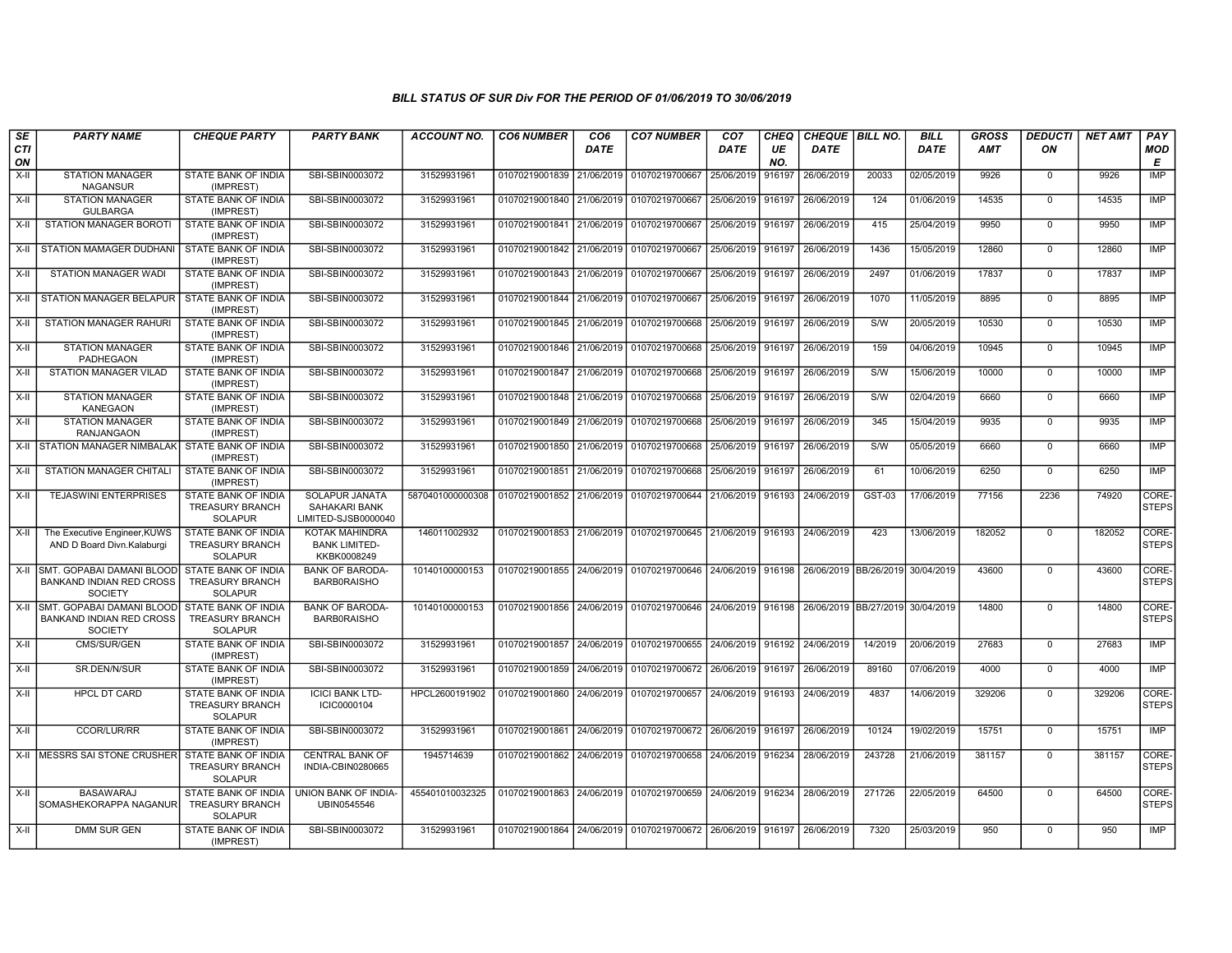| <b>SE</b><br>CTI<br>ON | <b>PARTY NAME</b>                                                             | <b>CHEQUE PARTY</b>                                                    | <b>PARTY BANK</b>                             | <b>ACCOUNT NO.</b> | <b>CO6 NUMBER</b>         | CO <sub>6</sub><br><b>DATE</b> | <b>CO7 NUMBER</b>                                   | CO <sub>7</sub><br><b>DATE</b> | CHEQ<br>UE<br>NO. | CHEQUE   BILL NO.<br><b>DATE</b> |                      | <b>BILL</b><br><b>DATE</b> | <b>GROSS</b><br>AMT | <b>DEDUCTI</b><br>ON | <b>NET AMT</b> | PAY<br><b>MOD</b><br>E |
|------------------------|-------------------------------------------------------------------------------|------------------------------------------------------------------------|-----------------------------------------------|--------------------|---------------------------|--------------------------------|-----------------------------------------------------|--------------------------------|-------------------|----------------------------------|----------------------|----------------------------|---------------------|----------------------|----------------|------------------------|
| X-II                   | SSE/P WAY/DUD                                                                 | STATE BANK OF INDIA<br>(IMPREST)                                       | SBI-SBIN0003072                               | 31529931961        | 01070219001865 24/06/2019 |                                | 01070219700663                                      | 25/06/2019                     | 916197            | 26/06/2019                       | 157                  | 21/05/2019                 | 19445               | $\mathbf 0$          | 19445          | IMP                    |
| $X-H$                  | SR SE(C&W)/PVR                                                                | STATE BANK OF INDIA<br>(IMPREST)                                       | SBI-SBIN0003072                               | 31529931961        | 01070219001866            | 24/06/2019                     | 01070219700672                                      | 26/06/2019                     | 916197            | 26/06/2019                       | 2884                 | 21/04/2019                 | 4986                | $\mathbf 0$          | 4986           | IMP                    |
| X-II                   | <b>ADITYA ENTERPRISES</b>                                                     | STATE BANK OF INDIA<br><b>TREASURY BRANCH</b><br><b>SOLAPUR</b>        | <b>BANK OF</b><br>MAHARASHTRA-<br>MAHB0000518 | 60292687411        |                           |                                | 01070219001869 24/06/2019 01070219700660            | 24/06/2019 916198              |                   | 26/06/2019                       | GST-2019<br>20-01    | 14/06/2019                 | 186937              | 24992                | 161945         | CORE-<br><b>STEPS</b>  |
| X-II                   | SSE(SIG/M)/ANG                                                                | STATE BANK OF INDIA<br>(IMPREST)                                       | SBI-SBIN0003072                               | 31529931961        |                           |                                | 01070219001870 24/06/2019 01070219700672            | 26/06/2019                     | 916197            | 26/06/2019                       | 059                  | 25/03/2019                 | 2000                | $\mathbf 0$          | 2000           | <b>IMP</b>             |
| X-II                   | SR DFM SUR (COMPUTER)                                                         | STATE BANK OF INDIA<br>(IMPREST)                                       | SBI-SBIN0003072                               | 31529931961        | 01070219001871 24/06/2019 |                                | 01070219700673                                      | 26/06/2019                     | 916197            | 26/06/2019                       | 01234                | 20/06/2019                 | 7320                | $\mathbf 0$          | 7320           | IMP                    |
| X-II                   | IPF.RPF.GULBARGA                                                              | STATE BANK OF INDIA<br>(IMPREST)                                       | SBI-SBIN0003072                               | 31529931961        | 01070219001872 24/06/2019 |                                | 01070219700699                                      | 28/06/2019                     | 916233            | 28/06/2019                       | RPF/Thana<br>/KLGB   | 30/04/2019                 | 9990                | $\mathbf 0$          | 9990           | <b>IMP</b>             |
| X-II                   | <b>IPF/RPF/KWV</b>                                                            | STATE BANK OF INDIA<br>(IMPREST)                                       | SBI-SBIN0003072                               | 31529931961        |                           |                                | 01070219001874 24/06/2019 01070219700699            | 28/06/2019                     | 916233            | 28/06/2019                       | IPF/KWV/G<br>en/IMP  | 02/05/2019                 | 1500                | $\mathbf 0$          | 1500           | <b>IMP</b>             |
|                        | X-II   IPF/RPF/DOG SQUAD/DD/RANA                                              | STATE BANK OF INDIA<br>(IMPREST)                                       | SBI-SBIN0003072                               | 31529931961        | 01070219001877 25/06/2019 |                                | 01070219700672                                      | 26/06/2019                     | 916197            | 26/06/2019                       | CA-1461              | 13/05/2019                 | 10000               | $\mathbf 0$          | 10000          | <b>IMP</b>             |
| X-II                   | <b>SR DCM SUR</b>                                                             | <b>DIVISIONAL</b><br>CASHIER(P) SHOLAPUR                               | SELF CHEQUE-<br>000000000                     |                    | 01070219001878 25/06/2019 |                                | 01070219700661                                      | 25/06/2019                     | 916196            | 26/06/2019                       | 756501               | 24/06/2019                 | 13000               | $\mathbf 0$          | 13000          | CASH                   |
| X-II                   | MAYUR PARAKAH BHOJ                                                            | STATE BANK OF INDIA<br><b>TREASURY BRANCH</b><br><b>SOLAPUR</b>        | <b>BANK OF</b><br>MAHARASHTRA-<br>MAHB0000518 | 20085261691        | 01070219001879 25/06/2019 |                                | 01070219700664                                      | 25/06/2019                     | 916198            | 26/06/2019                       | News<br>Paper        | 01/06/2019                 | 1989                | $\mathbf 0$          | 1989           | CORE-<br><b>STEPS</b>  |
| X-II                   | <b>MAHARASHTRA STATE</b><br>ELECTRICITY DISTRIBUTION<br><b>COMPANY</b>        | STATE BANK OF INDIA<br><b>TREASURY BRANCH</b><br><b>SOLAPUR</b>        | <b>CANARA BANK-</b><br>CNRB0001903            | 1903201010183      |                           |                                | 01070219001880 25/06/2019 01070219700666 25/06/2019 |                                | 916198            | 26/06/2019                       | 453278946            | 17/06/2019                 | 173720              | $\mathbf 0$          | 173720         | CORE-<br><b>STEPS</b>  |
| $X-H$                  | <b>MAYUR PARAKAH BHOJ</b>                                                     | STATE BANK OF INDIA<br><b>TREASURY BRANCH</b><br><b>SOLAPUR</b>        | <b>BANK OF</b><br>MAHARASHTRA-<br>MAHB0000518 | 20085261691        |                           |                                | 01070219001881 25/06/2019 01070219700664            | 25/06/2019                     | 916198            | 26/06/2019                       | <b>News</b><br>Paper | 01/05/2019                 | 1937                | $\Omega$             | 1937           | CORE-<br><b>STEPS</b>  |
| X-II                   | <b>MAHARASHTRA STATE</b><br><b>ELECTRICITY DISTRIBUTION</b><br><b>COMPANY</b> | STATE BANK OF INDIA<br><b>TREASURY BRANCH</b><br><b>SOLAPUR</b>        | <b>CANARA BANK-</b><br>CNRB0001903            | 1903201010183      | 01070219001882 25/06/2019 |                                | 01070219700666                                      | 25/06/2019                     | 916198            | 26/06/2019 454334136             |                      | 18/06/2019                 | 197850              | $\Omega$             | 197850         | CORE-<br><b>STEPS</b>  |
| $X-H$                  | <b>MAHARASHTRA STATE</b><br>ELECTRICITY DISTRIBUTION<br><b>COMPANY</b>        | <b>STATE BANK OF INDIA</b><br><b>TREASURY BRANCH</b><br><b>SOLAPUR</b> | <b>CANARA BANK-</b><br>CNRB0001903            | 1903201010183      |                           |                                | 01070219001883 25/06/2019 01070219700666            | 25/06/2019 916198              |                   | 26/06/2019 454645056 18/06/2019  |                      |                            | 12310               | $\mathbf 0$          | 12310          | CORE-<br><b>STEPS</b>  |
| $X-H$                  | <b>MAHARASHTRA STATE</b><br>ELECTRICITY DISTRIBUTION<br><b>COMPANY</b>        | STATE BANK OF INDIA<br><b>TREASURY BRANCH</b><br><b>SOLAPUR</b>        | <b>CANARA BANK-</b><br>CNRB0001903            | 1903201010183      |                           |                                | 01070219001884 25/06/2019 01070219700666            | 25/06/2019                     | 916198            | 26/06/2019 449701232 13/06/2019  |                      |                            | 13380               | $\mathbf 0$          | 13380          | CORE-<br>STEPS         |
| X-II                   | <b>MAHARASHTRA STATE</b><br>ELECTRICITY DISTRIBUTION<br><b>COMPANY</b>        | <b>STATE BANK OF INDIA</b><br><b>TREASURY BRANCH</b><br><b>SOLAPUR</b> | CANARA BANK-<br>CNRB0001903                   | 1903201010183      | 01070219001885 25/06/2019 |                                | 01070219700666                                      | 25/06/2019                     | 916198            | 26/06/2019                       | 456081519 19/06/2019 |                            | 79570               | $\mathbf 0$          | 79570          | CORE-<br><b>STEPS</b>  |
| X-II                   | MAHARASHTRA STATE<br>ELECTRICITY DISTRIBUTION<br><b>COMPANY</b>               | STATE BANK OF INDIA<br><b>TREASURY BRANCH</b><br><b>SOLAPUR</b>        | CANARA BANK-<br>CNRB0001903                   | 1903201010183      | 01070219001886            |                                | 25/06/2019 01070219700666                           | 25/06/2019                     | 916198            | 26/06/2019 450331789 14/06/2019  |                      |                            | 34110               | $\mathbf 0$          | 34110          | CORE-<br><b>STEPS</b>  |
| X-II                   | <b>ASTRAL ADVERTISING &amp;</b><br>MARKETING INDIA PVT LAD                    | STATE BANK OF INDIA<br><b>TREASURY BRANCH</b><br><b>SOLAPUR</b>        | <b>BANK OF BARODA-</b><br><b>BARB0GOLFCL</b>  | 17660500000120     |                           |                                | 01070219001887 25/06/2019 01070219700696            | 28/06/2019                     | 916234            | 28/06/2019                       | $19 -$<br>20/00028   | 03/04/2019                 | 6919                | $\mathbf 0$          | 6919           | CORE-<br><b>STEPS</b>  |
| X-II                   | <b>ASTRAL ADVERTISING &amp;</b><br>MARKETING INDIA PVT LAD                    | STATE BANK OF INDIA<br><b>TREASURY BRANCH</b><br><b>SOLAPUR</b>        | <b>BANK OF BARODA-</b><br><b>BARB0GOLFCL</b>  | 17660500000120     |                           |                                | 01070219001888 25/06/2019 01070219700696            | 28/06/2019                     | 916234            | 28/06/2019                       | $18 -$<br>19/12079   | 09/03/2019                 | 5749                | $\mathbf 0$          | 5749           | CORE-<br><b>STEPS</b>  |
| X-II                   | <b>ASTRAL ADVERTISING &amp;</b><br>MARKETING INDIA PVT LAD                    | STATE BANK OF INDIA<br><b>TREASURY BRANCH</b><br><b>SOLAPUR</b>        | <b>BANK OF BARODA-</b><br>BARB0GOLFCL         | 17660500000120     |                           |                                | 01070219001889 25/06/2019 01070219700696            | 28/06/2019                     | 916234            | 28/06/2019                       | 18-<br>19/11593      | 24/02/2019                 | 6051                | 0                    | 6051           | CORE-<br>STEPS         |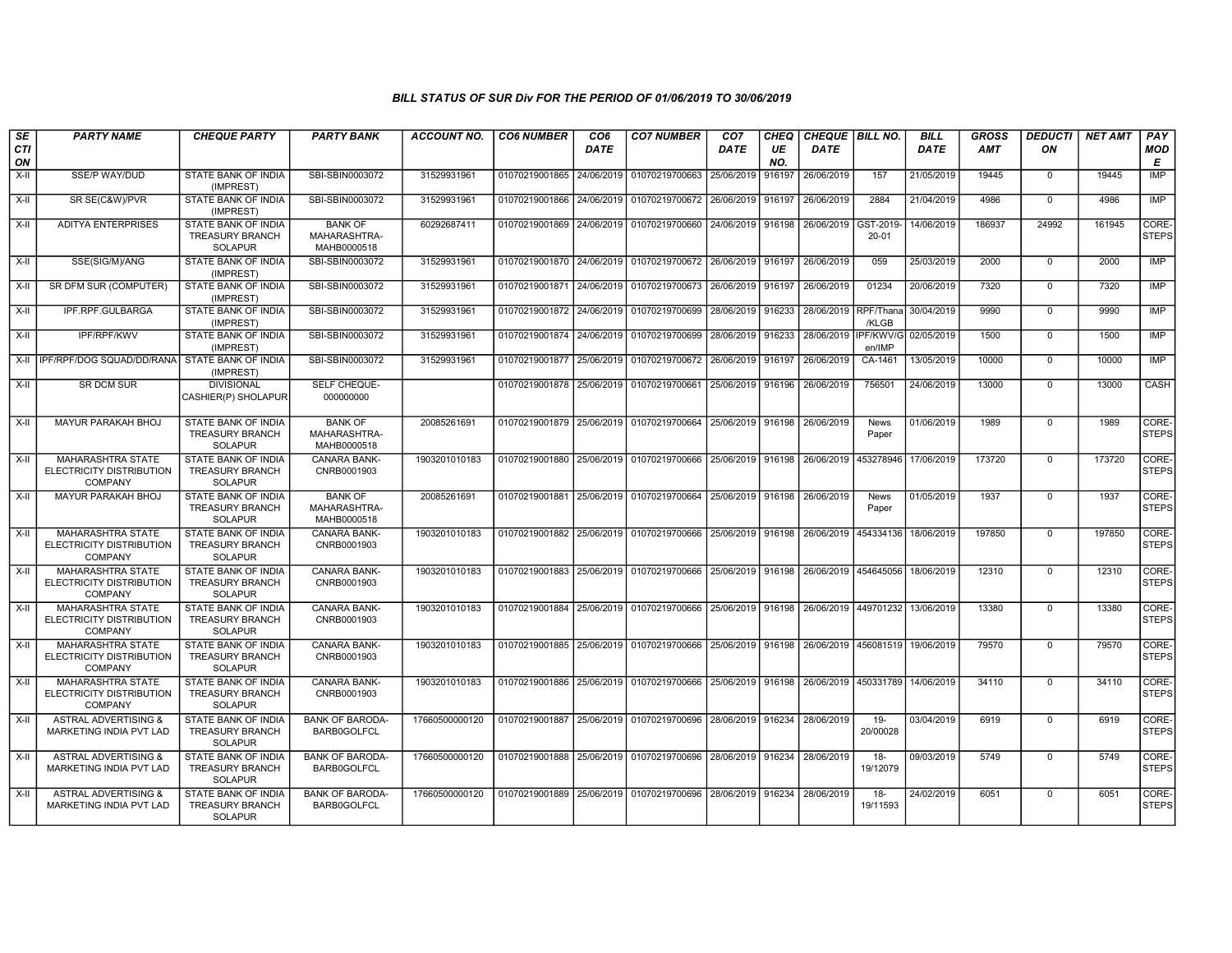| $\overline{\mathsf{S}\mathsf{E}}$<br><b>CTI</b> | <b>PARTY NAME</b>                                          | <b>CHEQUE PARTY</b>                                                                   | <b>PARTY BANK</b>                             | <b>ACCOUNT NO.</b> | <b>CO6 NUMBER</b>         | CO <sub>6</sub><br><b>DATE</b> | <b>CO7 NUMBER</b>                                                               | CO <sub>7</sub><br><b>DATE</b> | CHEQ<br>UE | CHEQUE BILL NO.<br>DATE |                                  | <b>BILL</b><br><b>DATE</b> | <b>GROSS</b><br><b>AMT</b> | DEDUCTI<br>ON  | <b>NET AMT</b> | PAY<br><b>MOD</b>     |
|-------------------------------------------------|------------------------------------------------------------|---------------------------------------------------------------------------------------|-----------------------------------------------|--------------------|---------------------------|--------------------------------|---------------------------------------------------------------------------------|--------------------------------|------------|-------------------------|----------------------------------|----------------------------|----------------------------|----------------|----------------|-----------------------|
| ON                                              |                                                            |                                                                                       |                                               |                    |                           |                                |                                                                                 |                                | NO.        |                         |                                  |                            |                            |                |                | E                     |
| X-II                                            | <b>ASTRAL ADVERTISING &amp;</b><br>MARKETING INDIA PVT LAD | STATE BANK OF INDIA<br><b>TREASURY BRANCH</b><br><b>SOLAPUR</b>                       | <b>BANK OF BARODA-</b><br><b>BARB0GOLFCL</b>  | 17660500000120     | 01070219001890 25/06/2019 |                                | 01070219700696                                                                  | 28/06/2019                     | 916234     | 28/06/2019              | $18 -$<br>19/12429               | 22/03/2019                 | 5164                       | $\Omega$       | 5164           | CORE-<br><b>STEPS</b> |
| $X-H$                                           | <b>ASTRAL ADVERTISING &amp;</b><br>MARKETING INDIA PVT LAD | <b>STATE BANK OF INDIA</b><br><b>TREASURY BRANCH</b><br><b>SOLAPUR</b>                | <b>BANK OF BARODA-</b><br><b>BARB0GOLFCL</b>  | 17660500000120     |                           |                                | 01070219001891 25/06/2019 01070219700696 28/06/2019                             |                                | 916234     | 28/06/2019              | $19-$<br>20/00027                | 03/04/2019                 | 6919                       | $\overline{0}$ | 6919           | CORE-<br><b>STEPS</b> |
| $X-I$                                           | SSE(C&W)SUR/COACHING                                       | <b>STATE BANK OF INDIA</b><br>(IMPREST)                                               | SBI-SBIN0003072                               | 31529931961        |                           |                                | 01070219001892 25/06/2019 01070219700685 27/06/2019                             |                                | 916201     | 27/06/2019              | 31996                            | 29/05/2019                 | 23717                      | $\overline{0}$ | 23717          | IMP                   |
| X-II                                            | <b>VIKAS CONSTRUCTION AND</b><br><b>COMPANY</b>            | STATE BANK OF INDIA UNITED BANK OF INDIA-<br><b>TREASURY BRANCH</b><br><b>SOLAPUR</b> | UTBI0SOL634                                   | 0952050013378      |                           |                                | 01070219001893 25/06/2019 01070219700669 25/06/2019 916198                      |                                |            | 26/06/2019              | 525                              | 12/06/2019                 | 18620                      | 895            | 17725          | CORE-<br><b>STEPS</b> |
| X-II                                            | MS/DD/GEN                                                  | STATE BANK OF INDIA<br>(IMPREST)                                                      | SBI-SBIN0003072                               | 31529931961        |                           |                                | 01070219001894 25/06/2019 01070219700670 25/06/2019 916197                      |                                |            | 26/06/2019              | 03/DD                            | 14/06/2019                 | 2436                       | $\mathbf 0$    | 2436           | IMP                   |
| X-II                                            | <b>GAYATRI TRADERS</b>                                     | STATE BANK OF INDIA<br><b>TREASURY BRANCH</b><br><b>SOLAPUR</b>                       | STATE BANK OF INDIA-<br>SBIN0040210           | 64037034849        |                           |                                | 01070219001895 25/06/2019 01070219700671 25/06/2019 916202                      |                                |            | 27/06/2019              | 09092132                         | 14/06/2019                 | 172720                     | $\mathbf 0$    | 172720         | CORE-<br><b>STEPS</b> |
| X-II                                            | SR DSTE(M)/SUR                                             | STATE BANK OF INDIA<br>(IMPREST)                                                      | SBI-SBIN0003072                               | 31529931961        | 01070219001896 26/06/2019 |                                | 01070219700685 27/06/2019 916201                                                |                                |            | 27/06/2019              | 4489                             | 30/04/2019                 | 9903                       | $\mathbf{0}$   | 9903           | <b>IMP</b>            |
| X-II                                            | DEN/S/SUR                                                  | <b>STATE BANK OF INDIA</b><br>(IMPREST)                                               | SBI-SBIN0003072                               | 31529931961        |                           |                                | 01070219001897 26/06/2019 01070219700687                                        | 27/06/2019 916201              |            | 27/06/2019              | 3048                             | 29/04/2019                 | 2900                       | $\mathbf 0$    | 2900           | <b>IMP</b>            |
| X-II                                            | IPF/RPF/KWV                                                | <b>STATE BANK OF INDIA</b><br>(IMPREST)                                               | SBI-SBIN0003072                               | 31529931961        | 01070219001898 26/06/2019 |                                | 01070219700685 27/06/2019 916201                                                |                                |            | 27/06/2019              | Fuel Imp<br><b>IPF KWV</b>       | 11/06/2019                 | 9500                       | $\overline{0}$ | 9500           | IMP                   |
| X-II                                            | <b>IPF/RPF/KWV</b>                                         | <b>STATE BANK OF INDIA</b><br>(IMPREST)                                               | SBI-SBIN0003072                               | 31529931961        |                           |                                | 01070219001899 26/06/2019 01070219700685 27/06/2019 916201                      |                                |            | 27/06/2019              | <b>GEN IMP</b><br><b>IPF KWV</b> | 20/06/2019                 | 1500                       | $\mathbf 0$    | 1500           | IMP                   |
| X-II                                            | <b>IPF RPF PVR</b>                                         | <b>STATE BANK OF INDIA</b><br>(IMPREST)                                               | SBI-SBIN0003072                               | 31529931961        |                           |                                | 01070219001900 26/06/2019 01070219700685 27/06/2019 916201                      |                                |            | 27/06/2019              | <b>FUEL IMP</b><br>TO PVR        | 03/05/2019                 | 2500                       | $\mathbf 0$    | 2500           | IMP                   |
| X-II                                            | SR.DCM.SUR                                                 | <b>DIVISIONAL</b><br>CASHIER(P) SHOLAPUR                                              | SBI-SBIN0003072                               | 31529931961        |                           |                                | 01070219001901 26/06/2019 01070219700699                                        | 28/06/2019 916232              |            | 28/06/2019              | 732                              | 25/03/2019                 | 9800                       | $\mathbf 0$    | 9800           | CASH                  |
| X-II                                            | TTE REST HOUSE WD                                          | <b>DIVISIONAL</b><br>CASHIER(P) SHOLAPUR                                              | SBI-SBIN0003072                               | 31529931961        |                           |                                | 01070219001902   26/06/2019   01070219700718   02/07/2019   916236   02/07/2019 |                                |            |                         | 215                              | 14/06/2019                 | 14750                      | $\mathbf 0$    | 14750          | CASH                  |
| X-II                                            | SSE(SIG/M)/DD/GEN                                          | STATE BANK OF INDIA<br>(IMPREST)                                                      | SBI-SBIN0003072                               | 31529931961        |                           |                                | 01070219001903 26/06/2019 01070219700685 27/06/2019 916201 27/06/2019           |                                |            |                         | 1547                             | 07/05/2019                 | 2462                       | $\mathbf 0$    | 2462           | <b>IMP</b>            |
| X-II                                            | MS/DD/GEN                                                  | STATE BANK OF INDIA<br>(IMPREST)                                                      | SBI-SBIN0003072                               | 31529931961        |                           |                                | 01070219001904 26/06/2019 01070219700685 27/06/2019 916201                      |                                |            | 27/06/2019              | 03/DD                            | 20/06/2019                 | 49731                      | $\Omega$       | 49731          | IMP                   |
| X-II                                            | SR DME SUR                                                 | STATE BANK OF INDIA<br>(IMPREST)                                                      | SBI-SBIN0003072                               | 3152993161         |                           |                                | 01070219001905 26/06/2019 01070219700685 27/06/2019 916201                      |                                |            | 27/06/2019              | 276326                           | 13/06/2019                 | 4000                       | $\mathbf 0$    | 4000           | <b>IMP</b>            |
| X-II                                            | TTE REST HOUSE LUR                                         | STATE BANK OF INDIA<br>(IMPREST)                                                      | SBI-SBIN0003072                               | 31529931961        | 01070219001906 26/06/2019 |                                | 01070219700685 27/06/2019 916201                                                |                                |            | 27/06/2019 010718026    | 5                                | 25/06/2019                 | 4810                       | $\overline{0}$ | 4810           | IMP                   |
| X-II                                            | <b>GANDHI MOTORS</b>                                       | <b>STATE BANK OF INDIA</b><br><b>TREASURY BRANCH</b><br><b>SOLAPUR</b>                | <b>BANK OF INDIA-</b><br>BKID0000705          | 070520110000034    |                           |                                | 01070219001907   26/06/2019   01070219700674   26/06/2019   916234              |                                |            | 28/06/2019              | <b>RBR20A00</b><br>0603/4        | 08/05/2019                 | 35600                      | $\Omega$       | 35600          | CORE-<br><b>STEPS</b> |
| X-II                                            | IPF/RPF/DOG<br>SQUAD/DD/EMERGENCY MED                      | STATE BANK OF INDIA<br>(IMPREST)                                                      | SBI-SBIN0003072                               | 31529931961        |                           |                                | 01070219001908 26/06/2019 01070219700685 27/06/2019 916201                      |                                |            | 27/06/2019              | Med<br>MP/DS/DD                  | 07/06/2019                 | 3510                       | $\mathbf 0$    | 3510           | IMP                   |
| X-II                                            | CCOR/RCD/DD/DG SET                                         | STATE BANK OF INDIA<br>(IMPREST)                                                      | SBI-SBIN0003072                               | 31529931961        | 01070219001909 26/06/2019 |                                | 01070219700686                                                                  | 27/06/2019 916233              |            | 28/06/2019              | 23528                            | 13/06/2019                 | 9328                       | $\mathbf 0$    | 9328           | <b>IMP</b>            |
| X-II                                            | <b>GANDHI MOTORS</b>                                       | STATE BANK OF INDIA<br><b>TREASURY BRANCH</b><br><b>SOLAPUR</b>                       | <b>BANK OF INDIA-</b><br>BKID0000705          | 070520110000034    |                           |                                | 01070219001910 26/06/2019 01070219700674 26/06/2019 916234                      |                                |            | 28/06/2019              | <b>RBE19A00</b><br>1337          | 31/01/2019                 | 22832                      | $\Omega$       | 22832          | CORE-<br>STEPS        |
| X-II                                            | SHIVPARVATI TOURS AND<br><b>TRAVELS</b>                    | STATE BANK OF INDIA<br><b>TREASURY BRANCH</b><br>SOLAPUR                              | <b>BANK OF</b><br>MAHARASHTRA-<br>MAHB0000163 | 60325365977        |                           |                                | 01070219001911 26/06/2019 01070219700675 26/06/2019 916198 26/06/2019           |                                |            |                         | <b>SUR/19-</b><br>20/01          | 17/06/2019                 | 65806                      | 8705           | 57101          | CORE-<br>STEPS        |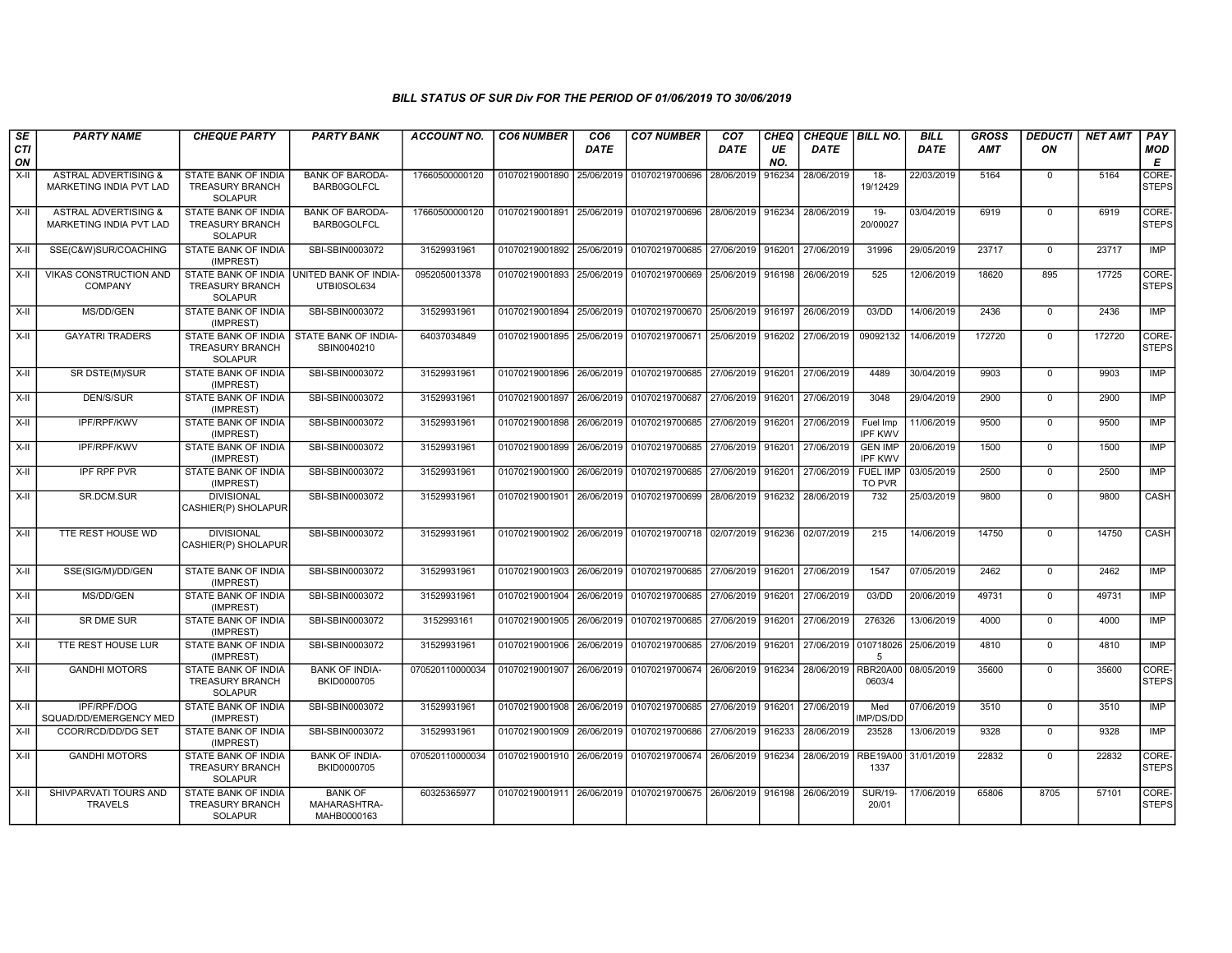| SE        | <b>PARTY NAME</b>                                                       | <b>CHEQUE PARTY</b>                                             | <b>PARTY BANK</b>                    | <b>ACCOUNT NO.</b> | <b>CO6 NUMBER</b>                        | CO <sub>6</sub> | <b>CO7 NUMBER</b>                                   | CO <sub>7</sub>   | <b>CHEQ</b> | CHEQUE BILL NO. |        | <b>BILL</b> | <b>GROSS</b> | <b>DEDUCTI</b> | <b>NET AMT</b> | PAY                   |
|-----------|-------------------------------------------------------------------------|-----------------------------------------------------------------|--------------------------------------|--------------------|------------------------------------------|-----------------|-----------------------------------------------------|-------------------|-------------|-----------------|--------|-------------|--------------|----------------|----------------|-----------------------|
| CTI<br>ON |                                                                         |                                                                 |                                      |                    |                                          | <b>DATE</b>     |                                                     | DATE              | UE<br>NO.   | DATE            |        | <b>DATE</b> | <b>AMT</b>   | ON             |                | <b>MOD</b><br>E       |
| X-II      | SR.DCM.SUR                                                              | <b>DIVISIONAL</b><br>CASHIER(P) SHOLAPUR                        | SBI-SBIN0003072                      | 31529931961        | 01070219001912 26/06/2019                |                 | 01070219700676                                      | 26/06/2019        | 916196      | 26/06/2019      | 860    | 07/05/2019  | 29963        | $\mathbf 0$    | 29963          | CASH                  |
| $X-H$     | <b>SR DME SUR</b>                                                       | <b>STATE BANK OF INDIA</b><br>(IMPREST)                         | SBI-SBIN0003072                      | 31529931961        | 01070219001913 26/06/2019 01070219700677 |                 |                                                     | 26/06/2019        | 916197      | 26/06/2019      | 16306  | 23/06/2019  | 4500         | $\mathbf 0$    | 4500           | <b>IMP</b>            |
| $X-H$     | <b>STATION MANAGER</b><br><b>MUNDHEWADI</b>                             | <b>STATE BANK OF INDIA</b><br>(IMPREST)                         | SBI-SBIN0003072                      | 31529931961        | 01070219001914 26/06/2019 01070219700680 |                 |                                                     | 27/06/2019        | 916201      | 27/06/2019      | 305    | 20/05/2019  | 7230         | $\mathbf 0$    | 7230           | IMP                   |
| $X-H$     | STATION MANAGER BHIGVAN                                                 | STATE BANK OF INDIA<br>(IMPREST)                                | SBI-SBIN0003072                      | 31529931961        | 01070219001915 26/06/2019 01070219700680 |                 |                                                     | 27/06/2019 916201 |             | 27/06/2019      | 0045   | 21/05/2019  | 9712         | $\mathbf 0$    | 9712           | <b>IMP</b>            |
| $X-II$    | CYM/DD                                                                  | STATE BANK OF INDIA<br>(IMPREST)                                | SBI-SBIN0003072                      | 31529931961        | 01070219001916 26/06/2019                |                 | 01070219700680                                      | 27/06/2019        | 916201      | 27/06/2019      | 231    | 05/06/2019  | 3400         | $\Omega$       | 3400           | <b>IMP</b>            |
| X-II      | <b>STATION MANAGER JEUR</b>                                             | STATE BANK OF INDIA<br>(IMPREST)                                | SBI-SBIN0003072                      | 31529931961        |                                          |                 | 01070219001917 26/06/2019 01070219700680            | 27/06/2019        | 916201      | 27/06/2019      | 449    | 15/05/2019  | 9960         | $\mathbf 0$    | 9960           | <b>IMP</b>            |
| X-II      | <b>STATION MANAGER MOHOL</b>                                            | <b>STATE BANK OF INDIA</b><br>(IMPREST)                         | SBI-SBIN0003072                      | 31529931961        | 01070219001918 26/06/2019                |                 | 01070219700680                                      | 27/06/2019        | 916201      | 27/06/2019      | 767    | 22/05/2019  | 9820         | $\mathbf 0$    | 9820           | <b>IMP</b>            |
| X-II      | <b>SSTATION MANAGER</b><br><b>SHAHABAD</b>                              | STATE BANK OF INDIA<br>(IMPREST)                                | SBI-SBIN0003072                      | 31529931961        | 01070219001919 26/06/2019 01070219700680 |                 |                                                     | 27/06/2019        | 916201      | 27/06/2019      | 002    | 01/05/2019  | 14040        | $\Omega$       | 14040          | IMP                   |
| $X-II$    | STATION MANAGER BABLAD                                                  | STATE BANK OF INDIA<br>(IMPREST)                                | SBI-SBIN0003072                      | 31529931961        | 01070219001920 26/06/2019 01070219700680 |                 |                                                     | 27/06/2019        | 916201      | 27/06/2019      | 24415  | 19/05/2019  | 9233         | $\overline{0}$ | 9233           | IMP                   |
| $X-H$     | <b>STATION MANAGER KULALI</b>                                           | <b>STATE BANK OF INDIA</b><br>(IMPREST)                         | SBI-SBIN0003072                      | 31529931961        | 01070219001921 26/06/2019                |                 | 01070219700682                                      | 27/06/2019        | 916201      | 27/06/2019      | 32616  | 20/05/2019  | 6000         | $\mathbf 0$    | 6000           | <b>IMP</b>            |
| X-II      | <b>STATION MANAGER</b><br><b>NAGANSUR</b>                               | <b>STATE BANK OF INDIA</b><br>(IMPREST)                         | SBI-SBIN0003072                      | 31529931961        | 01070219001922 26/06/2019 01070219700682 |                 |                                                     | 27/06/2019 916201 |             | 27/06/2019      | 404    | 18/05/2019  | 9961         | $\mathbf 0$    | 9961           | IMP                   |
| $X-H$     | <b>STATION MANAGER MARTUR</b>                                           | STATE BANK OF INDIA<br>(IMPREST)                                | SBI-SBIN0003072                      | 31529931961        | 01070219001923 26/06/2019                |                 | 01070219700682                                      | 27/06/2019        | 916201      | 27/06/2019      | 7155   | 15/05/2019  | 9660         | $\Omega$       | 9660           | <b>IMP</b>            |
| $X-H$     | <b>STATION MANAGER</b><br><b>DHALGAON</b>                               | STATE BANK OF INDIA<br>(IMPREST)                                | SBI-SBIN0003072                      | 31529931961        |                                          |                 | 01070219001924 26/06/2019 01070219700682            | 27/06/2019        | 916201      | 27/06/2019      | 201    | 05/05/2019  | 9840         | $\mathbf 0$    | 9840           | <b>IMP</b>            |
| $X-H$     | <b>STATION MANAGER LATUR</b>                                            | STATE BANK OF INDIA<br>(IMPREST)                                | SBI-SBIN0003072                      | 31529931961        | 01070219001925 26/06/2019                |                 | 01070219700682                                      | 27/06/2019        | 916201      | 27/06/2019      | 131    | 19/05/2019  | 24833        | $\mathbf 0$    | 24833          | IMP                   |
| $X-H$     | <b>STATION MANAGER YEDSHI</b>                                           | <b>STATE BANK OF INDIA</b><br>(IMPREST)                         | SBI-SBIN0003072                      | 31529931961        |                                          |                 | 01070219001926   26/06/2019   01070219700682        | 27/06/2019        | 916201      | 27/06/2019      | 064    | 05/06/2019  | 8261         | $\mathbf 0$    | 8261           | IMP                   |
| X-II      | <b>STATION MANAGER</b><br><b>AUSAROAD</b>                               | STATE BANK OF INDIA<br>(IMPREST)                                | SBI-SBIN0003072                      | 31529931961        | 01070219001927 26/06/2019 01070219700682 |                 |                                                     | 27/06/2019        | 916201      | 27/06/2019      | 207285 | 08/05/2019  | 8575         | $\mathbf 0$    | 8575           | <b>IMP</b>            |
| X-II      | STATION MANAGER JATROAD                                                 | STATE BANK OF INDIA<br>(IMPREST)                                | SBI-SBIN0003072                      | 31529931961        | 01070219001928 26/06/2019                |                 | 01070219700683                                      | 27/06/2019        | 916201      | 27/06/2019      | 2012   | 05/06/2019  | 5850         | $\mathbf 0$    | 5850           | <b>IMP</b>            |
| $X-H$     | <b>STATION MANAGER ARAG</b>                                             | <b>STATE BANK OF INDIA</b><br>(IMPREST)                         | SBI-SBIN0003072                      | 31529931961        | 01070219001929 26/06/2019 01070219700683 |                 |                                                     | 27/06/2019        | 916201      | 27/06/2019      | 234    | 19/04/2019  | 9253         | $\mathbf 0$    | 9253           | <b>IMP</b>            |
| $X-H$     | STATION MANAGER BELAPUR                                                 | <b>STATE BANK OF INDIA</b><br>(IMPREST)                         | SBI-SBIN0003072                      | 31529931961        |                                          |                 | 01070219001930 26/06/2019 01070219700683            | 27/06/2019        | 916201      | 27/06/2019      | 1900   | 22/05/2019  | 10398        | $\Omega$       | 10398          | IMP                   |
| X-II      | STATION MANAGER SAROLA                                                  | STATE BANK OF INDIA<br>(IMPREST)                                | SBI-SBIN0003072                      | 31529931961        | 01070219001931 26/06/2019                |                 | 01070219700683                                      | 27/06/2019        | 916201      | 27/06/2019      | 033    | 04/06/2019  | 4810         | $\mathbf 0$    | 4810           | IMP                   |
| X-II      | <b>STATION MANAGER</b><br>SHRIGONDAROAD                                 | STATE BANK OF INDIA<br>(IMPREST)                                | SBI-SBIN0003072                      | 31529931961        | 01070219001932 26/06/2019                |                 | 01070219700683                                      | 27/06/2019        | 916201      | 27/06/2019      | 125    | 25/03/2019  | 9953         | $\overline{0}$ | 9953           | IMP                   |
| $X-H$     | STATION MANAGER VAMBORI                                                 | STATE BANK OF INDIA<br>(IMPREST)                                | SBI-SBIN0003072                      | 31529931961        | 01070219001933 26/06/2019 01070219700683 |                 |                                                     | 27/06/2019        | 916201      | 27/06/2019      | 005    | 10/05/2019  | 9750         | $\mathbf 0$    | 9750           | <b>IMP</b>            |
| $X-H$     | <b>STATION MANAGER</b><br><b>KOPARGAON</b>                              | <b>STATE BANK OF INDIA</b><br>(IMPREST)                         | SBI-SBIN0003072                      | 31529931961        | 01070219001934 26/06/2019 01070219700683 |                 |                                                     | 27/06/2019        | 916201      | 27/06/2019      | 5411   | 16/05/2019  | 6615         | $\mathbf 0$    | 6615           | IMP                   |
| $X-II$    | <b>STATION MANAGER SHENDRI</b>                                          | <b>STATE BANK OF INDIA</b><br>(IMPREST)                         | SBI-SBIN0003072                      | 31529931961        | 01070219001935 26/06/2019                |                 | 01070219700683                                      | 27/06/2019        | 916201      | 27/06/2019      | 14     | 22/04/2019  | 9888         | $\Omega$       | 9888           | <b>IMP</b>            |
| $X-II$    | DATTAKURPA SERVICE<br>SOLAPUR/PROPRITOR<br>SANDEEP SAHEBRAO<br>SONTAKKE | STATE BANK OF INDIA<br><b>TREASURY BRANCH</b><br><b>SOLAPUR</b> | <b>BANK OF INDIA-</b><br>BKID0000718 | 071820110000423    | 01070219001936 26/06/2019 01070219700678 |                 |                                                     | 27/06/2019 916235 |             | 01/07/2019      | 279607 | 28/05/2019  | 13200        | $\Omega$       | 13200          | CORE-<br><b>STEPS</b> |
| $X-II$    | SR.DFM.SUR                                                              | STATE BANK OF INDIA<br>(IMPREST)                                | SBI-SBIN0003072                      | 31529931961        |                                          |                 | 01070219001939 27/06/2019 01070219700679 27/06/2019 |                   | 916201      | 27/06/2019      | 278268 | 14/06/2019  | 3900         | $\Omega$       | 3900           | IMP                   |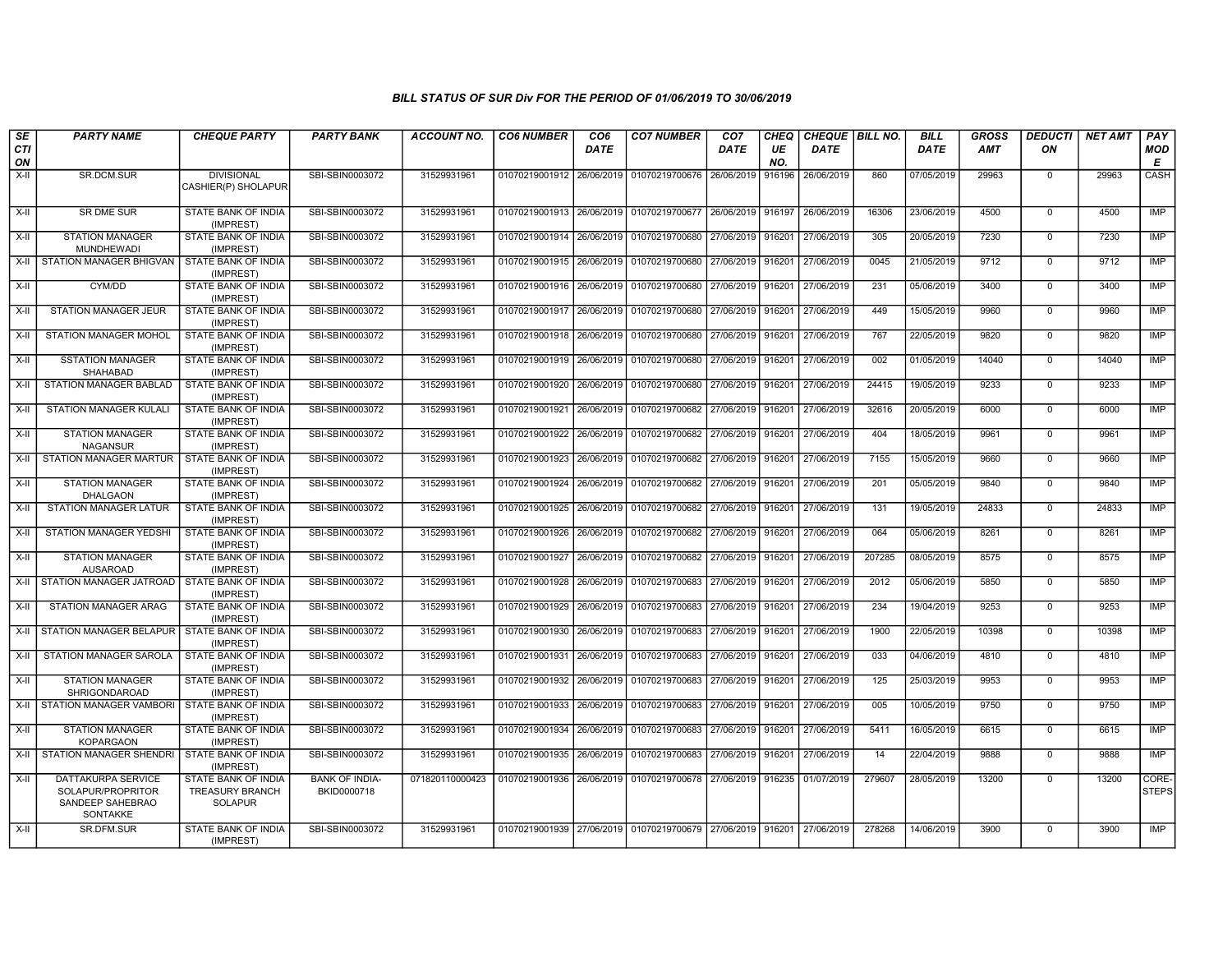| <b>SE</b><br>CTI | <b>PARTY NAME</b>                                                               | <b>CHEQUE PARTY</b>                                             | <b>PARTY BANK</b>                            | <b>ACCOUNT NO.</b> | <b>CO6 NUMBER</b>         | CO <sub>6</sub><br><b>DATE</b> | <b>CO7 NUMBER</b>                                                                 | CO <sub>7</sub><br><b>DATE</b> | CHEQ<br>UE | CHEQUE BILL NO.<br><b>DATE</b> |                        | <b>BILL</b><br><b>DATE</b> | <b>GROSS</b><br><b>AMT</b> | <b>DEDUCTI</b><br>ON | <b>NET AMT</b> | PAY<br><b>MOD</b>     |
|------------------|---------------------------------------------------------------------------------|-----------------------------------------------------------------|----------------------------------------------|--------------------|---------------------------|--------------------------------|-----------------------------------------------------------------------------------|--------------------------------|------------|--------------------------------|------------------------|----------------------------|----------------------------|----------------------|----------------|-----------------------|
| ON               |                                                                                 |                                                                 |                                              |                    |                           |                                |                                                                                   |                                | NO.        |                                |                        |                            |                            |                      |                | E                     |
| X-II             | <b>MS ANG</b>                                                                   | STATE BANK OF INDIA<br>(IMPREST)                                | SBI-SBIN0003072                              | 31529931961        | 01070219001940            | 27/06/2019                     | 01070219700679                                                                    | 27/06/2019                     | 916201     | 27/06/2019                     | R-1520                 | 14/03/2019                 | 8342                       | $\mathbf 0$          | 8342           | <b>IMP</b>            |
| X-II             | SSE/TRD/BAP                                                                     | STATE BANK OF INDIA<br>(IMPREST)                                | SBI-SBIN0003072                              | 31529931961        | 01070219001949 27/06/2019 |                                | 01070219700687 27/06/2019                                                         |                                | 916201     | 27/06/2019                     | 34                     | 22/06/2019                 | 2000                       | $\Omega$             | 2000           | <b>IMP</b>            |
| $X-H$            | HPCL DT CARD (ELECT D G<br>SET)                                                 | STATE BANK OF INDIA<br><b>TREASURY BRANCH</b><br><b>SOLAPUR</b> | <b>ICICI BANK LTD-</b><br>ICIC0000104        | HPCL2600795272     | 01070219001950 27/06/2019 |                                | 01070219700688 27/06/2019 916202                                                  |                                |            | 27/06/2019                     | 27                     | 26/06/2019                 | 32000                      | $\Omega$             | 32000          | CORE-<br>STEPS        |
| X-II             | ANAND RISHIJI HOSPITAL AND<br>MEDICAL RESEARCH CENTER                           | <b>TREASURY BRANCH</b><br><b>SOLAPUR</b>                        | STATE BANK OF INDIA LAXIS BANK-UTIB0000215   | 215010100015941    | 01070219001951 27/06/2019 |                                | 01070219700681 27/06/2019 916202 27/06/2019 IPB011058                             |                                |            |                                | -9                     | 15/11/2018                 | 10240                      | 1024                 | 9216           | CORE-<br><b>STEPS</b> |
| X-II             | SSE(ELECT/M)/WD                                                                 | STATE BANK OF INDIA<br>(IMPREST)                                | SBI-SBIN0003072                              | 31529931961        |                           |                                | 01070219001953 27/06/2019 01070219700686 27/06/2019 916233                        |                                |            | 28/06/2019                     | 11                     | 25/06/2019                 | 5858                       | $\mathbf 0$          | 5858           | IMP                   |
| X-II             | SSE(E/M)/ANG                                                                    | STATE BANK OF INDIA<br>(IMPREST)                                | SBI-SBIN0003072                              | 31529931961        | 01070219001954            | 27/06/2019                     | 01070219700686                                                                    | 27/06/2019 916233              |            | 28/06/2019                     | 10                     | 20/06/2019                 | 6972                       | $\Omega$             | 6972           | <b>IMP</b>            |
| $X-II$           | SR.DSO.SUR                                                                      | STATE BANK OF INDIA<br>(IMPREST)                                | SBI-SBIN0003072                              | 31529931961        | 01070219001955 27/06/2019 |                                | 01070219700686                                                                    | 27/06/2019 916233              |            | 28/06/2019                     | 3012                   | 19/06/2019                 | 4976                       | $\mathbf 0$          | 4976           | <b>IMP</b>            |
|                  | X-II ANAND RISHIJI HOSPITAL AND<br>MEDICAL RESEARCH CENTER                      | <b>TREASURY BRANCH</b><br><b>SOLAPUR</b>                        | STATE BANK OF INDIA AXIS BANK-UTIB0000215    | 215010100015941    | 01070219001956            | 27/06/2019                     | 01070219700681 27/06/2019 916202                                                  |                                |            | 27/06/2019                     | <b>IPB011084</b><br>-5 | 22/11/2018                 | 11960                      | 1196                 | 10764          | CORE-<br><b>STEPS</b> |
| X-II             | Vodafone Idea Limited                                                           | STATE BANK OF INDIA<br><b>TREASURY BRANCH</b><br><b>SOLAPUR</b> | ORIENTAL BANK OF<br>COMMERCE-<br>ORBC0101054 | 10541010008750     | 01070219001957            | 27/06/2019                     | 01070219700684 27/06/2019 916202                                                  |                                |            | 27/06/2019                     | 14MH0693<br>5745506    | 22/06/2019                 | 22163                      | 443                  | 21720          | CORE-<br><b>STEPS</b> |
| X-II             | CCOR/DD/LOBBY                                                                   | <b>STATE BANK OF INDIA</b><br>(IMPREST)                         | SBI-SBIN0003072                              | 31529931961        | 01070219001958            | 27/06/2019                     | 01070219700686 27/06/2019 916233                                                  |                                |            | 28/06/2019                     | 2442                   | 04/05/2019                 | 5000                       | $\mathbf 0$          | 5000           | IMP                   |
| X-II             | ADEN/DETC/SUR                                                                   | STATE BANK OF INDIA<br>(IMPREST)                                | SBI-SBIN0003072                              | 31529931961        | 01070219001959            | 27/06/2019                     | 01070219700697                                                                    | 28/06/2019 916233              |            | 28/06/2019                     | 1299                   | 21/06/2019                 | 4275                       | $\mathbf 0$          | 4275           | <b>IMP</b>            |
| X-II             | CCOR/DD/LOBBY                                                                   | STATE BANK OF INDIA<br>(IMPREST)                                | SBI-SBIN0003072                              | 31529931961        | 01070219001960            | 27/06/2019                     | 01070219700699                                                                    | 28/06/2019                     | 916233     | 28/06/2019                     | 3211                   | 01/05/2019                 | 8180                       | $\Omega$             | 8180           | IMP                   |
| X-II             | <b>ASHWINI SAHAKARI</b><br>RUGNALAYA AND RESEARCH<br>CENTRE NYT. SOLAPUR        | STATE BANK OF INDIA<br>TREASURY BRANCH<br><b>SOLAPUR</b>        | SBI-SBIN0001656                              | 30684517471        | 01070219001962            | 27/06/2019                     | 01070219700689 27/06/2019 916234                                                  |                                |            | 28/06/2019 4995/18-19          |                        | 13/03/2019                 | 286162                     | 28616                | 257546         | CORE-<br>STEPS        |
| X-II             | <b>ASHWINI SAHAKARI</b><br>RUGNALAYA AND RESEARCH<br><b>CENTRE NYT, SOLAPUR</b> | STATE BANK OF INDIA<br><b>TREASURY BRANCH</b><br><b>SOLAPUR</b> | SBI-SBIN0001656                              | 30684517471        | 01070219001963 27/06/2019 |                                | 01070219700689 27/06/2019 916234                                                  |                                |            | 28/06/2019 14996/18-19 l       |                        | 13/03/2019                 | 40311                      | 4031                 | 36280          | CORE-<br><b>STEPS</b> |
| X-II             | <b>ASHWINI SAHAKARI</b><br>RUGNALAYA AND RESEARCH<br><b>CENTRE NYT, SOLAPUR</b> | <b>STATE BANK OF INDIA</b><br>TREASURY BRANCH<br><b>SOLAPUR</b> | SBI-SBIN0001656                              | 30684517471        | 01070219001964 27/06/2019 |                                | 01070219700689 27/06/2019 916234                                                  |                                |            | 28/06/2019 4994/18-19          |                        | 13/03/2019                 | 405078                     | 40508                | 364570         | CORE-<br><b>STEPS</b> |
| X-II             | ASHWINI SAHAKARI<br>RUGNALAYA AND RESEARCH<br>CENTRE NYT. SOLAPUR               | STATE BANK OF INDIA<br><b>TREASURY BRANCH</b><br><b>SOLAPUR</b> | SBI-SBIN0001656                              | 30684517471        | 01070219001965 27/06/2019 |                                | 01070219700689 27/06/2019 916234                                                  |                                |            | 28/06/2019 4992/18-19          |                        | 13/03/2019                 | 53486                      | 5349                 | 48137          | CORE-<br><b>STEPS</b> |
| $X-II$           | <b>ASHWINI SAHAKARI</b><br>RUGNALAYA AND RESEARCH<br><b>CENTRE NYT, SOLAPUR</b> | STATE BANK OF INDIA<br><b>TREASURY BRANCH</b><br><b>SOLAPUR</b> | SBI-SBIN0001656                              | 30684517471        | 01070219001966            | 27/06/2019                     | 01070219700689 27/06/2019 916234                                                  |                                |            | 28/06/2019 4993/18-19          |                        | 13/03/2019                 | 291217                     | 29122                | 262095         | CORE-<br><b>STEPS</b> |
| X-II             | <b>ANAND RISHIJI HOSPITAL AND</b><br>MEDICAL RESEARCH CENTER                    | <b>TREASURY BRANCH</b><br><b>SOLAPUR</b>                        | STATE BANK OF INDIA AXIS BANK-UTIB0000215    | 215010100015941    | 01070219001968            |                                | 27/06/2019 01070219700691 27/06/2019 916234                                       |                                |            | 28/06/2019                     | IPB011317<br>-9        | 17/01/2019                 | 11354                      | 1135                 | 10219          | CORE-<br><b>STEPS</b> |
| X-II             | I ANAND RISHIJI HOSPITAL AND<br>MEDICAL RESEARCH CENTER                         | <b>TREASURY BRANCH</b><br><b>SOLAPUR</b>                        | STATE BANK OF INDIA AXIS BANK-UTIB0000215    | 215010100015941    |                           |                                | 01070219001969 27/06/2019 01070219700690 27/06/2019 916234 28/06/2019 IPB011306   |                                |            |                                | $\Omega$               | 14/01/2019                 | 106404                     | 10640                | 95764          | CORE-<br><b>STEPS</b> |
| X-II             | Í ANAND RISHIJI HOSPITAL AND<br>MEDICAL RESEARCH CENTER                         | <b>TREASURY BRANCH</b><br><b>SOLAPUR</b>                        | STATE BANK OF INDIA AXIS BANK-UTIB0000215    | 215010100015941    |                           |                                | 01070219001970 27/06/2019 01070219700691 27/06/2019 916234                        |                                |            | 28/06/2019 IPB011311           | -5                     | 16/01/2019                 | 7181                       | 718                  | 6463           | CORE-<br><b>STEPS</b> |
| X-II             | ANAND RISHIJI HOSPITAL AND<br>MEDICAL RESEARCH CENTER                           | <b>TREASURY BRANCH</b><br><b>SOLAPUR</b>                        | STATE BANK OF INDIA AXIS BANK-UTIB0000215    | 215010100015941    |                           |                                | 01070219001971 27/06/2019 01070219700691 27/06/2019 916234 28/06/2019 IPB011332 [ |                                |            |                                | 8                      | 22/01/2019                 | 5290                       | 529                  | 4761           | CORE-<br><b>STEPS</b> |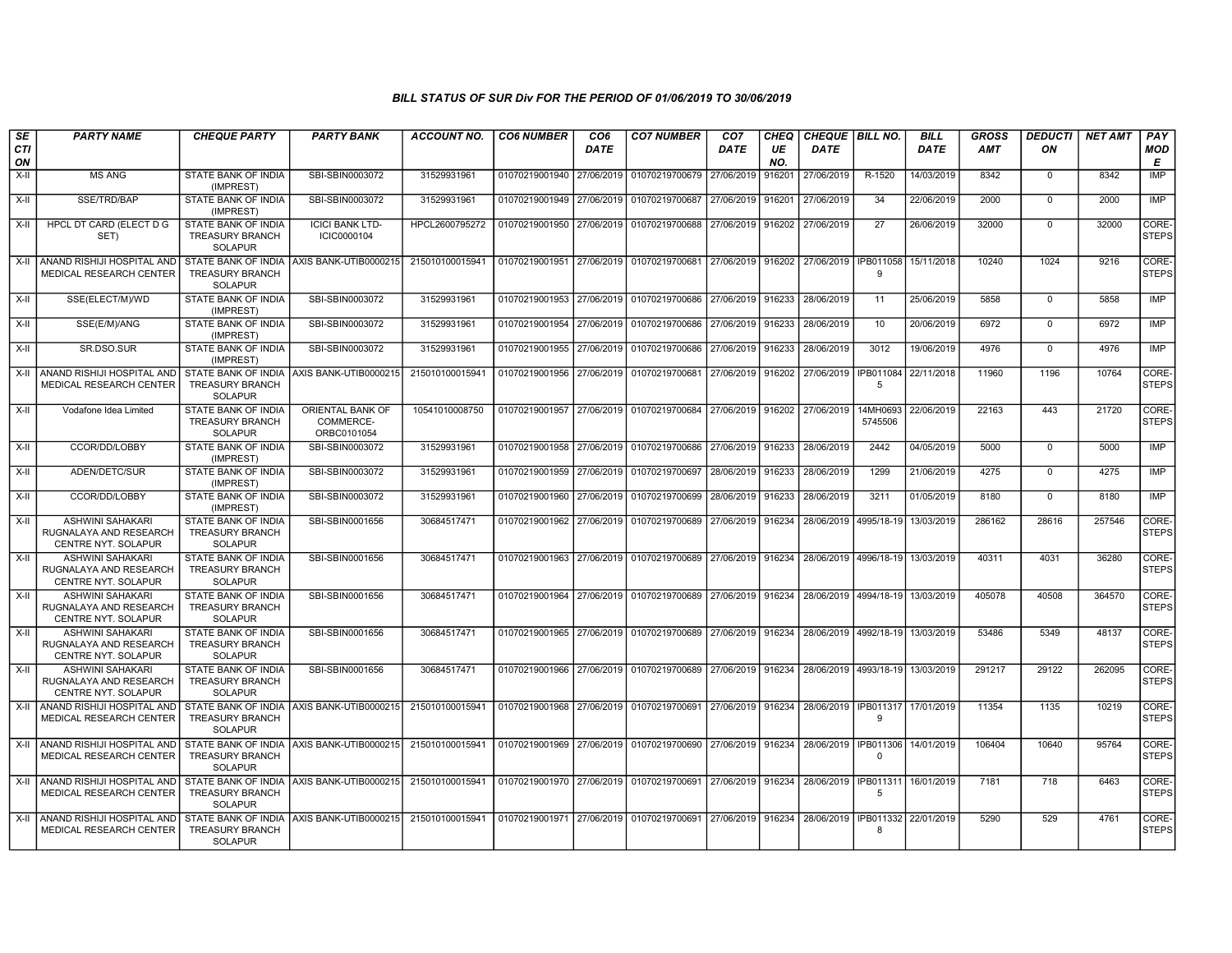| SE               | <b>PARTY NAME</b>                                                                                           | <b>CHEQUE PARTY</b>                                                    | <b>PARTY BANK</b>                          | ACCOUNT NO.     | <b>CO6 NUMBER</b>         | CO <sub>6</sub> | <b>CO7 NUMBER</b>                                                                                | CO <sub>7</sub> | CHEQ      | <b>CHEQUE BILL NO.</b>                   |                                    | <b>BILL</b>          | <b>GROSS</b> | <b>DEDUCTI</b> | <b>NET AMT</b> | PAY                   |
|------------------|-------------------------------------------------------------------------------------------------------------|------------------------------------------------------------------------|--------------------------------------------|-----------------|---------------------------|-----------------|--------------------------------------------------------------------------------------------------|-----------------|-----------|------------------------------------------|------------------------------------|----------------------|--------------|----------------|----------------|-----------------------|
| <b>CTI</b><br>ON |                                                                                                             |                                                                        |                                            |                 |                           | <b>DATE</b>     |                                                                                                  | DATE            | UE<br>NO. | DATE                                     |                                    | <b>DATE</b>          | <b>AMT</b>   | ON             |                | <b>MOD</b><br>E       |
| $X-II$           | ANAND RISHIJI HOSPITAL AND STATE BANK OF INDIA AXIS BANK-UTIB0000215<br><b>MEDICAL RESEARCH CENTER</b>      | TREASURY BRANCH<br><b>SOLAPUR</b>                                      |                                            | 215010100015941 | 01070219001972 27/06/2019 |                 | 01070219700691                                                                                   | 27/06/2019      | 916234    | 28/06/2019   IPB011233                   | $\Omega$                           | 25/12/2018           | 17138        | 1714           | 15424          | CORE-<br><b>STEPS</b> |
| X-II             | ANAND RISHIJI HOSPITAL AND STATE BANK OF INDIA<br><b>MEDICAL RESEARCH CENTER</b>                            | <b>TREASURY BRANCH</b><br>SOLAPUR                                      | AXIS BANK-UTIB0000215                      | 215010100015941 | 01070219001973 27/06/2019 |                 | 01070219700690                                                                                   | 27/06/2019      | 916234    | 28/06/2019                               | $\overline{1}$                     | IPB011329 21/01/2019 | 61751        | 6175           | 55576          | CORE-<br><b>STEPS</b> |
| $X-II$           | DRM/W/SUR                                                                                                   | <b>DIVISIONAL</b><br>CASHIER(P) SHOLAPUR                               | SILF CK-00000000000                        |                 | 01070219001975 27/06/2019 |                 | 01070219700699                                                                                   | 28/06/2019      | 916232    | 28/06/2019                               | 672409                             | 27/06/2019           | 2254         | $\Omega$       | 2254           | CASH                  |
| $X-H$            | SR.DEN/CO/SUR                                                                                               | STATE BANK OF INDIA<br>(IMPREST)                                       | SBI-SBIN0003072                            | 31529931961     | 01070219001976 27/06/2019 |                 | 01070219700699                                                                                   | 28/06/2019      | 916233    | 28/06/2019                               | 16501                              | 25/06/2019           | 5000         | $\mathbf 0$    | 5000           | IMP                   |
| X-II             | ASHWINI SAHAKARI<br>RUGNALAYA AND RESEARCH<br>CENTRE NYT. SOLAPUR                                           | STATE BANK OF INDIA<br><b>TREASURY BRANCH</b><br><b>SOLAPUR</b>        | SBI-SBIN0001656                            | 30684517471     | 01070219001977 27/06/2019 |                 | 01070219700693                                                                                   | 27/06/2019      | 916235    | 01/07/2019                               | 229422                             | 17/06/2019           | 147035       | 14704          | 132331         | CORE-<br><b>STEPS</b> |
| X-II             | ASHWINI SAHAKARI<br>RUGNALAYA AND RESEARCH<br><b>CENTRE NYT, SOLAPUR</b>                                    | <b>STATE BANK OF INDIA</b><br><b>TREASURY BRANCH</b><br><b>SOLAPUR</b> | SBI-SBIN0001656                            | 30684517471     | 01070219001978 27/06/2019 |                 | 01070219700693                                                                                   | 27/06/2019      | 916235    | 01/07/2019                               | 231017                             | 17/06/2019           | 373020       | 37302          | 335718         | CORE-<br><b>STEPS</b> |
| X-II             | <b>ASHWINI SAHAKARI</b><br>RUGNALAYA AND RESEARCH<br>CENTRE NYT. SOLAPUR                                    | STATE BANK OF INDIA<br><b>TREASURY BRANCH</b><br><b>SOLAPUR</b>        | SBI-SBIN0001656                            | 30684517471     |                           |                 | 01070219001979 27/06/2019 01070219700693                                                         | 27/06/2019      | 916235    | 01/07/2019                               | 231366                             | 17/06/2019           | 33164        | 3316           | 29848          | CORE-<br><b>STEPS</b> |
| X-II             | <b>ASHWINI SAHAKARI</b><br>RUGNALAYA AND RESEARCH<br>CENTRE NYT. SOLAPUR                                    | <b>STATE BANK OF INDIA</b><br><b>TREASURY BRANCH</b><br><b>SOLAPUR</b> | SBI-SBIN0001656                            | 30684517471     | 01070219001980            | 27/06/2019      | 01070219700693                                                                                   | 27/06/2019      | 916235    | 01/07/2019                               | 228553                             | 17/06/2019           | 67273        | 6727           | 60546          | CORE-<br><b>STEPS</b> |
| X-II             | CMS/SUR/GEN                                                                                                 | STATE BANK OF INDIA<br>(IMPREST)                                       | SBI-SBIN0003072                            | 31529931961     | 01070219001981            | 27/06/2019      | 01070219700699                                                                                   | 28/06/2019      | 916233    | 28/06/2019                               | 15                                 | 26/06/2019           | 42296        | $\mathbf 0$    | 42296          | <b>IMP</b>            |
| X-II             | <b>ASHWINI SAHAKARI</b><br>RUGNALAYA AND RESEARCH<br>CENTRE NYT. SOLAPUR                                    | STATE BANK OF INDIA<br><b>TREASURY BRANCH</b><br><b>SOLAPUR</b>        | SBI-SBIN0001656                            | 30684517471     | 01070219001982            | 27/06/2019      | 01070219700693                                                                                   | 27/06/2019      | 916235    | 01/07/2019                               | 228168                             | 17/06/2019           | 336757       | 33676          | 303081         | CORE-<br><b>STEPS</b> |
| X-II             | <b>SSE WORKS PVR</b>                                                                                        | STATE BANK OF INDIA<br>(IMPREST)                                       | SBI-SBIN0003072                            | 31529931961     | 01070219001988            | 28/06/2019      | 01070219700695                                                                                   | 28/06/2019      | 916233    | 28/06/2019                               | 790                                | 04/05/2019           | 4984         | $\mathbf{0}$   | 4984           | <b>IMP</b>            |
| X-II             | <b>SSE WORKS SUR</b>                                                                                        | STATE BANK OF INDIA<br>(IMPREST)                                       | SBI-SBIN0003072                            | 31529931961     | 01070219001989            | 28/06/2019      | 01070219700695                                                                                   | 28/06/2019      | 916233    | 28/06/2019                               | 1364                               | 11/06/2019           | 19580        | $\Omega$       | 19580          | <b>IMP</b>            |
| X-II             | SSE(TELE-N)/SUR/VEH                                                                                         | STATE BANK OF INDIA<br>(IMPREST)                                       | SBI-SBIN0003072                            | 31529931961     | 01070219001990 28/06/2019 |                 | 01070219700699                                                                                   | 28/06/2019      | 916233    | 28/06/2019 HTS/RAILT                     | EL/2018                            | 27/05/2019           | 3992         | $\Omega$       | 3992           | <b>IMP</b>            |
|                  | X-II ANAND RISHIJI HOSPITAL AND STATE BANK OF INDIA AXIS BANK-UTIB0000215<br><b>MEDICAL RESEARCH CENTER</b> | <b>TREASURY BRANCH</b><br><b>SOLAPUR</b>                               |                                            | 215010100015941 | 01070219001991            | 28/06/2019      | 01070219700700                                                                                   | 28/06/2019      | 916235    | 01/07/2019                               | <b>IPB011904</b><br>$\overline{1}$ | 14/01/2019           | 44101        | 4410           | 39691          | CORE-<br><b>STEPS</b> |
|                  | X-II ANAND RISHIJI HOSPITAL AND<br><b>MEDICAL RESEARCH CENTER</b>                                           | <b>TREASURY BRANCH</b><br><b>SOLAPUR</b>                               | STATE BANK OF INDIA AXIS BANK-UTIB0000215  | 215010100015941 | 01070219001992 28/06/2019 |                 | 01070219700700 28/06/2019                                                                        |                 |           | 916235 01/07/2019   IPB011370 30/01/2019 | <b>q</b>                           |                      | 43450        | 4345           | 39105          | CORE-<br><b>STEPS</b> |
| X-II             | ANAND RISHIJI HOSPITAL AND<br><b>MEDICAL RESEARCH CENTER</b>                                                | <b>TREASURY BRANCH</b><br><b>SOLAPUR</b>                               | STATE BANK OF INDIA AXIS BANK-UTIB0000215  | 215010100015941 | 01070219001993            | 28/06/2019      | 01070219700698                                                                                   | 28/06/2019      | 916235    | 01/07/2019   IPB011286   08/01/2019      | $\overline{7}$                     |                      | 19569        | 1957           | 17612          | CORE-<br><b>STEPS</b> |
|                  | X-II ANAND RISHIJI HOSPITAL AND I<br><b>MEDICAL RESEARCH CENTER</b>                                         | <b>TREASURY BRANCH</b><br><b>SOLAPUR</b>                               | STATE BANK OF INDIA LAXIS BANK-UTIB0000215 | 215010100015941 |                           |                 | 01070219001994 28/06/2019 01070219700698 28/06/2019 916235 01/07/2019 0PB011268 04/01/2019 01:01 |                 |           |                                          | 7                                  |                      | 4978         | 498            | 4480           | CORE-<br><b>STEPS</b> |
| X-II             | I ANAND RISHIJI HOSPITAL AND I<br>MEDICAL RESEARCH CENTER                                                   | STATE BANK OF INDIA<br><b>TREASURY BRANCH</b><br><b>SOLAPUR</b>        | AXIS BANK-UTIB0000215                      | 215010100015941 | 01070219001995 28/06/2019 |                 | 01070219700698 28/06/2019                                                                        |                 | 916235    | 01/07/2019 1                             | IPB011278 05/01/2019<br>3          |                      | 9595         | 960            | 8635           | CORE-<br><b>STEPS</b> |
| X-II             | ANAND RISHIJI HOSPITAL AND STATE BANK OF INDIA AXIS BANK-UTIB0000215<br>MEDICAL RESEARCH CENTER             | <b>TREASURY BRANCH</b><br><b>SOLAPUR</b>                               |                                            | 215010100015941 | 01070219001996 28/06/2019 |                 | │01070219700698│28/06/2019│916235│01/07/2019│IPB011335│23/01/2019                                |                 |           |                                          | 3                                  |                      | 11262        | 1126           | 10136          | CORE-<br><b>STEPS</b> |
| X-II             | ANAND RISHIJI HOSPITAL AND<br>MEDICAL RESEARCH CENTER                                                       | <b>TREASURY BRANCH</b><br><b>SOLAPUR</b>                               | STATE BANK OF INDIA AXIS BANK-UTIB0000215  | 215010100015941 | 01070219001997 28/06/2019 |                 | 01070219700698                                                                                   | 28/06/2019      | 916235    | 01/07/2019 I IPB011283 07/01/2019        | $\overline{7}$                     |                      | 21261        | 2126           | 19135          | CORE-<br><b>STEPS</b> |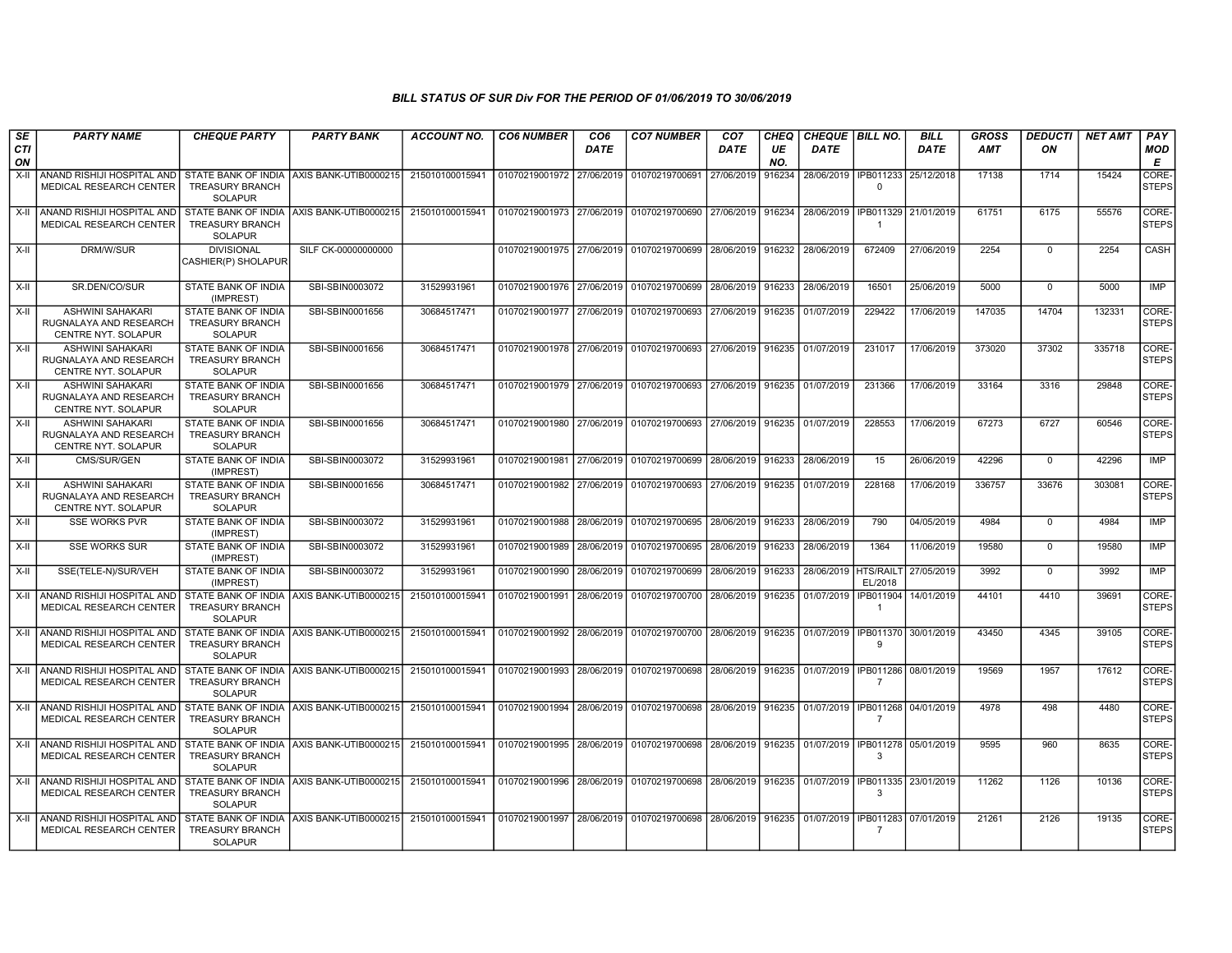| SE               | <b>PARTY NAME</b>                                     | <b>CHEQUE PARTY</b>                                                    | <b>PARTY BANK</b>                           | <b>ACCOUNT NO.</b>                                                                     | <b>CO6 NUMBER</b>         | CO <sub>6</sub> | <b>CO7 NUMBER</b>                                                               | CO <sub>7</sub>     | <b>CHEQ</b> | CHEQUE   BILL NO. |                 | <b>BILL</b> | <b>GROSS</b> | <b>DEDUCTI</b> | <b>NET AMT</b> | PAY                   |
|------------------|-------------------------------------------------------|------------------------------------------------------------------------|---------------------------------------------|----------------------------------------------------------------------------------------|---------------------------|-----------------|---------------------------------------------------------------------------------|---------------------|-------------|-------------------|-----------------|-------------|--------------|----------------|----------------|-----------------------|
| <b>CTI</b><br>ON |                                                       |                                                                        |                                             |                                                                                        |                           | <b>DATE</b>     |                                                                                 | <b>DATE</b>         | UE<br>NO.   | <b>DATE</b>       |                 | <b>DATE</b> | <b>AMT</b>   | ON             |                | MOD<br>E              |
| X-II             | ANAND RISHIJI HOSPITAL AND<br>MEDICAL RESEARCH CENTER | <b>STATE BANK OF INDIA</b><br><b>TREASURY BRANCH</b><br><b>SOLAPUR</b> | AXIS BANK-UTIB0000215                       | 215010100015941                                                                        | 01070219001998            | 28/06/2019      | 01070219700698                                                                  | 28/06/2019          | 916235      | 01/07/2019        | IPB011330<br>6  | 21/01/2019  | 15257        | 1526           | 13731          | CORE-<br><b>STEPS</b> |
| X-II             | <b>HPCL DT CARD</b>                                   | <b>STATE BANK OF INDIA</b><br><b>TREASURY BRANCH</b><br><b>SOLAPUR</b> | <b>ICICI BANK LTD-</b><br>ICIC0000104       | HPCL2600191902                                                                         |                           |                 | 01070219001999 28/06/2019 01070219700701 28/06/2019                             |                     | 916234      | 28/06/2019        | 11372           | 27/06/2019  | 356158       | $\Omega$       | 356158         | CORE-<br><b>STEPS</b> |
| X-II             | ADEN/TRACK/SUR                                        | <b>STATE BANK OF INDIA</b><br>(IMPREST)                                | SBI-SBIN0003072                             | 31529931961                                                                            | 01070219002000            |                 | 28/06/2019 01070219700716 02/07/2019                                            |                     | 916237      | 02/07/2019        | 1949            | 06/05/2019  | 4808         | $\mathbf 0$    | 4808           | <b>IMP</b>            |
| $X-H$            | <b>IPF/DI/SUR</b>                                     | STATE BANK OF INDIA<br>(IMPREST)                                       | SBI-SBIN0003072                             | 31529931961                                                                            | 01070219002001            | 28/06/2019      | 01070219700718                                                                  | 02/07/2019          | 916237      | 02/07/2019        | 30              | 12/06/2019  | 400          | $\mathbf{0}$   | 400            | <b>IMP</b>            |
| X-II             | TTE REST HOUSE SUR                                    | STATE BANK OF INDIA<br>(IMPREST)                                       | SBI-SBIN0003072                             | 31529931961                                                                            | 01070219002002            | 28/06/2019      | 01070219700718                                                                  | 02/07/2019          | 916237      | 02/07/2019        | 1195            | 27/02/2019  | 4824         | $\mathbf{0}$   | 4824           | IMP                   |
| X-II             | <b>VAISHALI S YEMUL</b>                               | STATE BANK OF INDIA<br><b>TREASURY BRANCH</b><br><b>SOLAPUR</b>        | THE FEDERAL BANK<br>LTD-FDRL0001758         | 17580100020868                                                                         | 01070219002003            | 28/06/2019      | 01070219700702                                                                  | 28/06/2019          | 916235      | 01/07/2019        | 533             | 21/06/2019  | 2700         | $\mathbf 0$    | 2700           | CORE-<br><b>STEPS</b> |
| X-II             | Dr Sonai Krishnamohan Rawal                           | STATE BANK OF INDIA<br><b>TREASURY BRANCH</b><br><b>SOLAPUR</b>        | SBI-SBIN0001656                             | 32985283014                                                                            | 01070219002004 28/06/2019 |                 | 01070219700702 28/06/2019                                                       |                     | 916235      | 01/07/2019        | 534             | 21/06/2019  | 1000         | $\mathbf{0}$   | 1000           | CORE-<br><b>STEPS</b> |
| $X-H$            | Dr Sonai Krishnamohan Rawal                           | <b>STATE BANK OF INDIA</b><br><b>TREASURY BRANCH</b><br><b>SOLAPUR</b> | SBI-SBIN0001656                             | 32985283014                                                                            |                           |                 | 01070219002005   28/06/2019   01070219700702   28/06/2019   916235              |                     |             | 01/07/2019        | 535             | 21/06/2019  | 3000         | $\Omega$       | 3000           | CORE-<br><b>STEPS</b> |
| X-II             | Dr Sonai Krishnamohan Rawal                           | STATE BANK OF INDIA<br><b>TREASURY BRANCH</b><br><b>SOLAPUR</b>        | SBI-SBIN0001656                             | 32985283014                                                                            | 01070219002006            |                 | 28/06/2019 01070219700702                                                       | 28/06/2019 916235   |             | 01/07/2019        | 536             | 21/06/2019  | 3000         | $\Omega$       | 3000           | CORE-<br><b>STEPS</b> |
| X-II             | Dr Sonai Krishnamohan Rawal                           | STATE BANK OF INDIA<br><b>TREASURY BRANCH</b><br><b>SOLAPUR</b>        | SBI-SBIN0001656                             | 32985283014                                                                            |                           |                 | 01070219002007 28/06/2019 01070219700702 28/06/2019 916235 01/07/2019           |                     |             |                   | 537             | 21/06/2019  | 3000         | $\Omega$       | 3000           | CORE-<br><b>STEPS</b> |
| X-II             | Dr Sonai Krishnamohan Rawal                           | <b>STATE BANK OF INDIA</b><br><b>TREASURY BRANCH</b><br><b>SOLAPUR</b> | SBI-SBIN0001656                             | 32985283014                                                                            | 01070219002008            |                 | 28/06/2019 01070219700702 28/06/2019 916235                                     |                     |             | 01/07/2019        | 538             | 21/06/2019  | 3000         | $\mathbf{0}$   | 3000           | CORE-<br><b>STEPS</b> |
| $X-II$           | Dr VINAYAK D DESHPANDE                                | STATE BANK OF INDIA<br><b>TREASURY BRANCH</b><br><b>SOLAPUR</b>        | <b>BANK OF INDIA-</b><br>BKID0000704        | 070410100002698                                                                        | 01070219002009            |                 | 28/06/2019 01070219700702                                                       | 28/06/2019          | 916235      | 01/07/2019        | 539             | 21/06/2019  | 3000         | 0              | 3000           | CORE-<br><b>STEPS</b> |
| X-II             | Dr VINAYAK D DESHPANDE                                | STATE BANK OF INDIA<br><b>TREASURY BRANCH</b><br><b>SOLAPUR</b>        | <b>BANK OF INDIA-</b><br>BKID0000704        | 070410100002698                                                                        |                           |                 | 01070219002010   28/06/2019   01070219700702   28/06/2019   916235   01/07/2019 |                     |             |                   | 540             | 21/06/2019  | 3000         | $\Omega$       | 3000           | CORE-<br><b>STEPS</b> |
| X-II             | PUBLIC SERVICES                                       | <b>TREASURY BRANCH</b><br><b>SOLAPUR</b>                               | STATE BANK OF INDIA   IDBI BANK-IBKL0478VSB | 005008200000052                                                                        |                           |                 | 01070219002011 28/06/2019 01070219700703                                        | 28/06/2019   916235 |             | 01/07/2019        | 22              | 07/06/2019  | 17700        | $\mathbf{0}$   | 17700          | CORE-<br><b>STEPS</b> |
| X-II             | <b>PUBLIC SERVICES</b>                                | <b>TREASURY BRANCH</b><br><b>SOLAPUR</b>                               | STATE BANK OF INDIA   IDBI BANK-IBKL0478VSB | 005008200000052                                                                        |                           |                 | 01070219002012 28/06/2019 01070219700703 28/06/2019 916235                      |                     |             | 01/07/2019        | 25              | 07/06/2019  | 2240         | $\mathbf 0$    | 2240           | CORE-<br><b>STEPS</b> |
| S                | <b>SBN CANDAUR PHARMACEUTICALS</b><br>PRIVATE LIMITED | <b>STATE BANK OF INDIA</b><br><b>TREASURY BRANCH</b><br><b>SOLAPUR</b> | <b>CORPORATION BANK-</b><br>CORP0000114     | 560361000047701                                                                        |                           |                 | 01070419000140 03/06/2019 01070419700062 04/06/2019 916140                      |                     |             | 06/06/2019        | CPPL-<br>00108  | 17/04/2019  | 35582        | $\mathbf{0}$   | 35582          | CORE-<br><b>STEPS</b> |
| <b>SBN</b><br>S  | M.H.MEDICUS PVT LTD                                   | <b>STATE BANK OF INDIA</b><br><b>TREASURY BRANCH</b><br><b>SOLAPUR</b> | <b>IDBI BANK LTD-</b><br><b>IBKL0000552</b> | 0552102000014252 01070419000141 03/06/2019 01070419700061 04/06/2019 916140 06/06/2019 |                           |                 |                                                                                 |                     |             |                   | MH/017          | 18/04/2019  | 11424        | 1021           | 10403          | CORE-<br><b>STEPS</b> |
| <b>SBN</b><br>S. | <b>ASHISH SURGICALS</b>                               | STATE BANK OF INDIA<br><b>TREASURY BRANCH</b><br><b>SOLAPUR</b>        | SBI-SBIN0000366                             | 53023965302                                                                            |                           |                 | 01070419000142 03/06/2019 01070419700062                                        | 04/06/2019 916140   |             | 06/06/2019        | 008/2019-<br>20 | 12/04/2019  | 31638        | $\Omega$       | 31638          | CORE-<br><b>STEPS</b> |
| <b>SBN</b><br>S. | <b>JAINAM PHARMA</b>                                  | <b>STATE BANK OF INDIA</b><br><b>TREASURY BRANCH</b><br><b>SOLAPUR</b> | <b>ICICI BANK LTD-</b><br>ICIC0000323       | 032351000012                                                                           |                           |                 | 01070419000143 03/06/2019 01070419700061 04/06/2019 916140 06/06/2019           |                     |             |                   | SI/260          | 11/04/2019  | 8453         | $\Omega$       | 8453           | CORE-<br><b>STEPS</b> |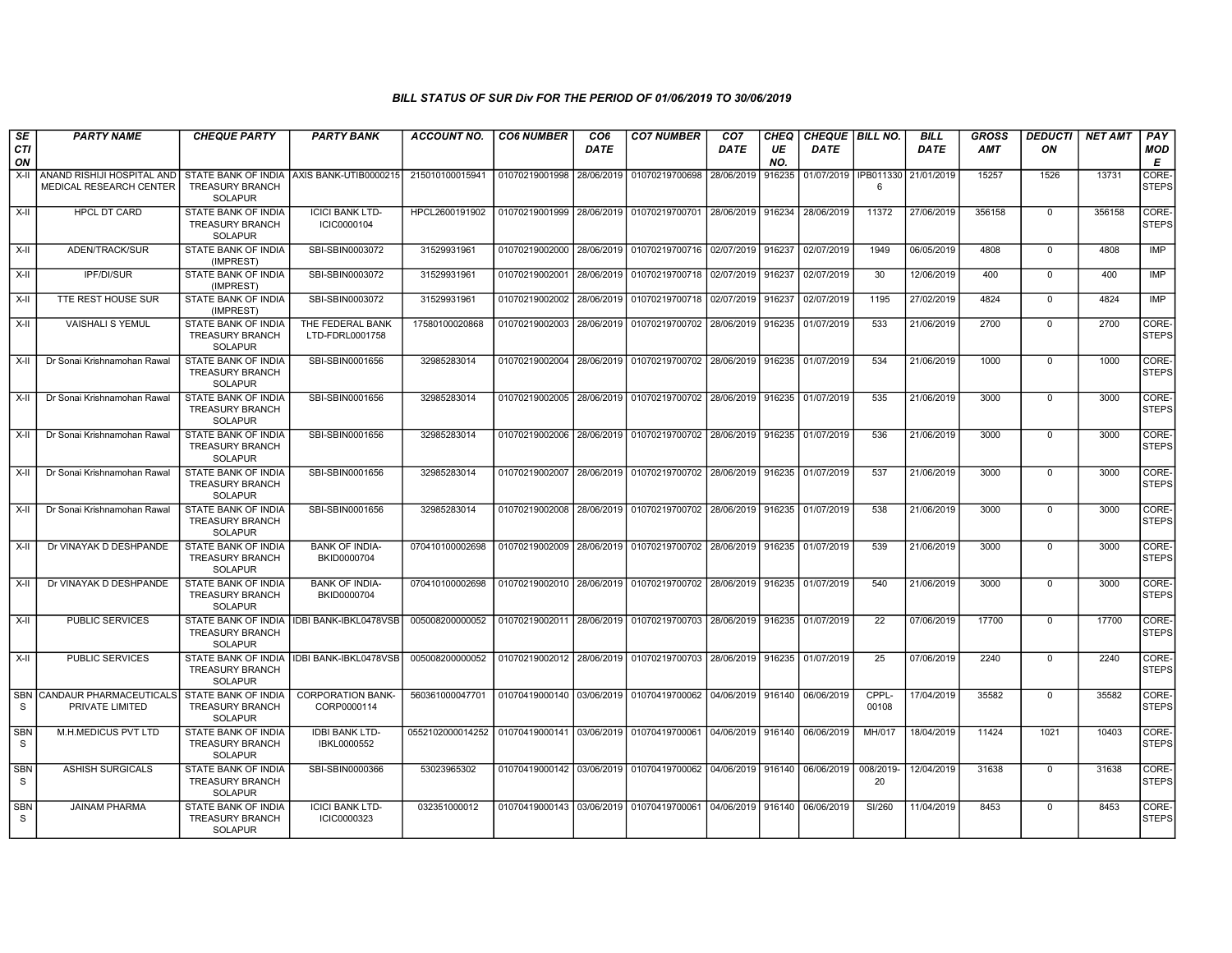| SE<br><b>CTI</b><br>ON | <b>PARTY NAME</b>                              | <b>CHEQUE PARTY</b>                                                    | <b>PARTY BANK</b>                                     | ACCOUNT NO.     | <b>CO6 NUMBER</b>                        | CO <sub>6</sub><br><b>DATE</b> | <b>CO7 NUMBER</b>                                                     | CO <sub>7</sub><br><b>DATE</b> | CHEQ<br>UE<br>NO. | <b>CHEQUE   BILL NO.</b><br><b>DATE</b> |                          | <b>BILL</b><br><b>DATE</b> | GROSS<br><b>AMT</b> | <b>DEDUCTI</b><br>ON | <b>NET AMT</b> | PAY<br>MOD<br>E       |
|------------------------|------------------------------------------------|------------------------------------------------------------------------|-------------------------------------------------------|-----------------|------------------------------------------|--------------------------------|-----------------------------------------------------------------------|--------------------------------|-------------------|-----------------------------------------|--------------------------|----------------------------|---------------------|----------------------|----------------|-----------------------|
| SBN<br>S.              | SAHIL ENTERPRISES                              | STATE BANK OF INDIA<br><b>TREASURY BRANCH</b><br><b>SOLAPUR</b>        | NKGSB CO-OP BANK<br>LTD-NKGS0000011                   | CA 2678         | 01070419000144                           | 03/06/2019                     | 01070419700061                                                        | 04/06/2019                     | 916140            | 06/06/2019                              | SAHIL 011                | 25/04/2019                 | 8161                | 326                  | 7835           | CORE-<br><b>STEPS</b> |
| <b>SBN</b><br>S        | <b>SAHIL ENTERPRISES</b>                       | STATE BANK OF INDIA<br><b>TREASURY BRANCH</b><br><b>SOLAPUR</b>        | <b>NKGSB CO-OP BANK</b><br>LTD-NKGS0000011            | CA 2678         |                                          |                                | 01070419000145 03/06/2019 01070419700061                              | 04/06/2019                     | 916140            | 06/06/2019                              | SAHIL-006 24/04/2019     |                            | 4989                | 40                   | 4949           | CORE-<br><b>STEPS</b> |
| <b>SBN</b><br>S        | NANDANA SURGICALS                              | STATE BANK OF INDIA<br>TREASURY BRANCH<br><b>SOLAPUR</b>               | STATE BANK OF INDIA-<br>SBIN0014914                   | 62329157391     |                                          |                                | 01070419000146 03/06/2019 01070419700062                              | 04/06/2019                     | 916140            | 06/06/2019                              | NSI-<br>0014/2019-<br>20 | 11/04/2019                 | 26253               | 545                  | 25708          | CORE-<br>STEPS        |
| <b>SBN</b><br>S.       | <b>KEPS PHARMA</b>                             | <b>STATE BANK OF INDIA</b><br><b>TREASURY BRANCH</b><br><b>SOLAPUR</b> | <b>YES BANK-</b><br>YESB0000458                       | 045884600000077 |                                          |                                | 01070419000148 03/06/2019 01070419700061 04/06/2019 916140            |                                |                   | 06/06/2019                              | isi/43                   | 08/04/2019                 | 24640               | 1006                 | 23634          | CORE-<br><b>STEPS</b> |
| <b>SBN</b><br>S        | <b>ARIHANT MEDITECH</b>                        | <b>STATE BANK OF INDIA</b><br><b>TREASURY BRANCH</b><br><b>SOLAPUR</b> | <b>ICICI BANK LTD-</b><br>ICIC0000323                 | 032305002638    |                                          |                                | 01070419000149 03/06/2019 01070419700062                              | 04/06/2019                     | 916140            | 06/06/2019                              | R/8                      | 27/04/2019                 | 44016               | 20                   | 43996          | CORE-<br><b>STEPS</b> |
| <b>SBN</b><br>S        | DELPHA DRUGS AND<br>PHARMACEUTICALS INDIA      | STATE BANK OF INDIA<br><b>TREASURY BRANCH</b><br><b>SOLAPUR</b>        | <b>BANK OF INDIA-</b><br>BKID0000035                  | 003520110000329 | 01070419000150 03/06/2019 01070419700061 |                                |                                                                       | 04/06/2019                     | 916140            | 06/06/2019                              | S/179                    | 23/04/2019                 | 16800               | 672                  | 16128          | CORE-<br><b>STEPS</b> |
| <b>SBN</b><br>S        | DELPHA DRUGS AND<br>PHARMACEUTICALS INDIA      | STATE BANK OF INDIA<br><b>TREASURY BRANCH</b><br><b>SOLAPUR</b>        | <b>BANK OF INDIA-</b><br>BKID0000035                  | 003520110000329 | 01070419000151 03/06/2019                |                                | 01070419700061 04/06/2019                                             |                                | 916140            | 06/06/2019                              | S/184                    | 23/04/2019                 | 7594                | 608                  | 6986           | CORE-<br><b>STEPS</b> |
| <b>SBN</b><br>S.       | <b>SHREE PHARMA</b>                            | <b>STATE BANK OF INDIA</b><br><b>TREASURY BRANCH</b><br><b>SOLAPUR</b> | SBI-SBIN0003428                                       | 32392260351     |                                          |                                | 01070419000152 03/06/2019 01070419700061 04/06/2019 916140 06/06/2019 |                                |                   |                                         | H/82                     | 10/04/2019                 | 8512                | 170                  | 8342           | CORE-<br><b>STEPS</b> |
| SBN<br>S               | <b>GENUS ELECTROTECH</b><br>LIMITED-GANDHIDHAM | STATE BANK OF INDIA<br><b>TREASURY BRANCH</b><br><b>SOLAPUR</b>        | <b>IDBI BANK LTD-</b><br>IBKL0000142                  | 142655100000578 |                                          |                                | 01070419000153 04/06/2019 01070419700063                              | 04/06/2019 916140              |                   | 06/06/2019                              | 5994                     | 06/01/2018                 | 208320              | 8333                 | 199987         | CORE-<br><b>STEPS</b> |
| <b>SBN</b><br>S        | ROCKET ELECTRIC INDIA-<br><b>CHENNAI</b>       | <b>STATE BANK OF INDIA</b><br><b>TREASURY BRANCH</b><br><b>SOLAPUR</b> | STATE BANK OF INDIA-<br>SBIN0001017                   | 31705684900     |                                          |                                | 01070419000154 04/06/2019 01070419700063                              | 04/06/2019   916140            |                   | 06/06/2019                              | 10732                    | 28/01/2019                 | 127411              | $\mathbf 0$          | 127411         | CORE-<br><b>STEPS</b> |
| <b>SBN</b><br>S.       | BEMCO HYDRAULICS LIMITED                       | STATE BANK OF INDIA<br><b>TREASURY BRANCH</b><br><b>SOLAPUR</b>        | <b>BANK OF</b><br>MAHARASHTRA-<br>MAHB0000031         | 20098668226     |                                          |                                | 01070419000155 04/06/2019 01070419700063                              | 04/06/2019                     | 916140            | 06/06/2019                              | SP/629                   | 28/03/2019                 | 833080              | 130751               | 702329         | CORE-<br><b>STEPS</b> |
| <b>SBN</b><br>S.       | <b>Sreeram Minerals</b>                        | STATE BANK OF INDIA<br><b>TREASURY BRANCH</b><br><b>SOLAPUR</b>        | <b>ICICI BANK LTD-</b><br>ICIC0006310                 | 631005016465    |                                          |                                | 01070419000156 04/06/2019 01070419700063                              | 04/06/2019 916140              |                   | 06/06/2019                              | 722/2019-<br>20          | 29/04/2019                 | 480367              | 57187                | 423180         | CORE-<br><b>STEPS</b> |
| <b>SBN</b><br>S        | <b>BEMCO HYDRAULICS LIMITED</b>                | STATE BANK OF INDIA<br><b>TREASURY BRANCH</b><br><b>SOLAPUR</b>        | <b>BANK OF</b><br>MAHARASHTRA-<br>MAHB0000031         | 20098668226     |                                          |                                | 01070419000157 04/06/2019 01070419700063 04/06/2019 916140            |                                |                   | 06/06/2019                              | SP/630                   | 28/03/2019                 | 416540              | 65376                | 351164         | CORE-<br><b>STEPS</b> |
| <b>SBN</b><br>S        | ORIENT AUTOMATION                              | STATE BANK OF INDIA<br><b>TREASURY BRANCH</b><br><b>SOLAPUR</b>        | KOTAK MAHINDRA<br><b>BANK LIMITED-</b><br>KKBK0004204 | 840011000181    |                                          |                                | 01070419000161 06/06/2019 01070419700064 06/06/2019 916140            |                                |                   | 06/06/2019                              | 72                       | 06/05/2019                 | 215784              | $^{\circ}$           | 215784         | CORE-<br>STEPS        |
| <sub>S</sub>           | SBN   General Auto Electric Corporation        | STATE BANK OF INDIA<br><b>TREASURY BRANCH</b><br><b>SOLAPUR</b>        | <b>BANK OF INDIA-</b><br>BKID0000038                  | 003830100000580 |                                          |                                | 01070419000164 06/06/2019 01070419700065 06/06/2019 916148 07/06/2019 |                                |                   |                                         | A-19-024                 | 23/04/2019                 | 469346              | 7955                 | 461391         | CORE-<br>STEPS        |
| <b>SBN</b><br>S        | <b>SPAN ENTERPRISES</b>                        | <b>TREASURY BRANCH</b><br><b>SOLAPUR</b>                               | STATE BANK OF INDIA AXIS BANK-UTIB0000219             | 917030024355041 |                                          |                                | 01070419000165 07/06/2019 01070419700066 07/06/2019 916148            |                                |                   | 07/06/2019                              | SA/126                   | 13/04/2019                 | 370374              | 6614                 | 363760         | CORE-<br><b>STEPS</b> |
| SBN<br>S               | <b>SPAN ENTERPRISES</b>                        | <b>TREASURY BRANCH</b><br><b>SOLAPUR</b>                               | STATE BANK OF INDIA AXIS BANK-UTIB0000219             | 917030024355041 |                                          |                                | 01070419000166 07/06/2019 01070419700066 07/06/2019 916148            |                                |                   | 07/06/2019                              | SA/192                   | 20/04/2019                 | 199763              | $\overline{20}$      | 199743         | CORE-<br><b>STEPS</b> |
| -S                     | SBN VJ INTERIOR PRIVATE LIMITED                | STATE BANK OF INDIA<br><b>TREASURY BRANCH</b><br><b>SOLAPUR</b>        | <b>ICICI BANK LTD-</b><br>ICIC0000330                 | 033005006386    |                                          |                                | 01070419000167 07/06/2019 01070419700067 07/06/2019 916151            |                                |                   | 10/06/2019 VJ/0013/19 06/04/2019        | 20                       |                            | 9625                | $\mathbf 0$          | 9625           | CORE-<br><b>STEPS</b> |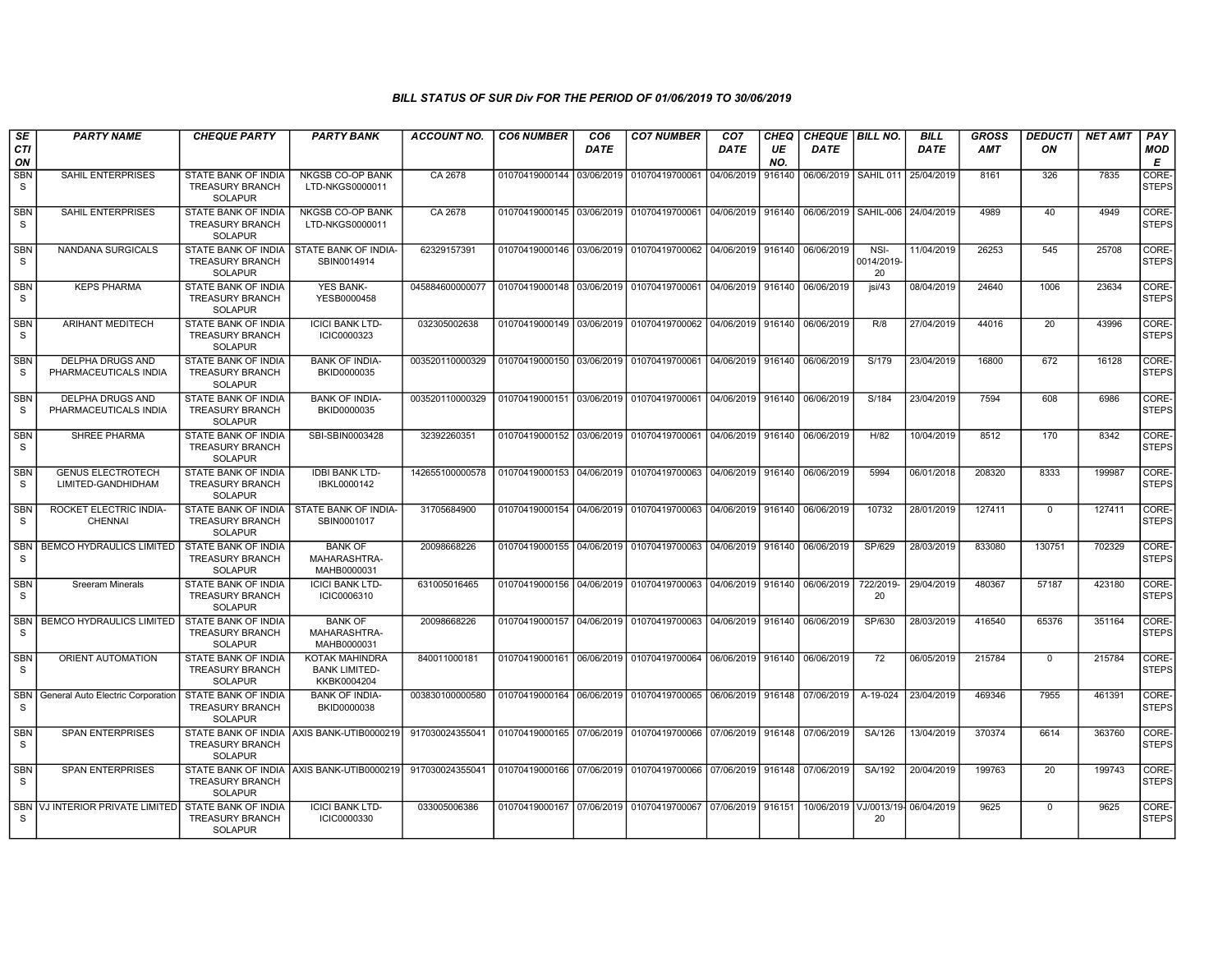| SE<br><b>CTI</b><br>ON | <b>PARTY NAME</b>                              | <b>CHEQUE PARTY</b>                                                    | <b>PARTY BANK</b>                             | ACCOUNT NO.                                                                           | <b>CO6 NUMBER</b> | CO <sub>6</sub><br><b>DATE</b> | <b>CO7 NUMBER</b>                                          | CO <sub>7</sub><br><b>DATE</b> | CHEQ<br>UE<br>NO. | <b>CHEQUE   BILL NO.</b><br><b>DATE</b> |                                | <b>BILL</b><br><b>DATE</b> | <b>GROSS</b><br><b>AMT</b> | <b>DEDUCTI</b><br>ON | NET AMT | PAY<br><b>MOD</b><br>Е      |
|------------------------|------------------------------------------------|------------------------------------------------------------------------|-----------------------------------------------|---------------------------------------------------------------------------------------|-------------------|--------------------------------|------------------------------------------------------------|--------------------------------|-------------------|-----------------------------------------|--------------------------------|----------------------------|----------------------------|----------------------|---------|-----------------------------|
| <b>SBN</b><br>S        | PRAVIN TRADING COMPANY                         | STATE BANK OF INDIA<br><b>TREASURY BRANCH</b><br><b>SOLAPUR</b>        | <b>UCO BANK-</b><br>UCBA0002282               | 22820210000151                                                                        | 01070419000170    | 07/06/2019                     | 01070419700068                                             | 07/06/2019                     | 916159            | 12/06/2019                              | 083                            | 10/05/2019                 | 97560                      | $\mathbf 0$          | 97560   | <b>CORE</b><br>STEPS        |
| SBN<br>S.              | SMART FIRE ENGINEERS<br><b>SOLAPUR</b>         | STATE BANK OF INDIA<br><b>TREASURY BRANCH</b><br><b>SOLAPUR</b>        | <b>BANK OF</b><br>MAHARASHTRA-<br>MAHB0001128 | 60289864555                                                                           |                   |                                | 01070419000174 11/06/2019 01070419700069                   | 11/06/2019                     | 916159            | 12/06/2019                              | 06/19-20                       | 22/04/2019                 | 25960                      | $\mathbf 0$          | 25960   | CORE-<br><b>STEPS</b>       |
| SBN<br>S.              | ANIL RADIO HOUSE                               | STATE BANK OF INDIA<br><b>TREASURY BRANCH</b><br><b>SOLAPUR</b>        | YES BANK LTD-<br>YESB0000050                  | 005084100000073                                                                       | 01070419000177    |                                | 11/06/2019 01070419700070                                  | 11/06/2019                     | 916159            | 12/06/2019                              | AGR370                         | 24/05/2019                 | 18100                      | 91                   | 18009   | <b>CORE</b><br><b>STEPS</b> |
| SBN<br>S.              | <b>GANAPATHY INDUSTRIES-</b><br><b>CHENNAI</b> | <b>STATE BANK OF INDIA</b><br><b>TREASURY BRANCH</b><br><b>SOLAPUR</b> | <b>INDIAN BANK-</b><br><b>IDIB000P001</b>     | 865005482                                                                             | 01070419000178    |                                | 12/06/2019 01070419700071                                  | 12/06/2019                     | 916164            | 14/06/2019                              | 172                            | 03/05/2019                 | 28350                      | $\mathbf 0$          | 28350   | CORE-<br><b>STEPS</b>       |
| <b>SBN</b><br>S        | <b>GLT AQUA TECH</b>                           | STATE BANK OF INDIA<br><b>TREASURY BRANCH</b><br><b>SOLAPUR</b>        | STATE BANK OF INDIA-<br>SBIN0006940           | 33623887353                                                                           | 01070419000180    |                                | 12/06/2019 01070419700072                                  | 12/06/2019                     | 916164            | 14/06/2019                              | GST/TI/18<br>19/25             | 08/02/2019                 | 84000                      | 840                  | 83160   | <b>CORE</b><br><b>STEPS</b> |
| SBN<br>S               | <b>VIJAYA TRADING</b><br>CORPORATION           | STATE BANK OF INDIA<br><b>TREASURY BRANCH</b><br><b>SOLAPUR</b>        | <b>BANK OF BARODA-</b><br><b>BARB0KARVEN</b>  | 38610200000109                                                                        | 01070419000181    | 12/06/2019                     | 01070419700073                                             | 12/06/2019                     | 916164            | 14/06/2019                              | 86                             | 17/02/2019                 | 33360                      | $\overline{0}$       | 33360   | CORE-<br><b>STEPS</b>       |
| SBN<br>S               | <b>KEPS PHARMA</b>                             | STATE BANK OF INDIA<br><b>TREASURY BRANCH</b><br><b>SOLAPUR</b>        | <b>YES BANK-</b><br>YESB0000458               | 045884600000077                                                                       | 01070419000182    | 13/06/2019                     | 01070419700074                                             | 13/06/2019                     | 916164            | 14/06/2019                              | <b>JSI/233</b>                 | 04/05/2019                 | 6440                       | 258                  | 6182    | CORE-<br><b>STEPS</b>       |
| <b>SBN</b><br>S.       | <b>JAINAM PHARMA</b>                           | STATE BANK OF INDIA<br><b>TREASURY BRANCH</b><br><b>SOLAPUR</b>        | <b>ICICI BANK LTD-</b><br>ICIC0000323         | 032351000012                                                                          | 01070419000183    |                                | 13/06/2019 01070419700074 13/06/2019 916164                |                                |                   | 14/06/2019                              | SI/1086                        | 13/05/2019                 | 3719                       | $\mathbf 0$          | 3719    | CORE-<br><b>STEPS</b>       |
| <b>SBN</b><br>S        | NANDANA SURGICALS                              | STATE BANK OF INDIA<br><b>TREASURY BRANCH</b><br><b>SOLAPUR</b>        | STATE BANK OF INDIA-<br>SBIN0014914           | 62329157391                                                                           | 01070419000184    |                                | 13/06/2019 01070419700074                                  | 13/06/2019 916164              |                   | 14/06/2019                              | NSI-<br>0108/2019-<br>20       | 14/05/2019                 | 3181                       | $\mathbf 0$          | 3181    | CORE-<br><b>STEPS</b>       |
| <b>SBN</b><br>S.       | ARA ENGINEERING WORKS<br><b>MUMBAIL</b>        | STATE BANK OF INDIA<br><b>TREASURY BRANCH</b><br><b>SOLAPUR</b>        | <b>SYNDICATE BANK-</b><br>SYNB0005082         | 50571010013034                                                                        | 01070419000185    |                                | 13/06/2019 01070419700075                                  | 13/06/2019 916165              |                   | 14/06/2019                              | 47                             | 27/12/2018                 | 159984                     | 3200                 | 156784  | CORE-<br><b>STEPS</b>       |
| <b>SBN</b><br>S.       | SHIV TRADING CORPORATION                       | <b>STATE BANK OF INDIA</b><br><b>TREASURY BRANCH</b><br><b>SOLAPUR</b> | <b>BANK OF</b><br>MAHARASHTRA-<br>MAHB0000973 | 20099311569                                                                           | 01070419000186    |                                | 13/06/2019 01070419700075 13/06/2019 916165                |                                |                   | 14/06/2019                              | STC/2019-<br>20/004            | 12/04/2019                 | 172765                     | 8638                 | 164127  | CORE-<br><b>STEPS</b>       |
| SBN<br>S.              | VIJAY ELECTRONICS NEW<br>DELHI                 | STATE BANK OF INDIA<br><b>TREASURY BRANCH</b><br><b>SOLAPUR</b>        | <b>BANK OF INDIA-</b><br>BKID0006029          | 602927100020178                                                                       | 01070419000188    |                                | 13/06/2019 01070419700076                                  | 13/06/2019   916165            |                   | 14/06/2019                              | 10/19-20                       | 27/05/2019                 | 250349                     | 4244                 | 246105  | CORE-<br><b>STEPS</b>       |
| <b>SBN</b><br>S.       | PRAVIN TRADING COMPANY                         | STATE BANK OF INDIA<br><b>TREASURY BRANCH</b><br><b>SOLAPUR</b>        | <b>UCO BANK-</b><br>UCBA0002282               | 22820210000151                                                                        | 01070419000191    |                                | 14/06/2019 01070419700077                                  | 14/06/2019                     | 916168            | 17/06/2019                              | 076                            | 27/03/2019                 | 57225                      | $\mathbf 0$          | 57225   | CORE-<br>STEPS              |
| SBN<br>S.              | UNIVERSAL TYPEWRITERS                          | <b>STATE BANK OF INDIA</b><br><b>TREASURY BRANCH</b><br><b>SOLAPUR</b> | <b>INDIAN OVERSEAS</b><br>BANK-IOBA0000335    | 033502000000170                                                                       |                   |                                | 01070419000193 17/06/2019 01070419700078 17/06/2019 916173 |                                |                   | 18/06/2019                              | 11711                          | 16/01/2019                 | 7500                       | 0                    | 7500    | CORE-<br>STEPS              |
| S.                     | SBN   DHANESH TRADING COMPANY                  | STATE BANK OF INDIA<br><b>TREASURY BRANCH</b><br><b>SOLAPUR</b>        | PUNJAB AND SIND<br><b>BANK-PSIB0000779</b>    | 07791300000469                                                                        |                   |                                | 01070419000194 17/06/2019 01070419700079 17/06/2019 916173 |                                |                   | 18/06/2019                              | 076                            | 28/03/2019                 | 153048                     | $\mathbf 0$          | 153048  | CORE-<br><b>STEPS</b>       |
| <b>SBN</b><br>S.       | <b>B J CORPORATION</b>                         | STATE BANK OF INDIA<br><b>TREASURY BRANCH</b><br><b>SOLAPUR</b>        | SBI-SBIN0001967                               | 34587280407                                                                           |                   |                                | 01070419000195 17/06/2019 01070419700079                   | 17/06/2019 916173              |                   | 18/06/2019                              | 65                             | 30/03/2019                 | 48000                      | 1200                 | 46800   | CORE-<br><b>STEPS</b>       |
| <b>SBN</b><br>S.       | <b>SUN ENTERPRISES</b>                         | STATE BANK OF INDIA<br><b>TREASURY BRANCH</b><br><b>SOLAPUR</b>        | <b>IDBI BANK LTD-</b><br>IBKL0000039          | 0039102000034973   01070419000196   17/06/2019   01070419700079   17/06/2019   916173 |                   |                                |                                                            |                                |                   | 18/06/2019                              | 334                            | 21/01/2019                 | 38056                      | $\mathbf 0$          | 38056   | CORE-<br><b>STEPS</b>       |
| <b>SBN</b><br>S.       | <b>NANDANA SURGICALS</b>                       | STATE BANK OF INDIA<br><b>TREASURY BRANCH</b><br><b>SOLAPUR</b>        | STATE BANK OF INDIA-<br>SBIN0014914           | 62329157391                                                                           | 01070419000197    |                                | 17/06/2019 01070419700081                                  | 18/06/2019                     | 916179            | 19/06/2019                              | NSI-<br>0105/20192<br>$\Omega$ | 13/05/2019                 | 5240                       | 105                  | 5135    | CORE-<br><b>STEPS</b>       |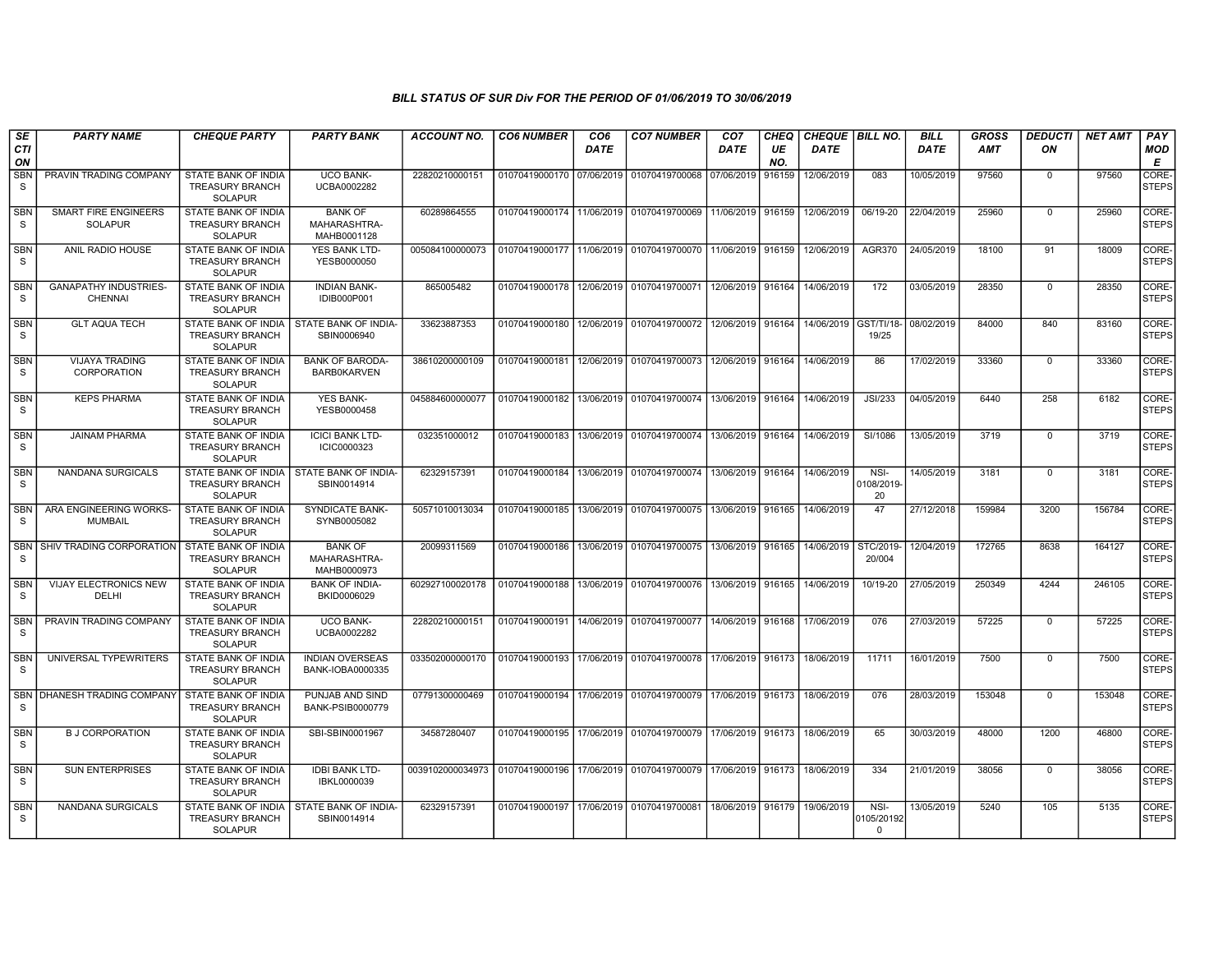| SE<br><b>CTI</b>           | <b>PARTY NAME</b>                                                   | <b>CHEQUE PARTY</b>                                                    | <b>PARTY BANK</b>                                      | <b>ACCOUNT NO.</b> | <b>CO6 NUMBER</b>                        | CO <sub>6</sub><br><b>DATE</b> | <b>CO7 NUMBER</b>                                                               | CO <sub>7</sub><br><b>DATE</b> | CHEQ<br>UE | CHEQUE   BILL NO.<br><b>DATE</b> |                           | <b>BILL</b><br><b>DATE</b> | GROSS<br>AMT | <b>DEDUCTI</b><br>ON | <b>NET AMT</b> | PAY<br><b>MOD</b>     |
|----------------------------|---------------------------------------------------------------------|------------------------------------------------------------------------|--------------------------------------------------------|--------------------|------------------------------------------|--------------------------------|---------------------------------------------------------------------------------|--------------------------------|------------|----------------------------------|---------------------------|----------------------------|--------------|----------------------|----------------|-----------------------|
| ON                         |                                                                     |                                                                        |                                                        |                    |                                          |                                |                                                                                 |                                | NO.        |                                  |                           |                            |              |                      |                | E                     |
| <b>SBN</b><br>S            | CAVITAK MARKETING PRIVATE<br>LIMITED                                | STATE BANK OF INDIA<br><b>TREASURY BRANCH</b><br><b>SOLAPUR</b>        | STATE BANK OF INDIA-<br>SBIN0003092                    | 32192001993        | 01070419000198                           | 18/06/2019                     | 01070419700080                                                                  | 18/06/2019                     | 916173     | 18/06/2019                       | S/G/May/1/<br>19-20       | 06/05/2019                 | 49513        | $\mathbf 0$          | 49513          | CORE-<br><b>STEPS</b> |
| <b>SBN</b><br>S            | LYKA LABS LIMITED                                                   | <b>STATE BANK OF INDIA</b><br><b>TREASURY BRANCH</b><br><b>SOLAPUR</b> | SBI-SBIN0001885                                        | 10150822548        | 01070419000199 18/06/2019 01070419700081 |                                |                                                                                 | 18/06/2019                     | 916179     | 19/06/2019                       | S1/9                      | 08/04/2019                 | 11592        | $\Omega$             | 11592          | CORE-<br><b>STEPS</b> |
| <b>SBN</b><br>S            | <b>KEPS PHARMA</b>                                                  | STATE BANK OF INDIA<br><b>TREASURY BRANCH</b><br><b>SOLAPUR</b>        | <b>YES BANK-</b><br>YESB0000458                        | 045884600000077    | 01070419000200                           |                                | 18/06/2019 01070419700081                                                       | 18/06/2019                     | 916179     | 19/06/2019                       | <b>JSI/218</b>            | 03/05/2019                 | 2701         | 0                    | 2701           | CORE-<br><b>STEPS</b> |
| <b>SBN</b><br>S.           | <b>KEPS PHARMA</b>                                                  | <b>STATE BANK OF INDIA</b><br><b>TREASURY BRANCH</b><br><b>SOLAPUR</b> | <b>YES BANK-</b><br>YESB0000458                        | 045884600000077    | 01070419000201                           |                                | 18/06/2019 01070419700081                                                       | 18/06/2019                     | 916179     | 19/06/2019                       | <b>JSI/178</b>            | 25/04/2019                 | 2188         | $\mathbf 0$          | 2188           | CORE-<br><b>STEPS</b> |
| <b>SBN</b><br><sub>S</sub> | <b>KEPS PHARMA</b>                                                  | <b>STATE BANK OF INDIA</b><br><b>TREASURY BRANCH</b><br>SOLAPUR        | YES BANK-<br>YESB0000458                               | 045884600000077    | 01070419000202                           |                                | 18/06/2019 01070419700081                                                       | 18/06/2019                     | 916179     | 19/06/2019                       | <b>JSI/181</b>            | 25/04/2019                 | 2097         | $\mathbf 0$          | 2097           | CORE-<br><b>STEPS</b> |
| <b>SBN</b><br>S            | <b>KEPS PHARMA</b>                                                  | STATE BANK OF INDIA<br><b>TREASURY BRANCH</b><br><b>SOLAPUR</b>        | YES BANK-<br>YESB0000458                               | 045884600000077    | 01070419000203                           | 18/06/2019                     | 01070419700081                                                                  | 18/06/2019                     | 916179     | 19/06/2019                       | <b>JSI/172</b>            | 23/04/2019                 | 6344         | $\mathbf 0$          | 6344           | CORE-<br>STEPS        |
| <b>SBN</b><br>S            | JAYSHREE ENGINEERING<br>WORKS-KOLKATA                               | <b>STATE BANK OF INDIA</b><br><b>TREASURY BRANCH</b><br><b>SOLAPUR</b> | UNION BANK OF INDIA-<br>UBIN0530182                    | 301805040020229    | 01070419000204                           | 18/06/2019                     | 01070419700082                                                                  | 18/06/2019                     | 916179     | 19/06/2019                       | 30                        | 07/05/2019                 | 91392        | $\Omega$             | 91392          | CORE-<br><b>STEPS</b> |
| <b>SBN</b><br>S            | HINDUSTAN PETROLEUM<br><b>CORPORATION LIMITED-</b><br><b>MUMBAI</b> | STATE BANK OF INDIA<br><b>TREASURY BRANCH</b><br><b>SOLAPUR</b>        | HDFC-HDFC0000240                                       | 301812886600       | 01070419000206                           |                                | 19/06/2019 01070419700083                                                       | 19/06/2019 916185              |            | 20/06/2019                       | 14546GI19<br>001789       | 16/05/2019                 | 659148       | 11172                | 647976         | CORE-<br><b>STEPS</b> |
| <b>SBN</b><br>S            | ASCENETH LIGHTING<br>SOLUTION                                       | STATE BANK OF INDIA<br><b>TREASURY BRANCH</b><br><b>SOLAPUR</b>        | <b>IDBI BANK LTD-</b><br>IBKL0000885                   | 0885651100000365   | 01070419000207                           |                                | 19/06/2019 01070419700084                                                       |                                |            | 19/06/2019 916185 20/06/2019     | GST453                    | 15/03/2019                 | 160000       | 1600                 | 158400         | CORE-<br><b>STEPS</b> |
| <b>SBN</b><br><sub>S</sub> | SANCHAR COMMUNICATION<br>SYSTEMS-NEW DELHI                          | <b>STATE BANK OF INDIA</b><br><b>TREASURY BRANCH</b><br><b>SOLAPUR</b> | <b>ICICI BANK LTD-</b><br>ICIC0000716                  | 071605001647       |                                          |                                | 01070419000208 20/06/2019 01070419700085                                        | 20/06/2019                     | 916185     | 20/06/2019                       | <b>SCS/19-</b><br>20/0163 | 01/06/2019                 | 28320        | $\mathbf 0$          | 28320          | CORE-<br><b>STEPS</b> |
| <b>SBN</b><br>S            | <b>DEEP ENTERPRISES</b>                                             | <b>STATE BANK OF INDIA</b><br><b>TREASURY BRANCH</b><br><b>SOLAPUR</b> | THE SARASWAT CO-<br>OPERATIVE BANK LTD-<br>SRCB0000197 | 197500100000184    |                                          |                                | 01070419000209 20/06/2019 01070419700086 20/06/2019                             |                                |            | 916185 20/06/2019                | DRM/0093                  | 04/06/2019                 | 2240         | $\mathbf 0$          | 2240           | CORE-<br>STEPS        |
| <b>SBN</b><br><sub>S</sub> | <b>KEPS PHARMA</b>                                                  | <b>STATE BANK OF INDIA</b><br><b>TREASURY BRANCH</b><br><b>SOLAPUR</b> | <b>YES BANK-</b><br>YESB0000458                        | 045884600000077    |                                          |                                | 01070419000210   20/06/2019   01070419700086   20/06/2019   916185   20/06/2019 |                                |            |                                  | <b>JSI/374</b>            | 22/05/2019                 | 3584         | 358                  | 3226           | CORE-<br><b>STEPS</b> |
| <b>SBN</b><br>S            | ROMAN NETWORKS PVT.LTD                                              | STATE BANK OF INDIA<br><b>TREASURY BRANCH</b><br><b>SOLAPUR</b>        | KOTAK MAHINDRA<br><b>BANK-KKBK0000203</b>              | 8511853726         | 01070419000211 20/06/2019 01070419700087 |                                |                                                                                 | 20/06/2019                     | 916188     | 21/06/2019                       | RNPL/19-<br>20/233        | 28/05/2019                 | 38976        | $^{\circ}$           | 38976          | CORE-<br><b>STEPS</b> |
| <b>SBN</b><br><sub>S</sub> | <b>VENKATESH AGENCIES</b>                                           | <b>STATE BANK OF INDIA</b><br><b>TREASURY BRANCH</b><br><b>SOLAPUR</b> | <b>BANK OF INDIA-</b><br>BKID0000613                   | 061320110000491    |                                          |                                | 01070419000212 21/06/2019 01070419700088 21/06/2019 916193 24/06/2019           |                                |            |                                  | 108                       | 05/04/2019                 | 46000        | $\mathbf 0$          | 46000          | CORE-<br><b>STEPS</b> |
| <b>SBN</b><br>S.           | <b>BURBURE AND CHAVAN</b><br><b>ENTERPRISES</b>                     | STATE BANK OF INDIA<br><b>TREASURY BRANCH</b><br><b>SOLAPUR</b>        | <b>BANK OF</b><br>MAHARASHTRA-<br>MAHB0000464          | 60308185587        |                                          |                                | 01070419000213 24/06/2019 01070419700089                                        | 24/06/2019                     | 916193     | 24/06/2019 BCE/GST/1             | $9 - 20/2$                | 17/05/2019                 | 243729       | $^{\circ}$           | 243729         | CORE-<br><b>STEPS</b> |
| <b>SBN</b><br>S            | <b>KEPS PHARMA</b>                                                  | <b>STATE BANK OF INDIA</b><br><b>TREASURY BRANCH</b><br><b>SOLAPUR</b> | <b>YES BANK-</b><br>YESB0000458                        | 045884600000077    | 01070419000216 26/06/2019                |                                | 01070419700090                                                                  | 26/06/2019                     | 916198     | 26/06/2019                       | <b>JSI/196</b>            | 30/04/2019                 | 24730        | $\mathbf 0$          | 24730          | CORE-<br>STEPS        |
| <b>SBN</b><br><sub>S</sub> | <b>KEPS PHARMA</b>                                                  | <b>STATE BANK OF INDIA</b><br><b>TREASURY BRANCH</b><br><b>SOLAPUR</b> | <b>YES BANK-</b><br>YESB0000458                        | 045884600000077    |                                          |                                | 01070419000217 26/06/2019 01070419700090 26/06/2019 916198                      |                                |            | 26/06/2019                       | JSI/351                   | 20/05/2019                 | 5880         | 353                  | 5527           | CORE-<br><b>STEPS</b> |
| <b>SBN</b><br>S            | <b>KEPS PHARMA</b>                                                  | STATE BANK OF INDIA<br><b>TREASURY BRANCH</b><br><b>SOLAPUR</b>        | <b>YES BANK-</b><br>YESB0000458                        | 045884600000077    |                                          |                                | 01070419000218 26/06/2019 01070419700090                                        | 26/06/2019                     | 916198     | 26/06/2019                       | <b>JSI/352</b>            | 20/05/2019                 | 4704         | $\mathbf 0$          | 4704           | CORE-<br><b>STEPS</b> |